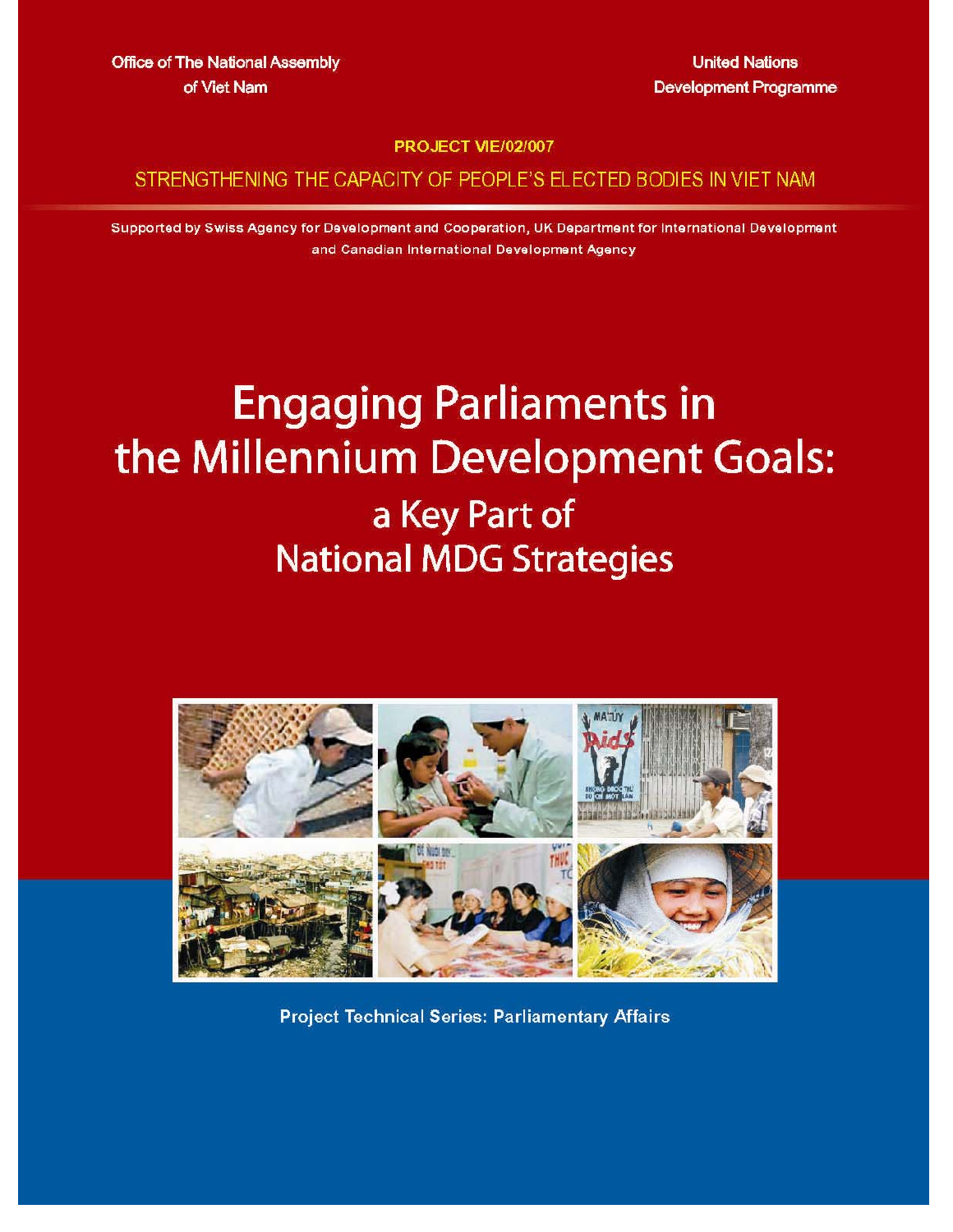#### Series Editors

Dr. Nguyen Si Dung and Dr. Lenni Montiel

#### Publication

Mr. Truong Phan Viet Thang. Publications Coordinator and Communication Specialist ONA-UNDP Project VIE/02/007 Quan Phuong Thao. Cover design New World Company, Ha Noi. Layout and Art Design

#### Translator for the Vietnamese Version

Pham Thi Nguyet

© Copyright by United Nations Development Programme - Viet Nam, ONA-UNDP, Project VIE/02/007

Views and opinions presented in this publication do not necessarily represent those of the National Assembly of Viet Nam, its Secretariat- the Office of the National Assembly, any other institution of Viet Nam, the UNDP, SDC, DfID or CIDA. This publication has been prepared with the purpose to serve the objectives of the ONA-UNDP Project VIE/02/007 "Strengthening Capacity of People's Elected Bodies in Viet Nam"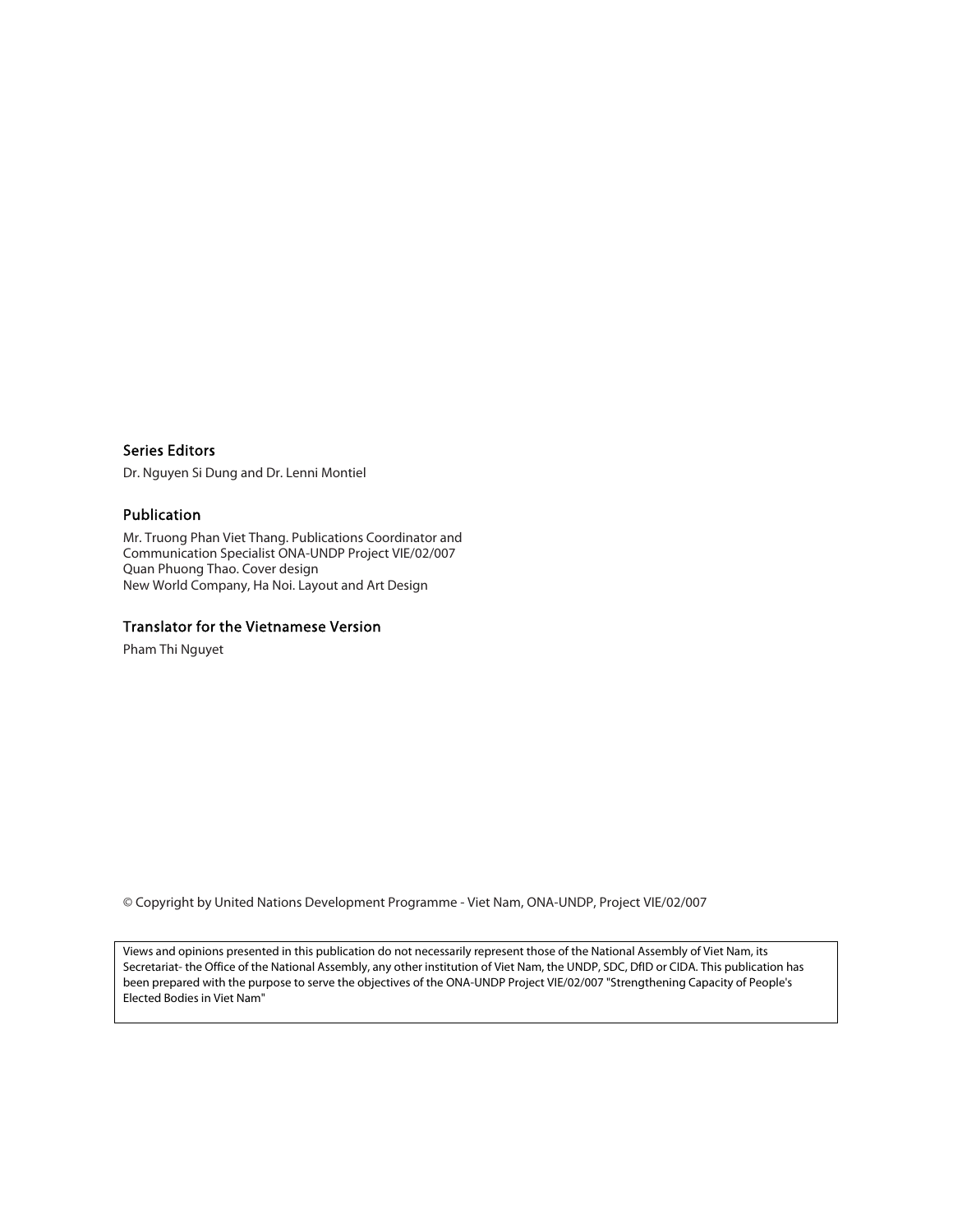OFFICE OF THE NATIONAL ASSEMBLY - UNITED NATIONS DEVELOPMENT PROGRAMME Project VIE/02/007 ''Strengthening the Capacity of People's Elected Bodies in Viet Nam''

Supported by Swiss Agency for Development and Cooperation, UK Department for International Development and the Canadian International Development Agency

# Engaging Parliaments in the Millennium Development Goals: a Key Part of National MDG Strategies

Project Technical Series of Publications: Parliamentary Affairs

Ha Noi - Viet Nam 2006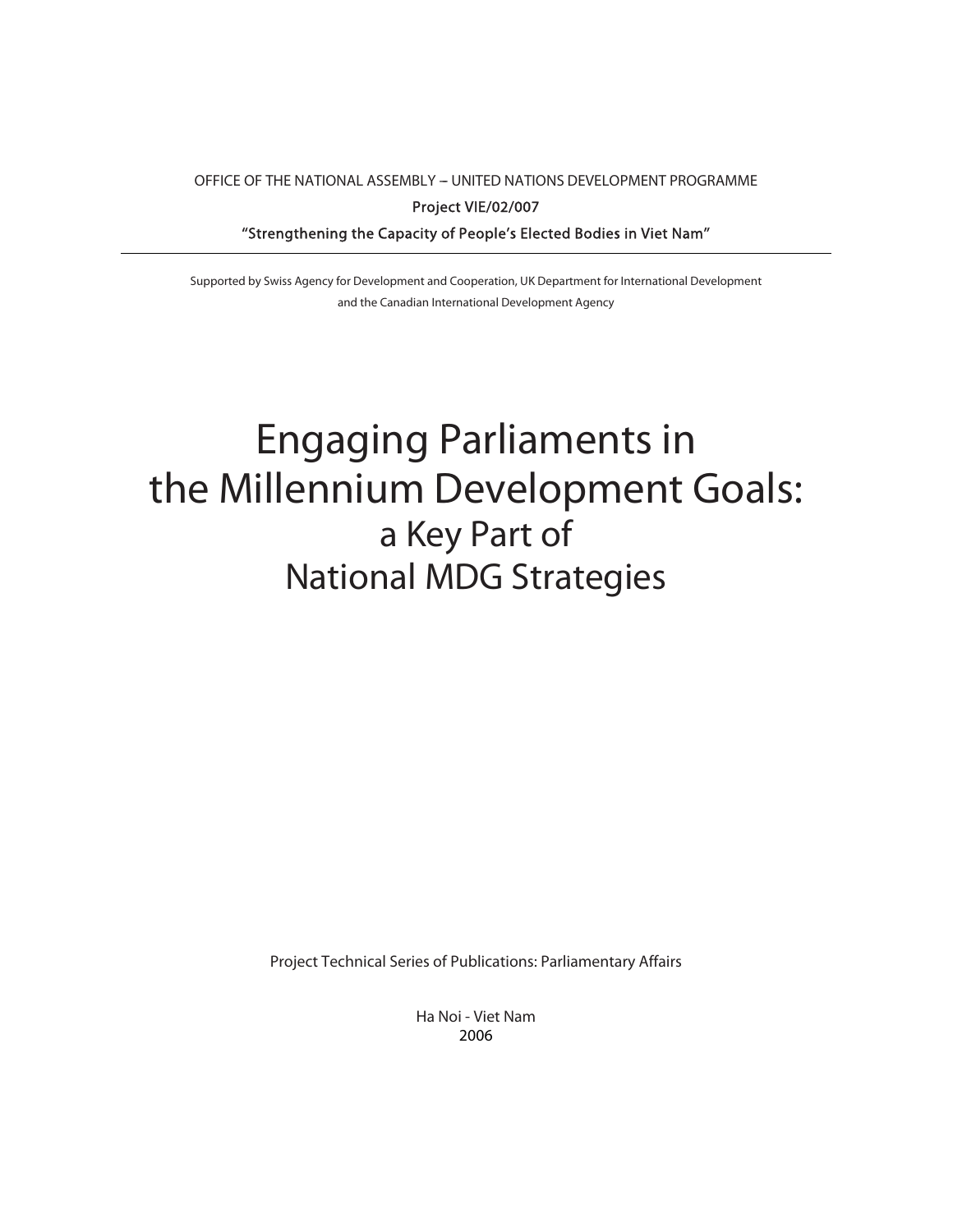The PDF file of this publication is available at **http://www.undp.org.vn/projects/vie02007/project\_publications.htm** 

#### Cover Photos

#### Top row, from left:

- 1. A schoolboy carries bricks to earn his living Source: VietnamNet Bridge http://www.vnn.vn/chinhtri/doinoi/2004/05/156470/
- 2. Free vaccination for children Author: DK Source: "Health and the Life" magazine http://health.vnn.vn/tintuc/chitiet.cfm?matin=25711&sobao=792&machuyenmuc=tsk
- 3. HIV/AIDS Campaign in Vietnam Author: mikesdog Source: http://www.webshots.com/ http://community.webshots.com/photo/326907057/326907057bbLsSQ

#### Bottom row, from left:

- 4. A suburban slum Source: VietnamNet Bridge http://english.vietnamnet.vn/tech/2004/12/351032/
- 5. A class on gender equality and reproductive health Source: Vietnam News Agency / Vietnam News Author: Duong Ngoc http://vietnamnews.vnagency.com.vn/2004-05/06/Columns/Population&Development.htm
- 6. Good harvest Source: Website of the People's Committee of Gia Lai Province www.gialai.gov.vn/default. asp?t=gt\_dinhuong.htm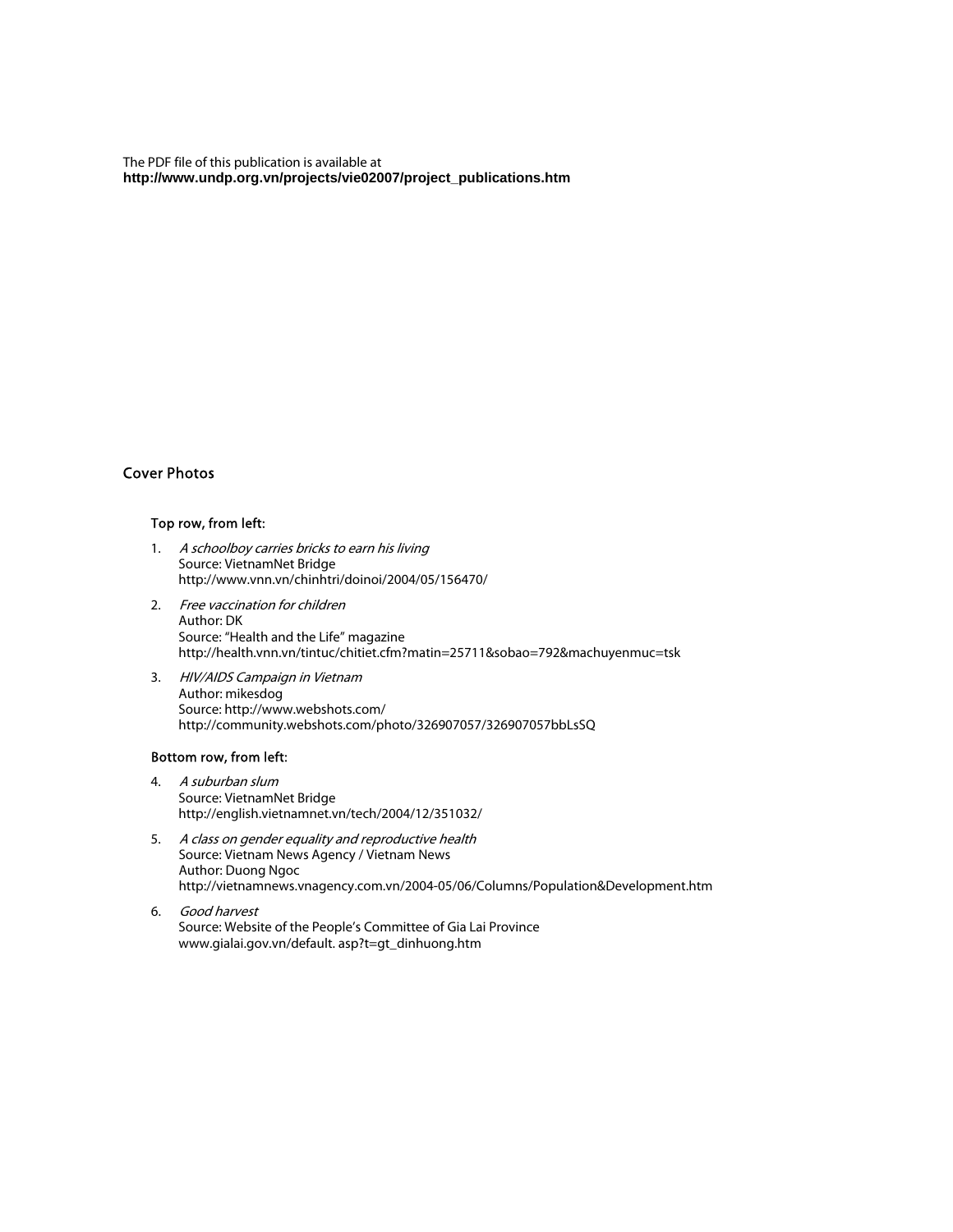## FOREWORD

The Millennium Declaration marks a watershed in the history of the United Nations and the struggle against poverty and want. The Millennium Development Goals (MDGs) included within the Declaration sets out concrete, global development objectives and, for the first time, a timetable for their achievement. But the importance of the Millennium Declaration is not limited to the MDGs. In linking development, freedom and human rights, the Declaration stands as a succinct statement of humanity's shared vision of a world in which all people enjoy prosperity, freedom and peace.

The Millennium Declaration and MDGs provide the framework for co-operation between the Government of Viet Nam and the United Nations agencies, including UNDP. The achievement of all of the MDGs and the full realization of the values of the Millennium Declaration motivate all of our work together. Viet Nam's representative institutions at the national and local levels have a vital role to play in drafting and approving legislation that reflects the principles of the Millennium Declaration and raising public awareness of the Declaration and MDGs.

As this book moves towards publication, the world's leaders are preparing to meet in the United Nations General Assembly to assess progress towards the achievement of the MDGs. The Government of Viet Nam will report on the country's tremendous success in poverty reduction. Developing countries from the region and beyond will look to Viet Nam for advice on policies to accelerate progress towards the MDGs. Viet Nam's representative bodies can take pride in their part in the development of these policies.

But even as we celebrate past achievements we must all recognize that the job is not finished. We cannot rest until all Vietnamese people enjoy the 'larger freedoms' described so eloquently by United Nations Secretary-General Kofi Annan. The National Assembly and the United Nations in Viet Nam pledge to work together towards our common vision of a nation, region and world in which all people enjoy freedom from want, freedom from fear and the freedom to live in dignity.

Jukan P. Jan

Jordan Ryan UN Coordinator in Vietnam UNDP Resident Representative

Nguyen Si Dung VIE/02/007 National Project Director Deputy Secretary-General of the National Assembly of Viet Nam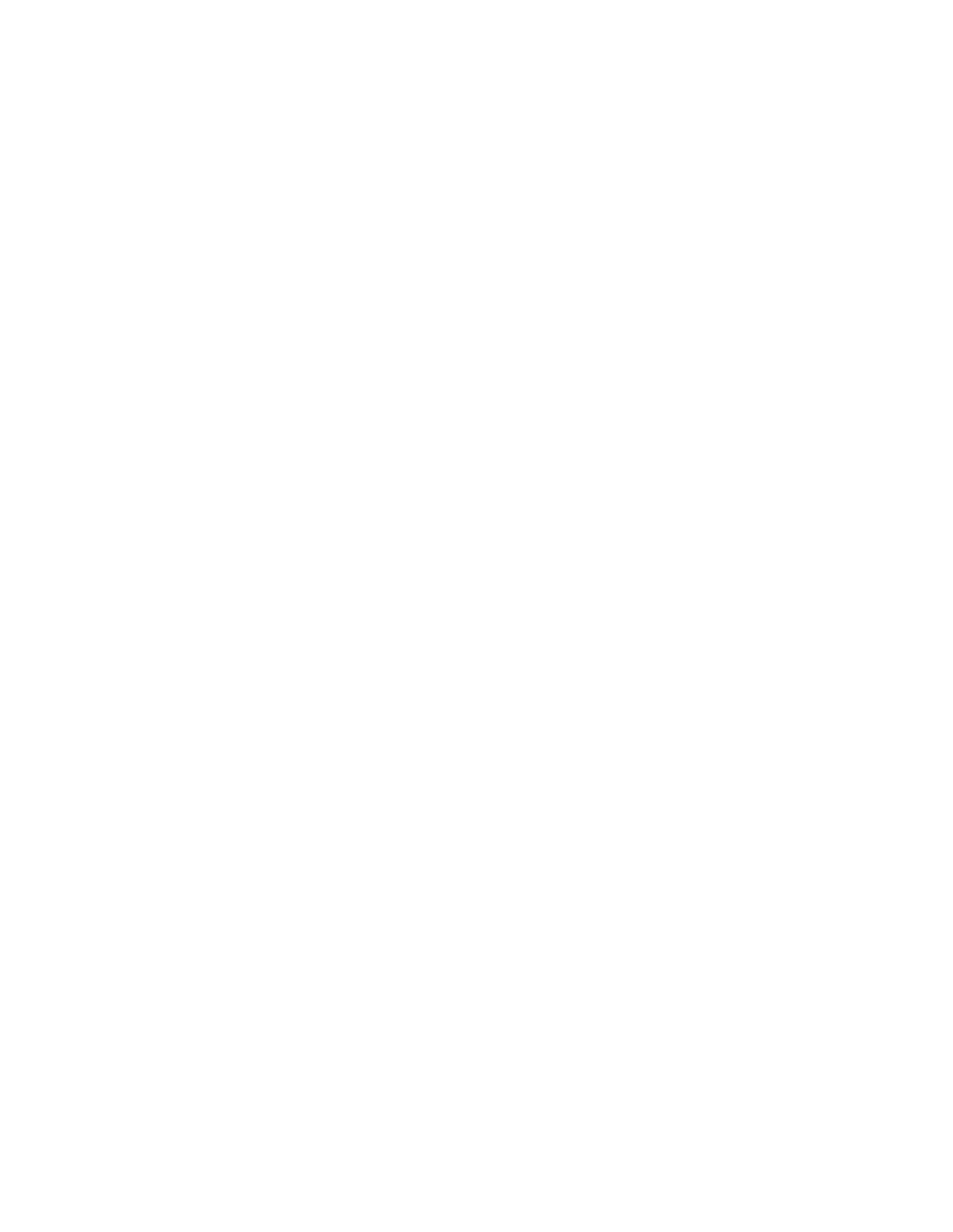## PREFACE

This publication has been prepared with the contribution of several people and organizations. Its origins lie in the dialogue that took place between the Secretariat of the National Assembly of Vietnam and UNDP around the Project VIE02007 work plan 2004. ONA authorities, UNDP management and Project staff did make significant contributions to shape the initial ideas and to visualize potential uses for this report.

Next significant input was made by several UNDP specialists around the world, who kindly shared their experiences and information about how UNDP has supported parliaments in several countries in engaging in one way or another in the promotion and achievement of MDGs. These inputs were gathered through a query made through UNDP global networks – MDGNet and DGPN. The consolidated reply was prepared by Elham Seyedsayamdost and correspondingly distributed through the networks again on the 19th of August 2004 (see details of the contributions on section 4). This section clearly demonstrates the universality of the issues at hand and the breadth and depth of experiences and knowledge that are being generated everyday in relation to parliaments and the MDGs. Its inclusion in this publication is also demonstrative of the tremendous benefits that can be had from regional and global knowledge networks and from national partners and UNDP working together to maximise their utility in pursuit of local development

Afterwards, a paper was commissioned by the Project VIE02007 to Alicia Philips-Mandaville, at the time with the National Democratic Institute – USA. She was selected for this task due to her work and several previous publications with UNDP and the World Bank linking the work of parliaments with national poverty reduction strategies. This paper (see section 2) has been published also as a self-standing paper in the English language. It takes an innovative and illustrative approach to the issue by basing its comparative analysis on the outcomes of parliamentary engagement on the issue of the MDGs.

Later on, the final shape of this report was complemented with contributions made by Mrs. Eveline Herfkens, the UN Secretary General's Executive Coordinator for the Millennium Campaign. As part of the public campaign to support MDGs Mrs. Herfkens did make several presentations addressing members of parliaments from developing and from developed countries raising their awareness about the way parliaments and parliamentarians can actively engage in the achievements of MDGs (see sections 1 and 3). These two sections are of particular value to parliamentarians seeking exposure to both the means at their disposal in pursuit of the MDGs and the most pertinent and strategic policy areas on which their efforts could be focused. In that sense these sections and that of Alicia Philips-Mandaville are suitably complimentary. Exchange of information and coordination with Mrs. Herfken's Office took place thanks to the active involvement of Chato Ledonio-O'Buckley, Lucille Merks and Marina Ponti.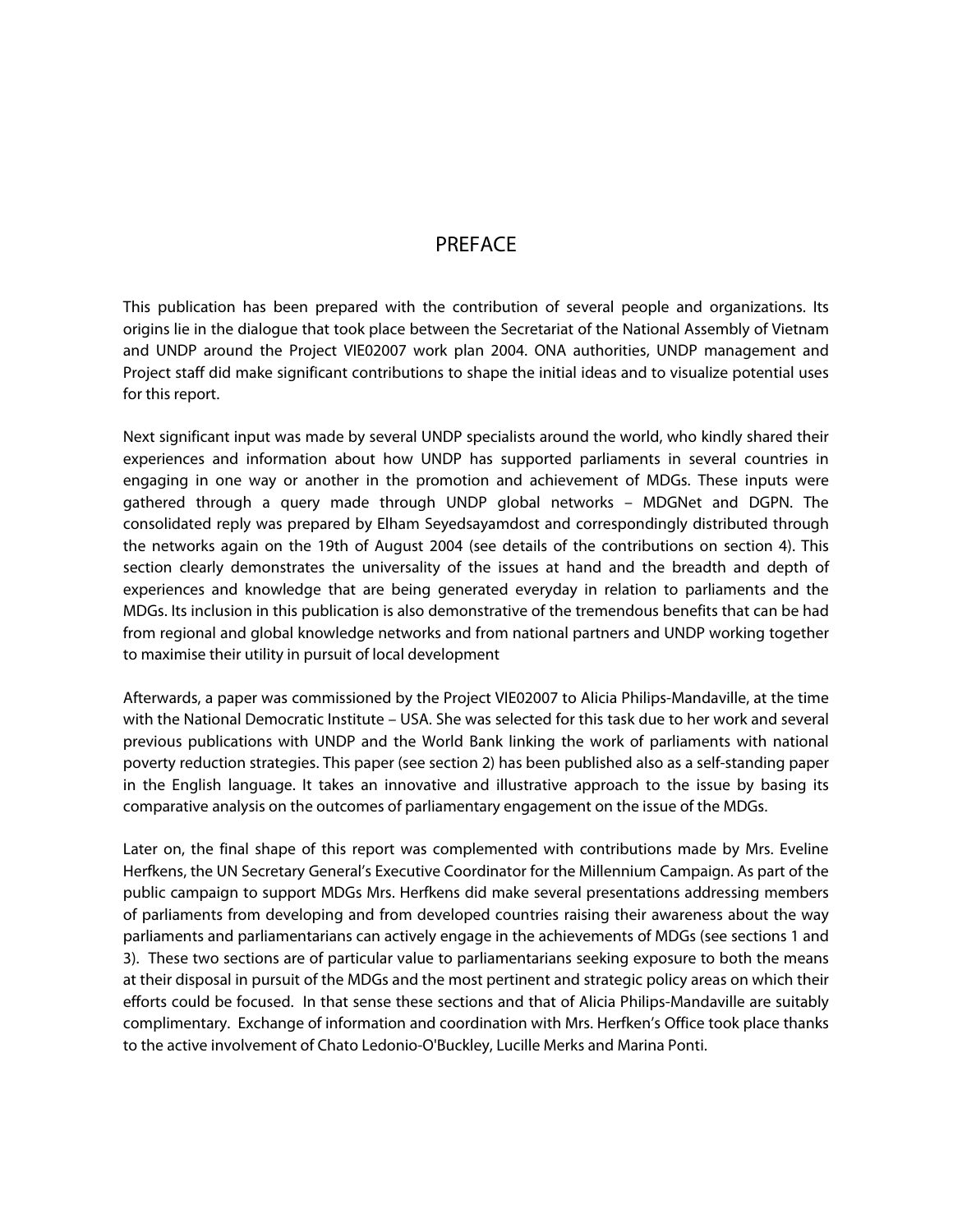The Inter-Parliamentary Union (IPU) did also contribute to this publication by authorizing the inclusion of several of their resolutions. This was done through active and very positive contacts with Mr. Martin Chungong – IPU Director for the Promotion of Democracy. The IPU resolutions have been considered important, to support the familiarization Vietnamese MPs with a series of international initiatives that have raised the importance and strengthen the roles and commitments of Parliaments in the fight against poverty and in the achievement of the Millennium Development Goals.

The publication would have not been possible without the permanent and constant support from Project Manager Mrs. Pham Bich Ngoc and Project Staff Nguyen Thu Nhan and Nguyen Thu Huong, as well as from our colleague in UNDP Jonas Lovkrona. The translation from the English to the Vietnamese language was done by Pham Thi Nguyet. The design and publishing company New World put all the parts together and produced the final layout and art of the publication under the guidance and supervision of Truong Phan Viet Thang the Project Communication Specialist

To all of them thank you.

It is the hope of all those who contributed to this publication that it will have uses which go beyond informing the debate among those who work every day on the theory, rather than practice, of linking governance issues to development. The intent is to provide a publication that will serve as a practical tool and resource for parliamentarians and those who work in support of them and their institutions. We hope its uses will extend from being an advocacy and sensitisation tool to being a publication which can inform and play a role in training activities. Most importantly, we hope it will prove useful to parliamentarians who are trying through their daily work to promote the MDGs and give effect to policies and legislation that will help their country to achieve them.

The Editors,

Lenni Montiel UNDP Senior Technical Adviser Shane Sheils UNDP Governance Programme Officer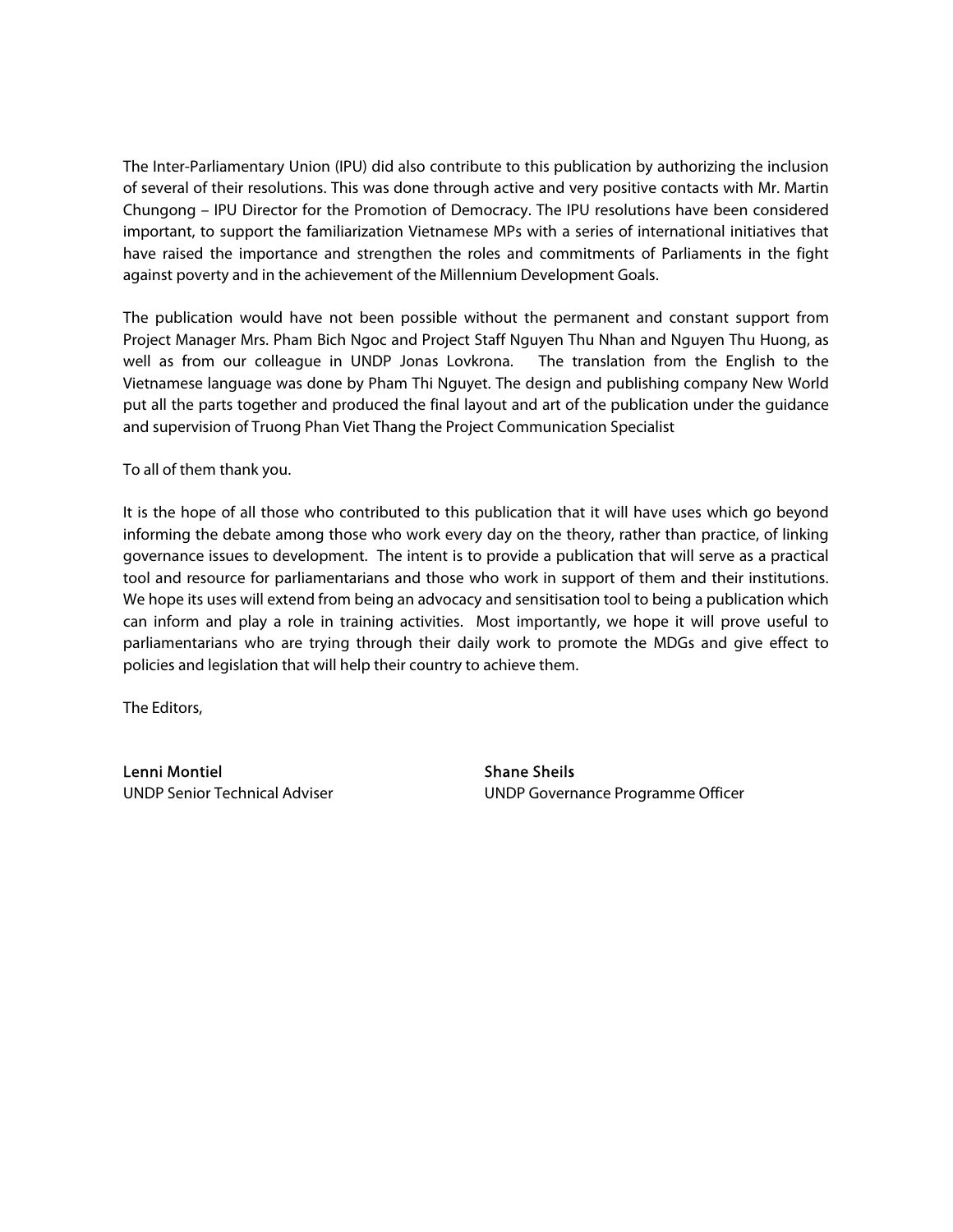## ABBREVIATIONS

| <b>AIDS</b>   | Acquired Immunodeficiency Syndrome                        |
|---------------|-----------------------------------------------------------|
| <b>DGPN</b>   | <b>UNDP Democratic Governance Practice Network</b>        |
| <b>HIV</b>    | Human Immunodeficiency Virus                              |
| <b>MDG</b>    | Millennium Development Goal                               |
| МP            | <b>Member of Parliament</b>                               |
| <b>MDGNet</b> | <b>UNDP Millennium Development Goals Network</b>          |
| NA            | National Assembly of Viet Nam                             |
| <b>NDI</b>    | <b>National Democratic Institute</b>                      |
| <b>ONA</b>    | Office (Secretariat) of the National Assembly of Viet Nam |
| <b>PRSP</b>   | <b>Poverty Reduction Strategy Process</b>                 |
| <b>PIW</b>    | Parliamentarians Implementation Watch at the World Bank   |
| <b>PNOWB</b>  | Parliamentary Network on the World Bank                   |
| <b>UNDP</b>   | United Nations Development Programme                      |
| UN            | <b>United Nations</b>                                     |
| <b>UNICEF</b> | United Nations Children's Fund                            |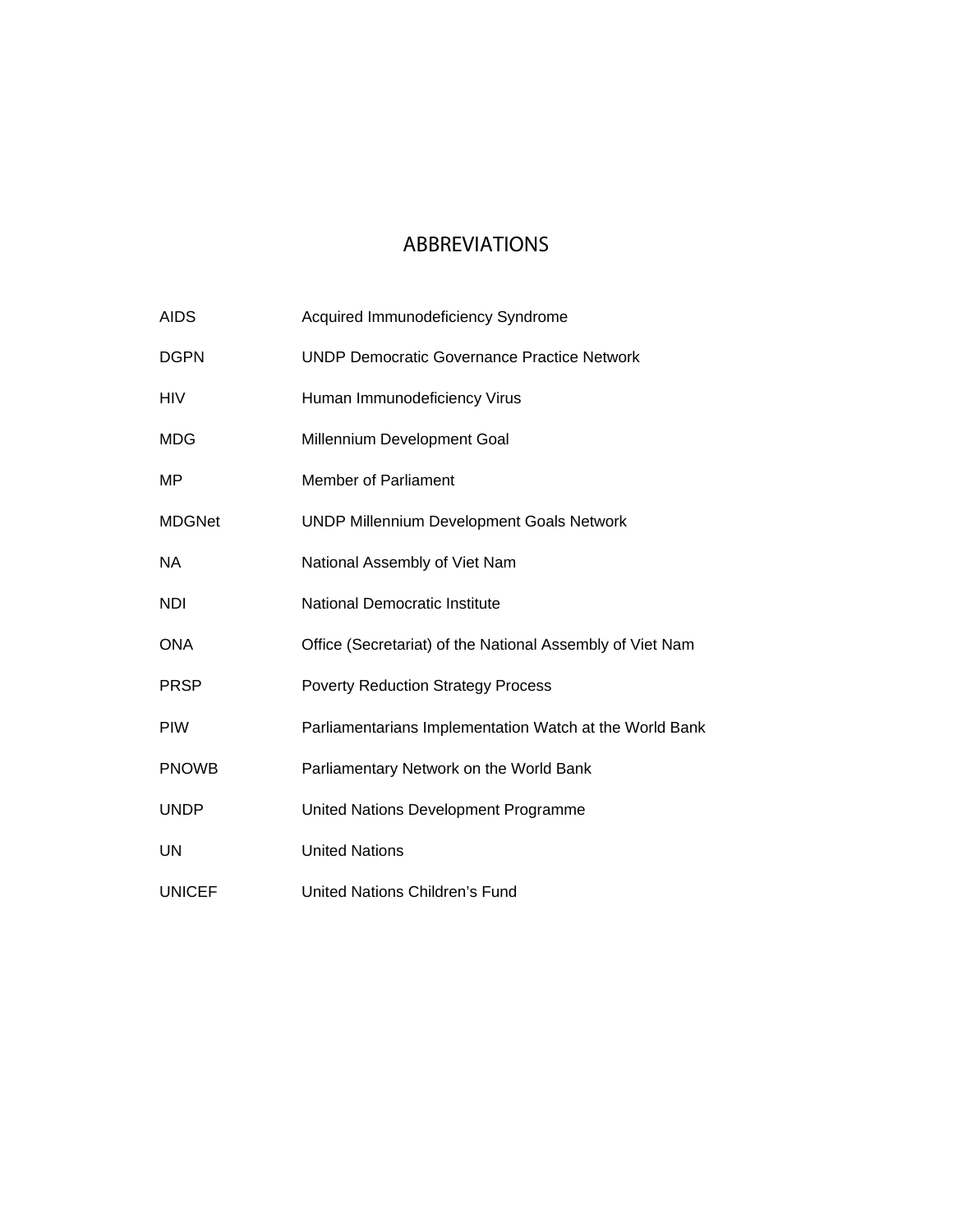## TABLE OF CONTENTS

| Section 1:        | The role of parliamentarians in rich and developing countries in meeting the                                                                                                                                                                                                                                                                                                           |  |
|-------------------|----------------------------------------------------------------------------------------------------------------------------------------------------------------------------------------------------------------------------------------------------------------------------------------------------------------------------------------------------------------------------------------|--|
| Section 2:        | Legislatures in pursuit of the Millennium Development Goals: a key part of National                                                                                                                                                                                                                                                                                                    |  |
| Section 3:        | Best Practices for European Union Parliamentarians to meet the Millennium                                                                                                                                                                                                                                                                                                              |  |
| Section 4:        |                                                                                                                                                                                                                                                                                                                                                                                        |  |
| <b>Appendices</b> |                                                                                                                                                                                                                                                                                                                                                                                        |  |
|                   | Appendix 1: United Nations Millennium Declaration <b>Entity of the Strategier Strategier Strategier</b> 53                                                                                                                                                                                                                                                                             |  |
|                   | Appendix 2: The role of Parliaments in establishing innovative international financing and trading<br>mechanism to address the problem of debt and achieve the Millennium<br>Development Goals. Resolution adopted unanimously by the 112 <sup>th</sup> IPU Assembly.<br>Manila, 8 April 2005. 2005. 2008. 2009. 2010. 2010. 2010. 2010. 2010. 2010. 2010. 2010. 2010. 2010. 2010. 201 |  |
|                   | Appendix 3: Towards sustainability: Implementing Agenda 21. Parliamentary Declaration on the<br>occasion of the World Summit on Sustainable Development. Adopted by acclamation<br>on the occasion of the Parliamentary Meeting organized jointly by the Inter-<br>Parliamentary Union and the Parliament of South Africa. Johannesburg, 29-30 August                                  |  |
|                   | Appendix 4: Financing for development and a new paradigm of economic and social<br>development designed to eradicate poverty. Resolution adopted without a vote by                                                                                                                                                                                                                     |  |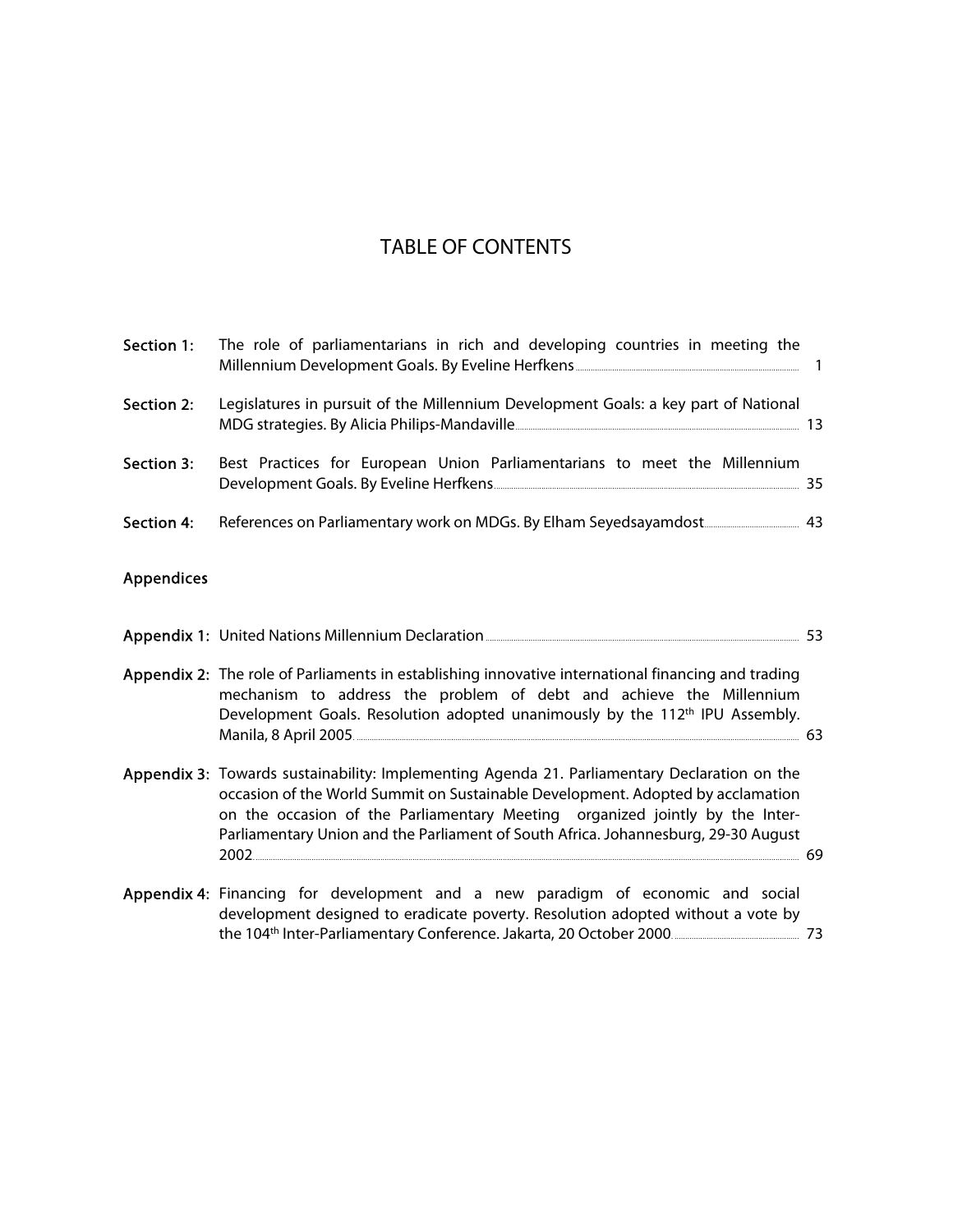## SECTION 1

## The role of parliamentarians in rich and developing countries in meeting the Millennium Development Goals

By Eveline Herfkens

## I. Introduction

When 189 Governments from the North and the South, representing their citizens, signed the Millennium Declaration at the UN's Millennium General Assembly in September 2000, there was a sense of urgency. Urgency to 'free our fellow men, women and children from the abject and dehumanizing conditions of extreme

poverty, to which more than a billion of them are currently subjected'. They committed to work together to build a safer, more prosperous and equitable world for all its citizens by 2015 and they adopted the eight Millennium Development Goals (MDGs) that put a people-centered development at the heart of the global, national and local agendas.

The Millennium Development Goals committed rich and poor countries to eradicate extreme poverty and hunger, eliminate gender inequality and environmental degradation, and ensure access to education, healthcare and clean water, all by 2015. Since then the MDGs have had a catalytic effect on global development, because of their simplicity, measurability and accessibility. Anybody can understand them, grasp that they

#### The Millennium Development Goals

Goal 1. Eradicate Extreme Poverty and Hunger Goal 2. Achieve Universal Primary Education Goal 3. Promote Gender Equality and Empower Women Goal 4. Reduce Child Mortality Goal 5. Improve Maternal Health Goal 6. Combat HIV/AIDS, Malaria and Other Diseases Goal 7. Ensure Environmental Sustainability Goal 8. Develop a Global Partnership for Development

matter, judge whether or not his or her country and the wider world is doing enough to achieve them and take action if they are not.

The MDGs bring together for the first time a shared vision in the development community that was earlier characterized by nearly four decades of disagreements and debate between rich and poor countries. They represent a global partnership based on shared responsibility committing rich and poor countries, the UN system and key institutions that determine the economic fate of the developing world: the World Bank, the IMF and the World Trade Organization. Poor countries pledged to improve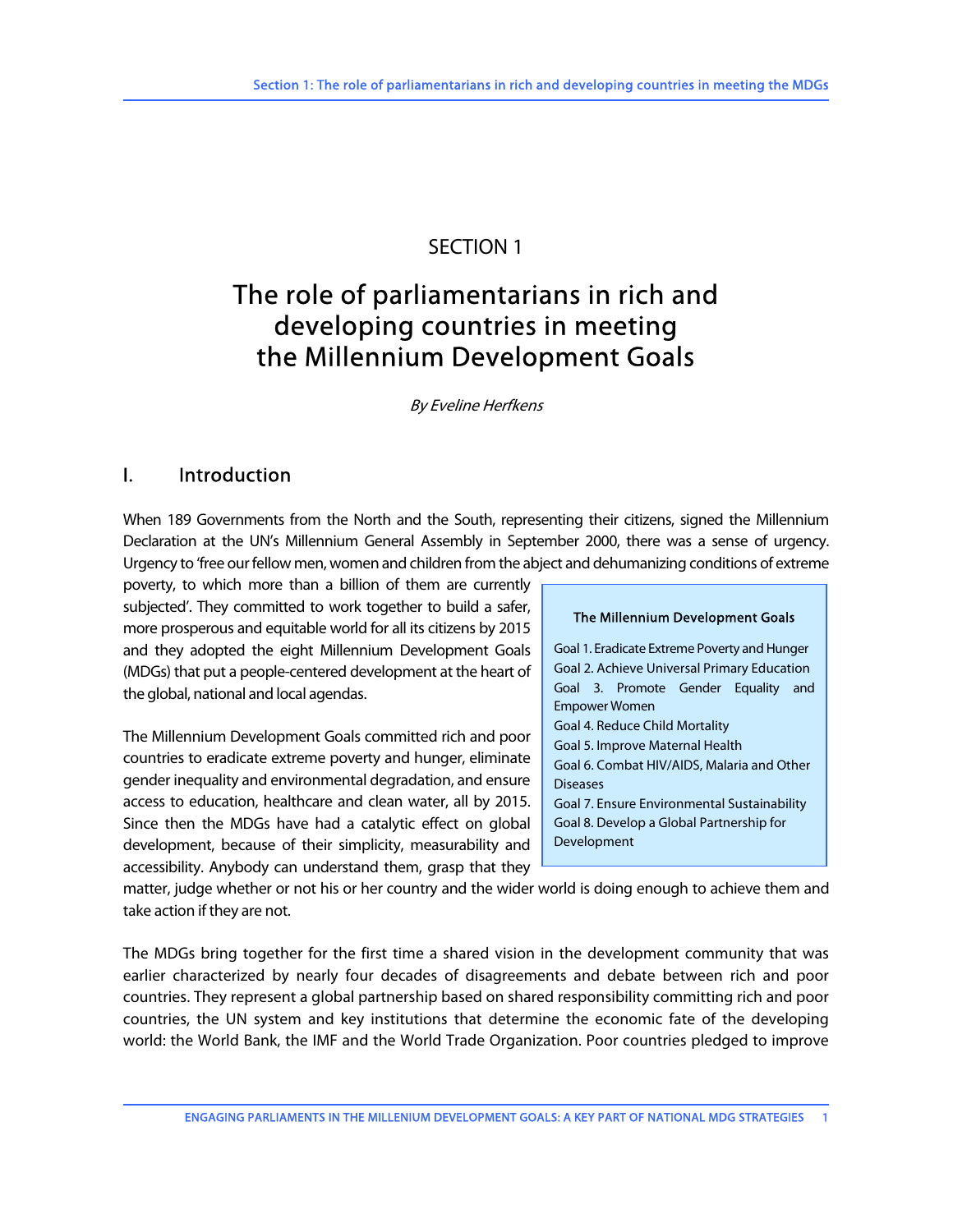governance and reform policies, channeling their resources towards the first seven Goals. Rich countries, for their part, promised to deliver more and more effective aid, faster and deeper debt relief, more trade opportunities and fairer trade rules, and increased technology transfer to poor countries (expressed in Goal 8).

The Goals explicitly recognize that eradicating poverty can be achieved only through the global partnership for development. Terms for this "global deal" were reaffirmed at the Financing for Development Summit in Monterrey in 2001 and in the Summit on Social Development in Johannesburg in 2002. Poor countries cannot achieve these Goals, unless rich countries deliver on their end of the bargain well in advance of 2015.

However, there is a deficiency in this global partnership. While poor countries committed to specific targets and deadlines for meeting Goals 1 through 7, there are no such benchmarks to measure targets or monitor specific deadlines of rich countries for delivering on Goal 8. Only recently debates have started in the OECD/DAC (the Development Assistance Committee of the Organization for Economic Co-operation and Development) about benchmarks to measure and monitor rich countries efforts.

Issues relating to international development have long been absent from the national political debate in many OECD countries. However, we are currently witnessing an awakening in terms of increased acknowledgement of the fact that poverty is not merely a problem for the poor. The world came to realize that what happens in a poor village in Afghanistan matters to all of us. No issue is as vital for the future of everybody on this planet as is poverty and inequality. Poverty snatches hope and opportunities away from the people and this boulevard of broken dreams feeds and breeds instability and insecurity.

We are all linked by trade, finance, migration, disease and financial crises which do not recognize national boundaries. Neither does terrorism. Indeed, poverty and inequality is our common enemy; one can't win peace unless we win the fight against poverty. The MDGs are the road to win that fight and they provide us with a unique opportunity to build an inclusive global community for a better and safer world.

Public opinion polls show people in all countries are in favor of their government taking action against world poverty. Thus, leadership for politicians on these issues could actually be a "vote getter".

From a global perspective, progress in achieving the Goals is promising: a significant number of countries are in the process of achieving at least partially the objectives set by the Goals while some countries (in East Asia, including Vietnam and Latin America are actually surpassing the objectives set).

However, even while there is progress, it is not adequate. The situation in Sub-Saharan Africa and in the least developed countries is particularly worrisome. This continent on average will not achieve the Goals for another century. But even here, some Least Developed Countries (LDCs) can achieve Goal 2 and get all their kids to school. Tanzania is on track on the water goal; Uganda and Senegal are able to reverse the AIDS pandemic; as for Mozambique, both the poverty and the child mortality goals are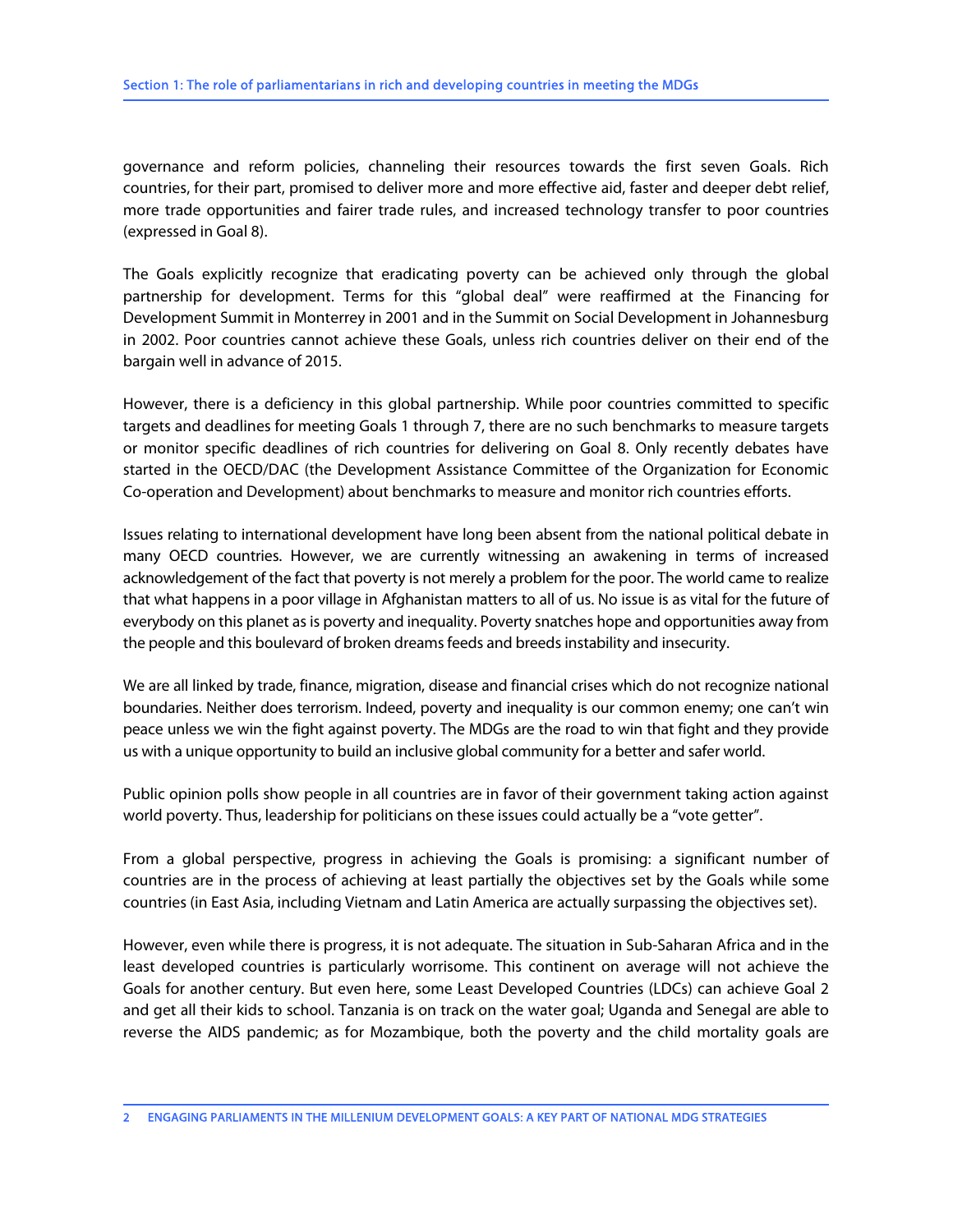within reach. Success stories can simply be explained as cases where the global compact is implemented. The government concerned has reasonably good policies and rich countries have been relatively generous and helpful with aid and debt relief. So the global deal can work. If some of even the poorest countries in Sub-Saharan Africa can achieve some of the goals, I will not give up believing that the goals are achievable in all of Sub-Saharan Africa and in all the least developed countries.

We have now reached a critical junction in our fight against poverty and inequality – just 10 years from the deadline set by word leaders to eliminate poverty, the year 2005 is the year for the stock taking summit at the United Nations in September. Countries need to reconcile rhetoric with action and take concrete steps forward and adopt concrete deadlines to fulfill their commitment. The UN can provide the platform for governments to reach agreements and make commitments – but the UN cannot enforce compliance with these. Only parliaments and citizens of the countries that make up the membership of the UN can hold their governments to account. As Secretary General of the United Nations Kofi Anan says: 'It is not in the United Nations that the Goals will be achieved. They have to be achieved in each of its Member States, by the joint efforts of their governments and their people'. In his recent report for the preparation of the coming September summit the SG notes "while there has been real progress towards some of the goals in some countries, too few governments – from both the developed and the developing world – have taken sufficient action to reach the targets by 2015". While stating that the world has the resources and knowledge to achieve the goals, the SG calls political will the crucial ingredient to make it happen and stresses that commitments are already in place. Thus Parliamentarians hold the key to make their governments accountable for their promises. It is now implementation that matters.

## II. The Role of Parliamentarians in Rich Countries

Let me now first focus on what the "global deal" implies for the rich (OECD) members of the Commonwealth<sup>1</sup>: the UK, Canada, Australia and New Zealand.

What are the issues:

## 1. More and More Effective Aid

## Quantity of Aid

 $\overline{a}$ 

The world has never before seen so much prosperity and the donor communities have never been richer. Wealth per person has more than doubled between 1961 and 2000. But the aid given per person is actually less than it was four decades ago. The good news is that after the Monterrey Consensus, ODA (official development assistance) began to climb again in 2002, after nearly a decade of decline. But still

<sup>1</sup> Information based on most recent OECD/DAC figures and Peer Reviews.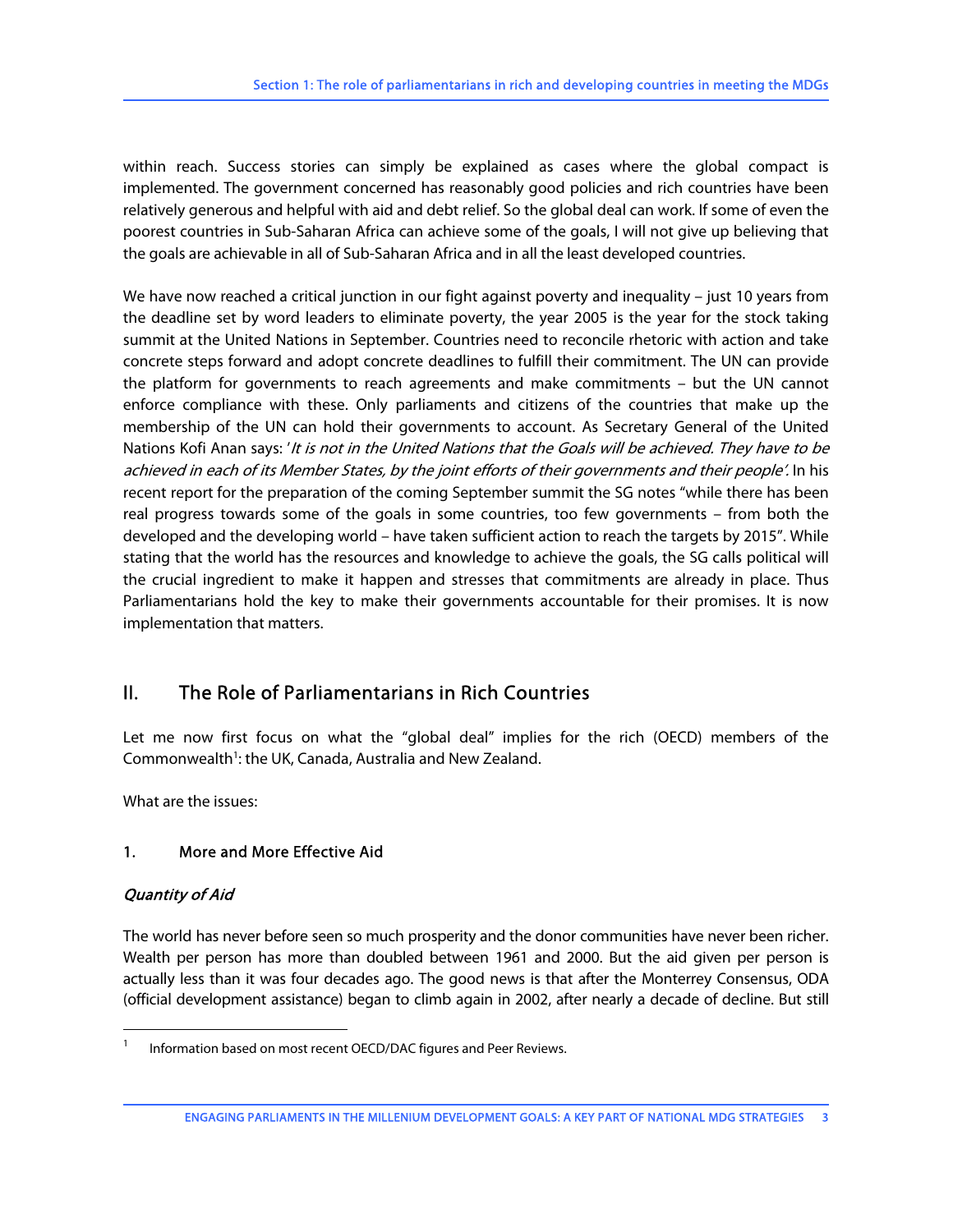only 0.25% of donor's GNP instead of the pledged 0.7% has been achieved. And even if the commitments are met, ODA will still be far short of the additional aid that the World Bank, the UN "Zedillo panel" and the Millennium Project estimates suggest would be needed if the MDGs are to be realized.

In 2004 Australia (0.25%), Canada (0.26%), New Zealand (0.23%) and the UK (0.36%) were all below the average DAC country effort (0.42%). While all four have long ago endorsed the 0.7% ODA/GNI target only the UK has promised to increase ODA annually to achieve the 0.7% deadline by 2013. Australia and New Zealand were (except for Japan) the only rich countries that did not make commitments at or since the Monterrey Financing for Development Summit to increase aid. In absolute terms, Canada (smaller than Sweden), New Zealand (smaller than Luxembourg; less than half of Greece) and Australia (size of Belgium) are modest players in the donor community.

## Quality of Aid

The issue of delivering high-quality and more effective aid is as important as ODA volume. Too much bilateral aid has been driven by strategic geo-political objectives to countries that do not need external concessional assistance to reach the Goals.

Moreover, often, aid is provided in ways that benefited the donors' exporters and visibility and did not contribute to reducing poverty. Thus, it is no surprise that public opinion is skeptical of aid effectiveness. In many Northern European countries, MDGs have been helpful for governments to link aid flows to achievement of the Goals, strengthening the pro-aid constituency by changing the image of ODA from giveaways that support corrupt regimes to concrete programs that can, for example, reduce child mortality or provide primary education.

To increase aid effectiveness, donors should target poor countries, encourage increased ownership, improve donor coordination, untie aid and make MDGs the organizing focus of all aid.

The United Kingdom (DfID) is a shining example of what can be achieved in improving aid quality (the more it is to be regretted that UK ODA is still below the EU average).

• Donors should channel ODA to poor countries. particularly Sub-Saharan Africa and the least developed countries and, among those, to the countries that are relatively well governed. The UK, Australia and New Zealand have a strong focus on LDCs and other lower income countries (be it that in the case of the latter two an extremely low percentage of aid goes to Sub-Saharan Africa, the continent most off track in achieving the goals and most in need of external concessional resources to do so). However, Canada lacks focus on the poorest countries. While it pledged that half of its ODA increases would benefit Sub Saharan Africa, for years to come Canada will continue to be a smaller donor there than e.g. the Netherlands or any of the Nordics. This is the more disappointing given Canada's active role in the G8 action plan for Africa.

4 ENGAGING PARLIAMENTS IN THE MILLENIUM DEVELOPMENT GOALS: A KEY PART OF NATIONAL MDG STRATEGIES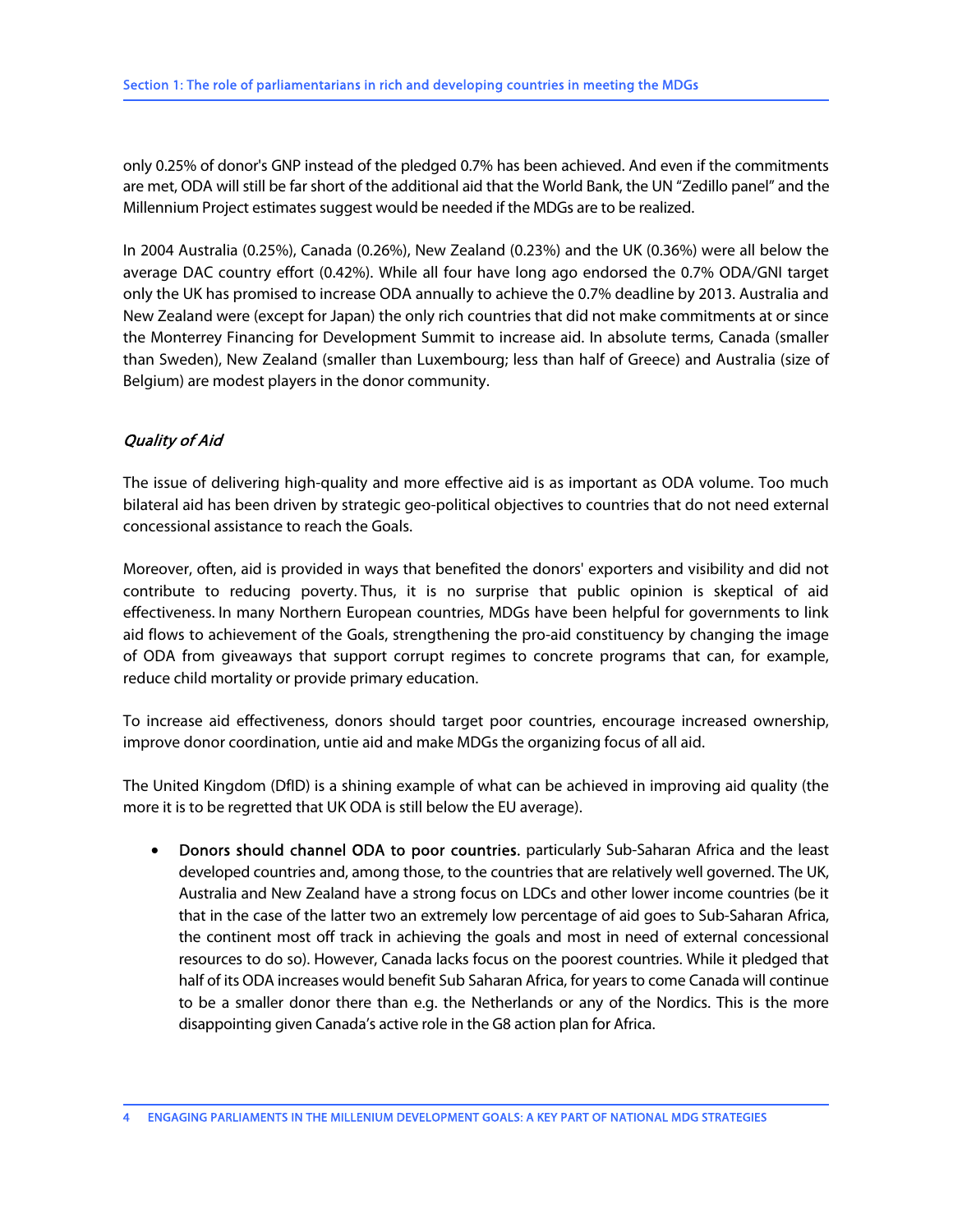- Respect national ownership of developing countries. Aid has to back homegrown strategies and has to be demand-driven. Donors need to understand that it is not the donors that develop countries, but that countries develop themselves. Canadian aid is very much supply-driven. Moreover it is one of the most widely dispersed programmes and as such Canada has no critical mass in any recipient country. For Australia there is the risk that ODA is too much driven by an Australian law and order agenda at the expense of local priorities and ownership. Moreover the high reliance on technical assistance through Australian managing contractors and civil servants, placed in recipient-government positions might also undermine local ownership. New Zealand is moving toward integrating its programming process with the national development strategies of its partner countries.
- Make MDGs the focus of all aid. This is likely to require further reorientation of aid programs and budgets, both in their country focus and the types of programs supported. This would enable donors to demonstrate aid effectiveness to taxpayers. While the UK, Canada and New Zealand are making efforts to use the MDGs as an overall framework for its development cooperation, Australia has not (yet?) done so. New Zealand's focus on poverty reduction and primary education is consistent with the MDGs.
- Harmonize Aid Procedures. Donors need to simplify and harmonize the complex procedures that overburden poor countries' institutional capacity. The impact of foreign aid is too often weakened because it is delivered by many high-cost small individual bilateral programmes, governed by multiple and complex requirements. Because of these different procedures, countries like Tanzania were required to write more than 2000 reports annually just to handle and justify the use of its aid funds to its various donors.

Donors need to harmonize procedures with each other and align these with those of partner country systems to improve the effectiveness of development assistance.

In the follow-up of the March 2005 Paris High-Level Forum on Aid Effectiveness, donor countries should set, by September 2005, timetables and monitorable targets to do so. While the UK is in the lead of forging international consensus on this subject, and New Zealand actively promotes harmonization and sector support in the Pacific; Canada is less supportive of this. Australia agrees which the need to do so but given the fact that its aid is increasingly administered by different government departments and agencies, its own aid might actually add up to an increase of administrative requirements for recipients. Efforts for delegated co-operation between Australia and New Zealand in some of the Pacific countries are commendable.

• Untied Aid. Aid tied to procurement in the donor country reduces the value of aid by 25%, according to World Bank estimates. Tied aid is financially costly for recipients, limits options in maximizing use of resources, invites corruption, and leads to the most onerous procedures.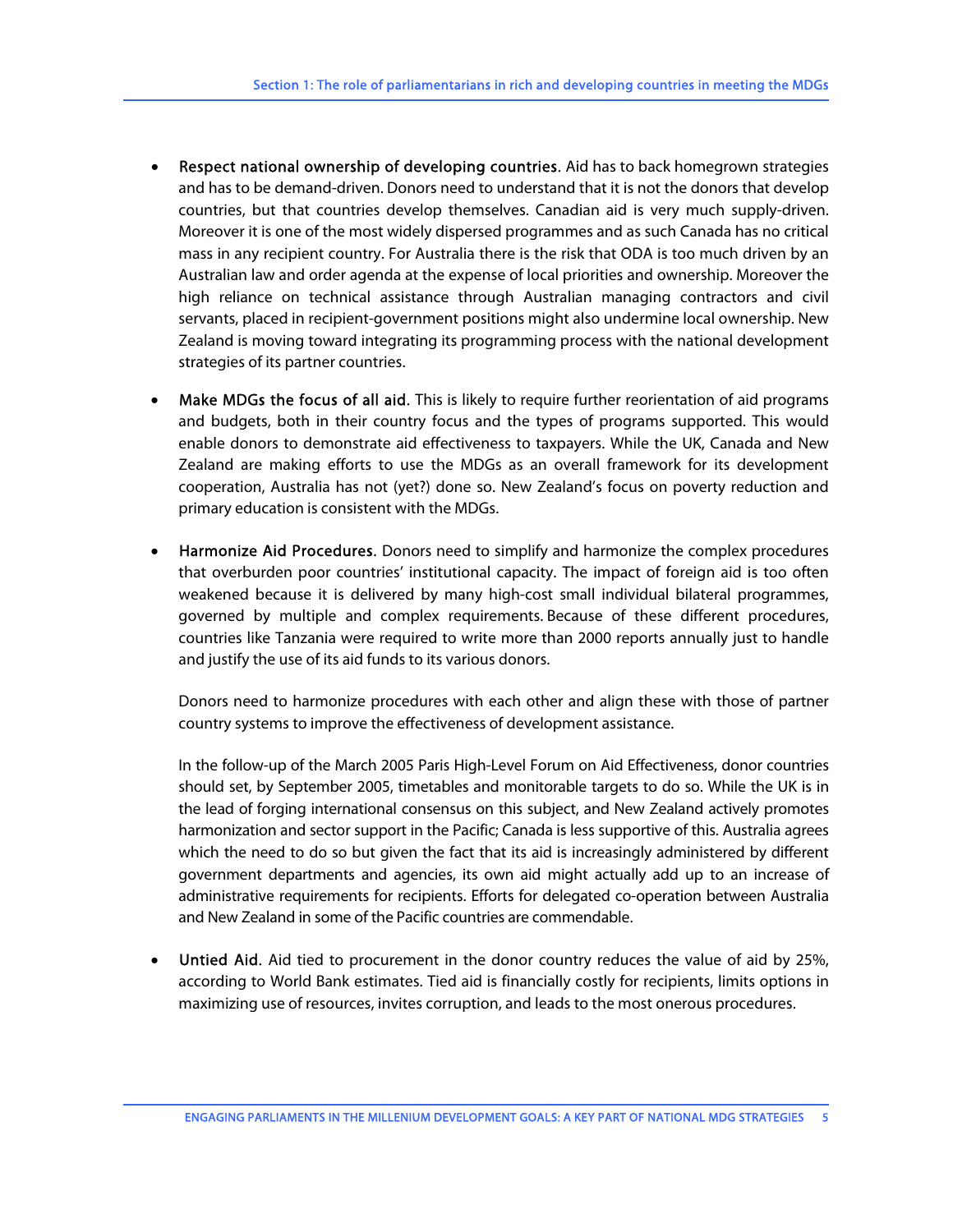Aid should finance local and recurrent costs including financing budget support. Achieving the MDGs, particularly in health and education, requires cash to finance salaries of teachers and nurses, and basic medical and school supplies, among other needs.

While the UK has totally untied all of its ODA budget, Australia (43%) and Canada (39%) have among the highest percentages of tied aid.

## 2. Debt relief

The Jubilee debt relief campaign generated strong support worldwide for debt cancellation for poor countries. However, debt relief still falls far short of what is needed. Debt sustainability should be redefined as the level of debt that allows a country to achieve the MDGs. For most poor countries this requires 100% cancellation of all (bilateral and multilateral) debt. The UK is leading a new initiative for 100% debt cancellation of multilateral debt for poor indebted countries. It announced that it will pay its share (10%) of the debt service from eligible countries to the World Bank and the African Development Bank's concessional financing windows on behalf of eligible countries until 2015. Canada has joined this initiative, which would, if fully financed, provide up to \$20 billion of additional financing over the next ten years.

## 3. Trade

International trade has a tremendous potential to reduce poverty worldwide and drive economic growth. A 1% increase in the developing countries' share of world exports would lift 128 million people out of poverty. But present trade policies discriminate against developing countries and hinder poor country participation in the global economy. Key issues here are agricultural policies and market access.

## 4. Agriculture

The most trade-distorting policies are in the agriculture sector.

Agriculture subsidies lead to worldwide overproduction that effectively depresses world prices, floods poor country markets and undermines earning opportunities for farmers in developing communities. As two-thirds of the world's poor live in rural areas and depend on agriculture, putting an end to the distortion of international and local agriculture markets is a crucial ingredient to achieve the first Millennium Development Goal.

The worst offender on this issue among rich countries is the European Union. While Britain has for years made strong statements about the need to eliminate these subsidies it has not been very successful in convincing the EU membership to effectively reduce these. Australia and New Zealand actively fight EU agriculture protectionism, where, by the way their own interests coincide with those of developing countries. Canada should take a more proactive approach in analyzing the impact on developing countries of non-aid policies such as trade and agriculture.

6 ENGAGING PARLIAMENTS IN THE MILLENIUM DEVELOPMENT GOALS: A KEY PART OF NATIONAL MDG STRATEGIES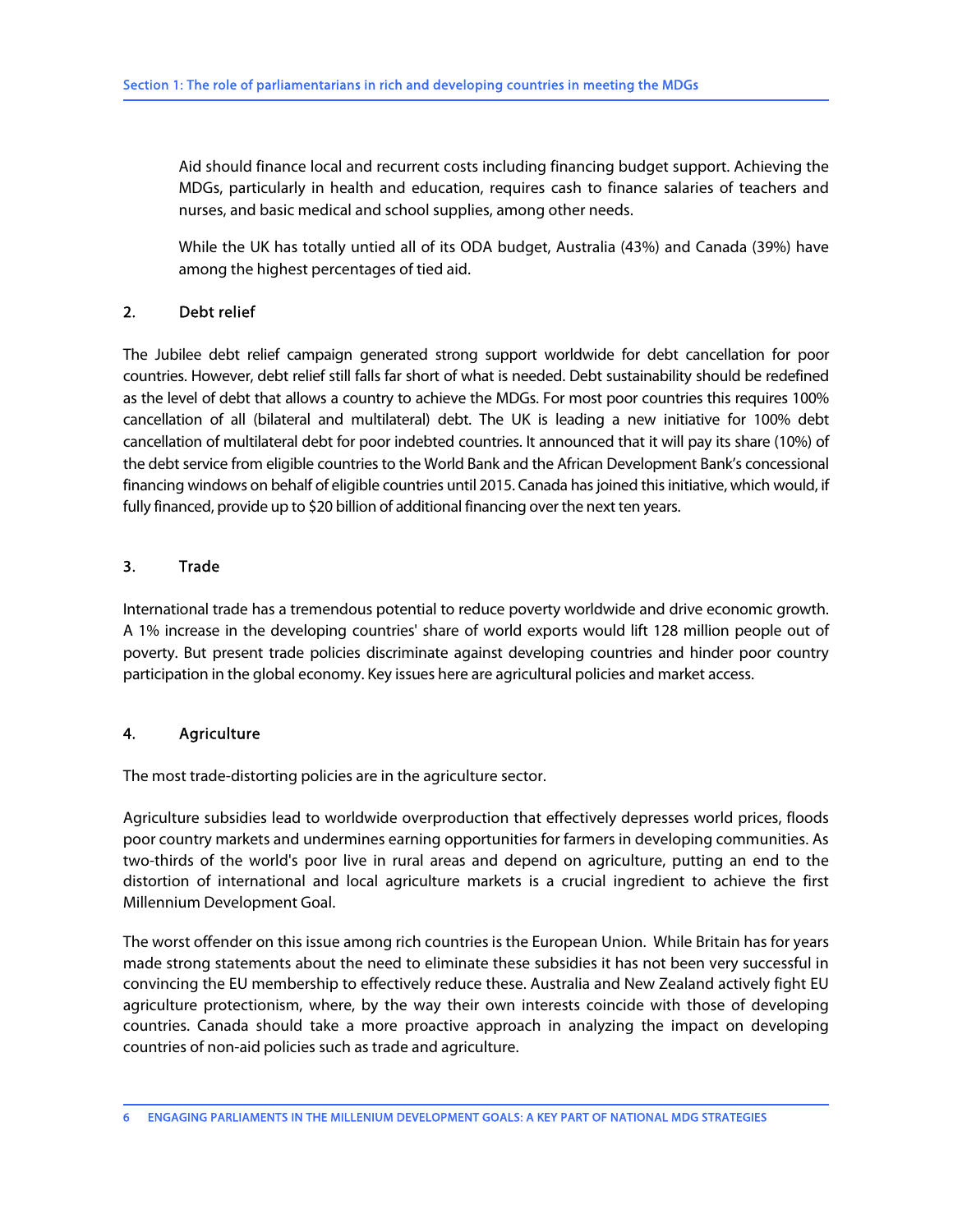## 5. Market Access

Developing countries continue to face restrictions to market access. Despite significant liberalization in recent decades, trade barriers are still high-especially on labor-intensive goods and services in which developing countries have a comparative advantage.

Poor country exports are locked out by high tariffs (concentrated on agricultural products, textiles and clothing), by tariff escalation (whereby the tariff increases the moment a commodity is processed) and by non-trade barriers. Barriers on products from developing countries are twice as high as those on developed country products. Reducing tariff peaks on products that are of export interest to poor countries will be essential for them to trade their way out of poverty.

Both Australia and the UK are deeply committed to increase market access for products from developing countries. However as the UK is part of the EU's common trade policies it has not been very effective as yet to change these for the better.

## III. Suggested Approaches for Parliamentary Action in Rich Countries

Obviously, Parliaments in rich countries need to increase the quality and quantity of debates and parliamentary questions on development issues. In some rich countries there is hardly any parliamentary involvement in development cooperation policies.

Comprehensive debates with the government can be organized around relevant reports. The most informative of these are the regular OECD/DAC Peer Reviews of individual donor efforts. These focus particularly on aid but increasingly include the question if other government policies (trade, debt) are coherent with development objectives. OECD/DAC peer reviews provide a goldmine of information for Parliamentarians regarding where their governments' aid policies need to be improved. OECD/DAC Peer Reviews are public (www.oecd.org).

More general on MDG 8 policies: by now more than half of OECD countries have published reports evaluating their own progress towards achieving Goal 8. Parliamentarians should not only promote preparation of these reports but also prominently debate them to ensure concrete and comprehensive action on Goal 8.

On aid volume obviously parliamentary budget committees should ensure a multi-year commitment to achieve the 0.7% and credible annual increases in order to do so. On both increased quality of aid (harmonization, untying), debt relief and trade, Parliaments need to make governments accountable for positions taken at international meetings. Parliamentarians should scrutinize these by having debates in advance of major international meetings (WTO ministerials, DAC high-level meetings, IMF/World Bank Development Committee and UN General Assembly). Afterwards Parliaments need to monitor the commitments made and demand, wherever relevant, national action plans to actually implement these.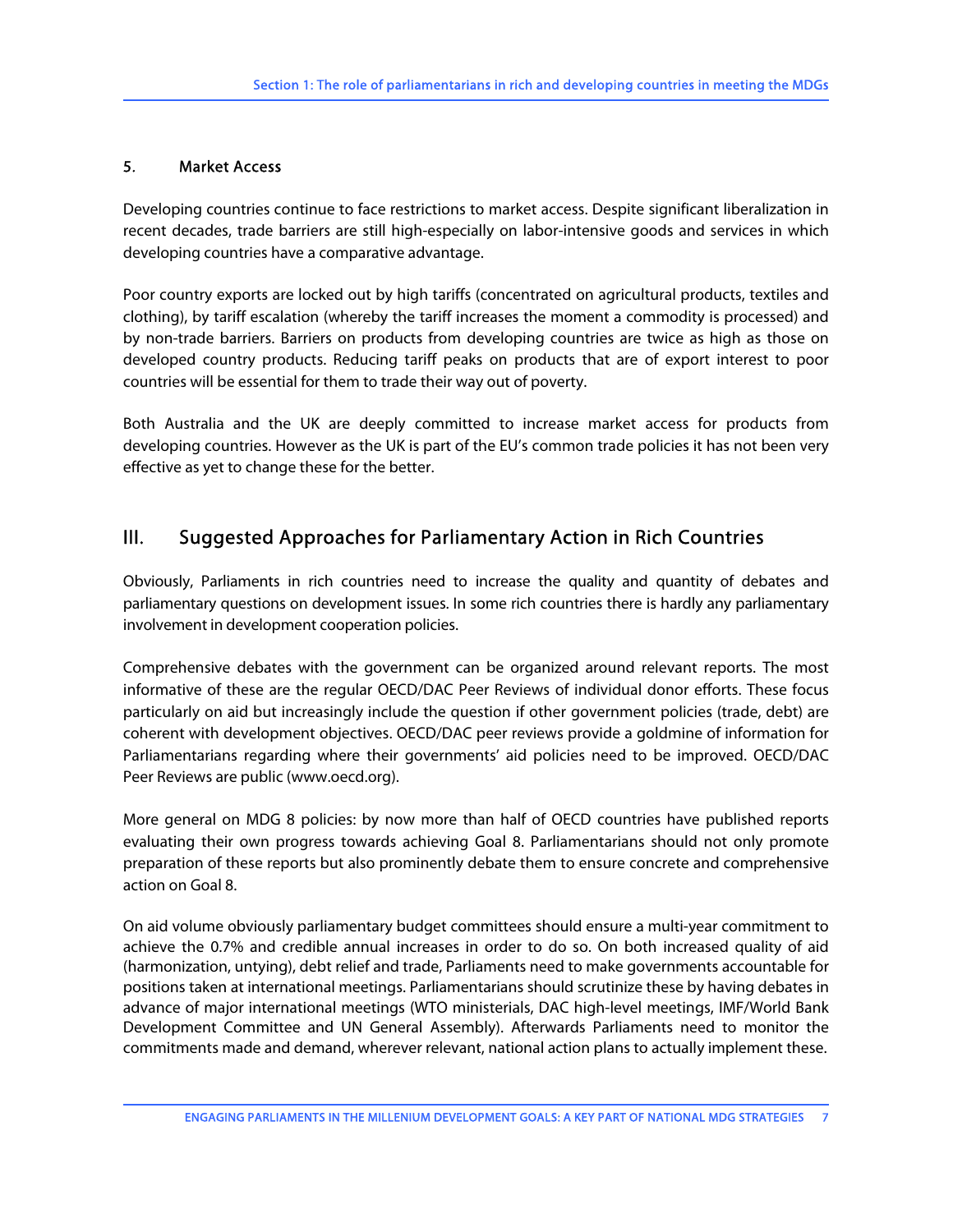As parliamentary systems differ, a "one size fits all" approach is not possible, but following are some best practices.

In Sweden the government launched a bill "Shared Responsibility: Sweden's Policy for Global Development" which aims to bring all components of Sweden's development policy together, taking a comprehensive approach to policy areas such as debt, trade, agriculture, education, environment and migration. This legislation ensures that the country speaks with one voice in international fora, contributing to a coherent and consistent development policy. This bill was debated and improved upon by the Swedish Parliament, by adding consistent criteria for arms export. The Parliament also demanded an annual report on progress on implementation of this new policy.

The Netherlands Parliament over the last twenty-five years has established a practice of Parliamentary debate in advance of all major international meetings including WTO Ministerial and IMF/World Bank meetings, to ensure the development focus in these.

The UK Parliament has become very active in scrutinizing all the government's international policies to be consistent with development objectives. In a "pre-Cancun" report the International Development Committee of the House of Commons identified key components that should constitute a genuine development round. A "post-Cancun" report was also prepared by the Committee to hold the government to account for positions taken.

In Ireland, an agreement was reached in Parliament across party lines to achieve the 0.7% ODA by the year 2007. Thus, whoever wins future elections, the government will be committed to follow through.

In Italy a multi-party Parliamentary Working Group on the Millennium Development Goals was established to help ensure that the goals are central to Parliamentary debates and future legislation. This group organizes a series of MDGs debates and hearings.

## IV. The Role of Parliamentarians in Developing Countries

Even with progress among rich countries on delivering Goal 8, the Millennium Goals will not be achieved unless concerted action is taken by developing countries themselves. Even the poorest country can perform better. There is no excuse for lack of action to make policies and public expenditure management more propoor, transparent and participatory. The Millennium Goals provide Parliaments with a perfectly tailored internationally agreed framework to hold their governments to account for these efforts. The Goals sum up the aspirations of their electorate in dealing with concrete measurable "pocketbook" issues which everybody can relate to: to have a school nearby with a teacher who turns up at work and books and pencils for students to use, to have at least a hand pump which provides safe water which women can walk to easily, and a health clinic with drugs and a doctor and a nurse.

Public opinion polls worldwide show a lack of trust of people in their national legislatures and majorities feel that their country is not governed by the will of the people. Making the Millennium Goals part of

<sup>8</sup> ENGAGING PARLIAMENTS IN THE MILLENIUM DEVELOPMENT GOALS: A KEY PART OF NATIONAL MDG STRATEGIES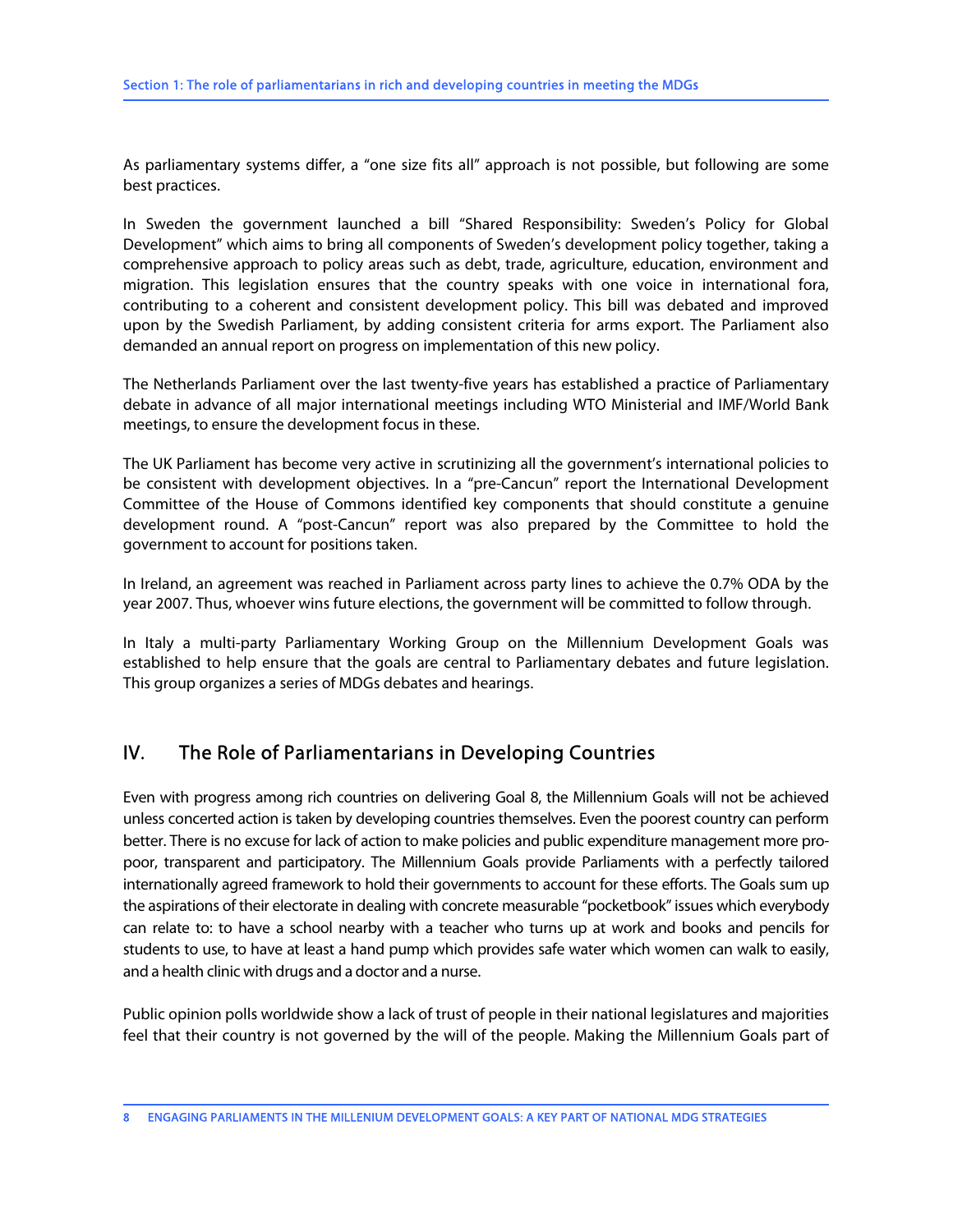their political platform can help Members of Parliament bridge this credibility gap, regain confidence and reconnect with their electorate.

As Parliamentary systems differ a "one size fits all" approach is not possible. Moreover, there is a huge difference in institutional capacity of Parliaments in developing countries to monitor their governments' policies. Parliaments should seek to improve their institutional capacity and, when necessary, seek support from relevant international agencies to do so.

Many developing countries prepare regularly National Millennium Development Goals progress reports. The reporting process helps to contextualize the MDG targets to the country-specific situation and to take stock of progress and challenges. It is meant to be an open and transparent process but unfortunately the processes leading up to the reports produced so far have not been fully participatory.

Parliaments need to seek an active role in the reporting process. They also should organize annual debates with their government on achievement of the goals within their national poverty reduction strategies or their national development plans. National MDG country reports can be vehicles around which these Parliamentary debates take place. As such they can help shape policy decisions reflected in broader development strategies by showing where more attention and resources are most needed and they can assist Parliamentarians and their constituents in helping to ensure that governments remain accountable for commitments they made.

## a. The Budget Process

Accountable and effective management of public financial resources constitute one of the most fundamental responsibilities of governments. Scrutinizing these is the most important mandate for Parliaments. Still, according to recent World Bank estimates approximately 5% of Global GDP disappear through corruption and mismanagement. This figure is much higher in developing countries that are lagging in achieving the goals. If the Millennium Goals are to be achieved scarce resources must be spent on the needs of the people and to get there we need full transparency in budget processes. The national budget is the main vehicle of national policies. Scrutinizing the budget to ensure that policies are indeed pro-poor, gender-sensitive, as well as allowing for sufficient public expenditures for basic social services is maybe the single most important tool at hand for MPs. The goals need to be reflected in the Poverty Reduction Strategies or National Development Plans and these, in turn should be aligned with the budget process. Direct involvement by legislators can lead to greater consensus on the right strategies and pave the way for smoother implementation over time. Parliamentarians should ensure that public expenditure management is accountable and transparent and that public spending accrues to the poor, instead of to the rich, as is actually the case in most developing countries.

Public finance is not just about expenditures. It is also important to maximize revenues, e.g. by fair and effective tax legislation. For resource-rich countries, Parliaments should ensure their country joins the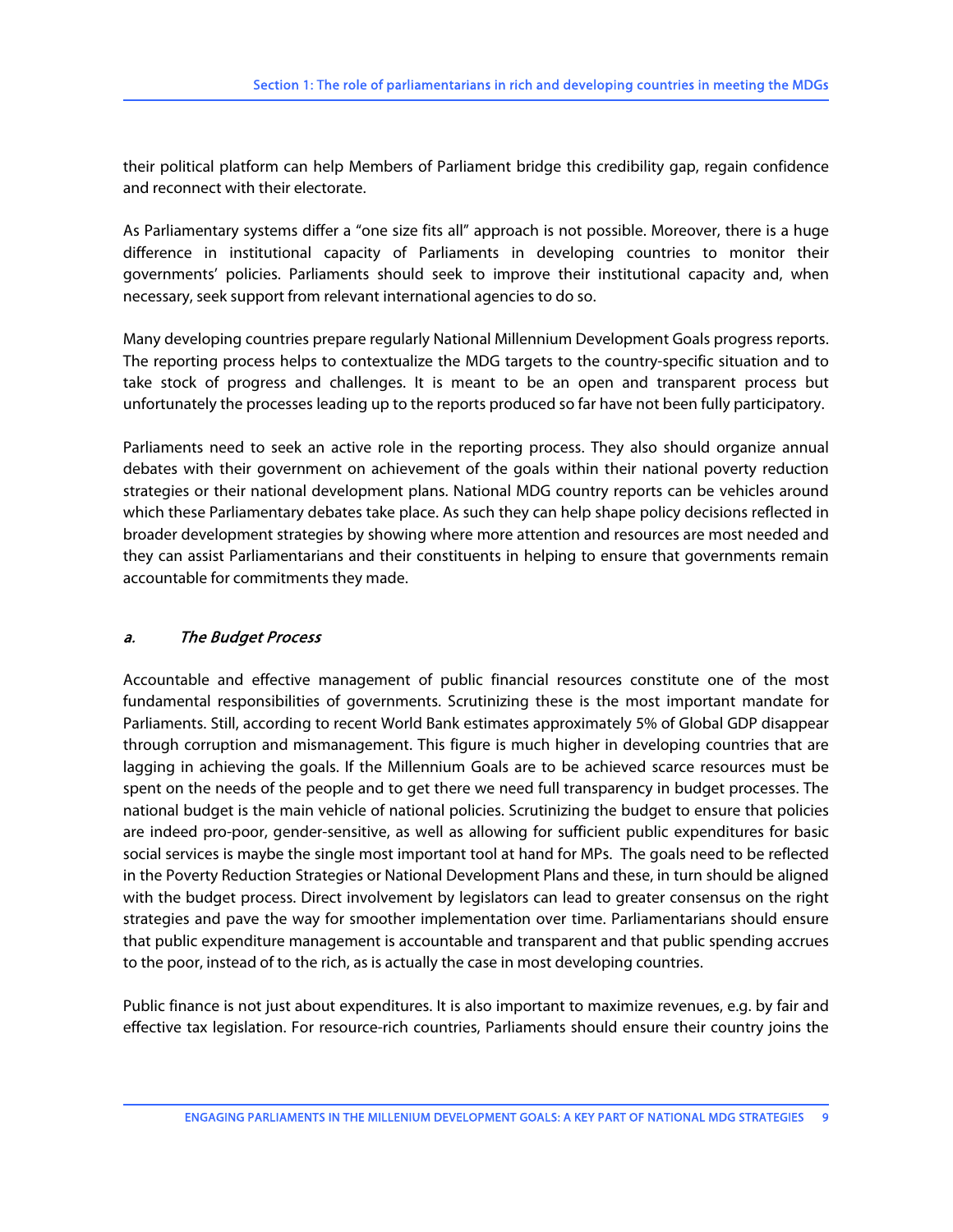Extractive Industry Transparency Initiative (EITI) to demand disclosure of all revenues from multinational mining companies. In countries that are highly dependent on aid, Parliaments should approve all grants and loans to ensure that these are consistent with achieving of the Millennium Development Goals and urge their governments to reject any aid with onerous conditions attached.

## b. Sectoral Policies

Furthermore, Parliamentary committees, in their debates with sectoral ministers, should ensure the goals figure prominently in sectoral policies. More importantly, sectoral policies need to be translated in effective service delivery (in health, education, sanitation, water, etc.) for all citizens all over the country.

- Both government and Parliamentarians need to provide leadership to tackle the debilitating impact of the HIV/AIDS pandemic. (See information kit "What Parliamentarians can do about HIV/AIDS" available at the following website: http://www.unicef.org/publications/index\_19021.html)
- Parliamentarians should monitor if their governments live up to their commitment to spend 15% of their budget on health.
- In debates with trade ministers for agriculture and rural development should ensure that all policies (including trade and tax), do not discriminate against the rural poor in their constituencies and that the government invests enough in rural development. Also, small farmers need support to get access to credit and markets. In debates with trade ministers, Parliamentarians should ensure that trade policies are sufficiently pro-poor. In many developing countries trade barriers in fact protect the rich, at the expense of the poor. Parliamentarians should urge their governments to remove trade barriers within their own region.

While conducting debates with individual ministers it is important not to lose the synergy offered by the goals but ensure coherence through government policies and avoid compartmentalization in different Parliamentary committees. Particularly the gender goal should not be "ghettoized" but mainstreamed in all the goals.

## c. Legislation

Parliamentarians also need to ensure that legislation becomes a relevant and effective tool in reducing poverty and meeting the goals. In many countries inheritance, property and tax laws urgently need to be renewed to ensure women can fully participate and contribute to development. Also, in order for poor people to lift themselves out of poverty by unleashing their entrepreneurial spirit, legal reform is needed to improve the business climate particularly for domestic investors. In many developing countries the volume of capital flight is actually larger than that of aid received. Legislation is no panacea for the intractable problem of poverty, but can be an indispensable base for, and compliment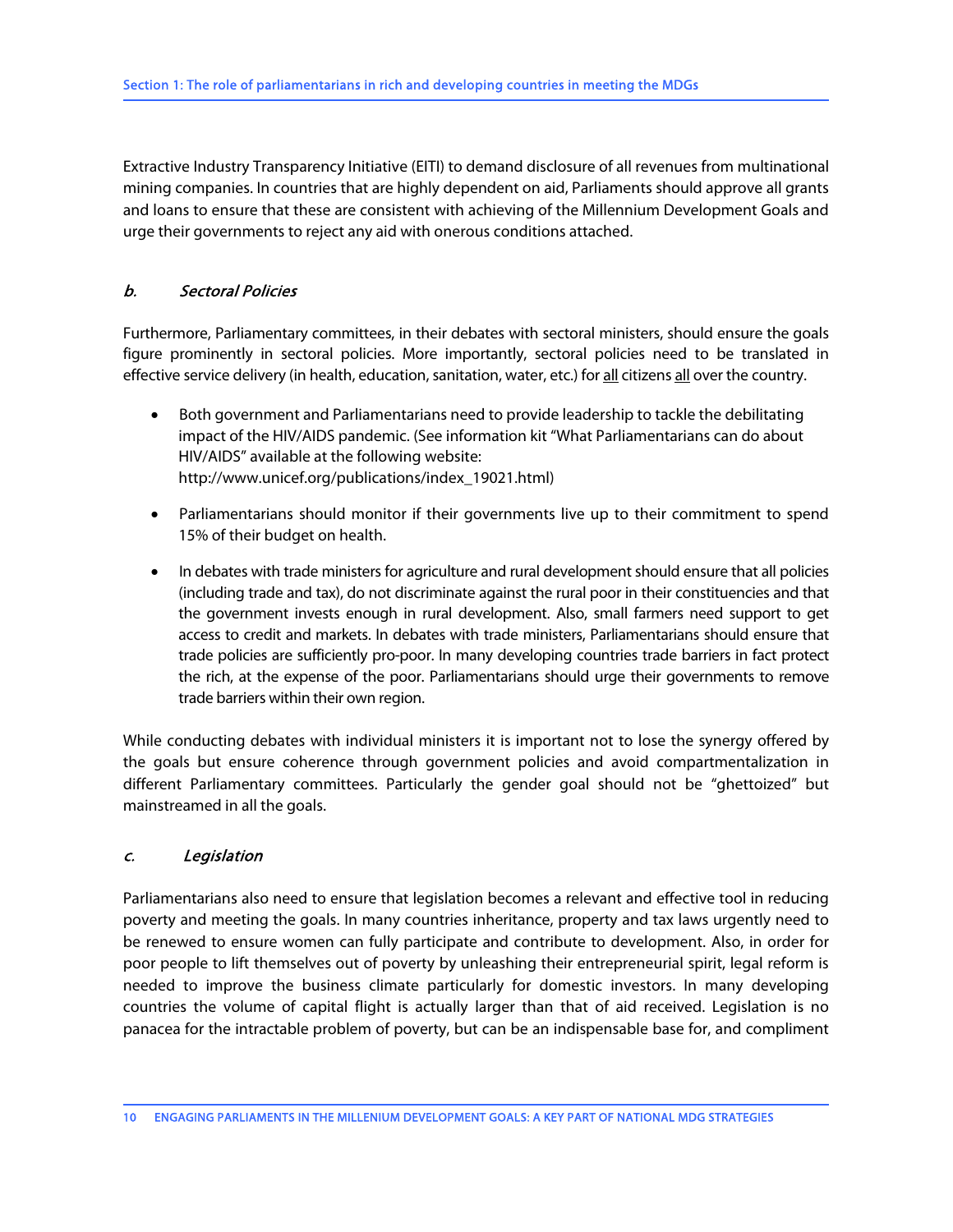to the social mobilization required to achieve the goals. By establishing e.g. health care and primary education as basic rights one implies corresponding duties that in turn demand accountability. This is an approach that gives preference to empowerments of the citizens over charitable responses and which has proved widely successful in a number of countries.

## d. Governance

Last but not least, the cross-cutting issue of the need to improve governance, to create the capable state that is needed to achieve the Millennium Development Goals by improving quality and efficiency of the public sector, by modernizing and reforming the bureaucracy, by decentralization through empowerment of local authorities, and by ensuring that political processes are inclusive, not just politically representative through elected parliaments. Robust public participation through media and civil society, particularly those groups that give voice to minorities and women that are at risk of missing the goals, is key. Experience has shown that the greatest success stories are where the Millennium Goals have been debated, adapted, and owned locally and have become part of a national vision for 2015, not just by the government but by the public at large. Only then the goals can be successfully integrated into national plans, poverty reduction strategies, sectoral policies and national and sub-national budgets, only the can they be successfully mainstreamed into the sinews of government at every level, ensuring that all resources (human and financial, external and domestic) can be mobilized and invested in achieving the goals. African Parliaments should urgent their government to participate in the NEPAD peer review process and monitor implementation of the recommendations resulting from these reviews. The ultimate test of course is for these policies and plans to be translated into real services and benefits at the local level. Active participation of citizens and their organizations at both the planning and implementation stages can help to ensure transparent and accountable government mechanisms that are responsive to the needs of all sections of the population. Only then can corruption be effectively fought and the huge "integrity dividend" be redeployed for achievement of the goals.

In a speech to the G77 last summer Kofi Annan told developing countries' governments, "by clearly upholding your responsibility you will not only help your people you will also put greater pressure on the developed countries to take the steps towards the true partnership that they have preached but not yet practiced fully".

## V. Conclusion

This September, world leaders will reconvene at the UN to review progress towards the Millennium Development Goals. The MDGs are still achievable if we break with business as usual and dramatically accelerate and scale up action. It is up to Parliamentarians to act upon their mandate and to close the glaring gap between commitment and delivery. With still ten years to go it is late, but not too late. We are the first generation that can put an end to poverty and should simply refuse to lose this opportunity.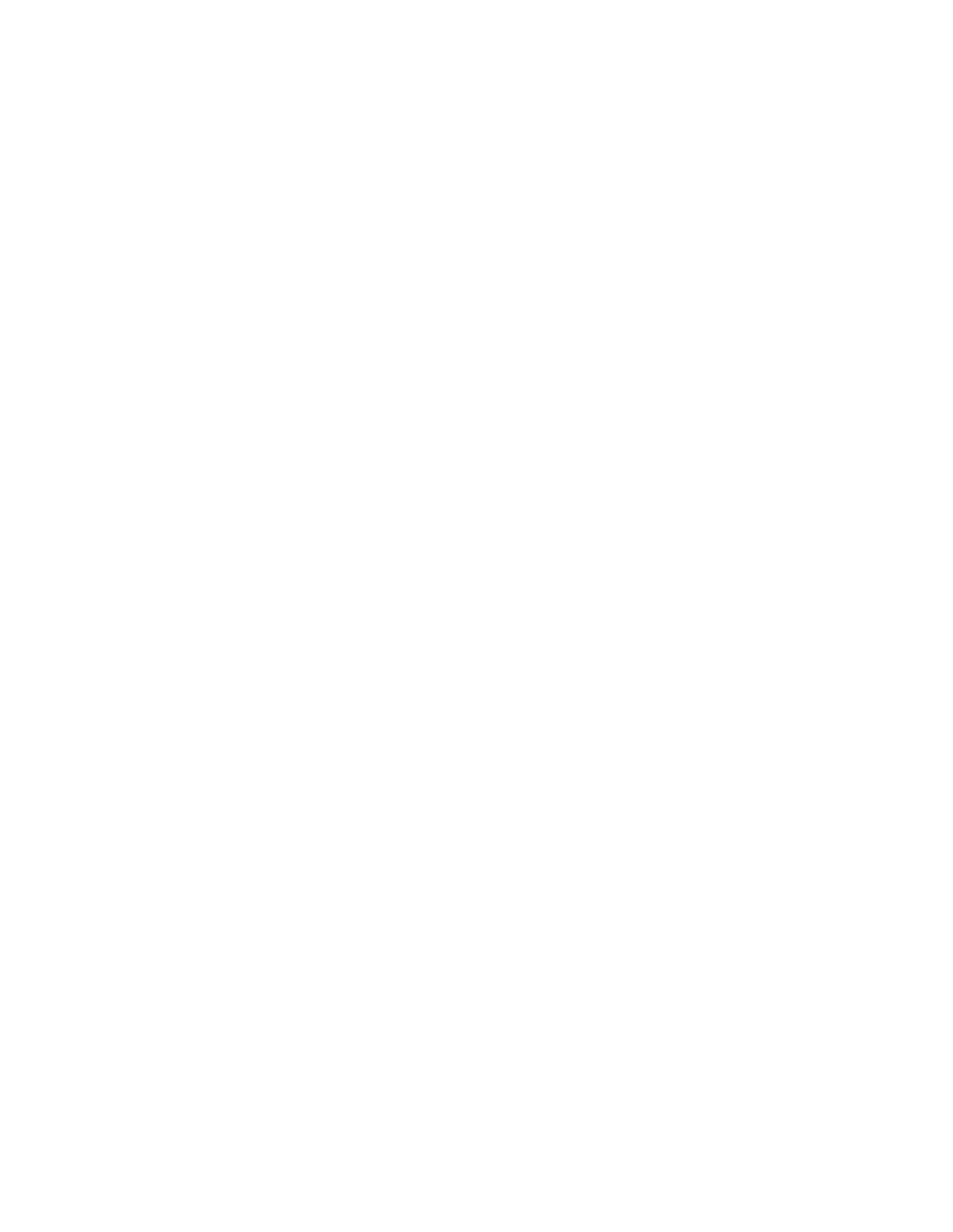## SECTION 2

## Legislatures in Pursuit of the Millennium Development Goals: A Key Part of National MDG Strategies

Good International Practices

Alicia Phillips-Mandaville

## 1. Introduction

There is universal agreement that effective global pursuit of the Millennium Development Goals (MDGs) requires a strong commitment from national governments. At a domestic level committing to the MDGs builds a set of reference points that enables countries to tailor or adjust policies and initiatives to consistently address domestic development needs. The goals can provide an effective way to coordinate policy priorities, implementation efforts, and the effective use of resources across ministries, bureaucracies, branches and levels of government, and civil society. To date, resources that outline effective strategies or describe best practices have focused primarily on the executive branches of national and local government, and on their attendant administrative and technical bureaus. For national commitment to MDGs to be wholly effective however,

#### Box 1: Millennium Development Goals

At the turn of the Millennium, all 191 UN Member States adopted and pledged to pursue eight Millennium Development Goals. They are:

- 1. Eradicate extreme poverty and hunger
- 2. Achieve universal primary education
- 3. Promote gender equality and empower women
- 4. Reduce child mortality
- 5. Improve maternal health
- 6. Combat HIV/Aids, malaria and other diseases
- 7. Ensure environmental sustainability
- 8. Develop a global partnership for development

some attention must also be given to a countries most representative branch of government: the legislature.

Directly elected legislatures are constitutionally intended to represent the geographic and ethnic diversity of a country. In many cases, even if there is significant social distance between elected leaders and the citizenry at large, the assembly remains the branch of government that is closest to the people.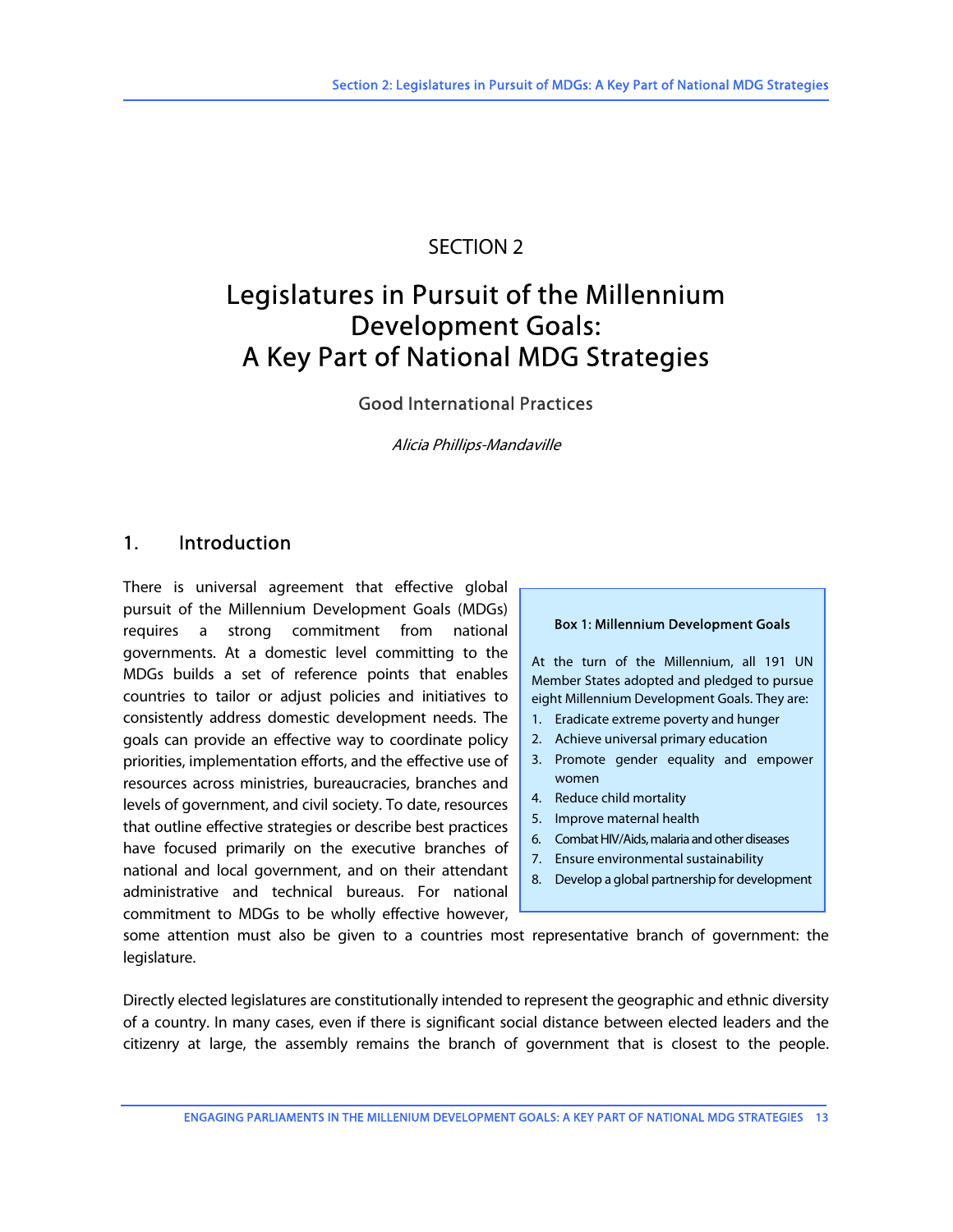Geographic constituencies link MPs to a specific portion of the public in a way that executive officials do not encounter. Because of this, the actions taken by a national or state assembly could contribute substantially to bridging the gap between stated national commitment and public understanding of the steps taken to achieve the Millennium Development Goals. It may also help to promote popular understanding of how the MDGs themselves reflect critical domestic issues such as poverty, health, and education.

Consequently, the purpose of this document is to provide an overview of actions taken by various legislatures to support national pursuit of MDGs. However, the paper must recognize the diversity of legislative rights and practices across countries. In an effort to delineate the range of activities that may be undertaken, while still highlighting best practices, this document has been organized according to the *effect* intended.

## 2. The Role of Legislatures in Pursuit of MDGs

The technical authority and capacity of a legislature varies tremendously from country to country. Despite this diversity, all legislative bodies are assigned three main constitutional responsibilities:

- Legislation: In addition to the act of approving new laws or resolutions, the legislative function includes the introduction of new bills; debate, review and/or amendment of legislation proposed by the executive; and review and passage of the national budget.
- Representation: As the directly elected representatives of a geographic constituency, legislative assemblies are also responsible for ensuring that the needs and concerns of a specific portion of the population are included in the policy making process. Consequently, activities that fall under the representation function range from direct communication with citizens to the incorporation of local issues into national policy debates or legislation.
- Oversight: Legislatures are also intended to serve as built in mechanisms to monitor and evaluate executive implementation of national policy. In this capacity, national or regional assemblies seek out information on the prioritization of specific policies or issues, the allocation and use of funds, and the effectiveness of specific initiatives. To do this, legislatures rely on such mechanisms as committee investigations, requests for regular briefings or testimony from ministerial representatives, and public hearings to gather information from non-government sources on a specific issue.

Although easy to separate conceptually, these responsibilities are substantially intertwined in practice. It is, in some ways, easier to think about the role of legislatures in pursuing the Millennium Development Goals if assembly actions are categorized by their effect instead. There are three potential outcomes of legislative efforts to support national MDG efforts.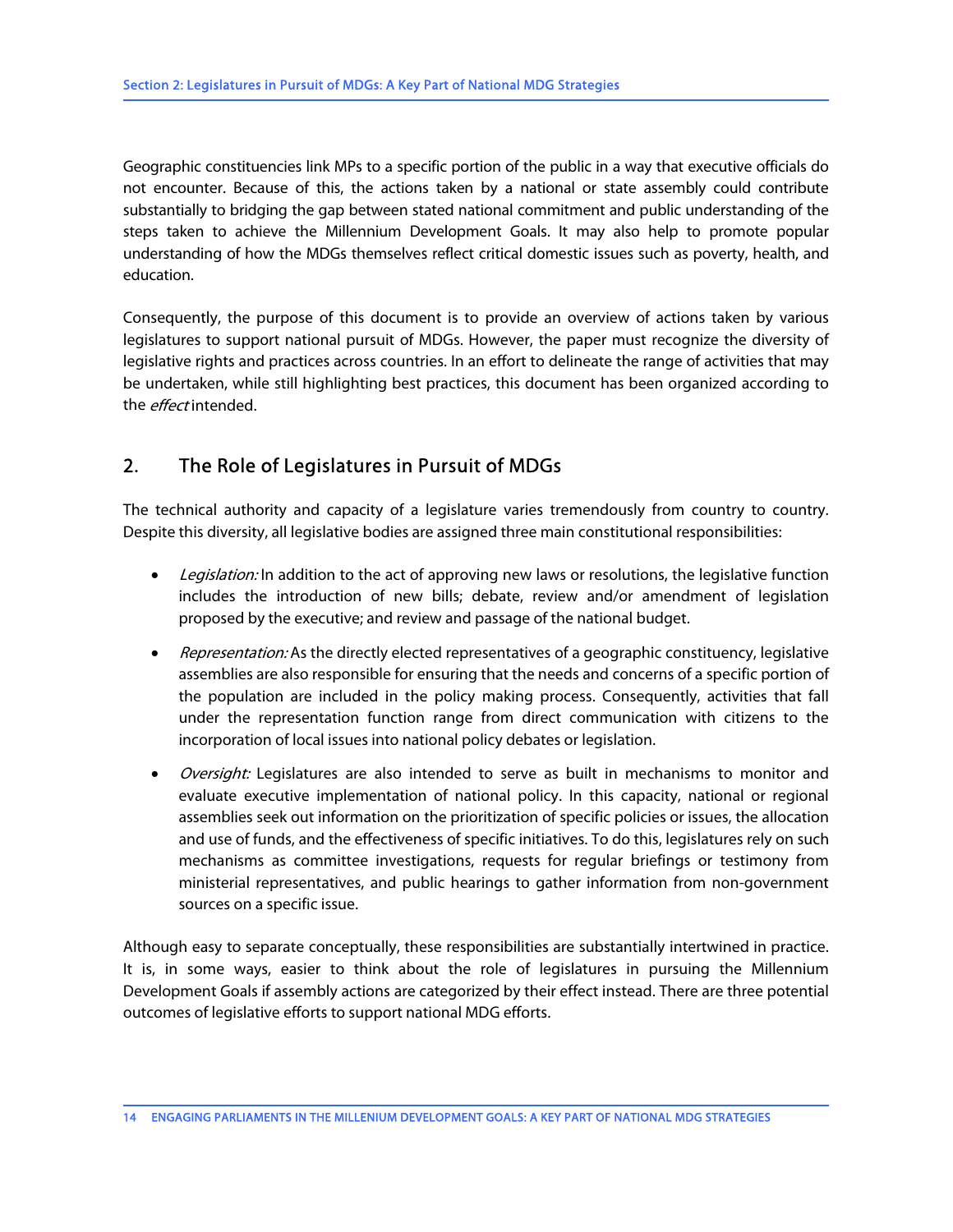- Demonstration of national commitment: While all UN member states have already pledged their commitment to pursue the MDGs, reinforcing legislative actions demonstrate that support for the goals extends deeper than executive government offices. In addition to making an international statement about commitment to the MDGs, such legislative action as passing resolutions, hosting high profile events or meetings, or participation in MDG networks or working groups may also demonstrate to the general public that the MDGs are a priority for all branches of government.
- Raising national awareness: As a directly elected representative body, legislatures can also take effective action to increase public understanding of the MDGs. Whether an assembly chooses to promote awareness of the MDGs as a group, or to increase public knowledge about what must be done to address a specific goal, public education is an important potential impact of legislative action.
- *Enabling (or directly pursuing) progress toward specific goals:* Although the implementation of MDG related initiatives is the mandate of the executive branch, legislative action to adjust current policies or budgets is often needed. In countries where issue committees are expected to review all legislation relevant to their issue area, an assembly is particularly well situated to evaluate newly proposed legislation in the context of national commitments to the MDGs. Furthermore, the right of legislative investigation enables legislators to consider current issues or concerns even when there is no pending legislation on the issue.

#### Box 2: Localization of MDGs enables countries to tailor development efforts

The Millennium Development Goals are designed to be universal. This enables global focus on eight key areas, while leaving room for individual countries to tailor development efforts to national priorities. Several countries, including Viet Nam, have already localized the goals by reviewing progress to date and setting specific targets and deadlines for each goal. While this makes it easier for policy makers to focus resources on national priorities within the MDGs, localization of the goals also informs legislators how the government has planned to pursue each goal. In some cases, this can serve as a sort of announcement regarding the government's policy agenda. Legislatures with such information on the government's policy or reform agenda are often better prepared to review proposed laws and to conduct oversight more effectively. In such cases, legislatures may find it useful to ensure that members of the relevant committees are briefed on the content of the MDG localization effort and the most recent MDG country report in advance of each legislative session.

From here forward, this paper is organized around these three potential impacts. One useful feature of conceptualizing the best MDG practices of legislatures in these terms is that they flow logically from the three core responsibilities of a legislative assembly. As illustrated in the figure below (figure 1), legislative contributions to national achievement of the MDGs stems directly from the conduct of basic legislative functions. Parliamentary activity to demonstrate national commitment to the goals invariably uses the tools of legislation or public outreach (representation) to make commitment publicly known. Awareness raising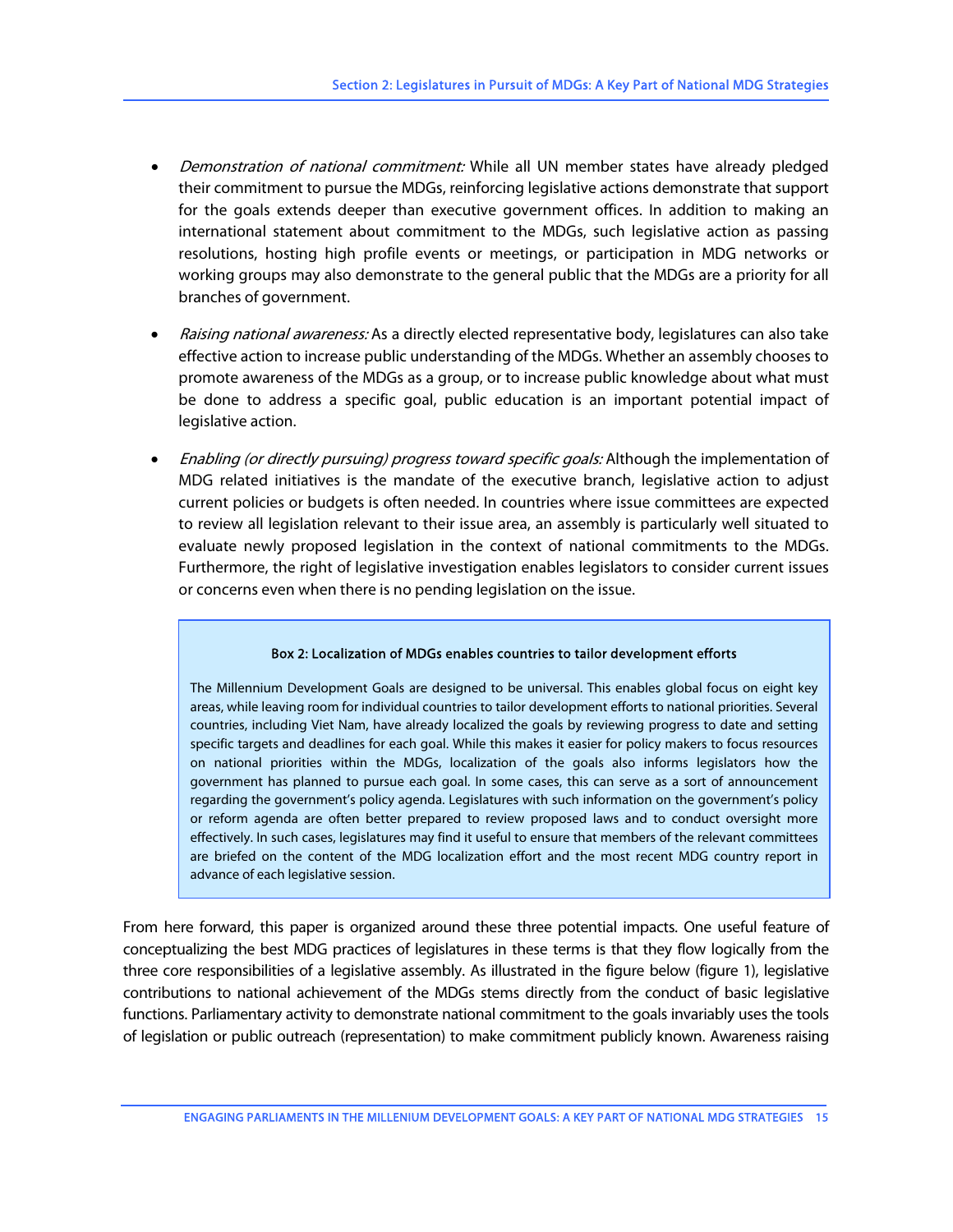similarly brings together communication with the public and the use of oversight mechanisms to draw information on implementation into the public sphere. Finally, legislators are themselves often in a position to enable or pursue the Millennium Development Goals directly through the strategic use of enabling legislation or application of oversight practices to MDG relevant programs or budget expenditure.



Figure 1: Legislative responsibilities and pursuit of MDGs

## 3. Legislative activities that demonstrate national commitment to the MDGs

Beginning with their initial pledge to prioritize the MDGs in 2000, the level of commitment made by each national government can be traced relatively easily. Presidents, prime ministers, and their cabinets can demonstrate senior-level commitment through the introduction of new policy initiatives, assessment of current MDG standings, localization of the MDGs themselves, or collaboration with international development organizations to implement MDG achievement strategies. While such activities indicate the government's formal commitment to these goals, complementary activities by the most representative branch of government indicates a deeper, national commitment. In countries where national politics also includes some substantial disagreement between political factions or parties, legislative efforts to demonstrate commitment to MDGs are one way of demonstrating that the goals are a priority across all faction lines.

## 3.1 Extraordinary events or public consultation among senior legislative officials

One way to demonstrate legislative commitment to supporting the MDGs is to hold an extraordinary event that highlights one or more of the goals. While legislatures meet regularly in plenary and in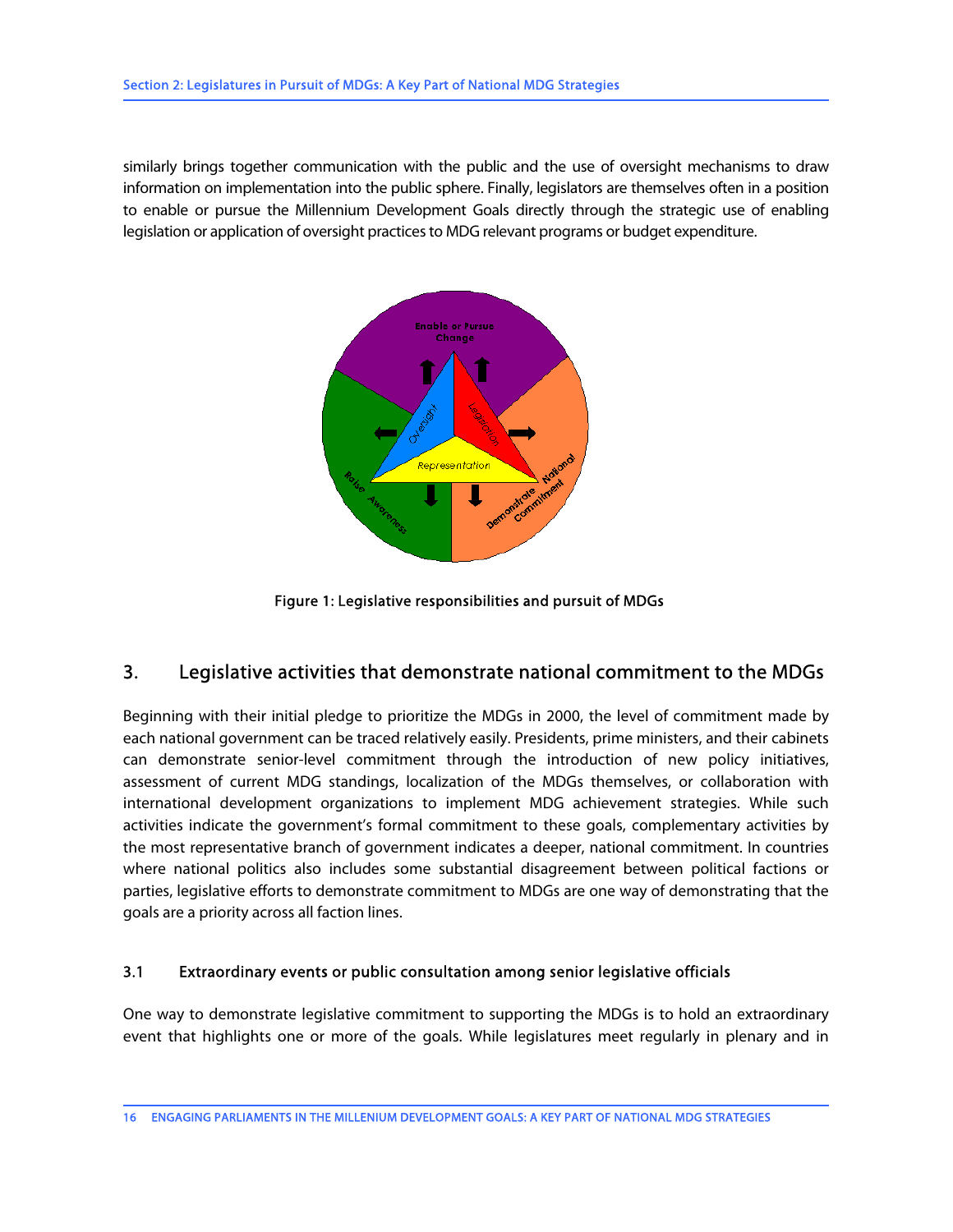committee to address issues of national importance, an atypical or less traditional event can publicly indicate specific priority issues. Whether hosted by the legislature as a whole or relevant leadership figures, such events are also an effective way to generate domestic media coverage of the issue while reinforcing parliamentary commitment to it. Such events may range from very simple working sessions to elaborate cultural or gala affairs.

It is important to note that this technique is not effective when conducted in isolation from other legislative activities in support of the MDGs. As demonstrated in the examples, the described highprofile events are either preceded or followed by concrete action to address the goal in question. Without this accompanying activity, citizens and international partners may believe that the legislature is substituting high-level events for pursuit of more difficult, concrete action.

## Legislators participate in a dinner-debate and working groups - Mauritania

To launch a series of advocacy and coordination events for senior officials involved in the MDGs, the Legislature of Mauritania participated in a "dinner debate" on the MDGs in early 2003. Attended by the several ministers, senators, members of the National Assembly, and prominent civil society leaders, the evening included a discussion of the MDGs and reflection on the findings of the country's first MDG monitoring report. As an event with significant media coverage, it provided public venue in which the legislature was also able to demonstrate its pro-poor commitment along side other key stakeholders<sup>2</sup>.

This event was unique in that it marked the beginning of greater parliamentary involvement in debate regarding MGD strategies. Further high-level meetings were organized over the following year, including two extraordinary meetings with the National Assembly and the Senate. Following MDG presentations to the National Assembly and Senate, each chamber formed a parliamentary group to support mainstreaming of the goals. In sum, these public events helped to demonstrate that members of the Mauritanian legislature were committed to the mainstreaming of the MDGs at a policy level<sup>3</sup>.

## Gala event and 'poster of concern' mark commitment to fight HIV/AIDS - Nigeria

In 2003 in Nigeria, the National Assembly relied on a gala evening and the unveiling of a "poster of concern" to draw national attention to legislators' ongoing efforts to address the spread of AIDS. This was particularly notable because the disease still carries a stigma through much of West Africa, and is therefore very rarely publicly discussed. To counter the perception of HIV/AIDS as a taboo topic, the

 $\frac{1}{2}$  "Mauritania launches campaign network with songs." 1 April 2004. What's New? December 2004 <http://mirror.undp.org/africa2015/news\_archive/1apr04.html> 3

 <sup>&</sup>quot;UNDP MDGNet/DGPN Consolidated Reply to Viet Nam/Comparative Experiences & Consultants /Engaging Parliaments in the Millennium Development Goals." ed. Elham Seyedsayamdost, 18 August 2004. The Web-page of the UNDP Project to support the legislature of Viet Nam. November 2004. http://www.undp.org.vn/projects/ vie02007/MDGs/engaging\_parliaments\_mdgs.htm ("Mauritania" entry)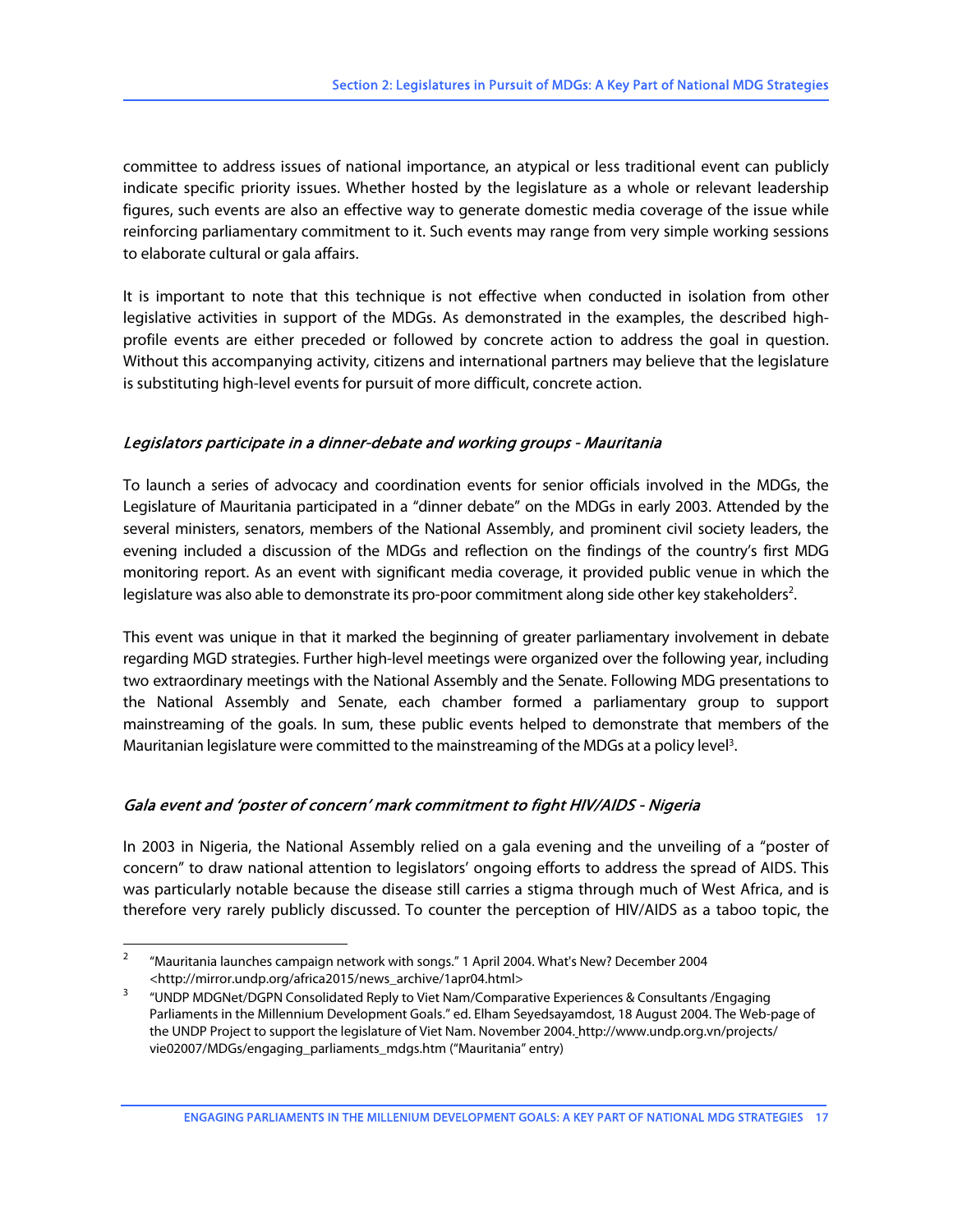dinner gala was attended by the leadership of the National Assembly, both House and Senate standing committees on HIV/AIDS, the President of Nigeria, and several members of the diplomatic community. Even more notable, the event was used to unveil a billboard sized poster expressing political leaders' concern about the spread of AIDS. Attending leadership demonstrated their public commitment by signing the poster, which was then replicated and posted all over the country<sup>4</sup>.

This event was a particularly effective way of demonstrating commitment to MDG number six for two reasons. First, it broke the political silence of HIV/AIDS by involving leadership from all political parties and branches of government in a very public expression of concern about the spread of a previously unacknowledged disease. The

 $\overline{a}$ 

#### Box 3: National Assembly of Nigeria continuting commitment to HIV/AIDS

Since 2001, Members of the Nigerian House and Senate have been preparing for and participating in constituency outreach designed to educate Nigerian citizens about HIV and AIDS. Following a series of NGO-organized briefing sessions for the Members themselves, they began participating in health fairs, local public rallies, meetings with traditional leaders, and other constituency outreach efforts. These events not only inform Nigerians about methods of preventing HIV/AIDS, they also provide the Legislators with effective ways of interacting with their constituents.

poster campaign further ensured that citizens all over the country would be made aware of this commitment. More importantly, the fact that Members of the National Assembly had been actively promoting HIV awareness since 2001 lent a factual basis to an otherwise very social event. Heavy media coverage and attendance by senior officials also re-energized the legislative staff that had been coordinating HIV-related constituency outreach.5

## Parliamentary Poverty Reduction Committee holds public meeting - Serbia

Public demonstrations of legislative commitment to the MDGs do not have to be elaborate or formal events nor must they be attended by all parliamentary leaders. In some cases, hosting and attendance by the relevant committee demonstrates recognition of the need for specific action in addition to general parliamentary commitment. In Serbia on World Poverty Day 2004, the Poverty Reduction Committee of the National Assembly held a public working meeting with representatives of the UN and UNICEF. Hosted by the committee chairperson, participants and speakers included the Chairman of the National Assembly; the Deputy Minister for Labour, Employment and Social Issues; and the UNICEF Director for Serbia and Montenegro.

While this event stressed the need for the parliament to keep the MDGs consistently in mind as they consider all forms of legislation, it particularly highlighted the Assembly's commitment to addressing issues of youth and poverty. Noting that 30% of Serbia's children live below the poverty line, the Poverty Reduction Committee chair announced the formation of a sub-committee to deal specifically with children's issues. In conclusion, participants agreed to continue collaboration among parliament,

<sup>4</sup> "Rep begins hearing on proposed agency for HIV/AIDS" The Guardian. Lagos. Nigeria. November 19, 2002.<br>Sublimatio Pers, the National Democratic Institute for International Affairs 2004 http://www.ndi.org/werklyit

Nigeria Page, the National Democratic Institute for International Affairs. 2004 http://www.ndi.org/worldwide /cewa/nigeria/nigeria.asp; Mike Egbo, "Partnership with legislators in the fight against HIV and AIDS." Pathfinder International presentation at the 131st meeting and Exposition of the American Public Health Association; San Francisco, CA. Nov 18, 2003. <http://www.pathfind.org/site/DocServer/256,1>

<sup>18</sup> ENGAGING PARLIAMENTS IN THE MILLENIUM DEVELOPMENT GOALS: A KEY PART OF NATIONAL MDG STRATEGIES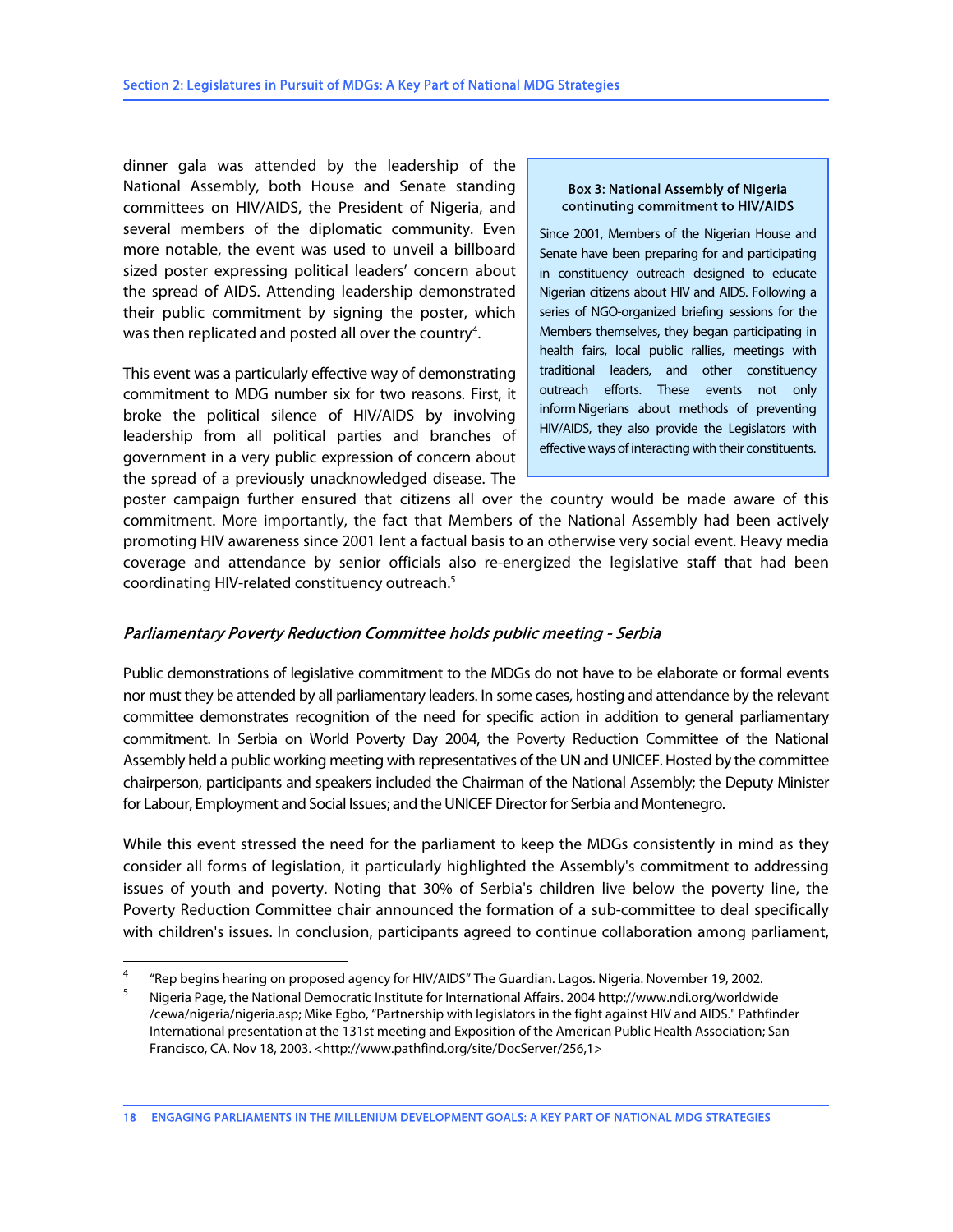ministries, and the international community with regard to the MDGs. Following the meeting, the parliament issued a press release detailing its outcome<sup>6</sup>.

## 3.2 Resolutions

A formal legislative resolution, passed by the national legislature can also be a tremendously effective way of demonstrating commitment to the MDGs across multiple political factions. Although they are non-binding in terms of government action, resolutions serve as a public statement of intent or concern on the part of legislators. The formality of the measure also makes national commitment visible to both domestic and international actors. In addition to reinforcing government intentions to address prioritized MDGs, a resolution can also inform citizens that both branches of the national government see the goals as critical to national progress.

Legislative resolutions require different procedures in different countries, but can almost universally be introduced by the legislature itself. Even assemblies with very limited parliamentary authority have the right to publicly resolve to take a position on specific issues. With regard to the MDGs, legislators may choose to pass a resolution supporting the MDGs as an entire set of development objectives, or they may wish to focus on specific goals. If for example, a country was on track to meet many of the goals by 2015, but found that maternal and child mortality ratios were not declining sufficiently, the legislature may wish to pass a resolution expressing concern and resolving to support prenatal care initiatives.

## Parliament of Albania resolves to support the MDGs

In July of 2003, the Parliament of Albania approved a resolution expressing support for the Millennium Development Goals as development tools. In addition to pledging parliamentary support and assistance for government efforts to achieve the goals by 2015, the resolution acknowledged that responsibility for success rests with both branches of national government, local administrative structures, and civil society.<sup>7</sup>

In addition to the symbolic expression of support, the resolution was timed to coincide with other MDG implementation initiatives. An independent baseline report assessing implementation to date was also launched in 2002 to stimulate dialog among Albanian decision-makers for prioritizing goals and targets. At the time of the resolution, concrete millennium development targets and indicators had been incorporated into both Albania's PRSP, and its sectoral strategies. With the resolution, the Albanian Parliament asked stakeholders to track progress towards the MDGs on a regular basis through national monitoring and evaluation systems and the preparation of annual progress reports. Their

<sup>—&</sup>lt;br>6 "Press Statement: Working Meeting to mark World Poverty Day." October 19, 2004. Web site of the Parliament of the Republic of Serbia. http://www.parlament.sr.gov.yu/content/eng/aktivnosti/ skupstinske\_detalji.asp?Id=304&t=I

 <sup>&</sup>quot;Albanian parliament endorses resolution on Millennium Development Goals." UNDP Albania mission web-site. "News and Events" –; July 29, 2003. <http://www.undp.org.al/?news,0,12>.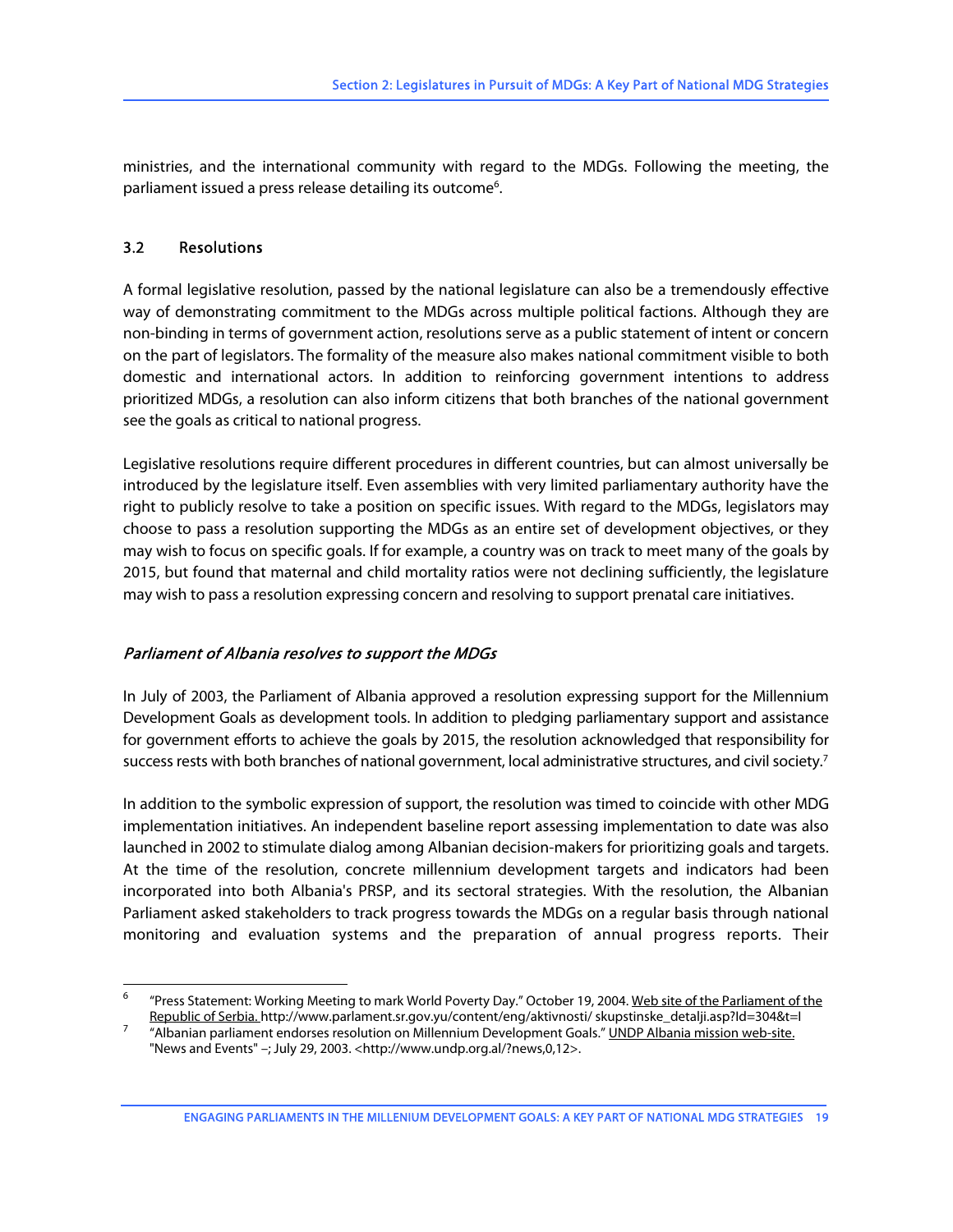demonstration of commitment encouraged public debate and offered recommendations on ways to improve national and regional development policies<sup>8</sup>.



UNDP Albania is, in the meantime supporting regional MDG reports throughout Albania, the first such report already launched in Elbasan earlier this year, with the aim of contextualizing the eight global Millennium Development Goals. Among these initiatives, a UNDP sponsored MDG capacity building project is assisting the Albanian Ministry of Foreign Affairs in the reporting process towards the achievement of the MDGs.

20 ENGAGING PARLIAMENTS IN THE MILLENIUM DEVELOPMENT GOALS: A KEY PART OF NATIONAL MDG STRATEGIES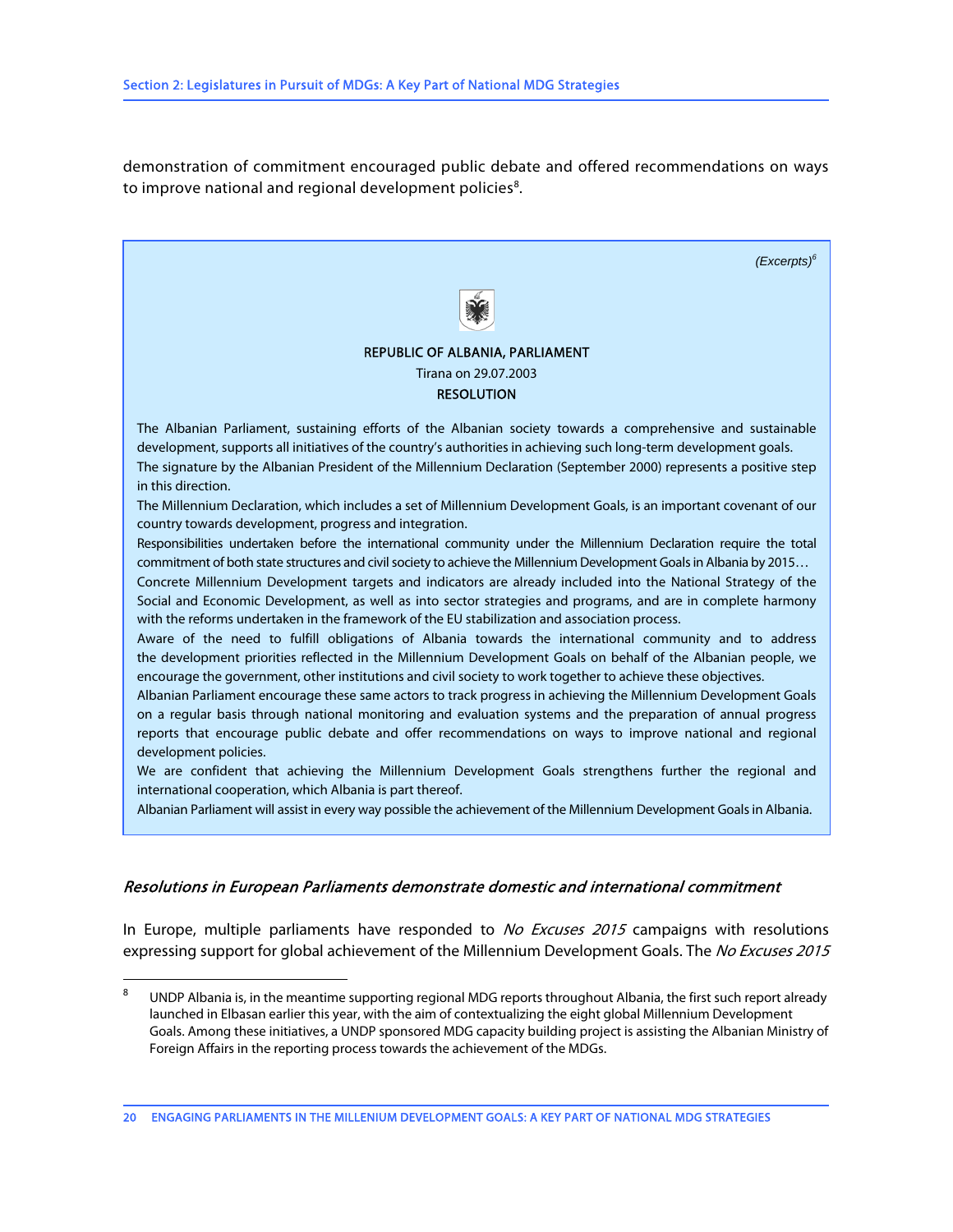campaigns are nationally based initiatives to pressure wealthy to countries to commit sufficient funds to make 2015 MDG targets possible. In Italy, the campaign included a demonstration of more than 100,000 marchers from the city of Perugia to Assisi, some 20 km away. Banners and props used during the march were later displayed at the Museum of Sciences and Technology in Milan, prompting several members of Parliament to sign a resolution on increasing Italy's official development assistance budget. Their actions prompted a draft resolution to be proposed and discussed in plenary later that year. In Spain, regional assemblies seized the initiative and responded to effective advocacy from several civic actors involved in the *No Excuses 2015* campaign. In Catalonia, a resolution supporting the Millennium Goals was passed in 2003, prompting the Vasque region and the Community of Madrid to propose similar resolutions<sup>9</sup>. In this way, national and local level assemblies in Europe have not only voiced their concern to the government ministry responsible for administering the development budget, but have also demonstrated their own commitment to the MDGs.

## 3.3 Participation in networks of parliamentarians that have an emphasis on the MDGs

Since the Millennium Declaration in 2000, the actions of international or regional parliamentary networks have become increasingly focused on coordination for pursuit of MDGs. Whether support for achievement of the goals is explicitly stated as an objective of the network or not, participation in seminars or annual meetings of such organizations demonstrates legislative commitment to international pursuit of the MDGs, particularly the number eight, with its emphasis on global partnership for development.

## Africa/Asia Parliamentarian Forum

 $\overline{a}$ 

In March 2002, the Africa/Asia Parliamentary Forum held its first forum on Human Security and Gender in Marrakech, Morocco. Members of 24 Asian and African parliaments participated in this forum, the goal of which was to "Promote the formulation and adoption of gender responsive poverty reduction strategies and develop national capacity for the monitoring of the Millennium Development Goals" <sup>10</sup>. The event was constructed to address both "freedom from fear" and "freedom from want," and offered parliamentarians a forum in which to discuss opportunities, challenges, experiences, and lessons learned regarding the legislative promotion of gender equality in the context of human security. In conclusion, participants called for mechanisms to strengthen and sustain cross-regional parliamentary networks, emphasizing the

<sup>9</sup> United Nations Millennium Campaign. Millennium Campaign Buzz: Setting Sights on 2005 October 2004 Newsletter. November 2004 <http://www.unausa.org/pdf/Millennium%20Campaign%20Buzz%20-

<sup>%20</sup>October%2025%202004.pdf ><br>Proceedings from The First Africa/Asia Parliamentarian Forum on Human Security and Gender, March 26 2002: "The Role of the Legislature." <http://www.un.org/womenwatch/daw/meetings/forum/AfricaAsia/ Agenda%20FINAL.htm> The first of its kind, the Forum was organized by the United Nations Development Program (UNDP) and the United Nations Department of Economic and Social Affairs, Division for the Advancement of Women (UN/DESA/DAW), in collaboration with the Moroccan Parliament and the Ministry in charge of the Promotion of Women and Protection of the Family and Childhood and Integration of Handicapped, and funded by the Japanese Government through the Japan Women in Development (JWID) Fund in UNDP.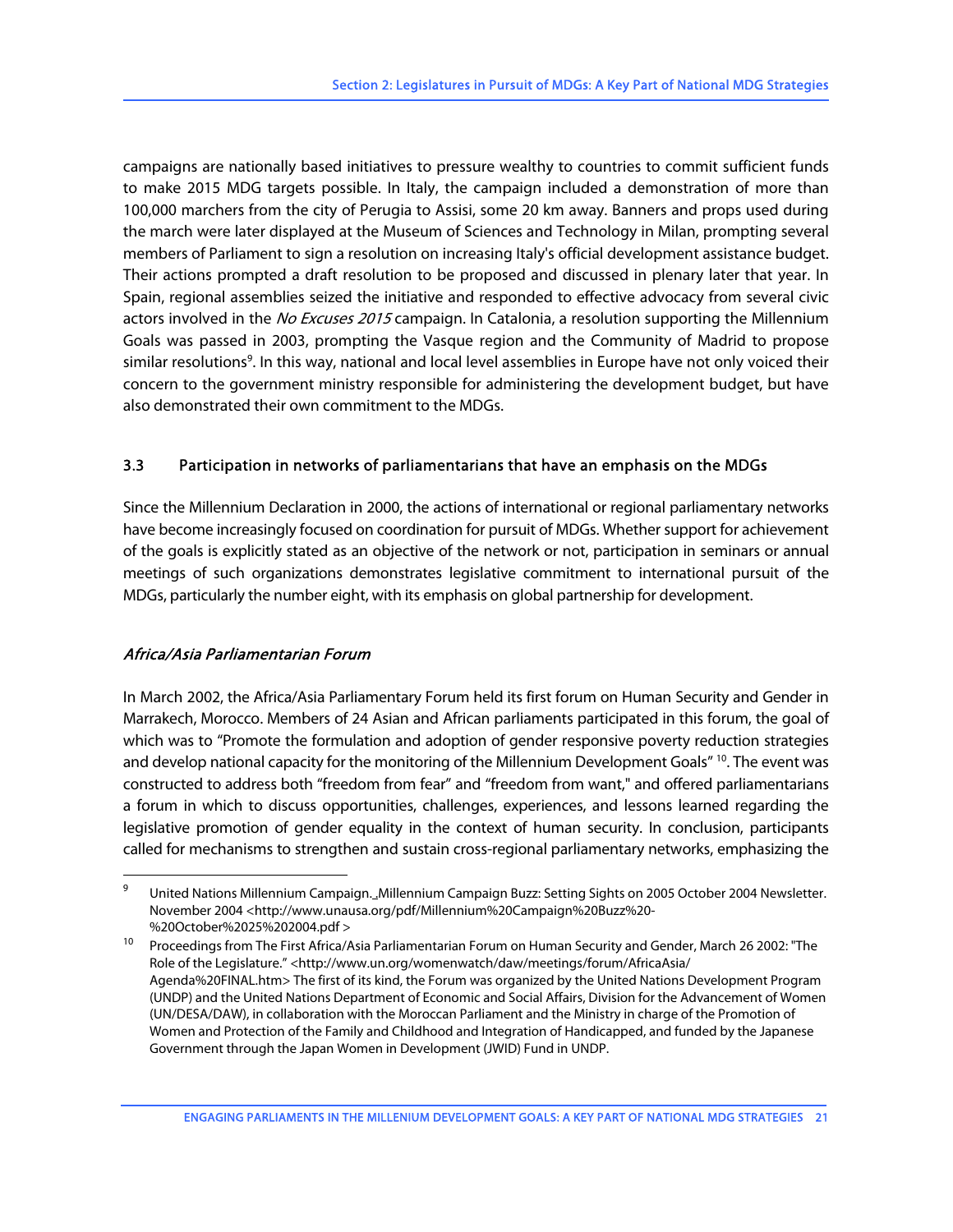need for support for efforts to mainstream gender issues in the work of the legislature. Several specific recommendations were made on using the MDGs as a development framework, and attendees agreed to pursue them as effectively as possible once home<sup>11</sup>. Additional forums have since been held in Asia.

## Parliamentarians' Implementation Watch

The Parliamentarians Implementation Watch (PIW) was established by the Parliamentary Network on the World Bank (PNOWB) in 2003. Created as a global effort to involve parliamentarians in monitoring actual progress towards achievement of the MDGs, the PIW is a unique network. While its efforts can not replace the role of individual national parliaments in monitoring a government's efforts to keep their own country on track to meet the MDGs, PIW activities are an excellent complement to legislative action at home. The network's resources may also provide useful insight for legislatures searching for ways of mainstreaming MDGs into their normal parliamentary business. PIW activities have included such events as a February 2004 video-conference on "The Role of Francophone Parliamentarians in the Struggle against HIV/AIDS," as well as a July 2004 exchange of views on global progress towards the MDGs.

PNOWB itself was established in 2000, as a means to involve Parliamentarians in development more effectively. It serves as the World Bank's primary means of interacting with global legislative concerns. Membership is open to parliamentarians from any of the World Bank member states, and currently stands at more than 450 from over 90 countries. One interesting component of this network is that members represent themselves and their constituents, rather than their countries, parliaments or governments<sup>12</sup>. In this way, participating in the Parliamentary Implementation Watch can be a very effective way for individual legislators to demonstrate their commitment.

## 4. Legislative action to Raise Awareness about MDGs

In addition to demonstrating that national commitment to the MDGs extends beyond the government itself, national legislatures have a tremendously valuable role to play in raising awareness of the goals and efforts to achieve them. As the constitutional link between the population and national governing structures, Legislatures may serve as a natural communication vehicle. Even when unintended, media coverage of the MDG-related statements or activities of individual members or groups of legislators can also go a long way toward raise awareness of MDGs.

For the MDGs to be seen as a set of nationally owned development goals, there must be a level of general awareness at executive, legislative, local, and citizen levels. Legislatures have a key role to play here, as they are uniquely capable of generating public debate, educating their political or administrative colleagues, and educating the public. As can be seen in the following examples, this awareness raising may focus on the MDGs themselves, or on the implementation of specific policies that can lead to achievement of goals.

 $11$  $\frac{11}{12}$  Ibid.

<sup>12</sup> The Parliamentary Network of the World Bank. 2004. November 2004. <http://www.pnowb.org>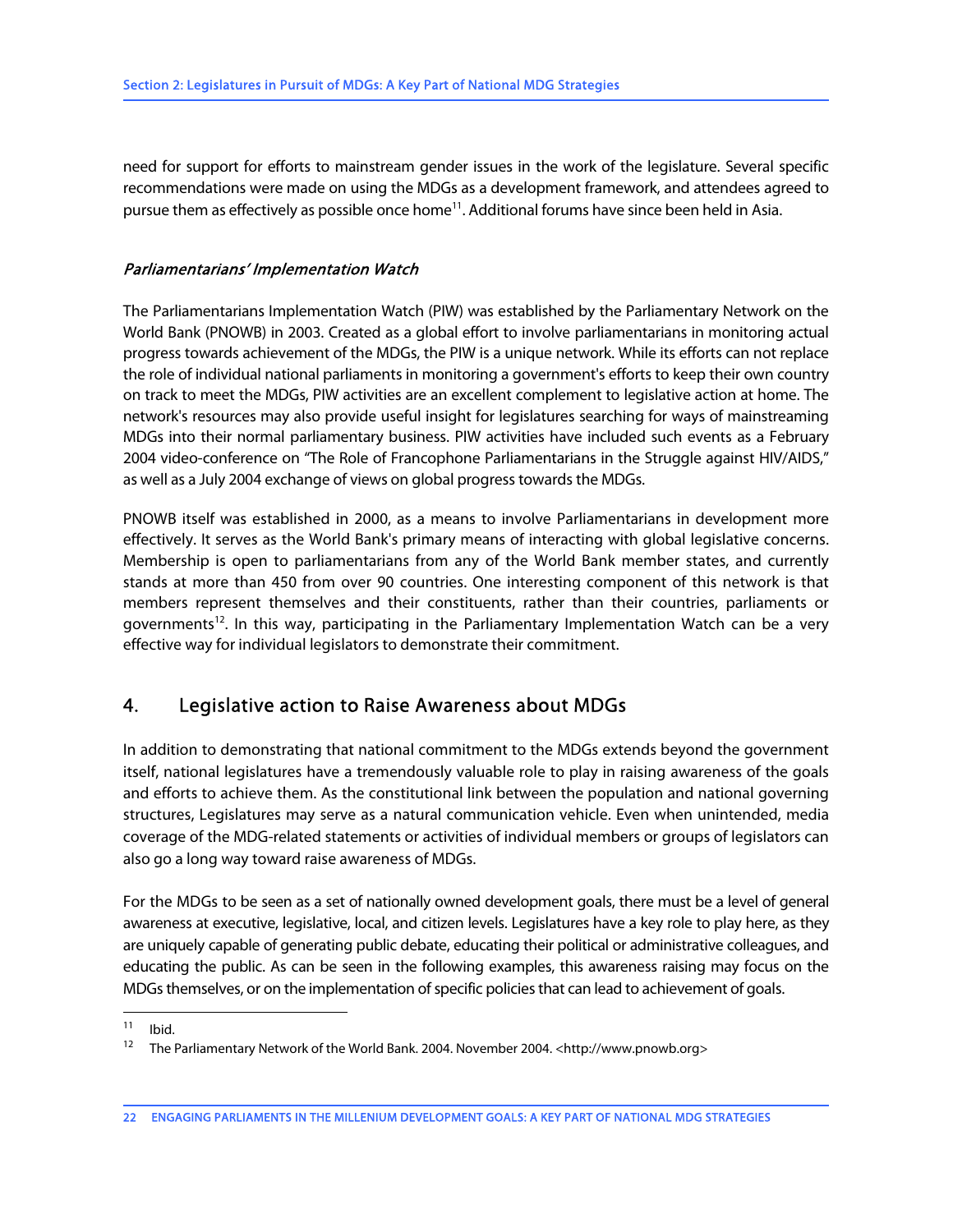## 4.1. Motivating public debate

Although the right to introduce or amend legislation varies from parliament to legislature, all national assemblies are intended to provide a venue in which laws, policies, and response to national situations can be debated. Consequently, legislatures are ideally positioned to generate public debate on the MDGs themselves. Ranging from plenary debate to the activities of sub-legislative bodies, a variety of legislative actions can be relied on to generate media coverage, and consequently raise awareness or the level of public debate of MDGs.

## MDG working group in Chile recognizes value of regular MDG debate in Congress

In a 2002 effort to localize the MDGs in Chile, a working group composed of civic and official actors expressed concern that, because Chile had great achievements in many of the MDG areas, it would be difficult to generate public awareness of those goals which still remained. While statistics could be used to demonstrate the types of progress that were still needed, the working group realized that statistical information was unlikely to resonate with a majority of the public. This would make it nearly impossible for the group to meet one if its goals; enabling the kind of public debate that would educate citizens about the MDGs themselves, while still gathering information about public opinion on development priorities.

One suggestion for generating public awareness and debate was to establish a mechanism for the MDG monitoring to provide major input for regular Parliamentary discussion of the country's development goals and targets. Recognizing that the political debate likely to occur in plenary would prompt media coverage and generate public debate, the working group established a partnership with the Public Affairs Institute of the University of Chile in order to prepare the information that would be required for such a debate. In Chile's case, preparation required a survey of existing national targets; identification of development areas in which there are no national targets or ineffective monitoring mechanisms; and construction of a national MDG template from that information<sup>13</sup>.

## Armenian MPs form multi-party parliamentary group on HIV/AIDS

While not as obvious as a public debate, efforts to coordinate across party lines within the parliament are another useful way of raising awareness of a specific MDG. Particularly when political factions are typically perceived to disagree strenuously over reform measures, the creation of cross-party or crossfaction committees and working groups can generate public interest in the issue that has prompted such cooperation.

In June 2002, the National Assembly of Armenia established an inter-factional parliamentary group on HIV/AIDS. With 14 members, the group encompasses all seven parliamentary factions and includes

 $\overline{a}$ 

<sup>&</sup>lt;sup>13</sup> "UNDP MDGNet/DGPN Consolidated Reply, ("Chile" entry)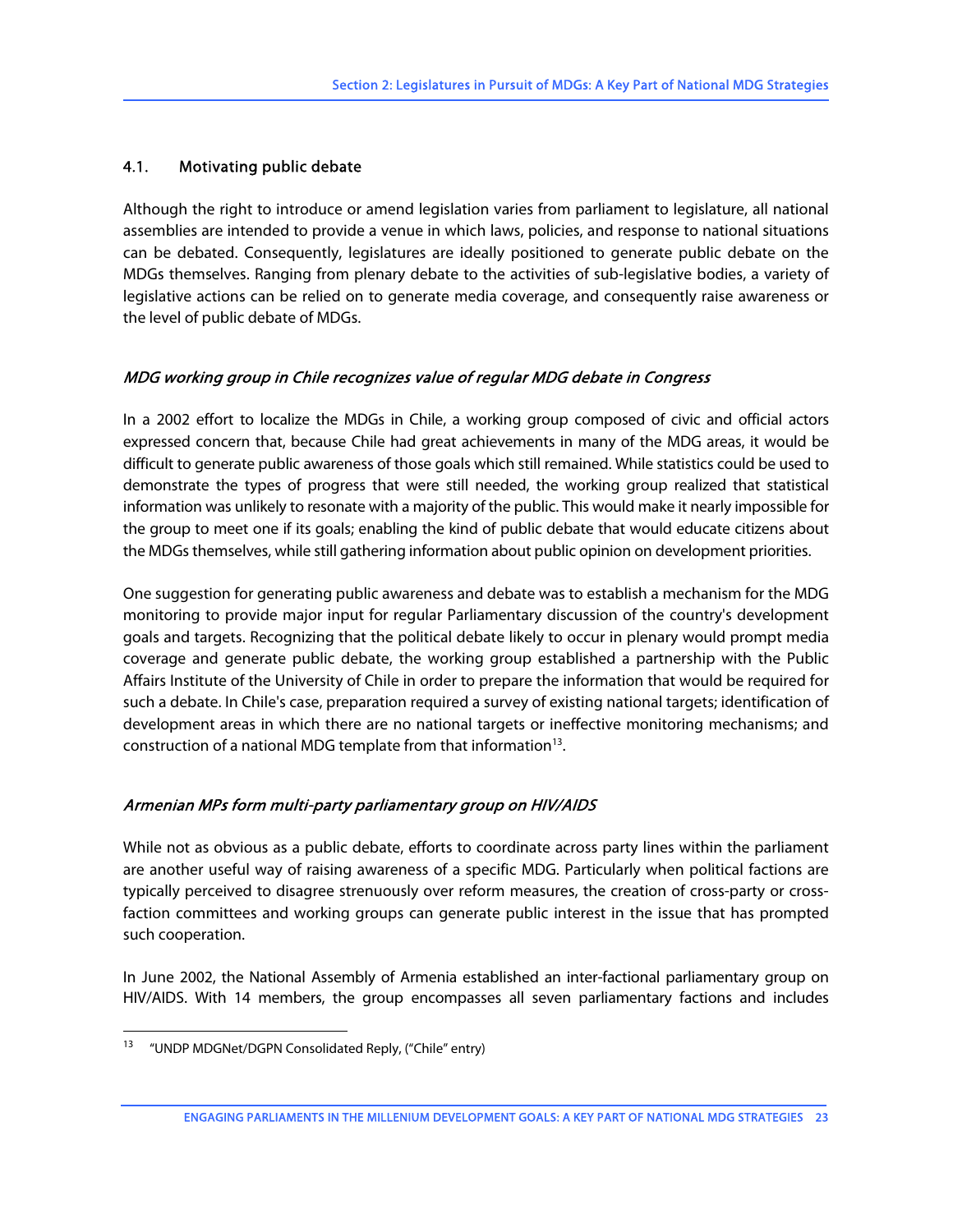members who sit on the parliamentary committees for social, legal, fiscal and external relations. Initiated by the parliamentary committee on social, health and environmental protection issues, the group' goal is to ensure that the national budget—and the legislative framework at large—adequately support implementation of the National Strategy on HIV/AIDS. While incidence of HIV/AIDs in Armenia is still quite low relative to other countries, the epidemic nature of the disease prompted Armenia's parliament's to place it high on the legislative agenda in an effort to prevent it from taking root. Public hearings on HIV/AIDS have been planned in an effort to increase the awareness of MDG number six, combat the spread of HIV/AIDS and other diseases.<sup>14</sup>

#### 4.2 Raising MDG awareness among parliamentary colleagues

Often, even after a legislature has expressed a commitment to the MDGs, several members will find that they need more information about the goals to mainstream achievement effectively. Organizing briefing sessions or workshops is one way to ensure that legislators have access to the information or technical resources they need. When covered by the media, it may also demonstrate MDG commitment on the part of attending legislators.

#### Mongolian Parliament hosts a special session on MDGs

Some countries have opted to hold briefing sessions or seminars for their legislators immediately following the publication of new data on MDG progress. For example, Mongolia published its first national Millennium Development Goals Report in fall, 2004. That November, a special session was held for the Mongolian Parliament to talk about the report, and the opportunities it presented to align national development policies with the vision and strategies agreed upon in the Millennium Declaration.

By way of example, the session provided information about the critical role that MPs were playing in other countries, including Mauritania, Morocco, Albania, Niger, Rwanda. Speakers referenced the role MPs can play as individuals by participating in public MDG campaigns at national and provincial levels—or as members of

#### Box 4: Legislators around the world briefed on MDG and strategies<sup>15</sup>

Briefing sessions for legislators on MDGs has become common in many places. Where many of the legislators are new to the office—or the office itself is new—these sessions primarily introduce the MDGs in general, and touch on legislative options for demonstrating support, reviewing proposed legislation, and exercising oversight of MDG initiatives. In other countries, where legislators are already familiar with their roles, they may be briefed on localized MDG targets; specific, pending policy proposals; or progress towards specific goals to-date. In these cases, greater attention is also given to more technical legislative activity, such as budget processes, or actions by the public accounts committee. Seminars to inform legislators themselves about the MDGs or relevant technical applications have been held in Zambia, Paraguay, Sri Lanka, Georgia Sri Lanka, Nigeria, Bosnia, Ghana, Mongolia and Albania, among others.

<sup>14 &</sup>quot;Armenian Legislature Supports the Implementation of the National Strategy on HIV/AIDS." UNDP Armenia Bulletin. 2002. November 2004. <www.undpi.am/bulletin/bul\_13/undp.html>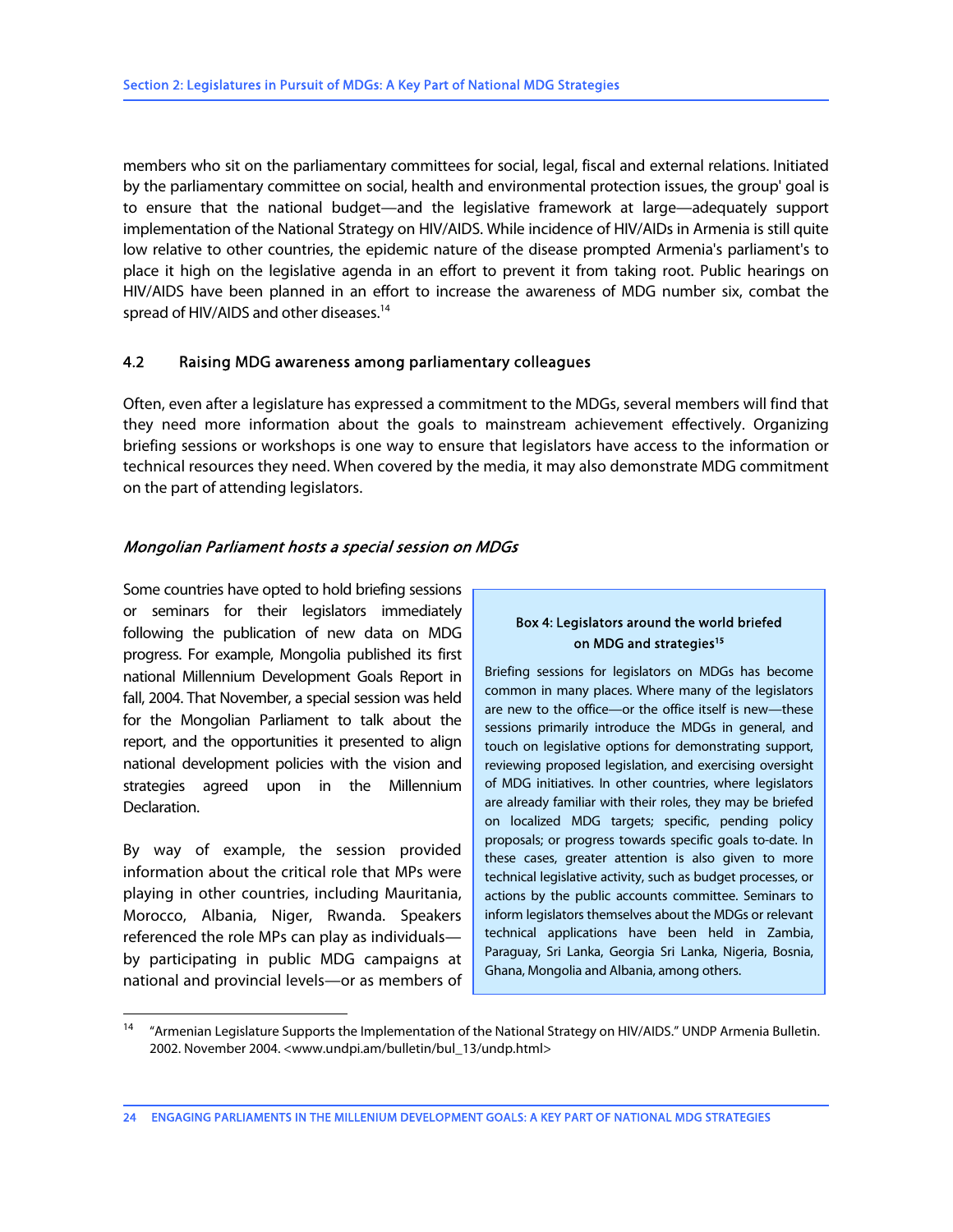their standing committee. Special attention was given to ways in which standing committees on Budget could use MDG costing to conduct effective budget review, oversight, and MDG monitoring<sup>15</sup>.

## Seminar on development for clerks of Pacific parliaments met in Fiji

Legislators' efforts to mainstream the MDGs often require complimentary briefings for legislative staff. As technical and administrative staff support members on a day to day basis, they must also recognize opportunities to support the MDGs as they arise. For the most part, this sensitization must take place in country, as it is based on the country specific details of the MDGs. However, this in-country work can be complemented by regional seminars designed to reinforce cross-regional cooperation on MDGs. In August, 2004, the Pacific Parliamentary Association held a seminar for parliamentary clerks to brief them on population and development issues and to discuss the clerks role in promoting pacific parliamentarian involvement regional development efforts. In addition to receiving information, participating clerks had an opportunity to discuss intervention strategies and ways to mobilize resources for MDGs<sup>16</sup>.

#### Chinese Provincial Assemblies gather information through public hearings

In March 2002, the National People's Congress of China passed the Law on Legislation, which formally established public hearings as a method for members and legislative drafters to gather public input on draft legislation. Although the law is not specifically intended to promote the MDG per se, Provincial Assemblies and Municipal Administrative Bureaus have both used public hearing to gather information needed to address specific environmental and health concerns. In 2002 Qinghai province held its first public hearing to discuss the environmental protection of Qinghai Lake, China's largest salt lake, which had begun evaporating at alarming rate. The same year, the Municipal People's Congress of Guiyang also conducted a public hearing to address the protection of the Naming river. Two years later, the Standing Committee of Gansu's Provincial People's Congress held the provinces first legislative public hearing to address pending changes to the province's law on provision of medical services. In all cases, witnesses representing various positions on the issue provided information through their testimony, thus increasing the information available to the assembly members who would be dealing with these MDG-related issues. In Guiyang and Gansu, media coverage of the events also helped to educate citizens who were unable to attend the hearing directly<sup>17</sup>.

 $15$ Mehta, Pratibha. Opening Remarks at the Special Session of Parliamentarians on Millennium Development Goals.Government House, Ulaanbaatar, Mongolia. 02 November, 2004 <http://www.un-mongolia.mn/modules. php?name=News&file=print&sid=302> 16 "Asian Forum Newsletter." August 2004. The Asian Forum of Parliamentarians on Population and Development Nov.

<sup>2004. &</sup>lt;http://www.afppd.org/Newsletters/Issue\_Jul\_Aug%2704/Issue\_Jul\_Aug%2704.html> 17 National Democratic Institute. "Supporting Governance Reform in China: Final Report to US Department of State,

Grnad no. S-LMAQM-02-H-0094."submitted September 2004.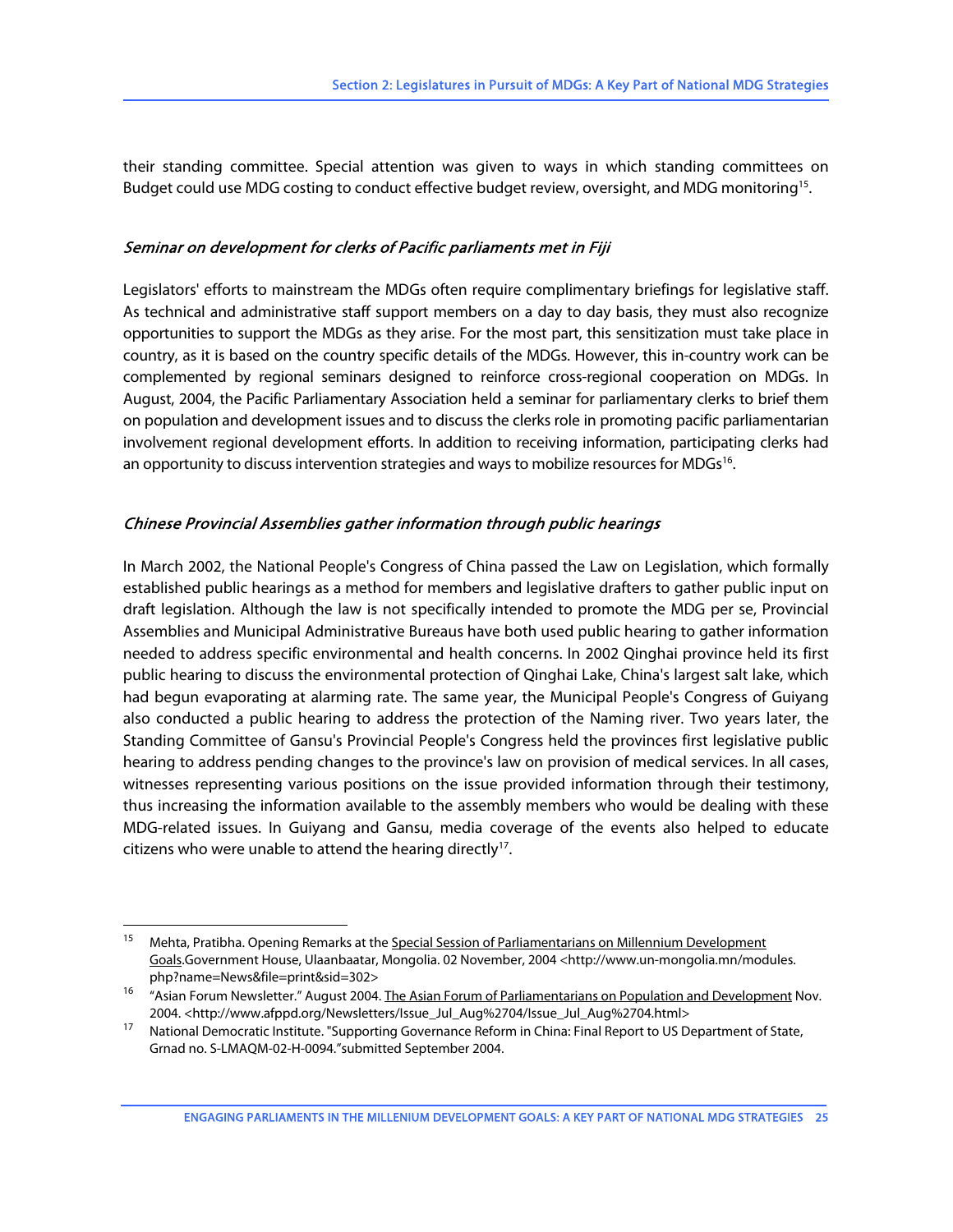While none of these hearings directly addressed the MDGs, the practice of legislative hearings to gather input on draft legislation is still new to China. As can be seen in the topics selected for the hearings, provincial and municipal bodies are making use of this new mechanism to enhance their own knowledge of different perspectives about what must be done to ultimately achieve the MDGs. Because they involve the public by requesting their input on critical MDG issues, these hearings may also strengthen national commitment to the goals as a whole.

## 4.3. Raising public awareness of the MDGs

More than any other contribution, legislators who have been elected by local constituencies to represent them in national government have the ability to increase public awareness of the MDGs. Particularly in countries with great quality of life discrepancies among urban and rural residents, direct legislator to citizen communication about national MDG priorities and efforts is the single most effective method of enhancing public awareness of the goals. As these examples demonstrate, legislatures can tailor this direct communication based on the characteristics of each constituency. Literacy levels and geographic accessibility affect the method and frequency of communication, but never prevent it entirely.

Whether legislatures refer directly to the MDGs or not may depend on the audience with which they are communicating. While colleagues in administration or ministerial positions may find it useful to hear how legislative actions are related explicitly to the MDGs, this may not be the case with the general public. Citizens are indeed anxious to hear how the issues of the MDGs are being addressed, as these are the issues that most affect their lives (poverty, health, education, environmental damage, etc). However, for the most part, the poorest citizens are unconcerned with the official name of the initiatives.

## 4.4. Timor Leste Parliamentarians visit constituencies to answer citizen questions

The constitution of Timor Leste, adopted in March 2002, was heavily influenced by the goals of the millennium declaration, and includes education, gender equality, environmental security, and development as objectives of the state (see box below)<sup>18</sup>. At independence, the 88 members of the constitutional assembly became the new country's first parliament. Thus, while the new legislators had been heavily involved in drafting the new constitution and were therefore very aware of the MDGs, their position in the National assembly had been by party appointment to the electoral list. In part to address popular sentiment that there was a significant discrepancy between the activity of the new parliamentarians and the needs of the citizens—and in part to ensure that even citizens in remote rural areas understood their rights and responsibilities under the new constitution—the parliament decided to participate in a series of public meetings around the country. In agreeing to have these public meetings, parliamentary leadership had four specific goals: present and explain the new constitution;

<sup>18</sup> 18 "The Constitution of East Timor." May 2002. The Constitution Society. www.constitution.org November 2004. <http://www.constitution.org/cons/east\_timor/constitution-eng.htm>

<sup>26</sup> ENGAGING PARLIAMENTS IN THE MILLENIUM DEVELOPMENT GOALS: A KEY PART OF NATIONAL MDG STRATEGIES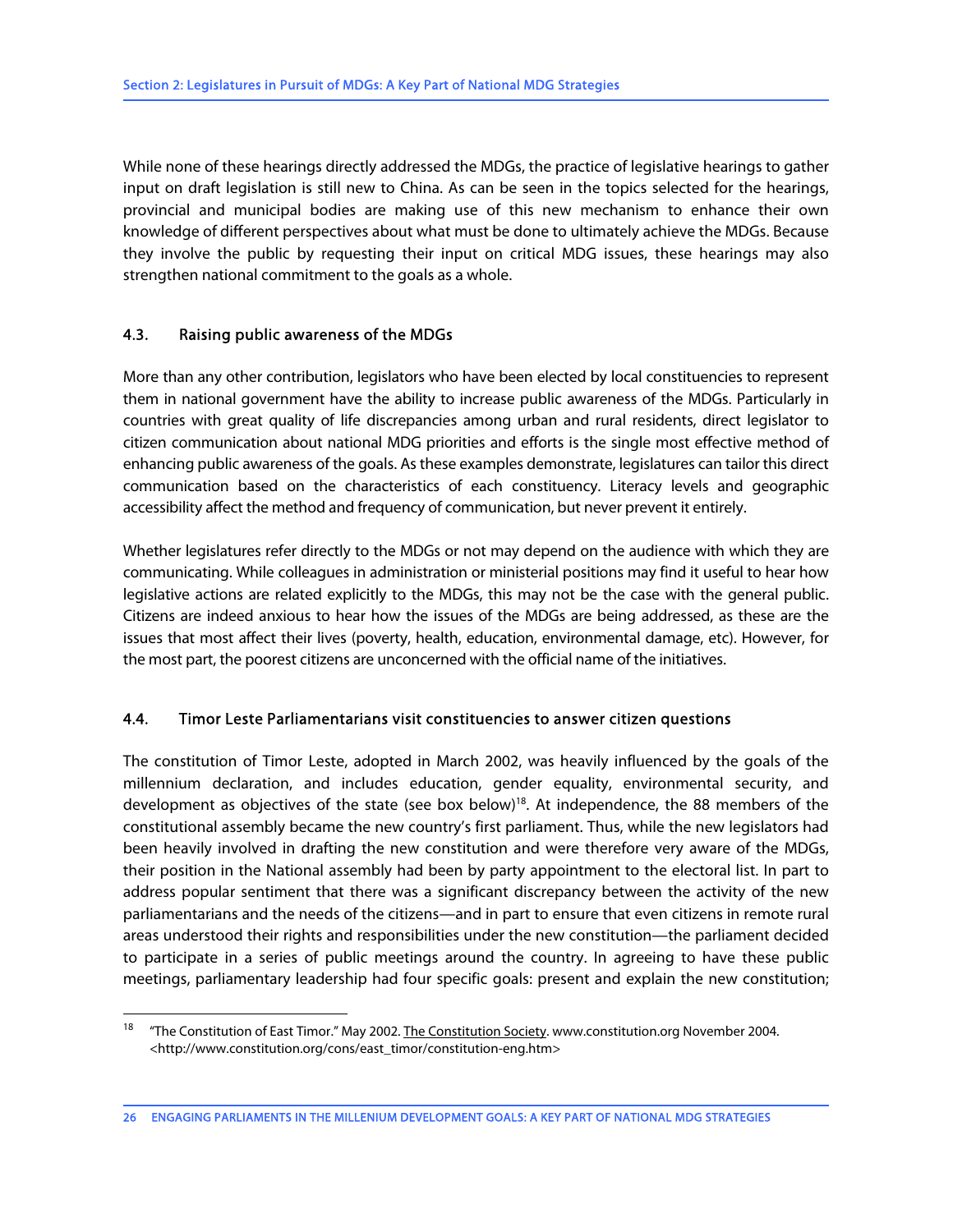report on and explain Parliamentary activities since independence; discuss local concerns; and establish communication links which will be needed over time. While none of these goals overtly referenced the MDGs, much of the basis of the constitution was tied to MDG ideals, many of the local concerns discussed fall under one of more of MDG targets, and the established communication channels could be used in the future to monitor progress towards the goals themselves.

Working with facilitators from civil society and international organizations, MPs attended meetings in every sub-district of East Timor; nearly all meetings were held in rural areas. Over 2 years, 80% of the MPs participated, visiting 220 villages, meeting more than 14,000 people, and distributing more than 65,000 copies of the constitution. This not only enabled legislators to explain the MDG related actions of the parliament, but also to hear directly from citizens about their immediate development concerns.

#### Box 5: The fundamental objectives of the State [of Timor Leste] shall be:18

- \* To defend and guarantee the sovereignty of the country;
- To guarantee and promote fundamental rights and freedoms of the citizens and the respect for the principles of the democratic State based on the rule of law;
- \* To defend and guarantee political democracy and participation of the people in the resolution of national problems;
- $\cdot$  To guarantee the development of the economy and the progress of science and technology;
- \* To promote the building of a society based on social justice, by establishing material and spiritual welfare of the citizens;
- $\cdot \cdot$  To protect the environment and to preserve natural resources;
- $\div$  To assert and value the personality and the cultural heritage of the East Timorese people;
- To promote the establishment and the development of relations of friendship and co-operation among all Peoples and States;
- To promote the harmonious and integrated development of the sectors and regions and the fair distribution of the national product;
- $\clubsuit$  To promote and guarantee the effective equality of opportunities between women and men.
- Serbian Mobile Parliament for environmental reform

### Serbian Mobile Parliament for environmental reform

Legislatures that make effective use of public consultations can also increase popular understanding of the need for specific reforms to in order to achieve the MDGs. In Serbia in 2002, parliamentarians participated in a series of public meetings on draft environmental legislation. Called the "mobile parliament" these consultations allowed citizens all over Serbia to discuss a piece of draft legislation before it was considered by the parliament. Over the course of several consultations in a variety of cities with significant environmental and industrial damage, more than 3,000 environmental activists and NGO representatives commented on the draft. Several of their suggestions were integrated into the final legislation.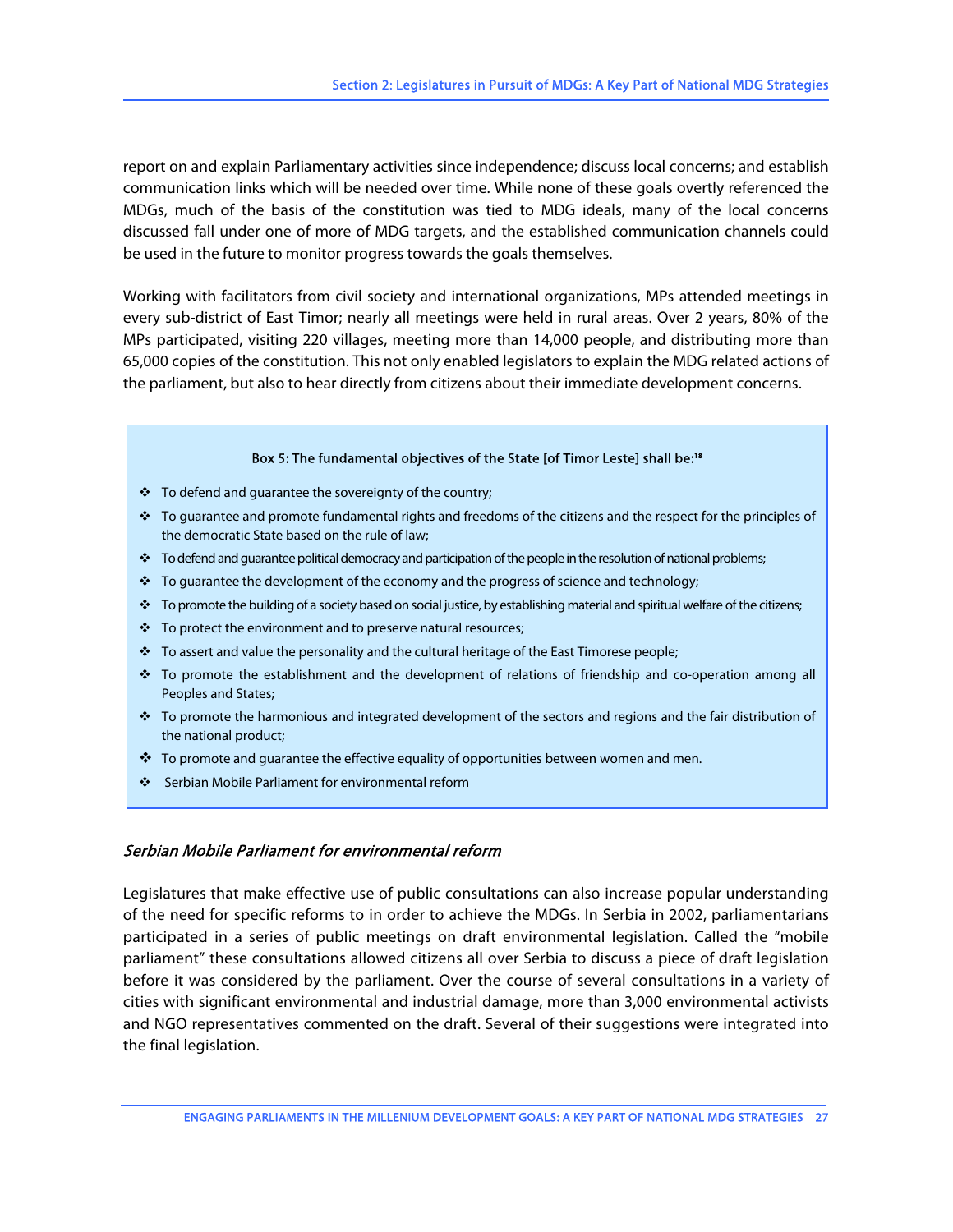This outreach was conducted as a joint initiative between members of the Serbian Parliament and relevant ministerial officials. In addition to increasing citizen awareness of the environmental issues themselves, the "mobile parliament" showcased effective cooperation between legislative and executive actors. Over time, the model was also used to gather public input for legislation on educational reform<sup>19</sup>.

### Radio programming to reach inaccessible or illiterate communities

In Timor Leste and Niger, members of parliament used radio shows to communicate with citizens in villages that had become unreachable due to natural travel constraints (washed out roads and desertification, respectively). In Timor Leste, recordings of the public hearings described above were converted into informative radio shows and distributed to radio stations all over the country. In sum, 12 broadcasts were produced in a variety of local languages, and played by community radio stations. Citizens in areas cut off due to the heavy annual rains were received information they would otherwise not have heard. In many cases, the radio shows also explained that parliamentarians would visit their area when the rains had passed.

In Niger, the Parliamentary Committee for poverty reduction worked with theatre troupes to write and record radio plays on the role of the Parliament in reducing poverty. Although the MDGs were not explicitly mentioned, these plays marked the Parliament's first effort to communicate with highly illiterate communities in northern Niger that have been cut off due to advanced desertification in the center of the country. Played in multiple local languages, the plays parodied a conversation between a member of parliament and his wife in order to explain the different responsibilities of a parliamentarian with regard to budget oversight, legislation, and constituency outreach on poverty related issues<sup>20</sup>.

### 5. Enable or Pursue Goals

As a lawmaking and oversight body, legislatures' ability to support the MDGs is by no means limited to expressions of commitment or awareness raising. In some cases, legislative action is actually required before MDG-related reforms can occur. The assembly may need to pass enabling legislation for new development programs or to approve new budget allocations that reflect the prioritization of MDGs in national policy. Similarly, legislative oversight of government activity also provides an effective domestic monitoring system to ensure that MDG goals have been truly integrated into national policies and strategies. While it can not replace internal ministerial monitoring efforts, legislative use of oversight mechanism to evaluate the implementation of MDG-related initiatives—or to investigate obstacles to MDG achievement–can also bring to light information needed to keep goal specific efforts efficient and on track.

<sup>19</sup> 19 National Democratic Institute. "Quarterly Report: October 1 to December 31, 2002. Serbia: Political Party Building and Civil

Society Development. Cooperative Agreement No. 169-A-00-01-00115-00 " Submitted to USAID January 2002.<br><sup>20</sup> National Democratic Institute. "Final Report: Building Legislative Capacity to Engage in the PRSP Process. UNDP Contract number GLO/99/616" submitted to UNDP July 2003.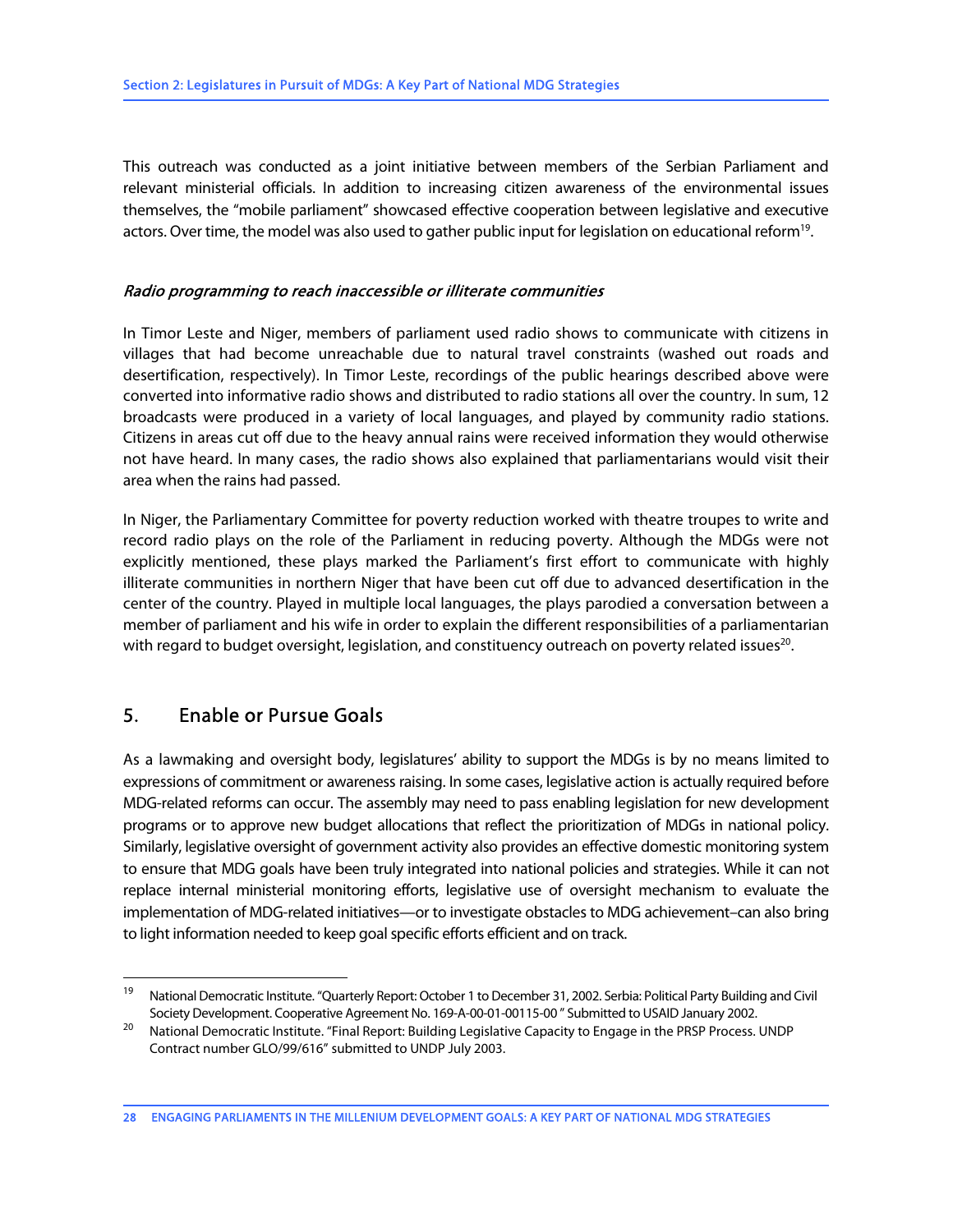### 5.1. Budget review and process

Though the degree of legislative budgetary authority varies tremendously from country to country, all national assemblies are ultimately responsible for approving the national budget. Since genuine efforts to achieve the millennium development goals require strategic adjustments to previous years' budgets, the budget approval process is one point of entry for legislatures wishing to ensure national achievement of the MDGs. The mechanisms each legislature would use to ensure that MDG priorities have been embedded in the national budget are directly based directly on the constitutional and budgetary rights of the national assembly. They include such measures as:

- Requiring ministerial explanation or justification of line item allocation within ministries. This is already an official part of the budget process in many countries. Asking ministerial spokesmen also explain how MDG priorities have been reflected in the proposed budget can be an effective way of using this step to mainstream the goals.
- Including notification provisions in the budget. This can require the government to alert the legislature if funds are to be spent in a different manner than has been described in the annual budget. Such reports can help standing or sub-committees to ensure national MDG efforts remain operationally funded after the budget is passed.
- Include report-back provisions in the budget requiring ministries, sub-ministries or agencies to report on the results achieved by expenditure on specific programs. While not an option for all legislatures, building oversight measures like this into the budget itself can be a powerful way of ensuring the government regularly evaluates it MDG programs for effectiveness.



Figure 2: The policy cycle for mainstreamed MDGs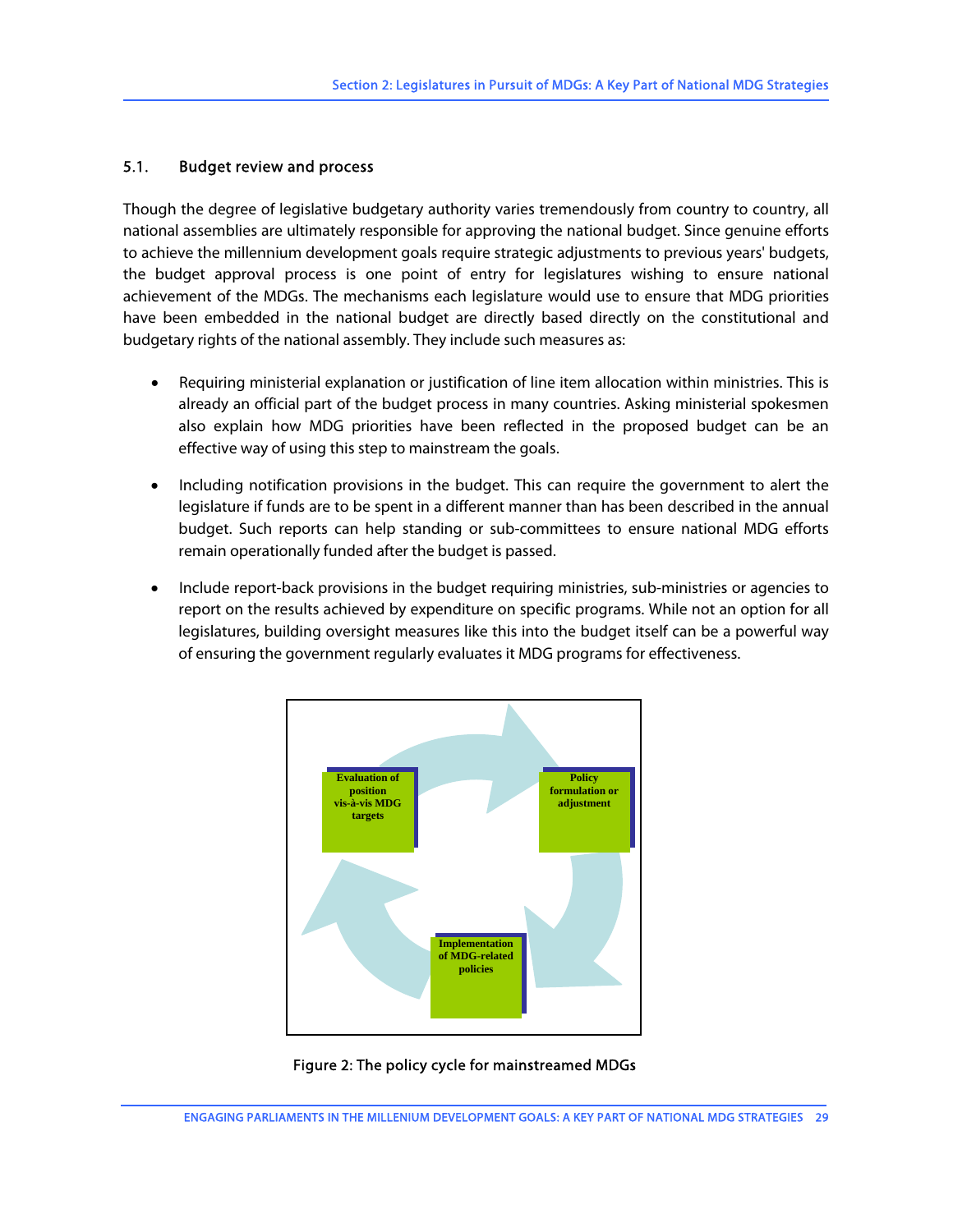For the most part, legislative application of budget authority to support national achievement of MDGs occurs on an issue-byissue, or goal-by-goal, basis. Particularly where sectoral budget responsibility is delegated to separate sub-committees, it can be difficult for a legislature to promote the MDGs in their entirety. This challenge could be overcome by requiring MDG analysis with ministerial budget presentation, or by inviting a MDG coordinator or liaison from the government to testify separately. In some cases, such as Morocco, technical assistance for legislators is enabling them to be a driving force for mainstreaming MDGs into national policies.

### 5.2. Legislation regarding MDGs

#### Box 6: Gender-Budgeting as a Model

The practice of evaluating national budgets to determine their gender impact has been used in many places as a way of mainstreaming gender issues into national policies. Consequently it may be a useful model for legislators to consider when determining how best to mainstream MDGs. In May 2003, the Parliament of Sri Lanka and the Inter-Parliamentary Union held a regional seminar to promote deeper understanding of this mechanism, and to enable parliamentarians to make use of gender budgeting in pursuit of MDG number three. Entitled, "Parliament and the budgetary process, including from a gender perspective," the event was organized with support from the UNDP and the World Bank Institute, and brought together members and staff from the legislatures of Bangladesh, Cambodia, India, Iran, Pakistan and Sri Lanka. Parallel sessions for members and staff introduced the concept of gender budgeting and covered the tools available to conduct gender analysis of national budgets.

Although legislation is not always necessary to initiate new programs in pursuit of priority MDGs, it is occasionally needed. Where legislators have the authority to introduce laws themselves, this can make the national assembly a powerful actor for mandating pursuit of the MDGs. Even parliaments that can only consider legislation proposed by the government can use the legislative process to create national legislation that supports attainment of the goals.

### Legislation in Bangladesh enabled greater gender equality in education

In addition to demonstrating political will, legislation can mandate specific responses to a recognized challenge on the part of an agency or the public. In Bangladesh, legislation passed by the Parliament in 1990 has had a tremendous effect on the country's effort to eliminate gender disparity in primary education.

In 1990, the parliament of Bangladesh passed legislation making primary education compulsory.<sup>21</sup> With this law, the parliament enabled the government to mandate that families in specific send all of their children to school<sup>22</sup>. This marked a critical step in Bangladesh's progress toward both universal primary education, and gender parity in education: it prevented families from keeping their daughters out of

 $21$ 

<sup>&</sup>lt;sup>21</sup> "Media Release, April 20, 2004" Global Campaign for Education <www.campaignforeducation.org > 22 Elaine Unterhalter, Jake Ross, and Mahmudul Alam. "A Fragile Dialogue? Research and Primary Education Policy Formation in Bangladesh, 1971-2001." British Association for International and Comparative Education. 2003. Vol. 33, No. 1:7. Cambridge Education Consultants.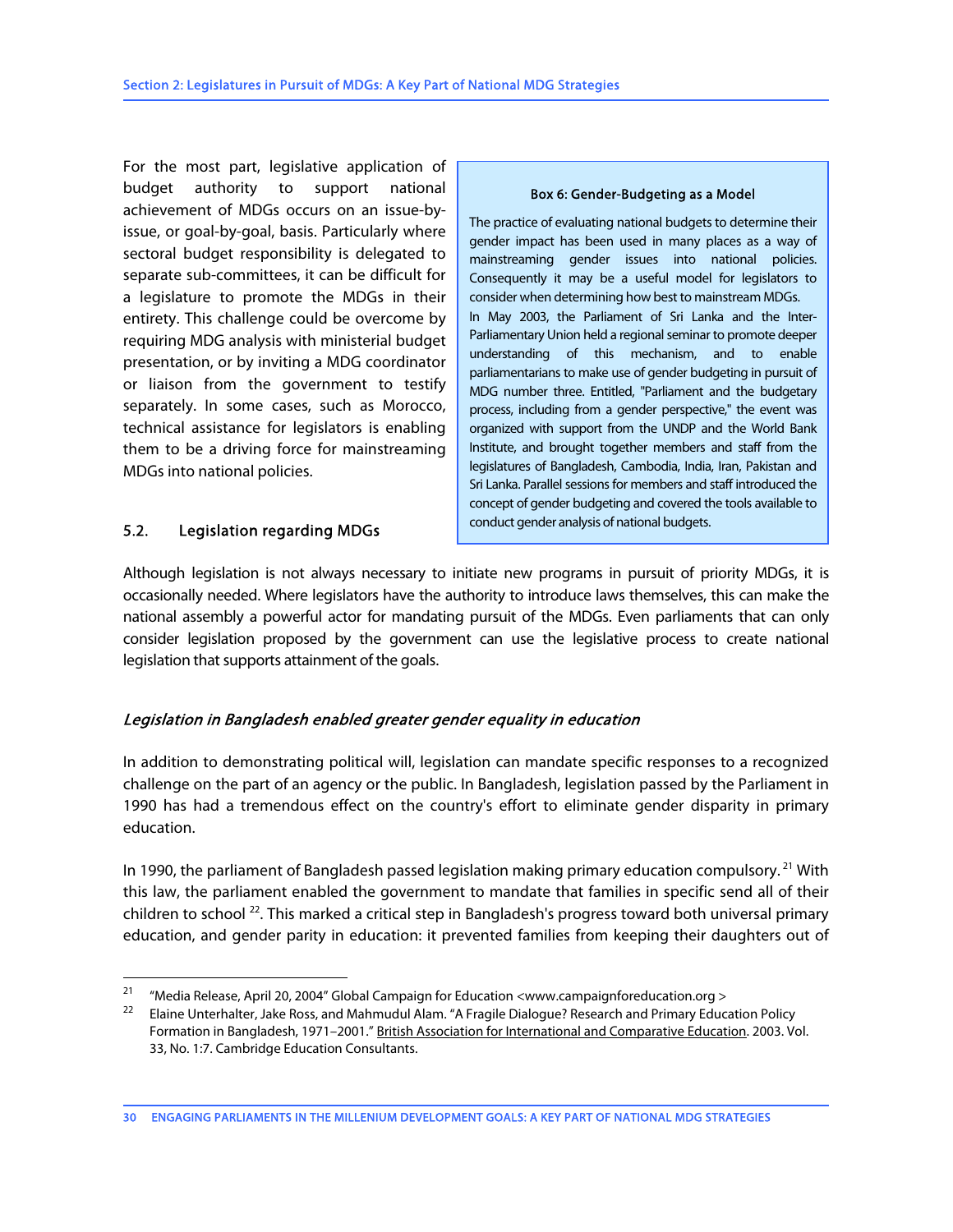school in order to tend the house. The law was also a catalytic first step which prepared the way for tremendous progress towards educational targets over the course of the 1990s.

By 1993 primary education was compulsory for the entire country. This was followed by a National Campaign for Social Mobilization for Basic Education, the elimination of school fees for rural girls, discontinuation of school uniforms, and food-for-education and stipend schemes $23$ . In 2000, the parliament endorsed the prime minister's national education policy, again demonstrating their commitment to educational development. Although a 2001 political reappointment of the education commission and subsequent re-consideration of the mechanisms in use has slowed the reform process somewhat, the impact of the initial legislation mandating primary education is still visible in Bangladesh's elementary enrollment numbers $^{24}$ .

#### Box 7: Bangladeshi MPs Participate in the Global Campaign for Education<sup>21</sup>

As part of the Global Campaign for Education in April 2004, Members of Parliament participated in a question and answer session with 30 school children. The children themselves included a diverse combination of working children, disabled children, ethnic children, and children from non-formal schools. Through such efforts, MPs are able to attract media attention to the need for further action on the achievement of educational goals.

### Legislation in Mongolia secures domestic resources for immunization costs

Mongolia has made tremendous progress towards achieving the 2015 target for MGD number four, reduction of child mortality. Here, as in Bangladesh, parliament played a role by passing the Law on Immunization in 2001. Although Mongolia had been implementing an Expanded Program on Immunity with support from the international donor community, the law also established a national fund for vaccination programs. In this way, the legislation contributed to the sustainability of what has become a very successful immunization effort in Mongolia. In one estimate, the fund should enable Mongolia's domestic resources to maintain delivery of 95% immunization levels, so long as international organizations supply the vaccines<sup>25</sup>. To date, the successful immunization program has contributed to the reduction of child mortality to just below 30 deaths per live 1000 births<sup>26</sup>.

### Constitutional amendment moves Rwanda towards gender equality goal

In 2003, the Parliament of Rwanda approved a new constitution stipulating that at least 24 seats in Parliament should be occupied by women, and requiring greater gender balance among political

<sup>&</sup>lt;sup>23</sup> "Political commitment to basic education in Bangladesh." Info Change India. October 2004. <http://www.infochangeindia.org/bookandreportsst76.jsp> 24 Manzoor Ahmed. "Why have the reforms failed?" Star Weekend Magazine. March 26, 2004

<sup>&</sup>lt;http://www.thedailystar.net/magazine/2004/03/04/education.htm> 25 Japanese International Cooperation Agency. "Outline of the project: Maternal and Child Health Project (in

Mongolia)." Oct 1997 – Oct 2002. http://www.jica.go.jp/english/evaluation/report/terminal/14-1-28.html 26 "Goal number four: reduce child mortality." The National Statistics Office of Mongolia. 2003. November 2004 <http://www.nso.mn/mdg/eng\_goals4.htm>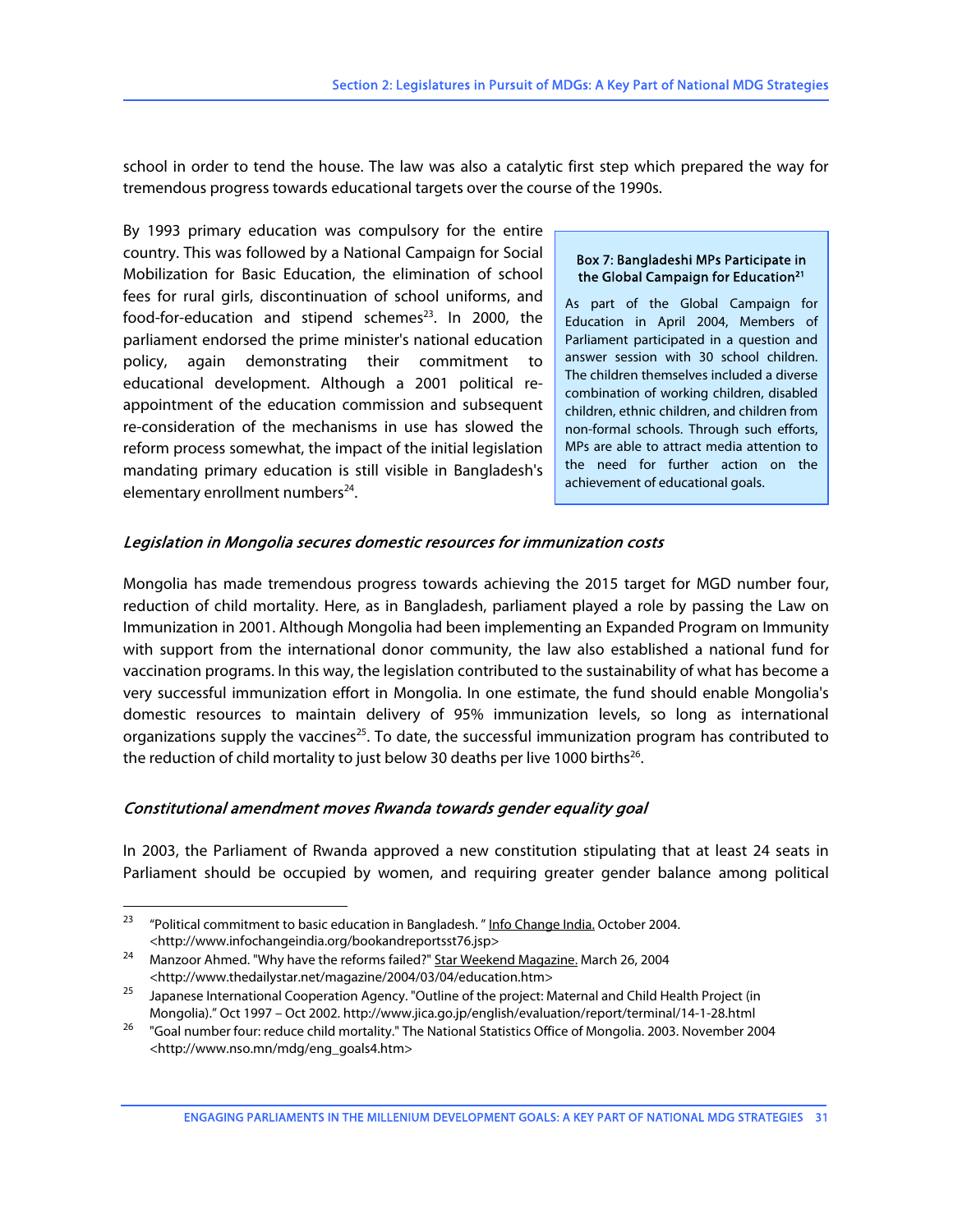leadership positions. For the ensuing elections, 24 seats were reserved for women. However, parties also ran a greater number of female candidates for unreserved seats, and voters returned a parliament with almost complete gender equality. Rwandan women now occupy 48.8% of the seats, and hold nine of 28 ministerial positions. These numbers make Rwanda the most gender-balanced parliament in the world<sup>27</sup>. Although the 2015 targets for the MDGs do not include an explicit focus on increasing the number of women in the national legislature, it is widely accepted that improving gender balance within the national assembly is critical for the empowerment of women, and thus the achievement of MDG number three.

### 5.3. Oversight of progress toward goals

Once polices that pursue the MDGs are underway, Legislatures can monitor progress toward the goals by exercising oversight of relevant projects. This not only confirms efficient use of resources, but may also identify areas in which a different approach could be used for a better effect.

#### Indian Parliament investigates lack of progress on environmental goals

At times, legislative investigation into a longstanding or incomplete development project can uncover information needed to adjust the program appropriately. In February 2004, the Indian Parliamentary Public Accounts Committee tabled a report detailing multiple scale and timing flaws in an 18 year-old initiative to clean up the Ganga River. The Ganga Action Plan (GAP) had been initiated in 1985 in an effort to improve water quality and halt pollution by dealing with municipal sewage, which accounts for 75% of the river's pollution. Originally scheduled to be complete by 1990, the deadline was pushed to 2000, 2001, and eventually, 2008.

Concerned with the pace of this program, the Public Accounts Committee investigated the rate at which sewage treatment infrastructure was being developed in each of the states in the Ganga basin. They discovered that a lack of

### Box 8: Oversight can have an Impact on Anti-corruption efforts

In some cases, legislatures wish to conduct corruption investigations to determine if national resources have been used appropriately by policy makers. While direct investigation of corruption allegations by a legislative ethics committee is one option, is not the only way to ensure resources are being used for public good. Oversight mechanisms such as sectoral committee investigations into policy impact, public hearings on the delivery of recently funded services, and parliamentary site visits can be useful for bringing information to the surface where corruption or mismanagement of resources has been a concern.

While oversight tools can contribute to a corruption investigation, legislative use of these mechanisms does not inherently imply mistrust by the parliament. Typically such activities are simply for monitoring and evaluation purposes.

<sup>27</sup> 27 Helen Vesperini. "Rwanda's Parliament Now Leads World in Gender Parity." UNDP Choices Magazine. March 2004. <http://www.undp.org/dpa/choices/2004/march/rwanda.html>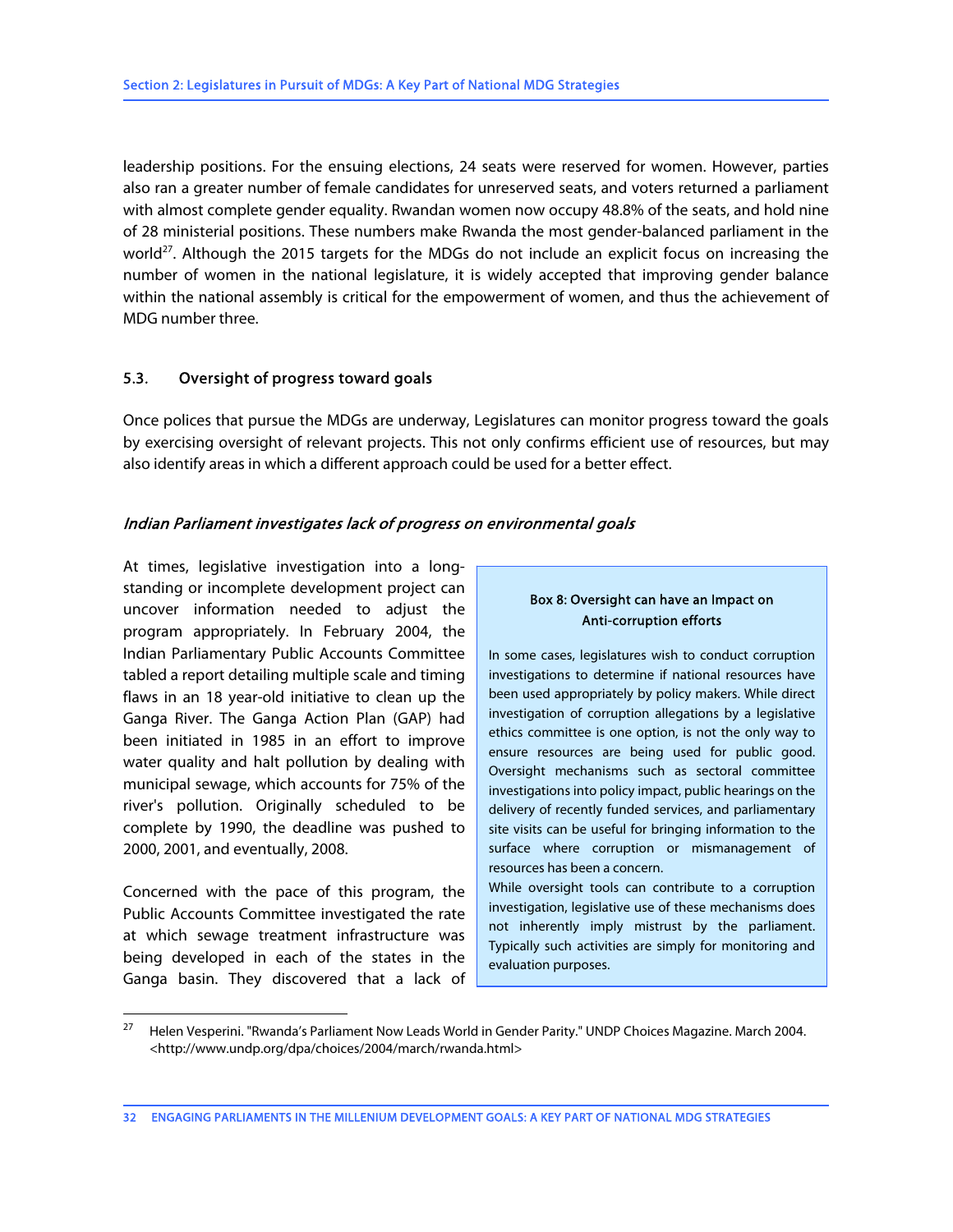established timelines for the administration of GAP were preventing it from moving on to phase II, and expressed concern that money intended to finance GAP projects had been diverted to other purposes.

Upon tabling the report, the committee also called up the Ministry of Environments and Forests to explain the diversion of funds, and suggested several measures that could be used to speed the projects completion. These included the establishment of concrete reporting deadlines to enable progress to phase II, the establishment of an autonomously administrated river regulation zone, and a redesign of the projects financial management in light of erratic expenditure from state to state<sup>28</sup>.

Although this parliamentary oversight initiative was not explicitly intended to promote the MDGs as a full set of development goals, it offers an excellent example of legislative action to improve the country's ability to meet MDG number seven. As the Ganga river basin covers some 25% of India landmass, reversing the effects of pollution throughout the basin is critical for achievement of environmental sustainability and the provision of clean drinking water<sup>29</sup>. By proposing solutions to identified environmental challenges in their committee report, the Parliamentary Public Accounts Committee of India very specifically supported national progress toward the environmental MDG.

# 6. Conclusion: Promoting Positive Legislative Action

For many countries, commitment to the MDGs was initiated by the executive branch. As time passes however, it becomes increasingly evident that effective pursuit of the eight development goals will require support and participation from the legislative branch. Constitutionally established to pass legislation and budgets, to represent the population in national decision making, and to monitor executive implementation of national policies, a national assembly has many potential roles to play in ensuring national achievement of the goals. Using the mechanisms established to fulfill their basic legislative responsibilities, national assembles are able to demonstrate national commitment to the MDGs, raise awareness of the goals, and  $-$  in some cases  $-$  enable more efficient pursuit of a particular goal.

The tools available to each parliament to support the MDGs vary tremendously. However, and each parliament must tailor its actions the to the national development context. This is most effectively done by ensuring members — particularly members of relevant committees — are fully briefed on localization efforts, as well as MDG related policies that are presently being implemented. From this information, legislative leadership will better be able to determine the legislative tools that can be applied most effectively.

 $\overline{a}$ 

 $^{28}$   $\,$  "19 years on, Ganga Action Plan is nowhere near completion." InfoChange Environment reprint from Source: <u>The</u> Asian Age. February 8, 2004. November 2004.

<sup>&</sup>lt;http://www.infochangeindia.org/EnvironmentIstory.jsp?section\_idv=6&recordno=2826#> 29 "Rivers in India." IndianChild.com data from Library of Congress. 2003. November 2004 <http://www.indianchild.com/rivers\_in\_india.htm >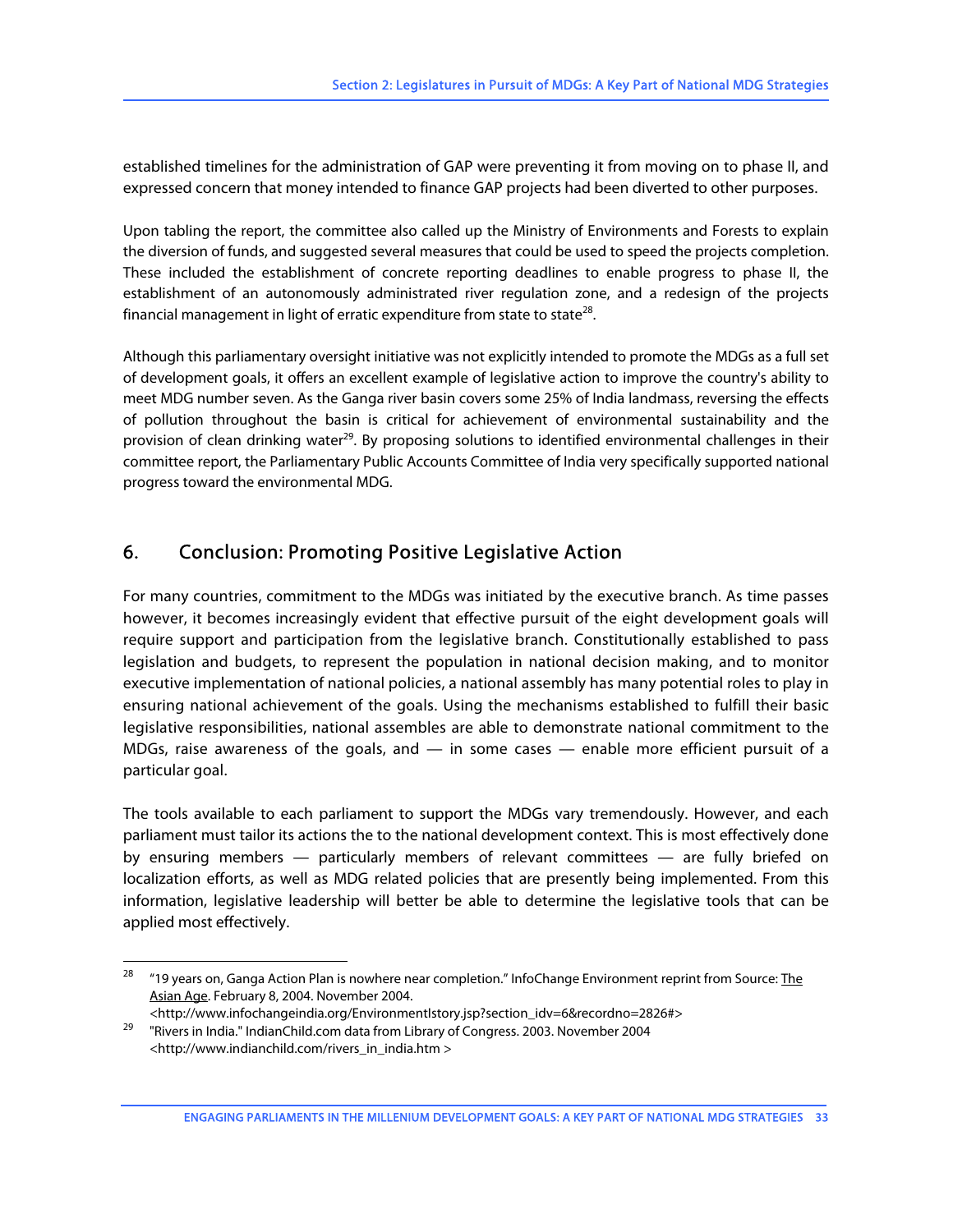In cases where legislatures' efforts to support the MDGs are bringing certain tools to bear for the first time, legislators may seek information on effective process from colleagues in international parliamentary networks, or from international technical assistance bodies. For example, as China has only recently established the legality of legislative hearings, they are now working with legislative colleagues and experts from elsewhere on the 'scientification' of the hearing process. This includes an analysis of lessons learned elsewhere in addition to the provinces where assemblies are testing a variety of techniques for conducting hearings. Similar efforts to determine the most effective way of bringing legislative tools to bear on national MDG targets in other countries have included work supported by the UNDP, the World Bank Institute, the UK Department for International Development, the Japanese International Cooperation Agency, and the US Agency for International Development. Many of the examples cited in this paper are, strong examples of collaborative national-international efforts to enable legislative support for the MDGs.

The executive branch and its administrative offices are ultimately responsible for implementing national policies in pursuit of MDG targets. However, the constitutionally defined legislative, representative, and oversight responsibilities of the assembly position it to play a critical role for the nation as well. In most cases, legislators are not only national political leaders and participants in the policy making process, but are also often public opinion leaders. This combination makes their support for MDGs doubly powerful.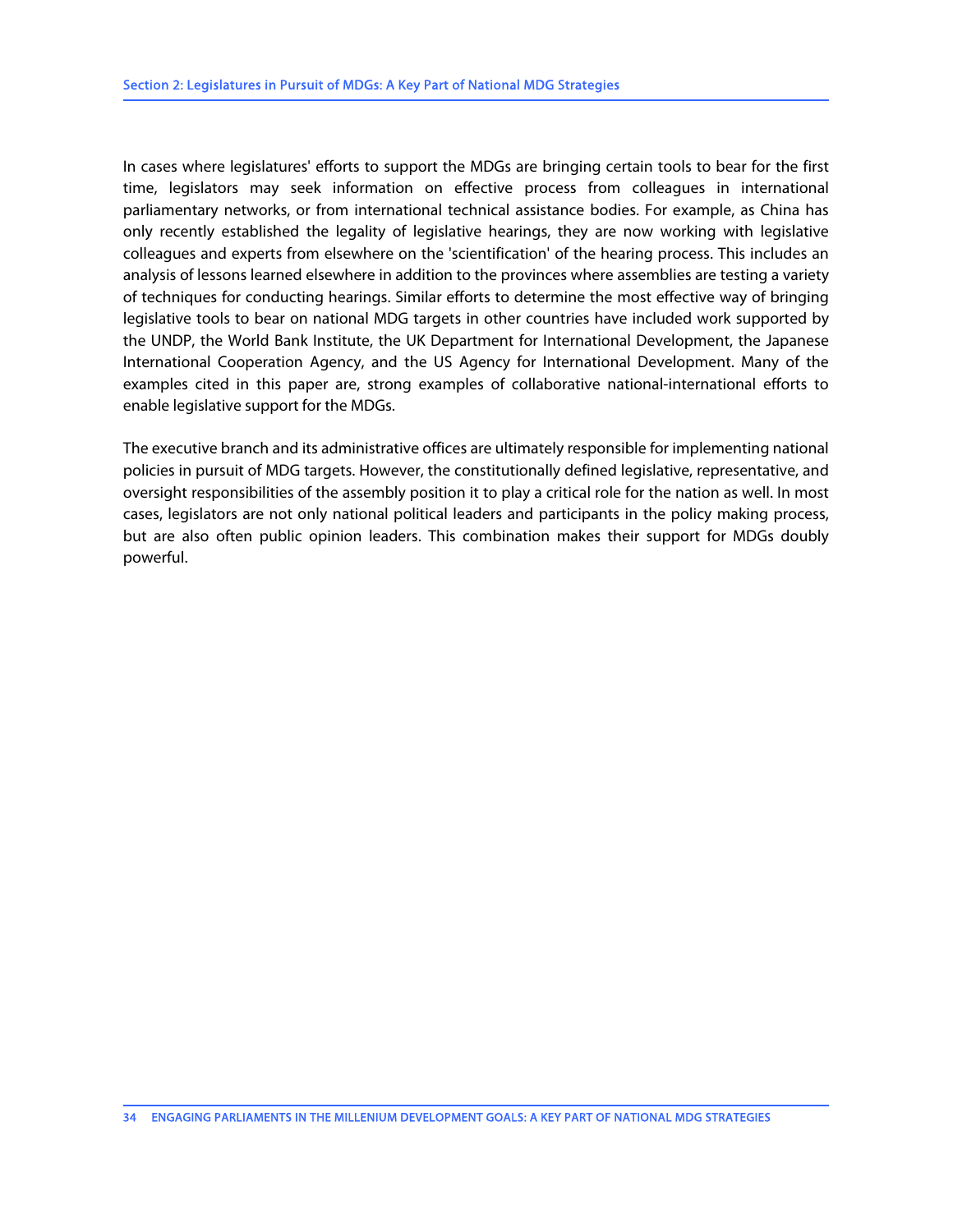# SECTION 3

# Best Practices for European Union Parliamentarians to meet the Millennium Development Goals

Eveline Herfkens

# 1. Best Practices for European Union Parliamentarians to meet the Millennium Development Goals

In the 1980s, the Parliament Assembly of the Council of Europe organized a North-South Campaign, together with NGOs and local authorities, in member countries of the Council of Europe. The Campaign focused on aid, trade and debt. However, 17 years later we are still discussing these same issues and there has been very little progress since then.

But now we have the Millennium Development Goals-these Goals are putting human development back at the heart of the global agenda. Many important steps have been taken around the world since 189 world leaders signed the Millennium Declaration in September 2000, pledging to "free our fellow men, women, and children from the abject and dehumanising conditions of extreme poverty" by 2015. Already a number of countries have reached some of the Goals more than 10 years ahead of schedule! But some countries are only making progress on individual Goals, and many countries, particularly the poorest, are far from making adequate progress on most of the Goals.

# 2. We have the Resources

We know that today's world has the resources and know-how to achieve the Millennium Development Goals by 2015. But if we carry on with 'business-as-usual', we will fail to meet these Goals. What has been lacking until now is the firm political will of world leaders to deliver on their Millennium pledges.

The global partnership for development explicitly recognizes in Goal 8, that eradicating poverty worldwide can be achieved only through a global deal. It is clear that it is the primary responsibility of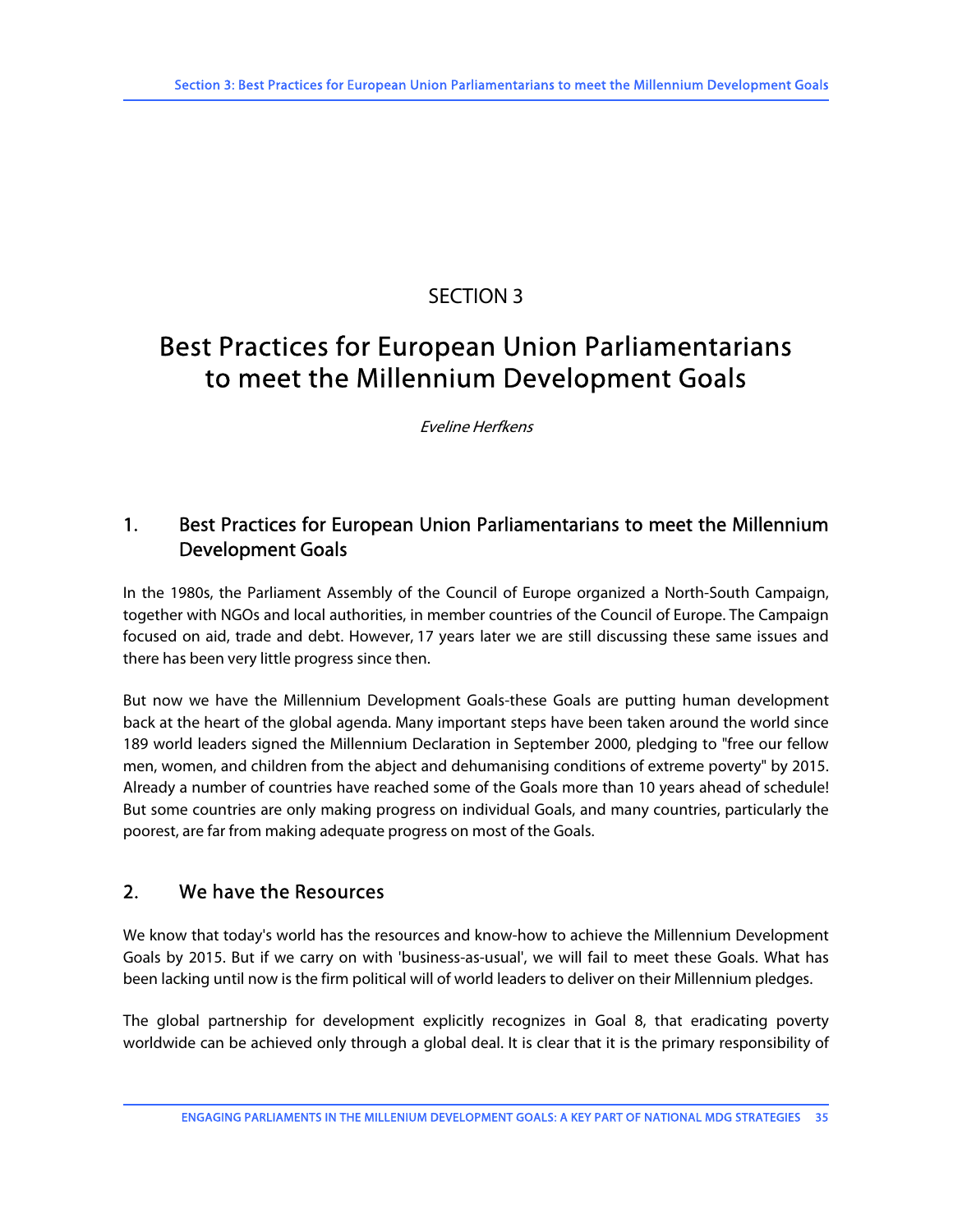poor countries to work towards achieving the first seven goals. They must do their part by ensuring greater government accountability to their citizens and more efficient use of resources. But for poor countries to achieve the first seven goals, developed countries must deliver on their end of the bargain and adopt specific targets and deadlines-well in advance of 2015-for meeting their Goal 8 commitments (i.e. more and more effective aid, more sustainable debt relief and fairer trade rules). According to World Bank estimates, poor countries are doing a better job in meeting their Millennium pledges, but rich countries are lagging on their commitments.

### 3. Why Now?

In 2005, Heads of States will come together again at the UN for the five-year review of the Millennium Declaration. This is an important opportunity for Parliaments in the North to ensure that their governments deliver on their Millennium pledges. But important decisions on Goal 8 will be undertaken in advance of the 2005 Millennium Summit-including at relevant Councils under the Luxemburg presidency, the Paris Harmonization meeting, the DAC High-level meeting, the Spring World Bank and IMF meeting and the UK G8 Summit.

What needs to happen at the September 2005 Millennium Summit (as it did at the Financing for Development Conference in Monterrey) is for the EU to take a generous position on Goal 8 policies and to demonstrate by example, and shame other developed countries into more concessions than would otherwise be the case.

### 4. Parliamentarians can make a Difference

It is Parliamentarians that set the laws and hold the purse strings. They are in charge of making governments accountable to their Millennium and other commitments. We know what needs to be done. What is lacking is coherent action by governments in delivering on their promises, and by parliamentarians in holding their governments to account.

Here are some best practices and policy approaches for Parliamentarians in the North to consider aimed at promoting the right policies to achieve the Millennium Goals:

- 1. Scrutinize your Government
- 2. Monitor Progress towards 0.7% ODA
- 3. Monitor Aid Quality
- 4. Pressure Governments to live up their Doha Commitments
- 5. Scrutinize Positions taken at International Meetings
- 6. Improve Coherence at Home
- 7. Promote Goal 8 Progress Reports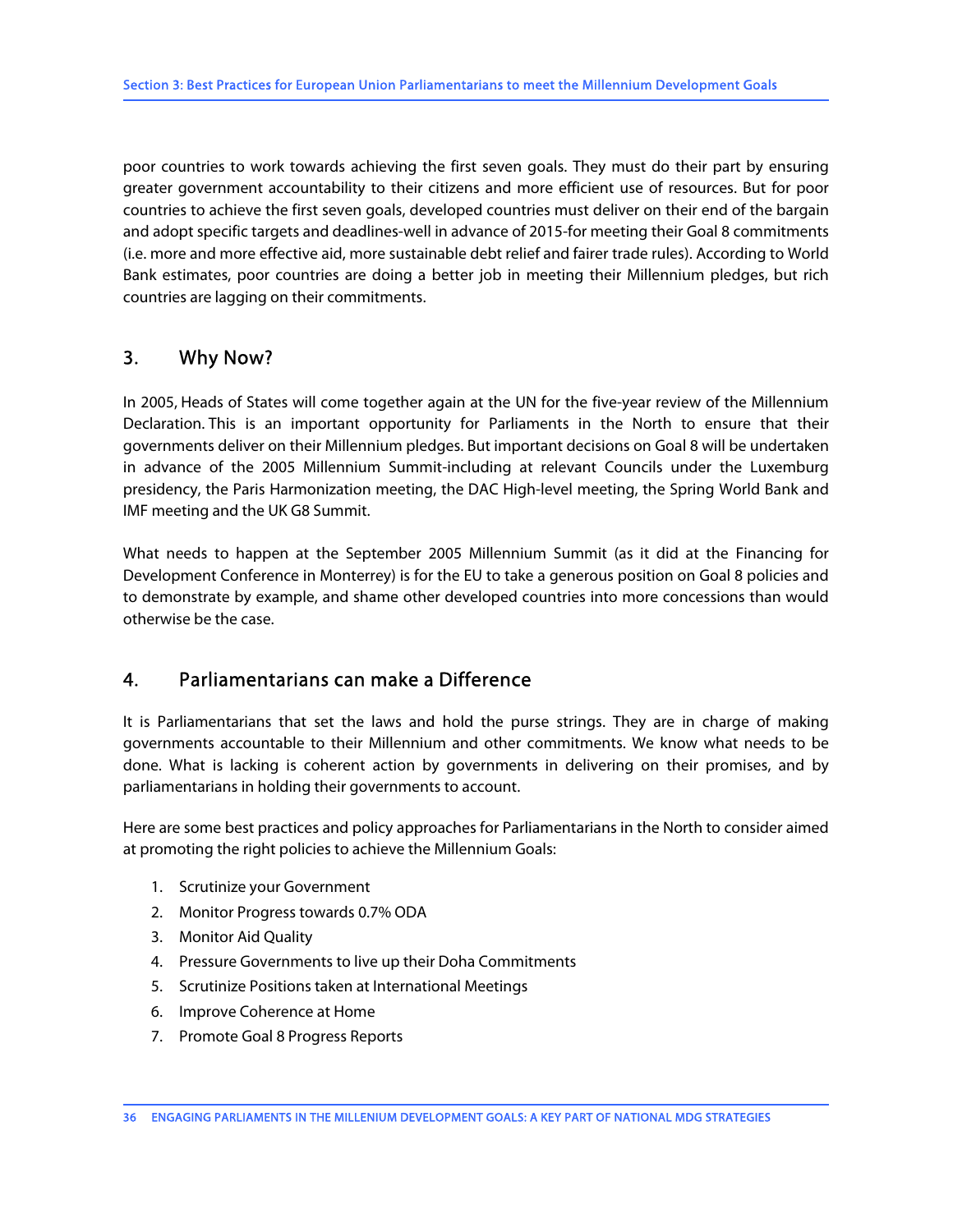# 5. Scrutinize Your Government's Goal 8 Policies

Parliaments need to make the Millennium Development Goals part of their debates and scrutinize their government's Goal 8 policies.

For there to be any meaningful progress on the Millennium Goals in industrialized and donor countries, parliamentarians must have open and frank dialogue on development issues. In some countries, these issues are not even part of current agendas.

Parliamentarians need to scrutinize their government's Goal 8 positions on an on-going basis to ensure that they are in line with what their government signed in the Millennium Declaration and Goals. These debates should extend beyond the issue of aid volume and also address aid quality, trade and other related issues.

National Millennium Goals Campaigns in some Organisation for Economic Cooperation and Development (OECD) countries have galvanized political action. In Italy, for example, a Parliamentary Working Group on the Millennium Goals was established to help ensure that the Goals are central to parliamentary debates. This working group will promote a comprehensive and coherent Italian development policy fully aligned with the Millennium Goals, by organizing a series of MDGs debates and hearings, and by sharing best practices across OECD countries in order to help draft the new law on development cooperation.

# 6. Monitor Progress Towards 0.7% ODA

Parliaments need to monitor their country's commitments to increase aid volume. It is absolutely critical for parliaments in the EU to monitor their country's commitments to increase the volume of aid.

Member states agreed several decades ago to work towards 0.7% ODA/GDP over time, but it is only at Monterrey that they recommitted themselves to increase Overseas Development Assistance (ODA) to the EU's average of 0.39% GDP by 2006 with a concrete, time-bound framework for individual member states presently below the average.

Five European countries (Denmark, Belgium, Luxembourg, Sweden, Norway and the Netherlands) have already surpassed the 0.7% commitment to 0.8-1% while five others committed to achieve the 0.7% by a concrete deadline well in advance of 2015 (Ireland by 2007, Belgium by 2010, France and Spain by 2012, and the UK by 2013). Recently (May 29<sup>th</sup>, 2005) the EU committed itself to achieve a collective threshold of 0.56% by 2010, and for the "old" 15 EU members states an individual minimum of 0.51% by 2010, and to reach the 0.7% collectively by 2015.

a) Parliamentarians should encourage the European Council of Finance Ministers (ECOFIN) and General Affairs and External Relations (GAER) Council of Ministers to monitor annually progress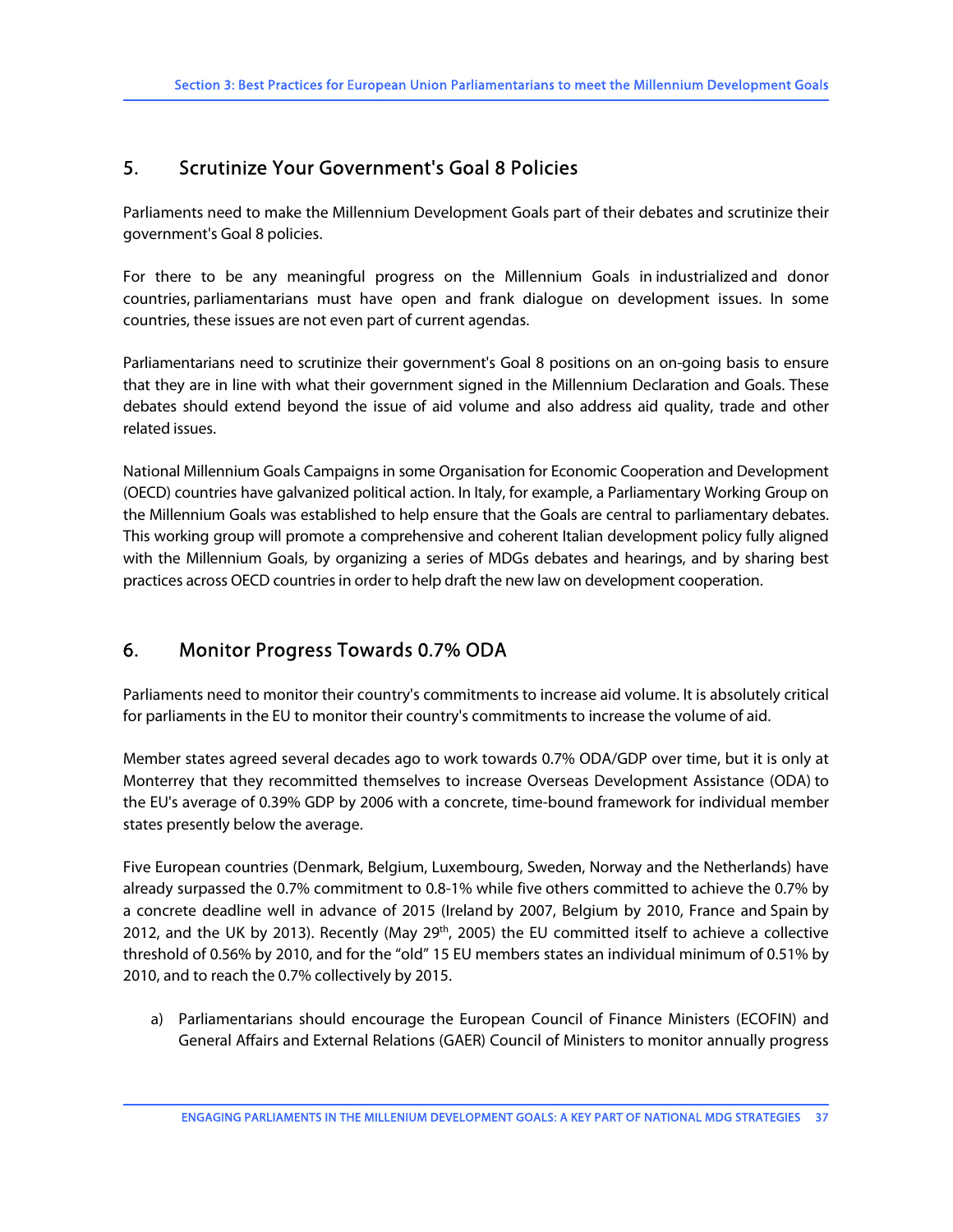on their government's pledges and ensure credible annual intermediate targets to increase ODA by their own government to meet these pledges.

b) Parliaments should aim for agreements across party lines. Such agreements help to ensure that governments are bound to follow through on promises-no matter who is in office. In Ireland, an agreement was reached in parliament across party lines to achieve the 0.7% ODA target by 2007 so whoever wins future elections-the government will be committed to follow through. Similar cross party agreements are or were in place in Sweden, Norway, Denmark and the Netherlands.

### 7. Monitor Aid Quality

Parliaments need to monitor their country's commitments to increase aid quality. It is as important for parliamentarians to discuss the issue of aid volume, as it is to discuss the issue of delivering high-quality and more effective aid, in order to ensure that aid actually helps achieving the Millennium Goals.

The OECD DAC Peer Reviews that monitor individual donor countries' policies and efforts in the area of development co-operation provide high-quality assessment of development policies on a country-bycountry basis (approximately every four years per country). These Reviews offer a goldmine of information and recommendations on how your government can perform better.

Until now, these Reports are only debated in a few Parliaments; I encourage Parliaments in every donor country to reflect on and debate the recommendations in these reports. Too much bilateral aid has been driven by strategic geo-political objectives to countries that do not need external concessional assistance to reach the Goals. Aid is provided in ways that benefit the donors' exporters and visibility rather than contribute to reducing poverty.

It is no surprise that public opinion is skeptical of aid effectiveness.

The Millennium Goals have been helpful for governments in many Northern European countries to link aid flows to achievement of the Goals, strengthening the pro-aid constituency by changing the image of Overseas Development Assistance (ODA) from giveaways that support corrupt regimes to concrete programs that can, for example, reduce child mortality or provide primary education. To increase aid effectiveness, political debate in parliaments should focus on:

- a) The need for aid to target poor countries (particularly in Sub-Saharan Africa) that most need external concessional resources to achieve the Millennium Goals, and on those sectors and delivery mechanisms that enables ODA to do so.
- b) The need for aid to respect national ownership of developing countries and support homegrown strategies; and the need for donors to understand that it is not donors that develop countries, but countries that develop themselves.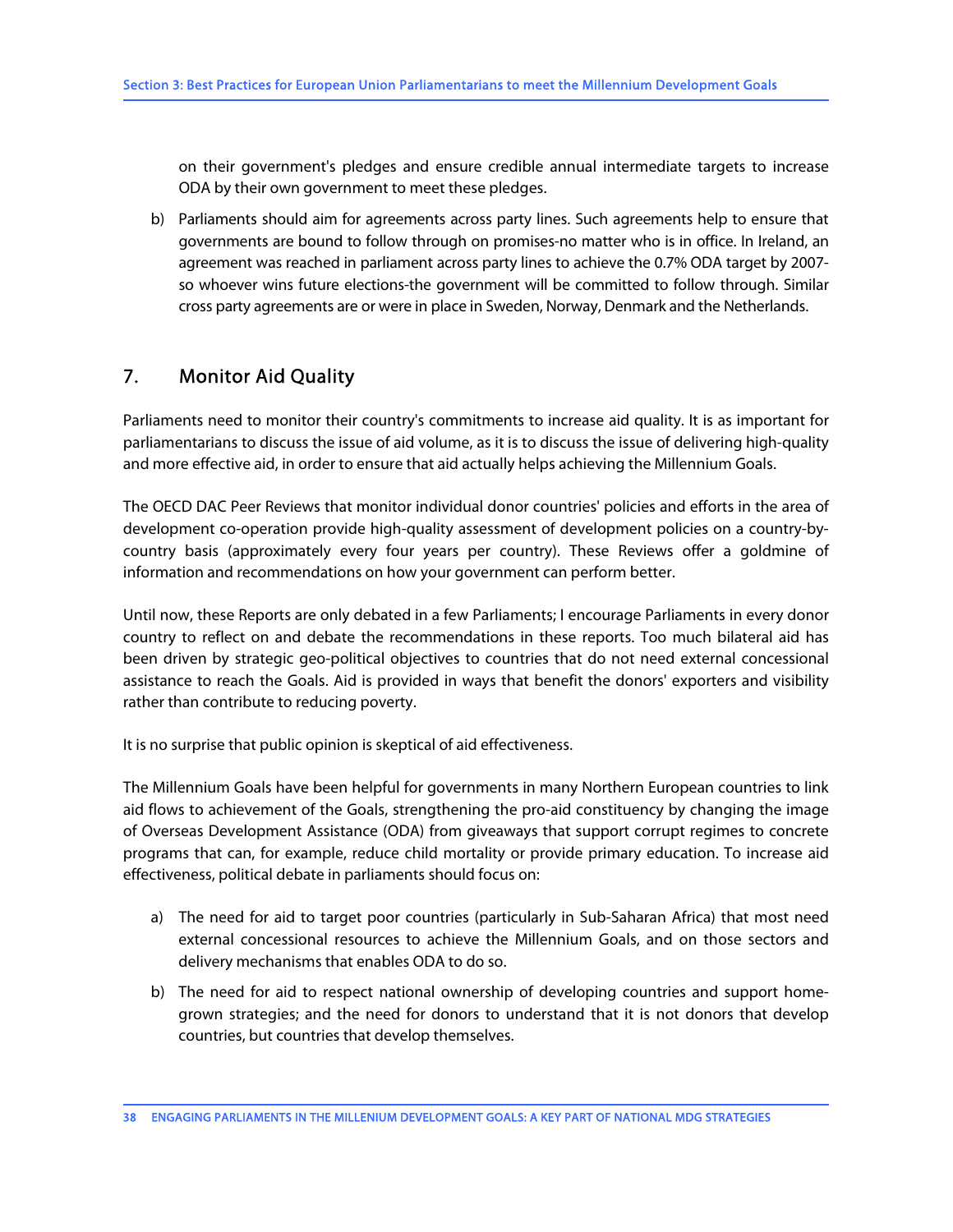- c) The need for individual member states to end the practice of tying aid that reduces its effectiveness by 25%, according to World Bank estimates. Tied aid is financially costly for recipients, limits options in maximizing use of resources, invites corruption, and leads to the most onerous procedures. Aid should finance local and recurrent costs including financing budget support. Achieving the MDGs, particularly in health and education, requires cash to finance salaries of teachers and nurses, and basic medical and school supplies, among other needs. The European Commission has ruled that tying procurement to individual member states is inconsistent with the directives on the internal market and competition in the European Union. Now is the moment for the EU to untie aid among its member states and to table the issue at OECD DAC in order to agree on OECD-wide untying.
- d) The need to encourage governments to adopt action plans for implementing the Rome and Paris Declarations on Harmonization aimed at streamlining institutional policies and procedures to improve the effectiveness of development assistance, and ensuring that these action plans are actually implemented.

# 8. Pressure Governments to live up to Doha Commitments

### Parliaments should encourage governments to deliver on the Doha promises.

The practice in the World Trade Organization (WTO) is to negotiate quid pro quo commitments; however the promise of Doha means that, as the UK trade minister states in white paper to British Parliament:

"International trade policy should support the economic development of poorer countries, through policies appropriate to their needs. We should not expect poorer countries to pay a 'price' for any 'concession' on subsidies, tariffs or market opening by a developed country, as trade negotiators too often imply. . ."

To make governments live up to their promises made in the Doha Round, I encourage parliamentarians to address the following issues:

- a) Parliaments should encourage governments to open their markets to developing counties. Despite significant liberalization in recent decades, trade barriers are still high-especially on labor-intensive goods and services in which developing countries have a comparative advantage. Poor country exports are locked out by high tariffs (concentrated on agricultural products, textiles and clothing), by tariff escalation (whereby the tariff increases the moment a commodity is processed) and by non-trade barriers.
- b) Barriers on products from developing countries are twice as high as those on developed country products. Reducing tariff peaks on products that are of export interest to poor countries will be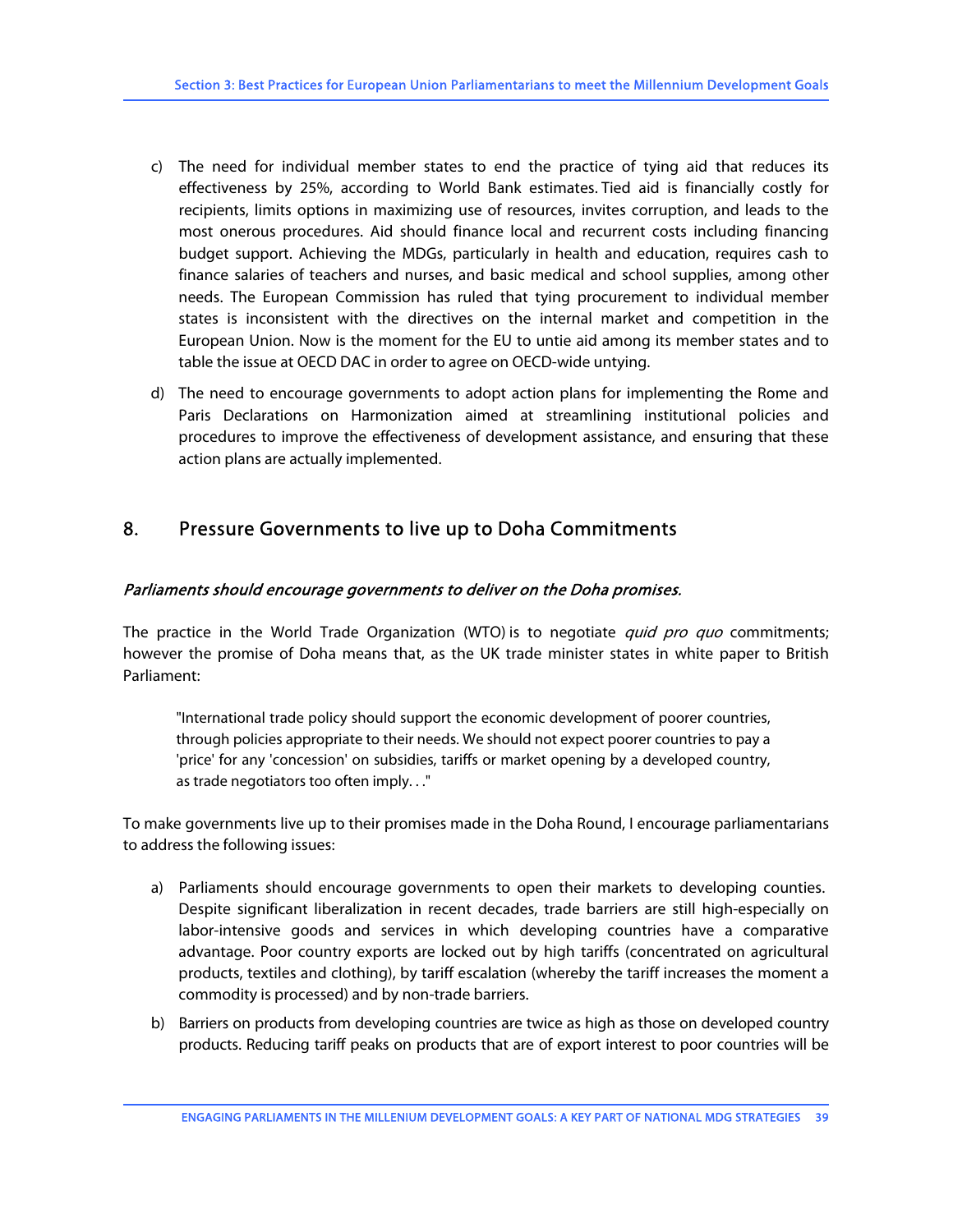essential for them to trade their way out of poverty. Furthermore, even when 'preferential' market access privileges are available, rules of origin make it extremely difficult for poor country exports to profit from them. Giving least developed countries free market access under Everything But Arms, for example, has delivered very little and this and other agreements need to be evaluated to ensure they are made more effective by simplifying and relaxing the rules of origin.

- c) Encourage governments to reform agriculture policies. Three-quarters of the world's poor-900 million people-live in rural areas and depend on agriculture or related activities.
- d) Rich countries-the EU is among the worst offenders-grant large support to their domestic agricultural producers, totaling \$300 billion annually. These subsidies lead to worldwide overproduction that effectively depresses world prices, floods poor country markets and undermines incentives and earning opportunities for farmers in developing communities. Agriculture policies in OECD countries cost consumers and taxpayers \$300 billion every yearfive times annual OECD spending on ODA. Rich countries have to commit to a deadline to put an end to agriculture subsidies that distort poor countries markets. It would be wonderful if committees in all European parliaments would further promote this idea.
- e) Encourage government to stop pushing Economic Partnership Agreements (EPAs) until the Doha Development Round is concluded. Poor and small developing countries have limited negotiating capacity in the trade arena and it should be their priority to develop their own markets by regional integration (i.e. Sub-Saharan Africa countries in the African Union). Thus, the EU should consider not pushing EPAs until the Doha Development Round is concluded. Furthermore, these Agreements seem inconsistent with promises of the Commissioner that the G90 countries would not be forced into new disciplines. Developing countries perceive EPAs as a vehicle for the EU to require reciprocity and reintroduce disciplines on investment and competition that have been explicitly excluded from the Doha Round last summer.

### 9. Scrutinize Positions Taken at International Meetings

Parliaments need to make governments accountable for positions taken at international meetings.

In the Dutch Parliament, for the last 25 years, we have an established practice of parliamentary debates in advance of major international meetings (World Trade Organization Ministerial, EU Councils, International Monetary Fund/World Bank Meetings or the UN General Assembly) which give parliamentarians an opportunity to scrutinize positions taken by their government, and debate government instructions.

A very noteworthy effort by the International Development Committee of the House of Commons in the UK parliament was undertaken just prior to the Cancun WTO Ministerial. In a 'pre-Cancun' report, the Committee identified key components that should constitute a genuine Development Round. A number of recommendations were proposed to the government, including reduction in trade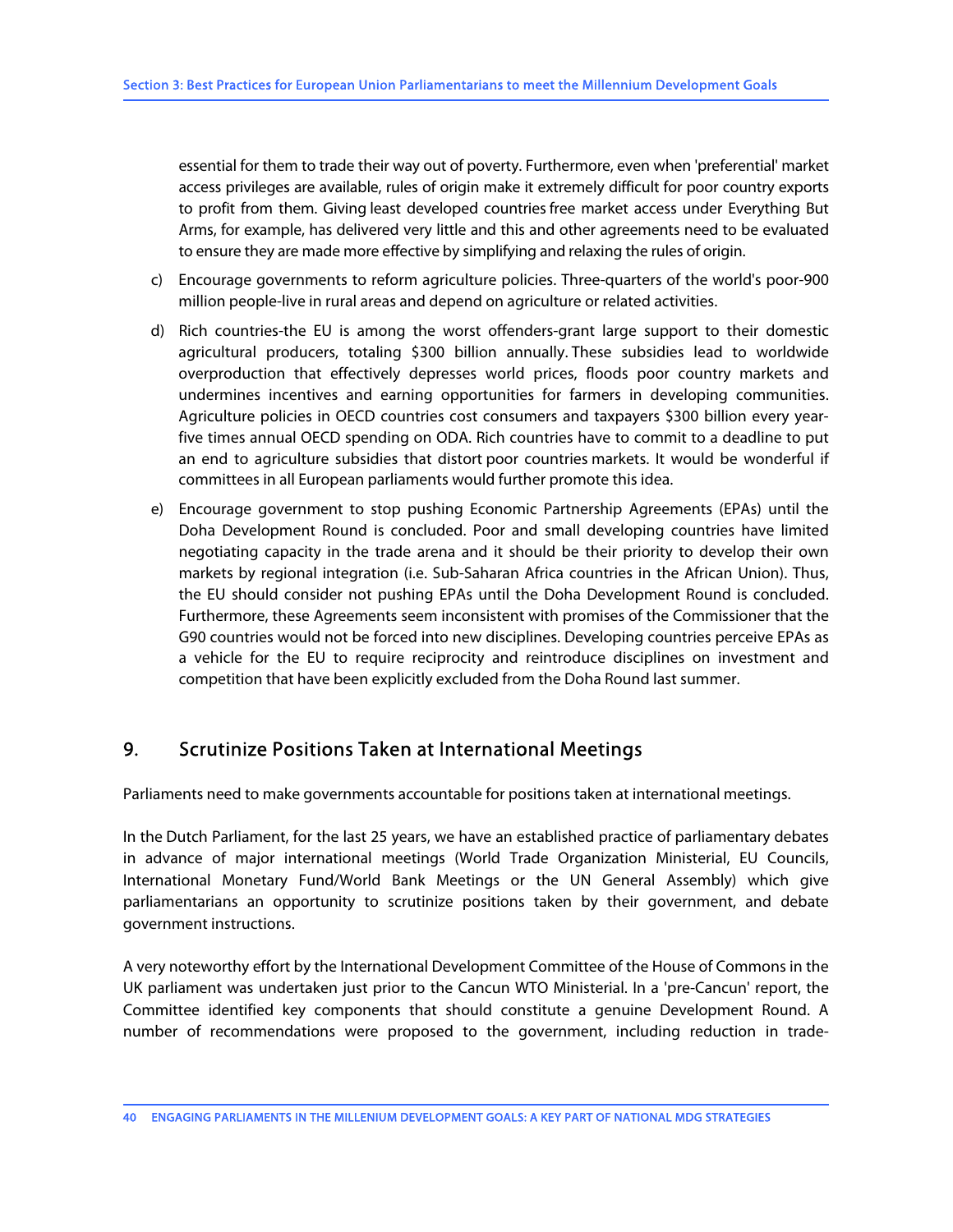distorting domestic support, export subsidies and tariffs, ensuring real market access for developing countries. A 'post-Cancun' report was also prepared by the Committee to hold the government to account for positions taken in Cancun, and to challenge the government to the pressing task of ensuring a genuine Development Round.

# 10. Improve Coherence at Home

Parliaments need to improve global governance and deliver on their Goal 8 promises, and this requires coherence in international decision-making.

People talk about coherence as if it is an international problem. But the lack of coherence starts at home. It is not a problem of coherence between the World Trade Organisation (WTO), the UN and the World Bank. We, Member States, create problems of coherence. (e.g. the TRIPs Agreement was reached on patent protection at the WTO, at the same time that World Health Organization Health Ministers in the Annual Health Assembly agreed on a strategy to have affordable basic medicines for everybody.

Similar problems arise when what the Central Bank says at the International Monetary Fund (IMF), differs from what the Foreign Affairs Minister says at the UN. Thus, the outcomes of the decisions of the different government bodies from different international institutions are inconsistent, as Health and Trade Ministers do not talk at home before they travel to Geneva. Unless you get coherence at home, you yourself are exporting disagreements into the international arena, and it is at home that Parliamentarians can scrutinize consistency of what their Government does.

But sometimes Parliaments are as compartmentalised as the Government. The Economic Committee in Parliament talks the language of the Trade Minister and the Foreign Affairs Committee talks the language of the Foreign Affairs Minister, and the Health Committee talks the language of the Health Minister. We need more coherence there, and we need more coherence through parliamentary groups and parties.

A groundbreaking initiative was launched in Sweden. The government bill "Shared Responsibility: Sweden's Policy for Global Development" was debated and improved by Swedish parliament, the "Riksdag", that aimed at bringing all components of Sweden's development policy together, taking a comprehensive approach to policy areas such as debt, trade, agriculture, education, environment and migration. The legislation will help ensure that the country speaks with one voice in international fora, contributing to a coherent and consistent development policy. As part of the initiative, an annual report on the progress on implementation of the new policy will be presented to Parliament.

Another very important initiative undertaken by the UK's Parliamentary International Development Committee was a recent report on that calls on governments to enhance policy coherence for development: "The Commission for Africa and Policy Coherence for Development: First Do No Harm."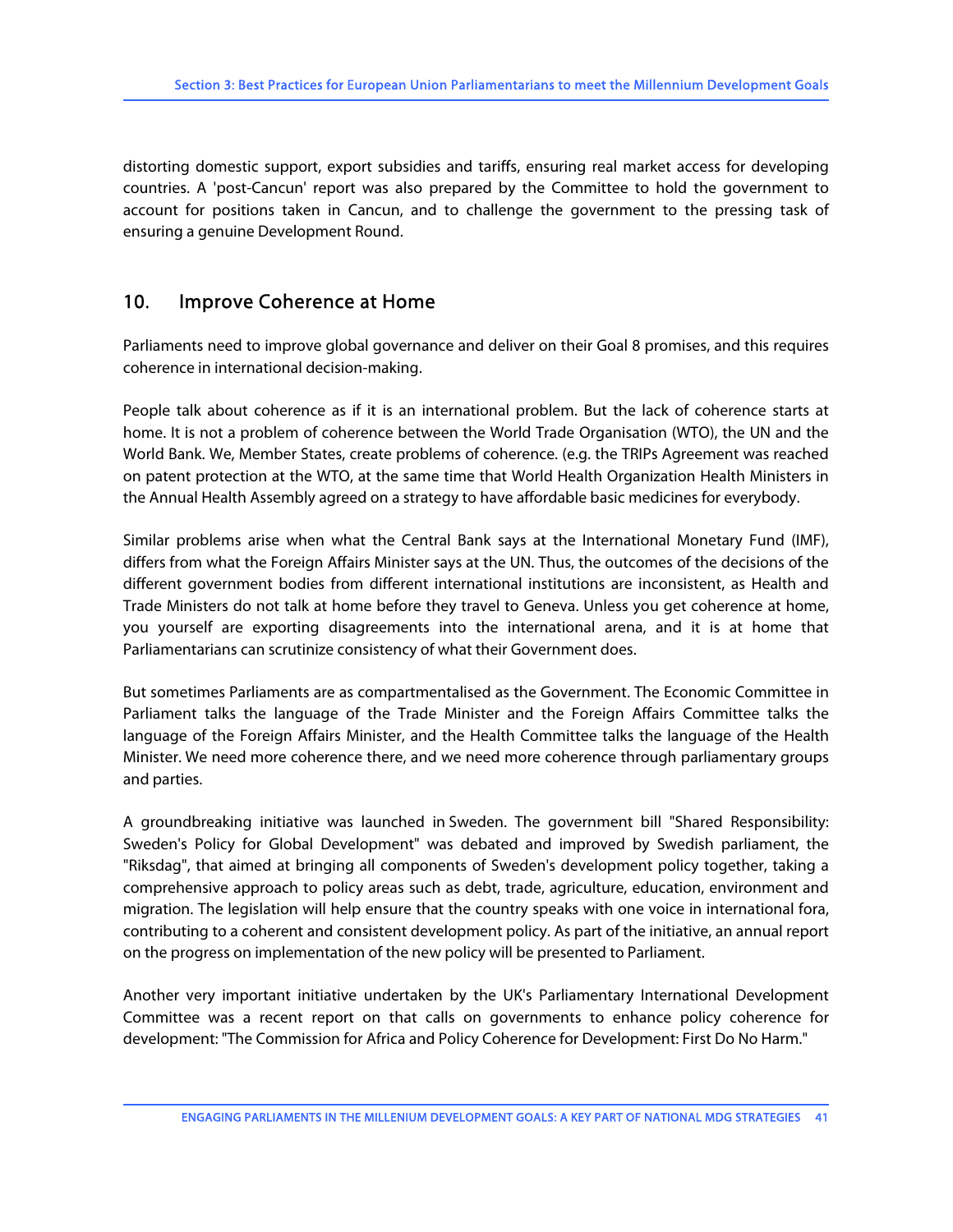### 11. Promote Goal 8 Progress Reports

Parliaments should encourage their governments to monitor progress on their Goal 8 commitments.

A major step forward taken by many OECD countries is the Goal 8 progress reports. By now most European countries have published reports evaluating their own progress towards achieving Goal 8.

It would be helpful if parliamentarians would not only promote preparations of these reports but also prominently debate them. The consolidated report that the EU decided to prepare on MDGs 7 and 8 for the UN General Assembly 2005 meeting, presents a unique opportunity to shame other rich countries into action. Furthermore, all OECD countries have committed themselves in the last DAC High-level meeting to inform their publics on the outcome of their efforts to achieve the Millennium Development Goals.

In conclusion, the Millennium Development Goals are achievable. We do have the knowledge and resources. What we are lacking is the political will and you are about galvanizing political will. We are the first generation that can put an end to poverty. Please refuse to miss this opportunity.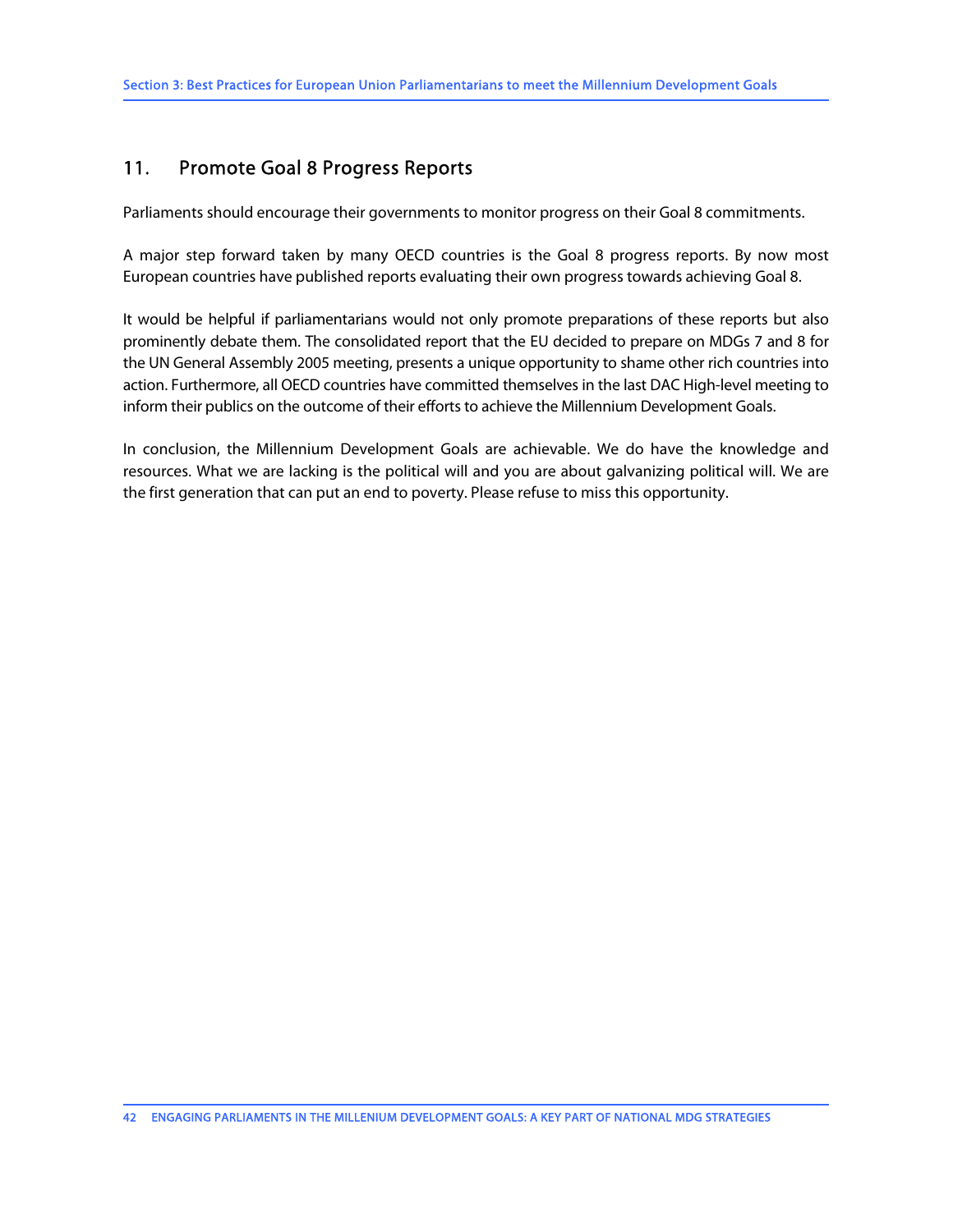# SECTION 4

# References on Parliamentary work and MDGs around the world

Compiled by Elham Seyedsayamdost, from contributions<sup>30</sup> made by members<sup>31</sup> of the UNDP Democratic Governance Practice Network – DGPN and the UN Millennium Development Goals Net*work -MDGNet*

# 1. Summary of Responses

There seem to be some very good initiatives and tools out there, when it comes to sensitizing governments (in this case more specifically members of Parliament) to the MDGs. To start with tools, Threshold 21 (T21) was suggested as a useful model, through which progress toward the Goals can be tracked for various development and budgetary scenarios considered by a parliament. T21 has already been successfully used in over 15 countries, including Mozambique, where it was used for the preparation of the Agenda 2025, which passed parliament unanimously. Another useful tool recommended is a toolkit by UNICEF and others on "What Parliamentarians Can Do about HIV/AIDS," which calls on parliamentarians to use their influence and resources in halting the spread of this disease.

# 2. Country Experiences

Members shared some country experiences, which shed light on the initiatives taken or ongoing. Mauritania country office informed us that they have been engaging members of Parliament in a process of upstream public policy formulation, in order to make the policies more pro-poor while mainstreaming the MDGs at the policy level. A number of activities have already been initiated, including the creation of various groups within the Parliament, two of which support the MDGs at the

 $\overline{a}$ 

 $^{30}$  See original query at the end of the section.

<sup>31</sup> Amina Tirana, BRSP/UNDP New York; Gerald O. Barney, Millennium Institute, USA; Mohamed Ali Lemrabott, UNDP Mauritania; Howard Wilson, UNDP Timor Leste; Nanette Svenson, Latin America and Caribbean SURF, UNDP Panama; Haley Horan, BDP/DGG, UNDP New York; Nabila Zouhiri, UNDP Morocco; Randi Davis, BDP/DGG, UNDP New York.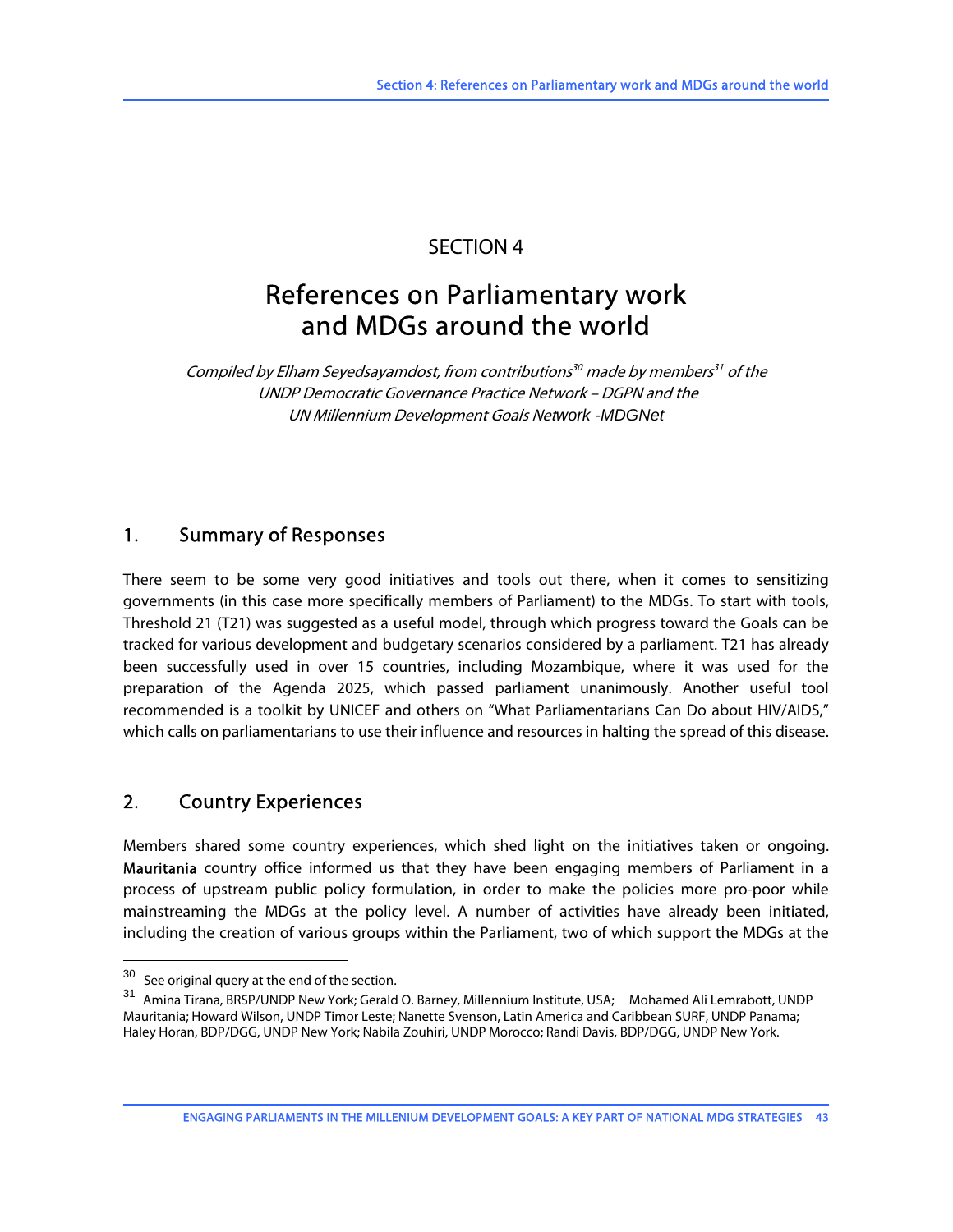Senate as well as at the National Assembly level. Though they were only recently created, these two groups have been quite active, in particular in Arab and African areas. They are currently in the process of establishing a network of Parliamentarians of the South for the MDGs. Further, MDG focal points are created within the various key ministries, and a civil society network around the MDGs has been set up while another one was created among journalists. Various high-level meetings around the MDGs have also taken place, including two extraordinary meetings with the Senate and National Assembly as well as a dinner debate with several ministers, members of Parliament and senior officials. These initiatives and activities have helped create a favorable environment for the work done on the MDGs.

CO Morocco shared a project document entitled 'UNDP Support to the Parliament – Phase II," which aims to enhance the capacity and substantive knowledge of Parliamentarians and Committees in order for them to effectively participate in the legislative process, to better exercise oversight, and to increase citizens' input in the ongoing democratic process in this country. The end result is for the Moroccan Parliament to acquire the necessary tools to perform their legislative functions, to play an active role between the government and civil society, and to adopt sustainable legislation towards the achievement of the Goals. One of the main objectives of this second phase is to strengthen the capabilities of the Parliament in order to contribute to the achievement of the MDGs. Some of the outputs include the integration of the MDGs within the legislative process; identification of projects and legal proposals that are related to the MDGs; organization of debates on MDGs and their effectiveness and coherence with the mandate of the Parliamentary Committees; implementation of social programmes corresponding to the MDGs; and seminars on budgetary procedures, assessment and monitoring, factoring in budget indicators related to each of the Goals.

Timor Leste is an interesting case, as its constitution has taken the MDGs into consideration, and also because civil society participated in its formulation. However, it is yet to be seen how much of this MDGs framework will be endorsed as Timor Leste comes out of the UN-interim period and as the economic and financial situation changes.

In Paraguay, an interesting joint UNDP-UNICEF project Invertir en la Gente (Invest in the People) analyzes different public spending from the standpoint of exactly what various expenditures are accomplishing to advance each MDG. The information, much of which is available in Spanish through the project website http://www.gastosocial.org.py, has been widely utilized in advocacy activities with numerous audiences, particularly with different parliamentary committees to raise MDG awareness, advise current progress and promote certain budgetary recommendations with the potential for further advances.

In Brazil, UNICEF recently presented "A Brazil fit for Children: The Brazilian civil society monitoring the Millennium Development Goals" to the Brazilian Government, the National Congress and the National Council of Children rights. This report was developed under the direction of UNICEF and the Abrinq Foundation in conjunction with numerous national and international NGOs (Save the Children, Plan International and World Vision, among others) and other UN agencies. The report analyzes historical

44 ENGAGING PARLIAMENTS IN THE MILLENIUM DEVELOPMENT GOALS: A KEY PART OF NATIONAL MDG STRATEGIES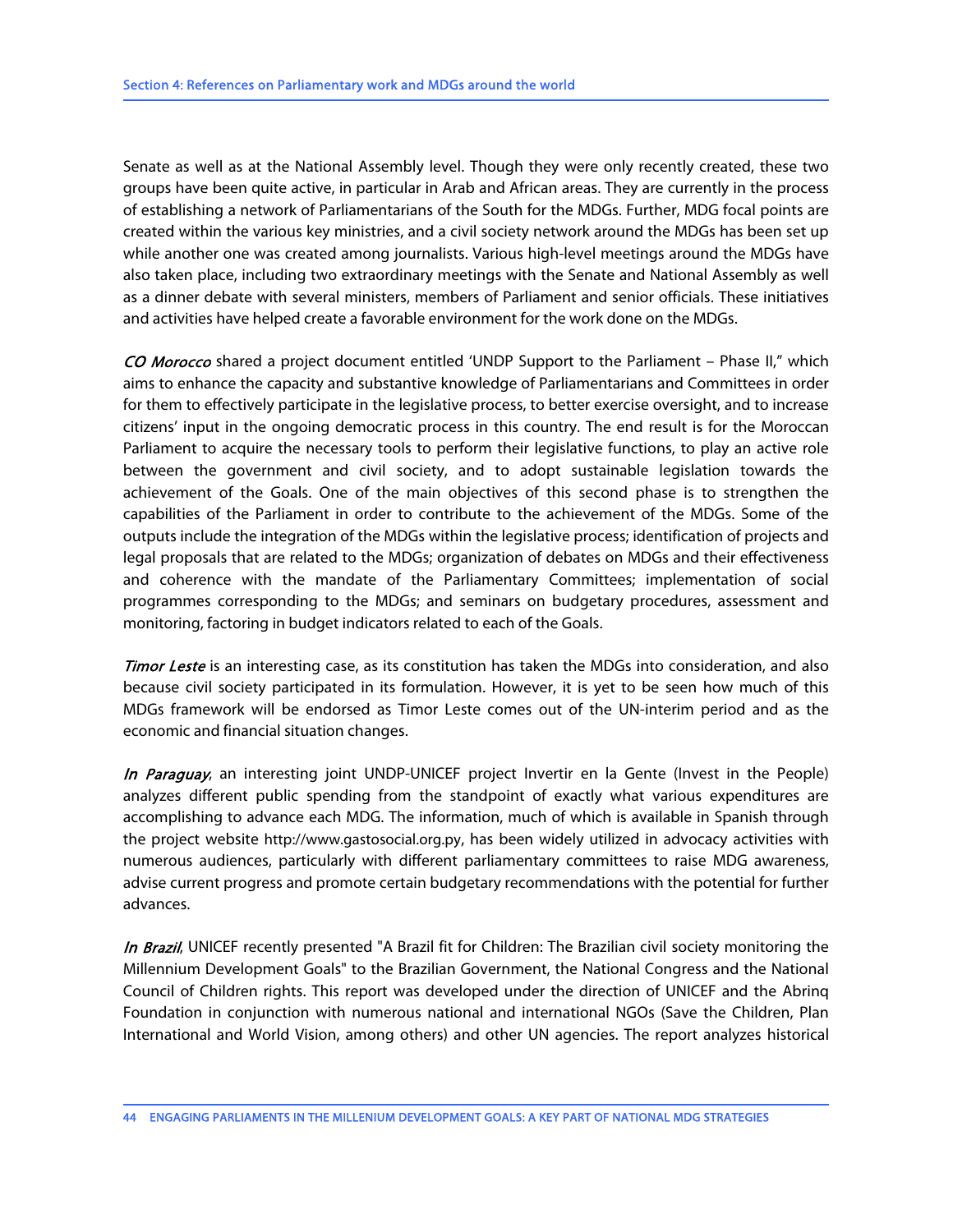trends (1990 to 2002) for each goal, national and international targets, and indicator tendencies to estimate which of the MDGs will likely be met. The report also analyzes public policy and budgets put in place by the Federal Government to improve human development and children rights. The report is currently available in Portuguese at www.redeamiga.org.br; an English version will be released by the end of this year.

 Another UNDP Brazil research piece on "The Brazilian Parliament and Human Rights" was presented last May at the Inter-parliamentary Union Conference in Geneva. Though not specifically MDG-oriented, the report provides a good analysis of the potential effectiveness of Parliament when working in conjunction with civil society groups, and may provide applicable references.

Finally, a list of resources was provided, including examples of countries that have incorporated or are in the process of incorporating MDGs into national legislation. Some of these include the text of a resolution on the Millennium Development Goals endorsed by the Albanian Parliament; a decision by the Bolivian government to align social policy with the MDGs in health and education which will represent a substantial increase in the national budget when approved by the Parliament; the new Rwandan constitution which guarantees a minimum of 30 percent of parliamentary seats and other leadership positions to women; and other examples of seminars aimed at the sensitization of members of parliaments on MDGs, and institutions involved in monitoring country progress toward the MDGs. Please find this list below followed by additional resources.

# 3. Related Resources

Parliamentarians' Implementation Watch: Parliamentary Network on the World Bank.

http://www.pnowb.org/html/index.php?module=htmlpages&func=display&pid=24 The mission of the Parliamentarians' Implementation Watch (PIW) is to promote and monitor that things are actually being done to put countries on track to meet the MDGs. Includes resources such as a link to a February 2004 videoconference on "The Role of Francophone Parliamentarians in the Struggle against HIV/AIDS."

http://www.pnowb.org/html/modules.php?op=modload&name=News&file=article&sid=100& mode=thread&order=0&thold=0

Consolidated MDG Success Stories. Features briefs on 55 countries.

http://mdgr.undp.sk/PAPERS/Consolidated%20MDG%20Success%20Stories.doc

Albanian Parliament Endorses Resolution on Millennium Development Goals – UNDP News and Events, July 29, 2003 http://www.undp.org.al/?news,0,12. See Albanian Parliament Resolution on MDGs at http://www.undp.org.al/?elib,525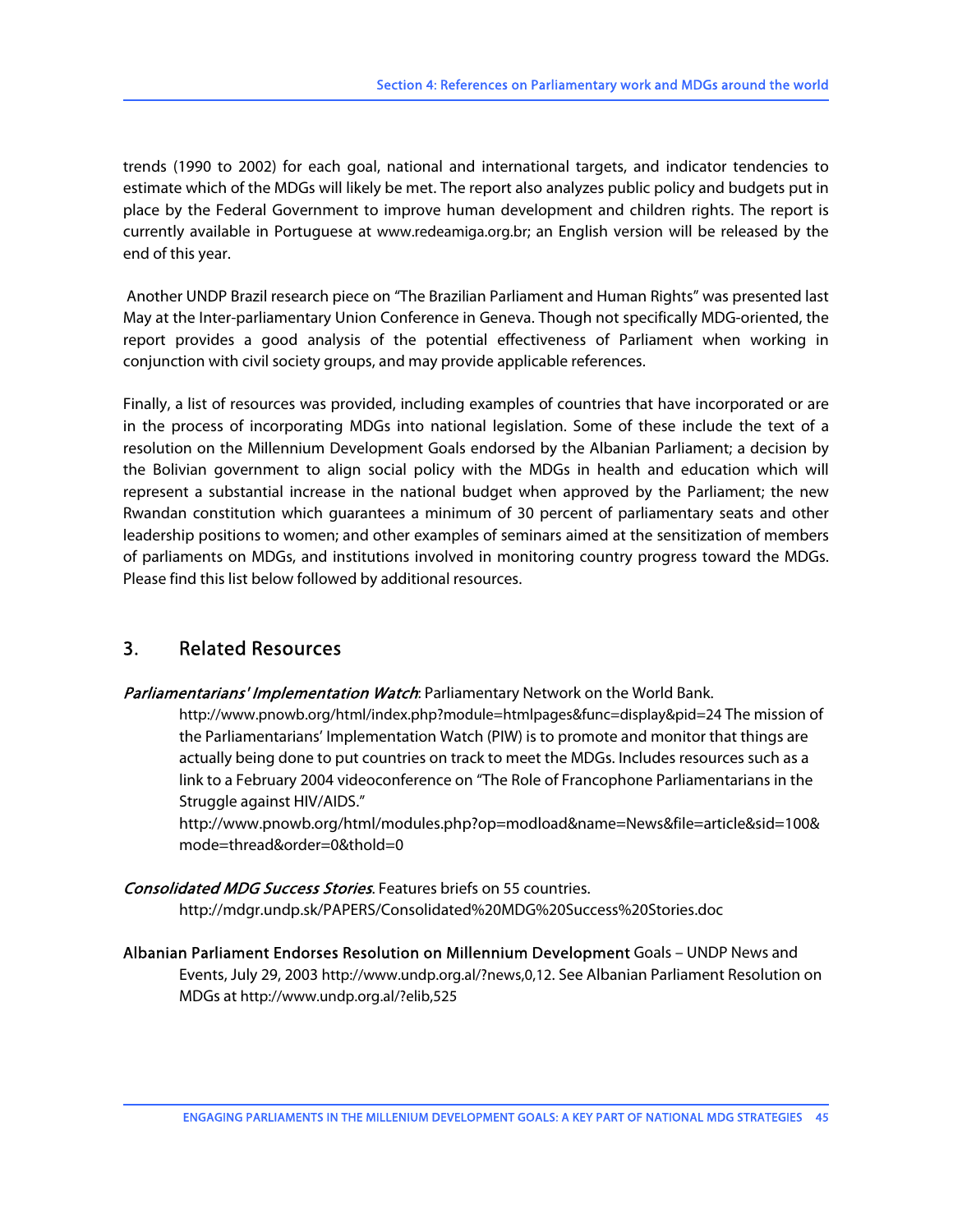UNDP Rwanda: Millennium Development Goals http://www.unrwanda.org/undp/mdg.htm.The new Rwandan constitution guarantees a minimum of 30% of parliamentary seats and other leadership positions to women. This policy is demonstrated by the fact that the Rwandan parliament is now composed of 49% women, the highest proportion of women parliamentarians in the world.

2003 MDG Campaign and Advocacy in Moldova

http://www.un.md/mdg/apc/mdg\_compagne.html Goals include: "Advocate for and organize regular UN days in the Parliament, " in which all UN Agencies would participate through making thematic presentations on each Goal, achievements and challenges.

Press Release: Advocacy for the MDGs- Presentation of UNCT to Niger Parliament Member, 30 April 2004 http://www.pnud.ne/pnudfr/actualites/ADVOCAVY%20FOR%20MDGS%20- %20%20UNCT%20TO%20NIGER%20PARLIAMENT.doc. This meeting highlights the partnership between the Parliament and the United Nations System in capacity building and advocacy for MDGs.

#### Bolivia and The Millennium Development Goals

http://www.pnud.bo/WebPortal/Default.aspx?tabid=36 The government has taken the decision to align social policy with the MDGs in health and education which will represent a substantial increase in the national budget when approved by the Parliament. Two national public programs have been created to achieve the fulfillment of these goals: the SUMI (Universal Maternal and Child Health Insurance) and the EFA (Education for All).

- Parliament and the Budgetary Process Including from a Gender Perspective, Colombo (Sri Lanka) 26-28 May 2003. Regional Seminar for the Parliaments of South West Asia, Organized by the Sri Lankan Parliament, UNDP and the Inter-Parliamentary Union. http://www.ipu.org/splz-e/srilanka03.pdf
- Localizing the Millennium Development Goals: Some Examples. South and West Asia SURF, 12 September 2002. http://www.interaction.org/files.cgi/988 Localising the MDGs.doc Notes that Zambia has held two broad stakeholders workshops on the NHDR where the MDGs have been explored in further detail and one specifically for members of Parliament. Chile proposes its idea to have the MDGs be a major input for a regular (e.g. biennial) discussion in Parliament of the country's goals and targets.
- MDGs: Taking Root at the National Level? United Nations Non Governmental Liaison Service, September 2003. http://www.un-ngls.org/documents/pdf/roundup/ru106nl.pdf Notes that UNDP Ukraine organized a youth summit on the MDGs, where 250 young delegates prepared recommendations and appeals that were then passed on to the President and parliament.
- Africa/Asia Parliamentarian Forum on Human Security and Gender, Marrakech, Morocco, 24-26 March 2002 – COMMUNIQUÉ. http://www.un.org/womenwatch/daw/meetings/forum/AfricaAsia/Communique-e.htm. The first of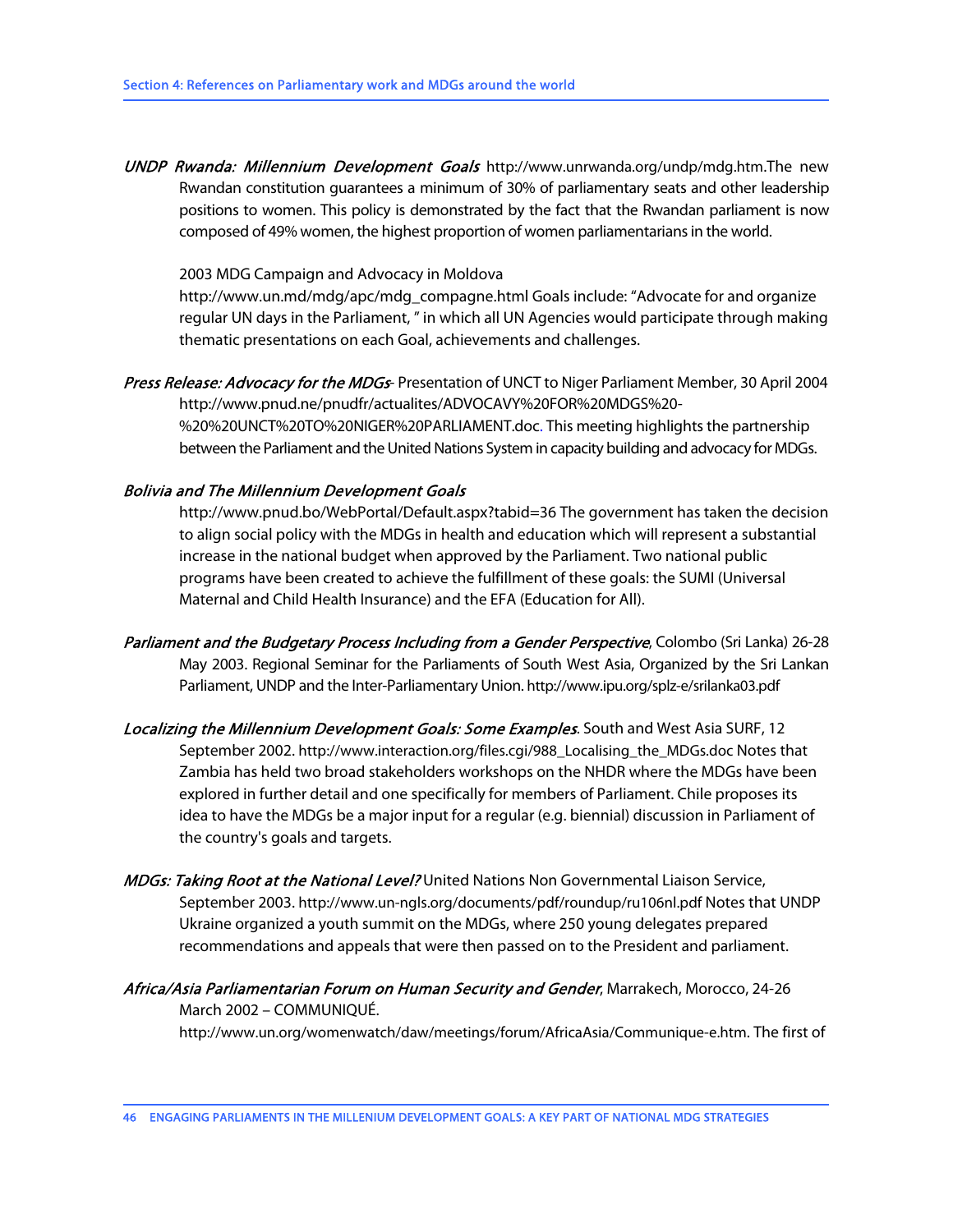its kind, the Forum was organized by the United Nations Development Program (UNDP) and the United Nations Department of Economic and Social Affairs, Division for the Advancement of Women (UN/DESA/DAW). Participants in this high level event included members of Parliaments of 24 African and Asian countries. Participants agreed, inter alia, to "Promote the formulation and adoption of gender responsive poverty reduction strategies and develop national capacity for the monitoring of the Millennium Development Goals" and set specific recommendations.

### Gender and HIV/AIDS: Mobilizing African Leadership for Prevention and Access to Treatment.

Pretoria 03-04 May, 2004. Gender Issues in HIV/AIDS Prevention: Prevention Policy and the Role of Parliamentarians. Presentation by: Hon. Dr. Khauhelo Raditapole, M.P (Lesotho), Chair of SADC Parliamentary Forum HIV/AIDS Committee http://www.csa.za.org/filemanager/download/83/09\_Panel%201%20Raditopole%20Prevention

Global Key MDG Events. UNDP, Millennium Project, Millennium Campaign. http://www.surf-as.org/Calendar/Global%20Key%20MDG%20Events%20June-September.doc Includes reference to Bundestag Parlimentary Session on MDGs, Berlin, Germany

What Parliamentarians Can Do about HIV/AIDS – UNICEF, UNAIDS, European Parliamentarians for Africa, The Parliamentary Network on the World Bank, 2003. This information kit calls on parliamentarians to use their influence and resources in halting the spread of HIV/AIDS. Decisive action by political leaders has proven to be a common, critical factor in changing the course of the pandemic. Leadership by elected officials - whose actions must include breaking the silence, educating their constituencies and lobbying for AIDS legislation and budgetary allocations - is key to controlling the disease. Find it at http://www.unicef.org/publications/index\_19021.html http://www.unicef.org/publications/Parliamentarians\_AIDS.pdf

Threshold 21 (T21) – The Millennium Institute. The Millennium Institute's Threshold 21 (T21) Integrated Computer Development Model is a quantitative tool for integrated, comprehensive development and policy planning. The model is transparent, collaborative, interconnected, valid, and customizable. Its purpose is to support the larger process of planning by facilitating information collection and organization and analysis of development strategies. It can provide insight into the potential impact of development policies and strategies relative to desired goals and objectives. View at http://www.threshold21.com and http://www.millenniuminstitute.net/

#### A Brazil fit for Children: The Brazilian civil society monitoring the Millennium Development Goals – UNICEF.

For each international goal, this report analyzes the historical tendency from 1990 to 2002, the national and international goals and the indicators tendency to state how many and which MDGs Brazil will probably meet. Indicators were disaggregated by race/ethnicity, gender, income, mother's education and by each of the 27 States to show the huge inequity existing in Brazil. Moreover, the report analyzes the public policy and the public budget the Federal Government put in place to improve Human development and children rights. The report and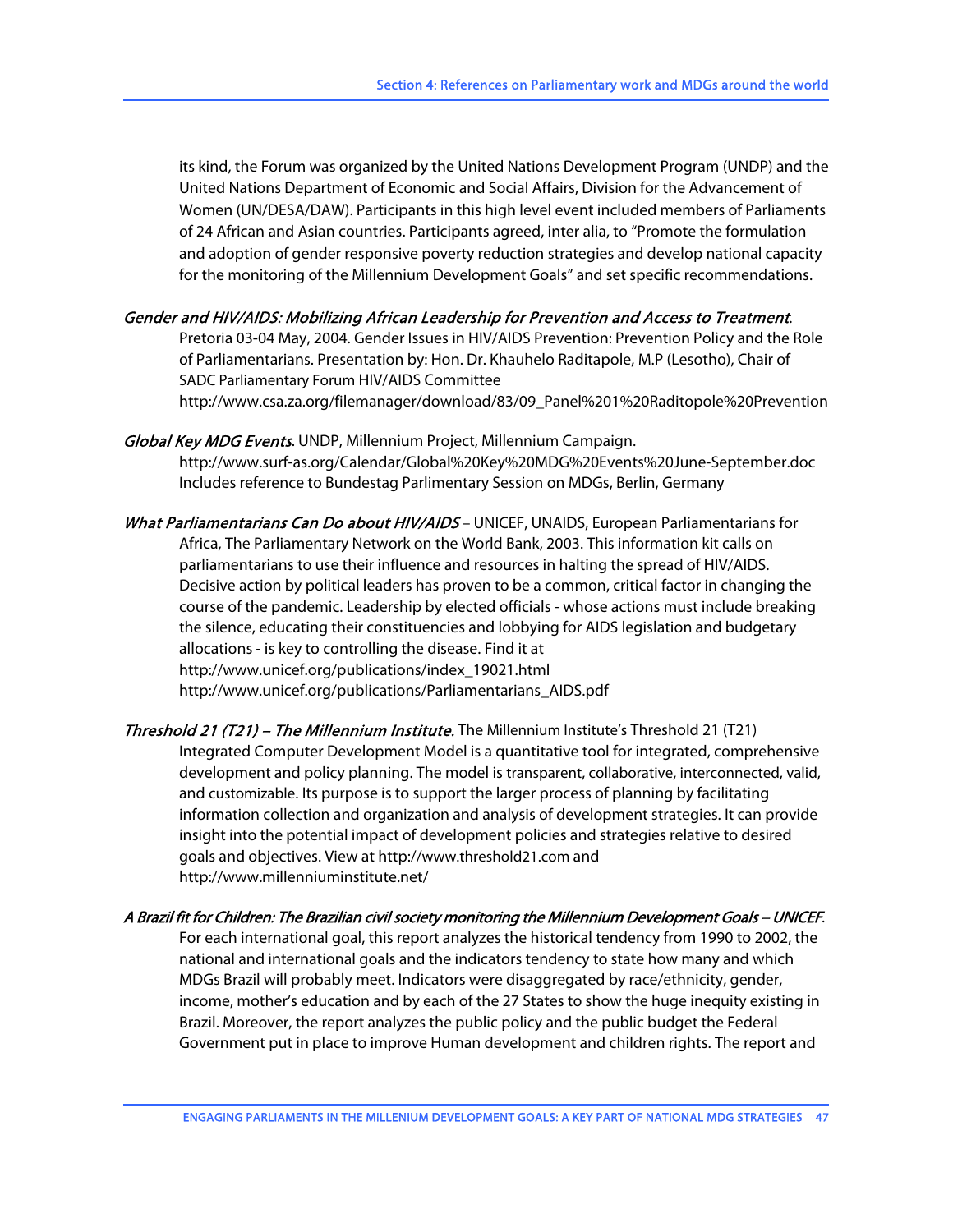all the maps, graphs and tables produced with DevInfo can be downloaded at www.redeamiga.org.br in Portuguese. The English version will be ready end of this year (probably November).

The Brazilian Parliament and Human Rights – UNDP. This report provides a good analysis of the potential effectiveness of Parliament when working in conjunction with civil society groups. If you are interested in obtaining a copy of the report, please contact Luiza Carvalho at luiza.carvalho@undp.org.br.

### Strengthening Parliament Involvement in the Poverty Reduction Strategy Process and the Millennium Development Goals – UNDP

Toolkit 1: Legislative-Executive Communication on Poverty Reduction Strategies Toolkit 2: Parliamentary-Civic Collaboration for Monitoring Poverty Reduction Initiatives Toolkit 3: Legislative Public Outreach on Poverty Issues These resources are also available in French, Spanish and Russian. Visit http://intra.undp.org/bdp/parldev/hbktoolkit.htm

#### Parliamentary Development Practice Note – UNDP, September 2002

The ANNEX of this practice note includes a list of countries with ongoing UNDP sponsored parliamentary development programmes according to the UNDP Results Oriented Annual Report (ROAR), 2001. Find it at http://intra.undp.org/bdp/policy/docs/parliamentarydevelopment.doc

### The Blue Book: A Hands-On Approach to Advocating for the Millennium Development Goals **– UNDP 2004**  Also available in French and Spanish -

http://intra.undp.org/mdgs/common/thebluebook/home/index.shtml

### From DGPN Archives

- Lesotho/ Comparative Experiences/Establishment of Thematic Parliamentary Committees. October 3 2003 http://groups.undp.org/read/messages?id=57764#57764
- Afghanistan/Comparative Experiences/PAR/Affirmative Action within the civil service. 4 August 2004. http://groups.undp.org/read/messages?id=92866#92866
- Parliaments and Human Rights Experience in COs. 26 May 2003. http://groups.undp.org/read/messages?id=46919#46919
- Lao PDR/Comparative Experiences/Gender Mainstreaming Strategy for Parliament. 19 May 2005. http://groups.undp.org/read/messages?id=46331#46331
- Nepal/Lessons Learned on Affirmative Action. 30 December 2003. http://groups.undp.org/read/messages?id=65869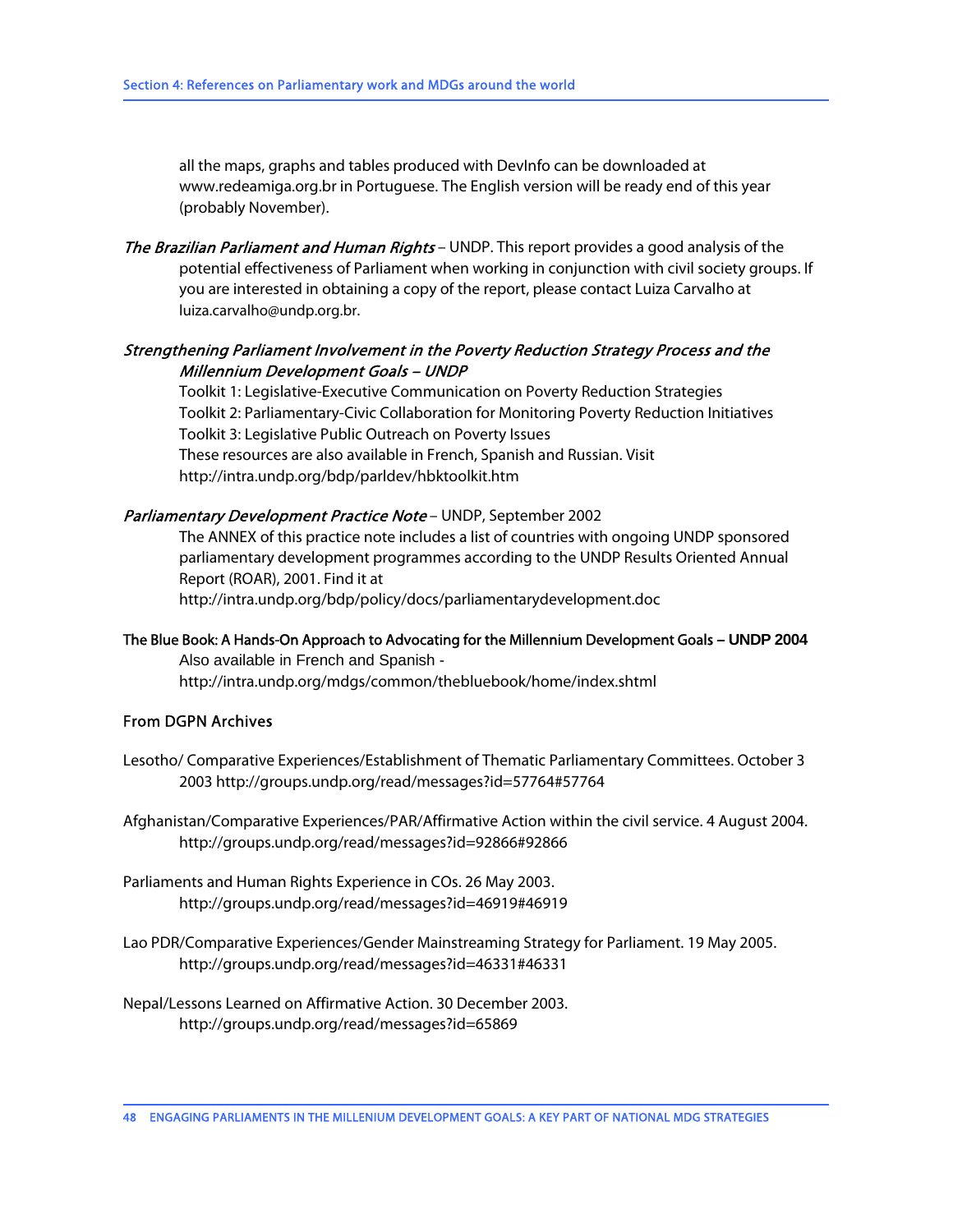India/ Comparative Experiences / National Strategies for Urban Poverty Reduction. 13 February 2003. http://groups.undp.org/read/messages?id=73574

Comoros/Comparative Experiences/Institutional Strengthening - Parliamentary Support and Training. 21 May 2004. http://groups.undp.org/read/messages?id=85049#85049

# 4. From MDGNet Archives

Youth and MDGs Campaign. 7 July 2004 http://www.undg.org/documents/4694-Youth\_and\_MDGs\_Campaign.htm

MDG Reporting Process. 30 April 2004 – http://www.undg.org/documents/4320-MDG\_Reporting\_Process.htm

Comparative Experiences/MDGs at the sub-national level. 17 March 2004 http://www.undg.org/documents/3651-Comparative\_Experiences\_-\_MDGs\_at\_subnational\_level.htm

INFO: Sensitization of Parliamentarians on MDGs. 7 January 2004 – http://groups.undp.org/read/messages?id=66455#66455

Resolution on MDGR. 16 August 2003 http://groups.undp.org/read/messages?id=53573#5357

MDG Advocacy Specialist. 15 February 2004 – http://www.undg.org/documents/3550-MDG\_Advocacy\_Specialist.htm

Sao Tome & Principe / Joint PRS-MDG Implementation - Project Document. 6 August 2004 http://www.undg.org/documents/4759-Sao\_Tome\_\_\_Principe\_\_\_Joint\_PRS-MDG\_Implementation\_- \_Project\_Document.htm

Other useful Consolidated Replies on MDG Campaigning in general can be found at http://www.undg.org/content.cfm?id=660 (you must be an MDGNet member to access this page).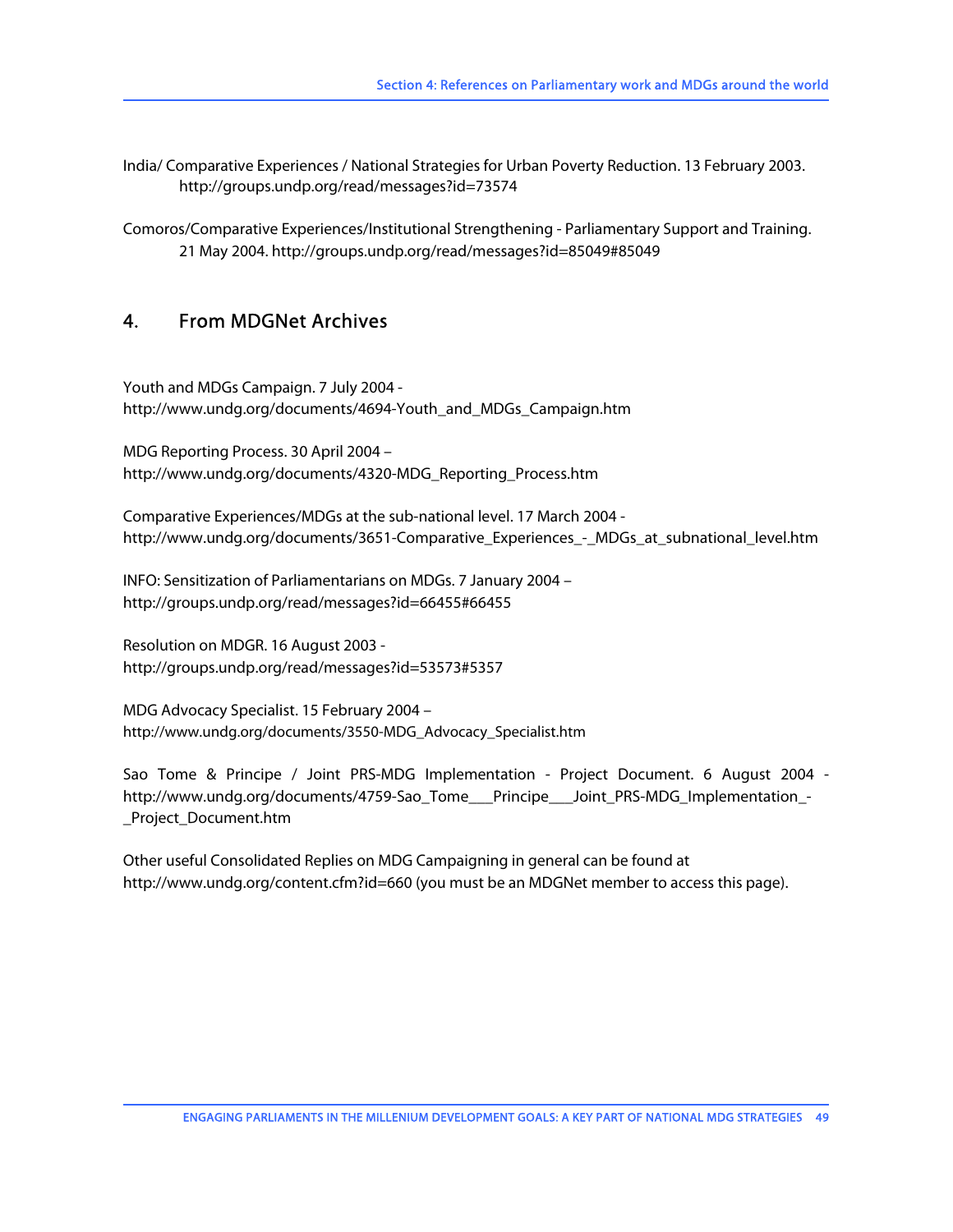**From:** Elham Seyedsayamdost [mailto:elham.seyedsayamdost@undp.org] **Sent:** Thursday, August 19, 2004 3:38 AM **To:** mdg-net **Subject:** [mdg-net] Consolidated Reply: Vietnam/Comparative Experiences&Consultants/Engaging Parliaments in the Millennium Development Goals

**MDGNet/DGPN Consolidated Reply**

**QUERY: Vietnam/Comparative Experiences & Consultants/Engaging Parliaments in the Millennium Development Goals** 18 August 2004 **Prepared by Elham Seyedsayamdost**

#### **Original Query**

**Lenni Montiel, UNDP Vietnam**

**Key points:** 

- Examples of work by parliaments around MDGs
- Initiatives on sensitization of parliamentarians on MDGs
- Examples of countries having incorporated MDGs into national legislation
- Examples of parliamentary oversight on government's progress regarding achievement of MDGs at national levels

#### **Query in full:**

#### Dear All

This is to request your assistance in providing information related to the "work of parliaments and Millennium Development Goals". With the information provided we will prepare a "brief note" or hand-out (maximum 4-6 pages length) on what is the international experience in this area, incorporating concrete cases and examples. The final idea is to translate the paper into the Vietnamese language and to use it as an advocacy tool in several activities that UNDP Vietnam and our project will be conducting with the National Assembly and Provincial Representative Bodies (People's Councils) of Vietnam during the coming months.

We would like to get, among other possibilities references to:

- seminars and documentation aimed at the sensitization of elected members of parliaments on MDGs;
- cases and tools for the advocacy of MDGs within parliamentary structures and parliamentary staff;
- examples of countries that have incorporated (or are trying to incorporate) MDGs or Millennium Declaration into national legislation;
- cases and experiences of parliamentary oversight on the progress of governments' efforts towards the achievement of MDGs at national levels;
- the participation of legislatures in MDG campaigns at national levels;
- any other initiative involving the consideration of MDGs in the work of representative bodies at any level of government (national/provincial/ municipal, etc) in any region/country.

Activities and initiatives supported by international bilateral/multilateral organizations is also an issue of our interest. Reference to specialists, consultants and authors of materials in the area will be highly appreciated. Once the document will be ready we will make it available to all of you (English version), who will express interest. Kind regards

Lenni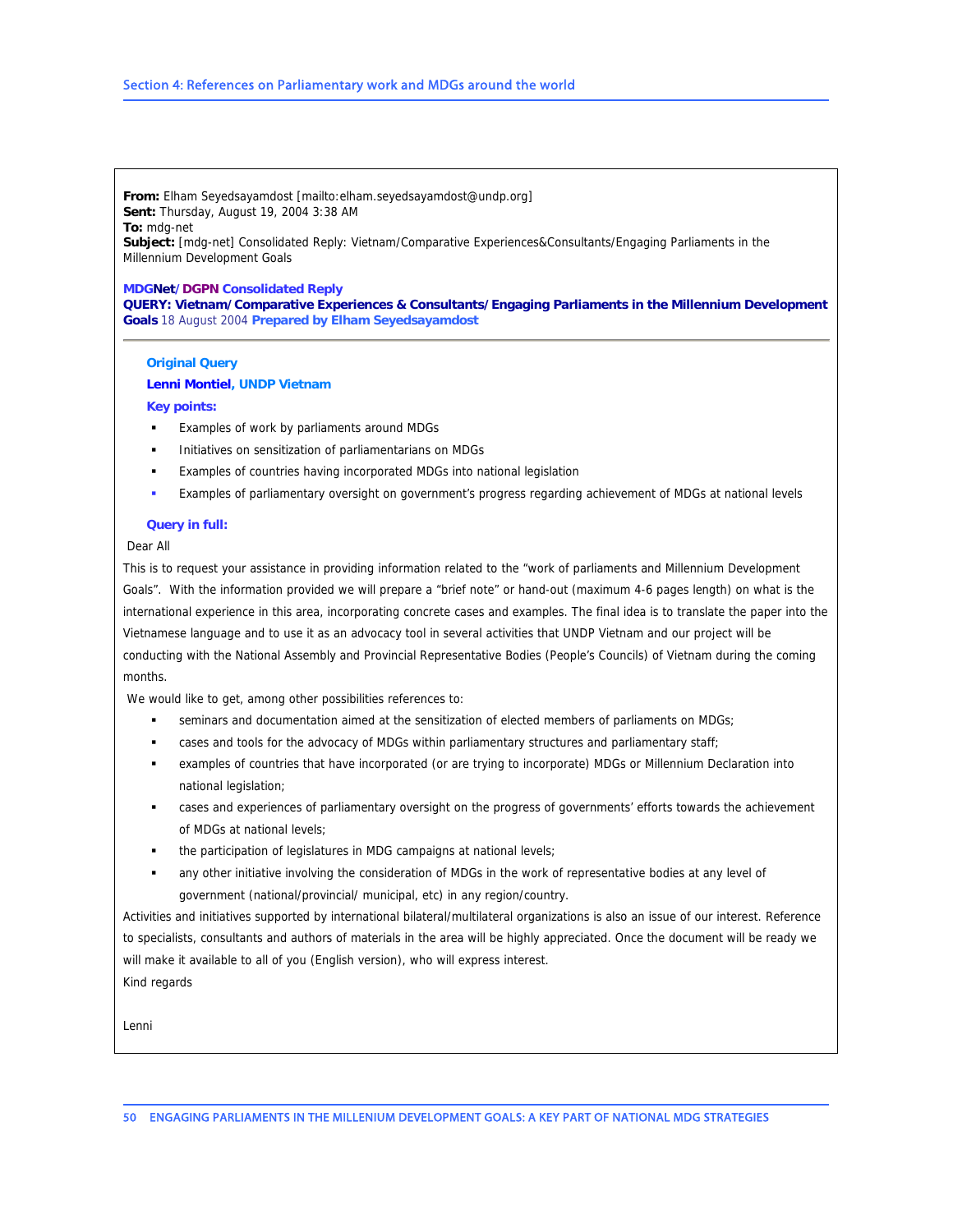# APPENDIX 1

# United Nations Millennium Declaration

Resolution adopted by the General Assembly 55/2. United Nations Millennium Declaration

# I. Values and principles

1. We, heads of State and Government, have gathered at United Nations Headquarters in New York from 6 to 8 September 2000, at the dawn of a new millennium, to reaffirm our faith in the Organization and its Charter as indispensable foundations of a more peaceful, prosperous and just world.

2. We recognize that, in addition to our separate responsibilities to our individual societies, we have a collective responsibility to uphold the principles of human dignity, equality and equity at the global level. As leaders we have a duty therefore to all the world's people, especially the most vulnerable and, in particular, the children of the world, to whom the future belongs.

3. We reaffirm our commitment to the purposes and principles of the Charter of the United Nations, which have proved timeless and universal. Indeed, their relevance and capacity to inspire have increased, as nations and peoples have become increasingly interconnected and interdependent.

4. We are determined to establish a just and lasting peace all over the world in accordance with the purposes and principles of the Charter. We rededicate ourselves to support all efforts to uphold the sovereign equality of all States, respect for their territorial integrity and political independence, resolution of disputes by peaceful means and in conformity with the principles of justice and international law, the right to self-determination of peoples which remain under colonial domination and foreign occupation, non-interference in the internal affairs of States, respect for human rights and fundamental freedoms, respect for the equal rights of all without distinction as to race, sex, language or religion and international cooperation in solving international problems of an economic, social, cultural or humanitarian character.

5. We believe that the central challenge we face today is to ensure that globalization becomes a positive force for all the world's people. For while globalization offers great opportunities, at present its benefits are very unevenly shared, while its costs are unevenly distributed. We recognize that developing countries and countries with economies in transition face special difficulties in responding to this central challenge. Thus, only through broad and sustained efforts to create a shared future, based upon our common humanity in all its diversity, can globalization be made fully inclusive and equitable. These efforts must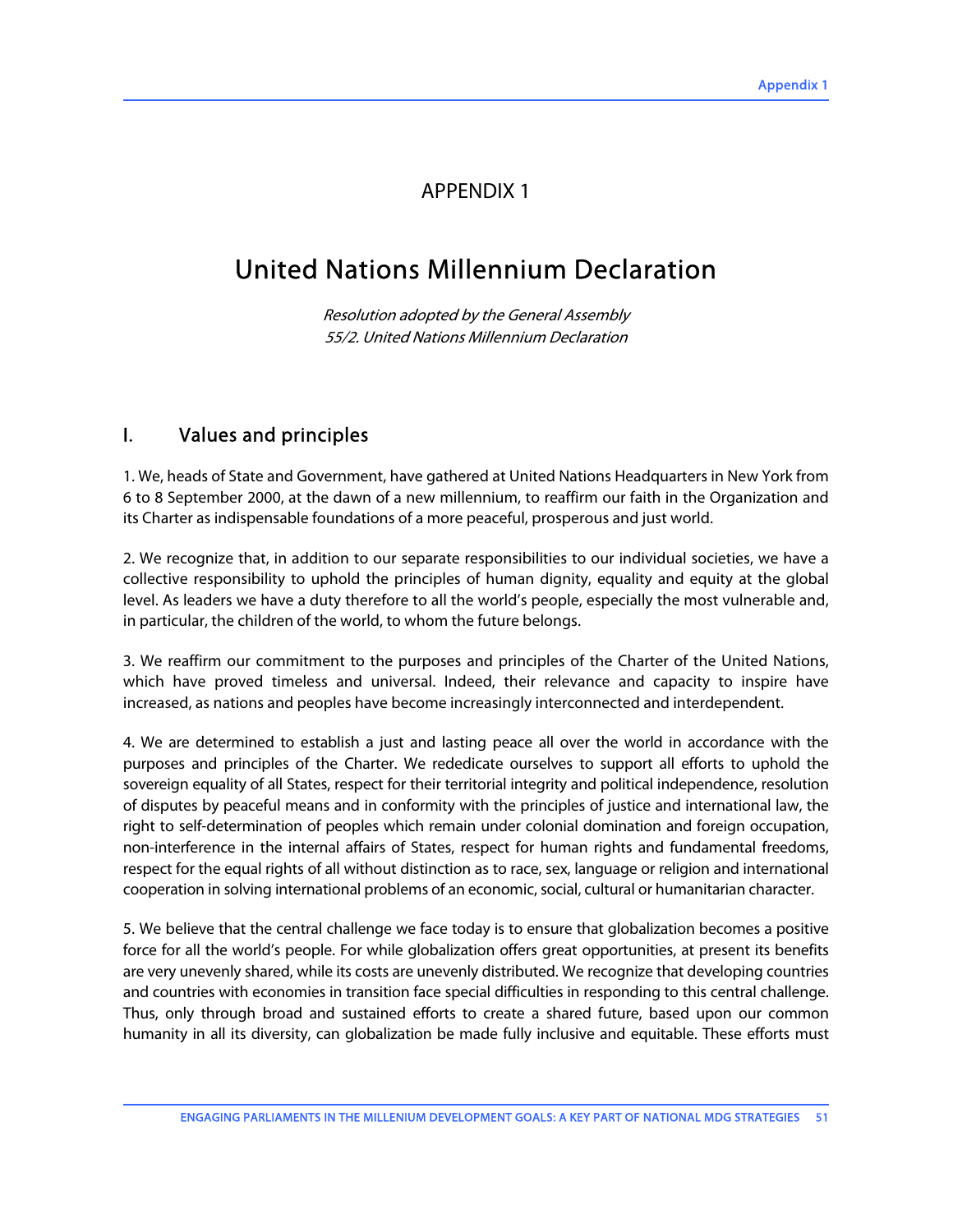include policies and measures, at the global level, which correspond to the needs of developing countries and economies in transition and are formulated and implemented with their effective participation.

6. We consider certain fundamental values to be essential to international relations in the twenty-first century. These include:

- Freedom. Men and women have the right to live their lives and raise their children in dignity, free from hunger and from the fear of violence, oppression or injustice. Democratic and participatory governance based on the will of the people best assures these rights.
- Equality. No individual and no nation must be denied the opportunity to benefit from development. The equal rights and opportunities of women and men must be assured.
- Solidarity. Global challenges must be managed in a way that distributes the costs and burdens fairly in accordance with basic principles of equity and social justice. Those who suffer or who benefit least deserve help from those who benefit most.
- Tolerance. Human beings must respect one other, in all their diversity of belief, culture and language. Differences within and between societies should be neither feared nor repressed, but cherished as a precious asset of humanity. A culture of peace and dialogue among all civilizations should be actively promoted.
- Respect for nature. Prudence must be shown in the management of all living species and natural resources, in accordance with the precepts of sustainable development. Only in this way can the immeasurable riches provided to us by nature be preserved and passed on to our descendants. The current unsustainable patterns of production and consumption must be changed in the interest of our future welfare and that of our descendants.
- Shared responsibility. Responsibility for managing worldwide economic and social development, as well as threats to international peace and security, must be shared among the nations of the world and should be exercised multilaterally. As the most universal and most representative organization in the world, the United Nations must play the central role.

7. In order to translate these shared values into actions, we have identified key objectives to which we assign special significance.

### II. Peace, security and disarmament

8. We will spare no effort to free our peoples from the scourge of war, whether within or between States, which has claimed more than 5 million lives in the past decade. We will also seek to eliminate the dangers posed by weapons of mass destruction.

9. We resolve therefore: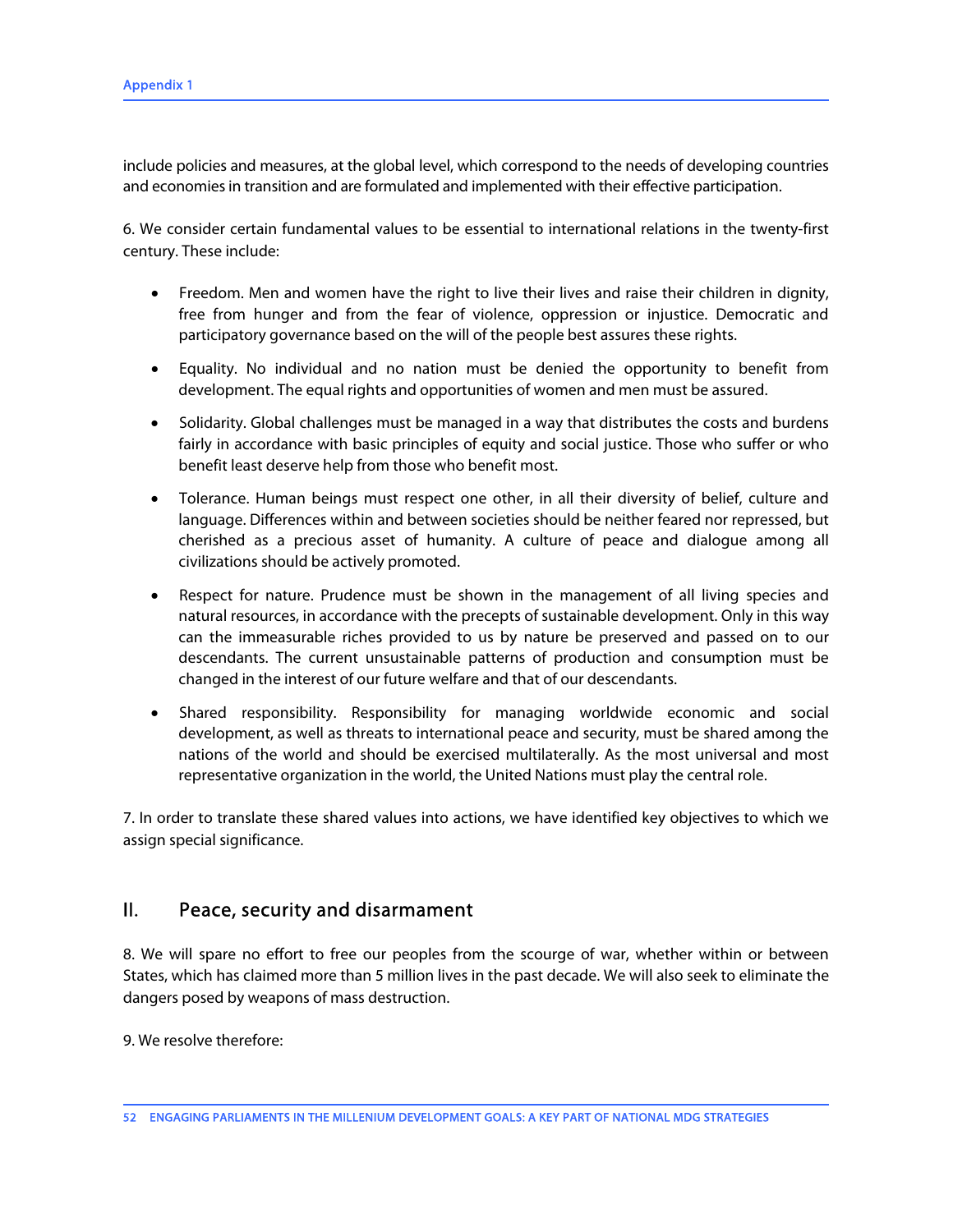- To strengthen respect for the rule of law in international as in national affairs and, in particular, to ensure compliance by Member States with the decisions of the International Court of Justice, in compliance with the Charter of the United Nations, in cases to which they are parties.
- To make the United Nations more effective in maintaining peace and security by giving it the resources and tools it needs for conflict prevention, peaceful resolution of disputes, peacekeeping, post-conflict peace-building and reconstruction. In this context, we take note of the report of the Panel on United Nations Peace Operations and request the General Assembly to consider its recommendations expeditiously.
- To strengthen cooperation between the United Nations and regional organizations, in accordance with the provisions of Chapter VIII of the Charter.
- To ensure the implementation, by States Parties, of treaties in areas such as arms control and disarmament and of international humanitarian law and human rights law, and call upon all States to consider signing and ratifying the Rome Statute of the International Criminal Court.
- To take concerted action against international terrorism, and to accede as soon as possible to all the relevant international conventions.
- To redouble our efforts to implement our commitment to counter the world drug problem.
- To intensify our efforts to fight transnational crime in all its dimensions, including trafficking as well as smuggling in human beings and money laundering.
- To minimize the adverse effects of United Nations economic sanctions on innocent populations, to subject such sanctions regimes to regular reviews and to eliminate the adverse effects of sanctions on third parties.
- To strive for the elimination of weapons of mass destruction, particularly nuclear weapons, and to keep all options open for achieving this aim, including the possibility of convening an international conference to identify ways of eliminating nuclear dangers.
- To take concerted action to end illicit traffic in small arms and light weapons, especially by making arms transfers more transparent and supporting regional disarmament measures, taking account of all the recommendations of the forthcoming United Nations Conference on Illicit Trade in Small Arms and Light Weapons.
- To call on all States to consider acceding to the Convention on the Prohibition of the Use, Stockpiling, Production and Transfer of Anti-personnel Mines and on Their Destruction, as well as the amended mines protocol to the Convention on conventional weapons.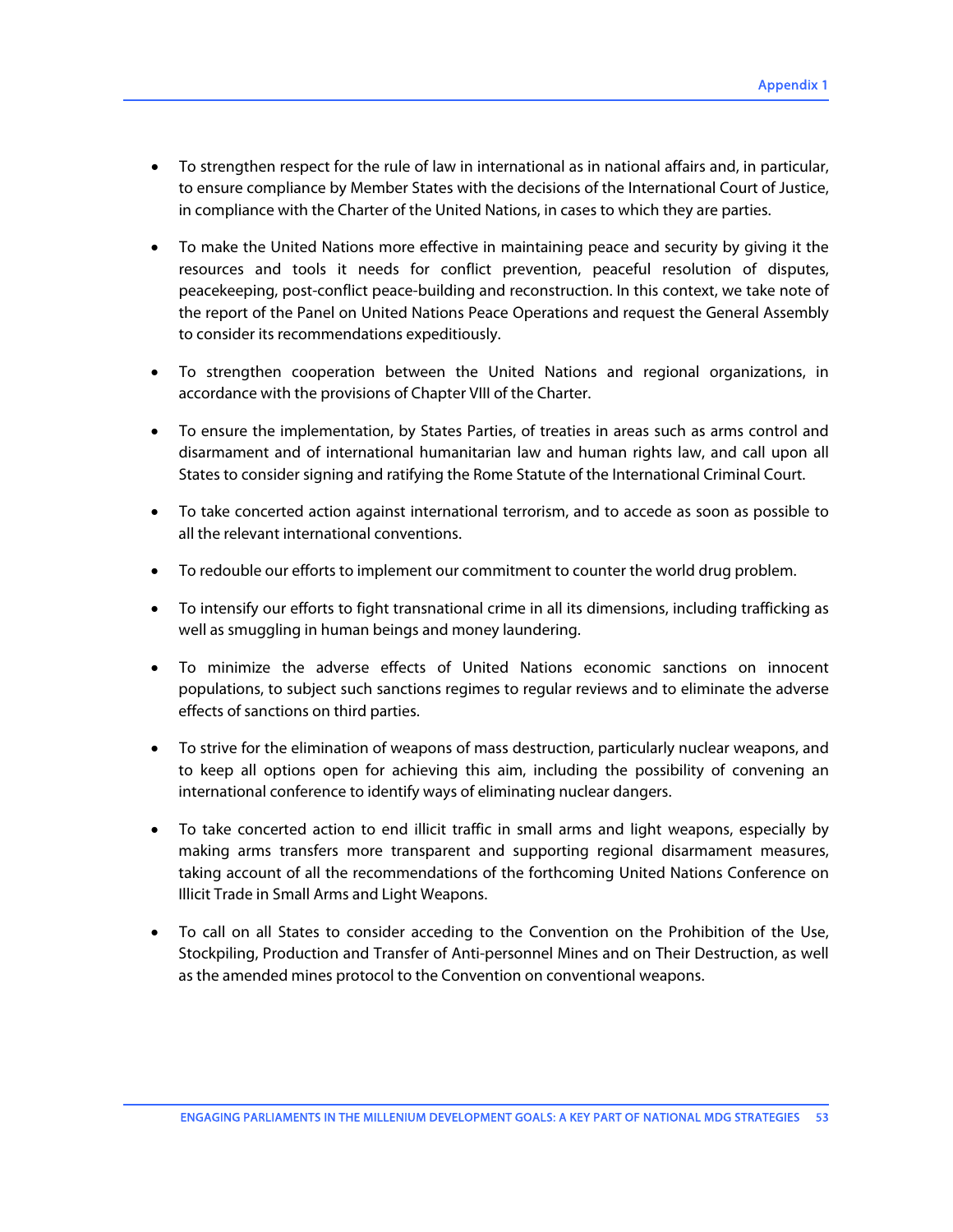10. We urge Member States to observe the Olympic Truce, individually and collectively, now and in the future, and to support the International Olympic Committee in its efforts to promote peace and human understanding through sport and the Olympic Ideal.

## III. Development and poverty eradication

11. We will spare no effort to free our fellow men, women and children from the abject and dehumanizing conditions of extreme poverty, to which more than a billion of them are currently subjected. We are committed to making the right to development a reality for everyone and to freeing the entire human race from want.

12. We resolve therefore to create an environment – at the national and global levels alike – which is conducive to development and to the elimination of poverty.

13. Success in meeting these objectives depends, inter alia, on good governance within each country. It also depends on good governance at the international level and on transparency in the financial, monetary and trading systems. We are committed to an open, equitable, rule-based, predictable and non-discriminatory multilateral trading and financial system.

14. We are concerned about the obstacles developing countries face in mobilizing the resources needed to finance their sustained development. We will therefore make every effort to ensure the success of the High-level International and Intergovernmental Event on Financing for Development, to be held in 2001.

15. We also undertake to address the special needs of the least developed countries. In this context, we welcome the Third United Nations Conference on the Least Developed Countries to be held in May 2001 and will endeavour to ensure its success. We call on the industrialized countries:

- To adopt, preferably by the time of that Conference, a policy of duty- and quota-free access for essentially all exports from the least developed countries;
- To implement the enhanced programme of debt relief for the heavily indebted poor countries without further delay and to agree to cancel all official bilateral debts of those countries in return for their making demonstrable commitments to poverty reduction; and
- To grant more generous development assistance, especially to countries that are genuinely making an effort to apply their resources to poverty reduction.

16. We are also determined to deal comprehensively and effectively with the debt problems of low- and middle-income developing countries, through various national and international measures designed to make their debt sustainable in the long term.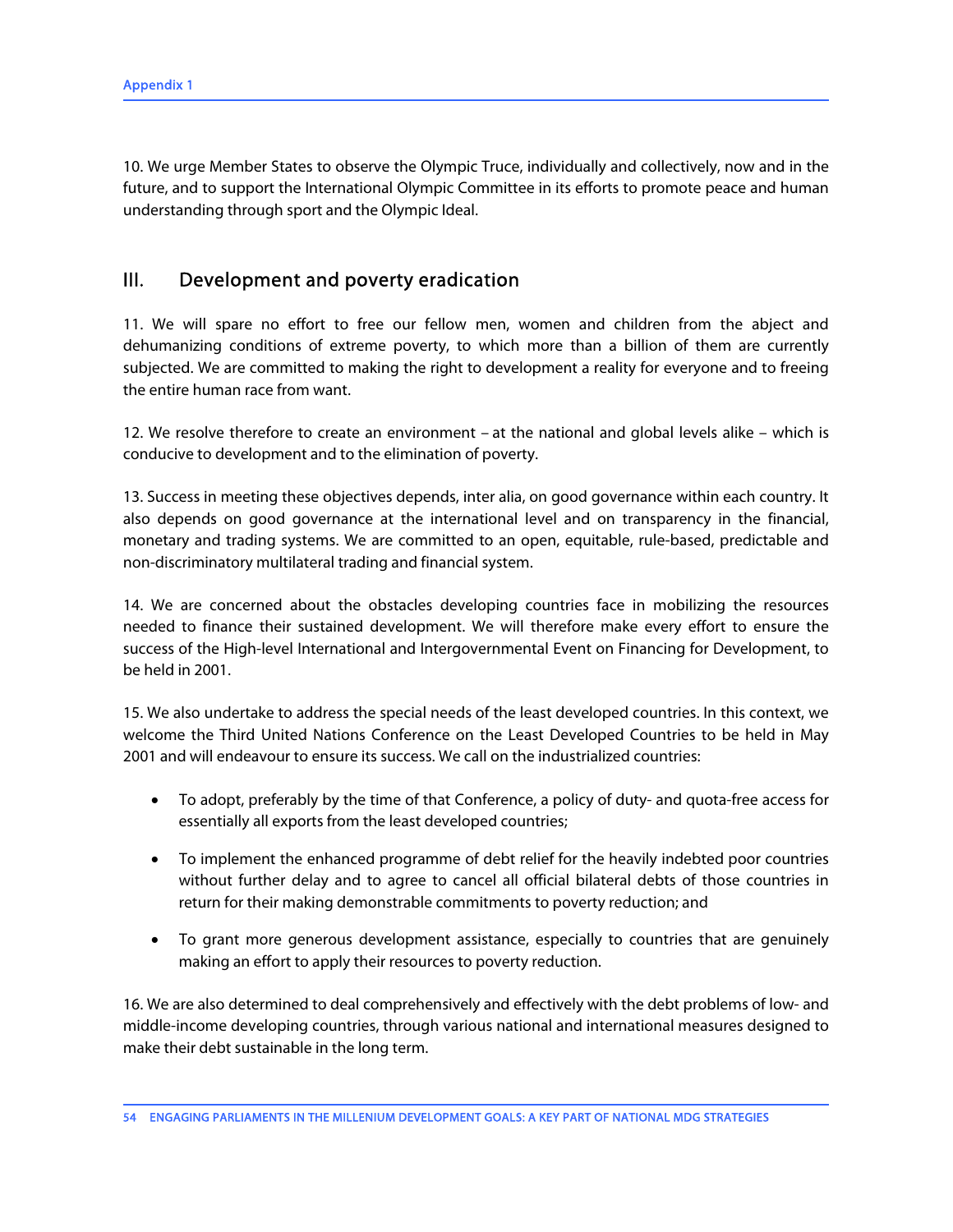17. We also resolve to address the special needs of Small Island developing States, by implementing the Barbados Programme of Action and the outcome of the twenty-second special session of the General Assembly rapidly and in full. We urge the international community to ensure that, in the development of a vulnerability index, the special needs of Small Island developing States are taken into account.

18. We recognize the special needs and problems of the landlocked developing countries, and urge both bilateral and multilateral donors to increase financial and technical assistance to this group of countries to meet their special development needs and to help them overcome the impediments of geography by improving their transit transport systems.

### 19. We resolve further:

- To halve, by the year 2015, the proportion of the world's people whose income is less than one dollar a day and the proportion of people who suffer from hunger and, by the same date, to halve the proportion of people who are unable to reach or to afford safe drinking water.
- To ensure that, by the same date, children everywhere, boys and girls alike, will be able to complete a full course of primary schooling and that girls and boys will have equal access to all levels of education.
- By the same date, to have reduced maternal mortality by three quarters, and under-five child mortality by two thirds, of their current rates.
- To have, by then, halted, and begun to reverse, the spread of HIV/AIDS, the scourge of malaria and other major diseases that afflict humanity.
- To provide special assistance to children orphaned by HIV/AIDS.
- By 2020, to have achieved a significant improvement in the lives of at least 100 million slum dwellers as proposed in the "Cities Without Slums" initiative.

20. We also resolve:

- To promote gender equality and the empowerment of women as effective ways to combat poverty, hunger and disease and to stimulate development that is truly sustainable.
- To develop and implement strategies that give young people everywhere a real chance to find decent and productive work.
- To encourage the pharmaceutical industry to make essential drugs more widely available and affordable by all who need them in developing countries.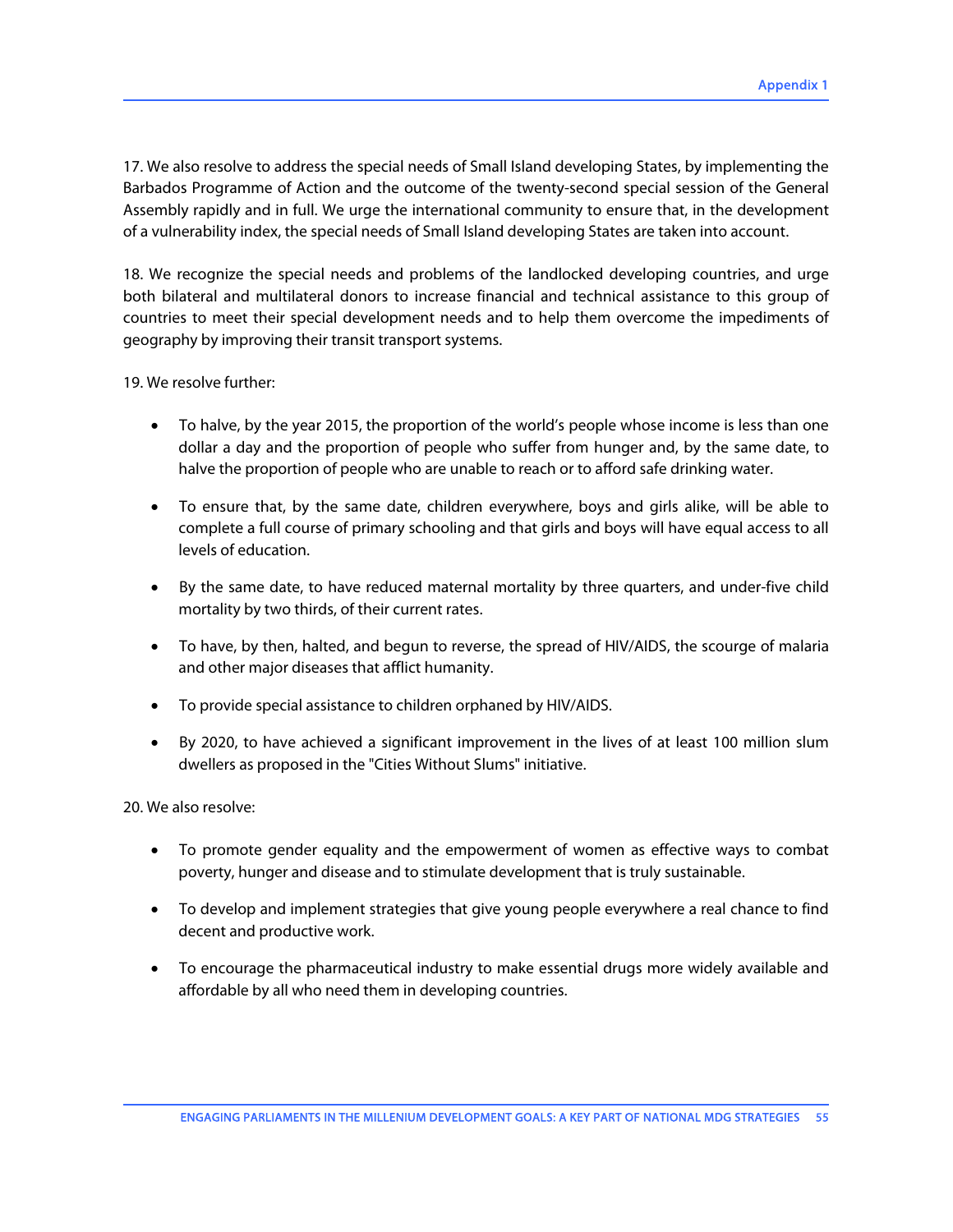- To develop strong partnerships with the private sector and with civil society organizations in pursuit of development and poverty eradication.
- To ensure that the benefits of new technologies, especially information and communication technologies, in conformity with recommendations contained in the ECOSOC 2000 Ministerial Declaration, are available to all.

# IV. Protecting our common environment

21. We must spare no effort to free all of humanity, and above all our children and grandchildren, from the threat of living on a planet irredeemably spoilt by human activities, and whose resources would no longer be sufficient for their needs.

22. We reaffirm our support for the principles of sustainable development, including those set out in Agenda 21, agreed upon at the United Nations Conference on Environment and Development.

23. We resolve therefore to adopt in all our environmental actions a new ethic of conservation and stewardship and, as first steps, we resolve:

- To make every effort to ensure the entry into force of the Kyoto Protocol, preferably by the tenth anniversary of the United Nations Conference on Environment and Development in 2002, and to embark on the required reduction in emissions of greenhouse gases.
- To intensify our collective efforts for the management, conservation and sustainable development of all types of forests.
- To press for the full implementation of the Convention on Biological Diversity and the Convention to Combat Desertification in those Countries Experiencing Serious Drought and/or Desertification, particularly in Africa.
- To stop the unsustainable exploitation of water resources by developing water management strategies at the regional, national and local levels, which promote both equitable access and adequate supplies.
- To intensify cooperation to reduce the number and effects of natural and man-made disasters.
- To ensure free access to information on the human genome sequence.

# V. Human rights, democracy and good governance

24. We will spare no effort to promote democracy and strengthen the rule of law, as well as respect for all internationally recognized human rights and fundamental freedoms, including the right to development.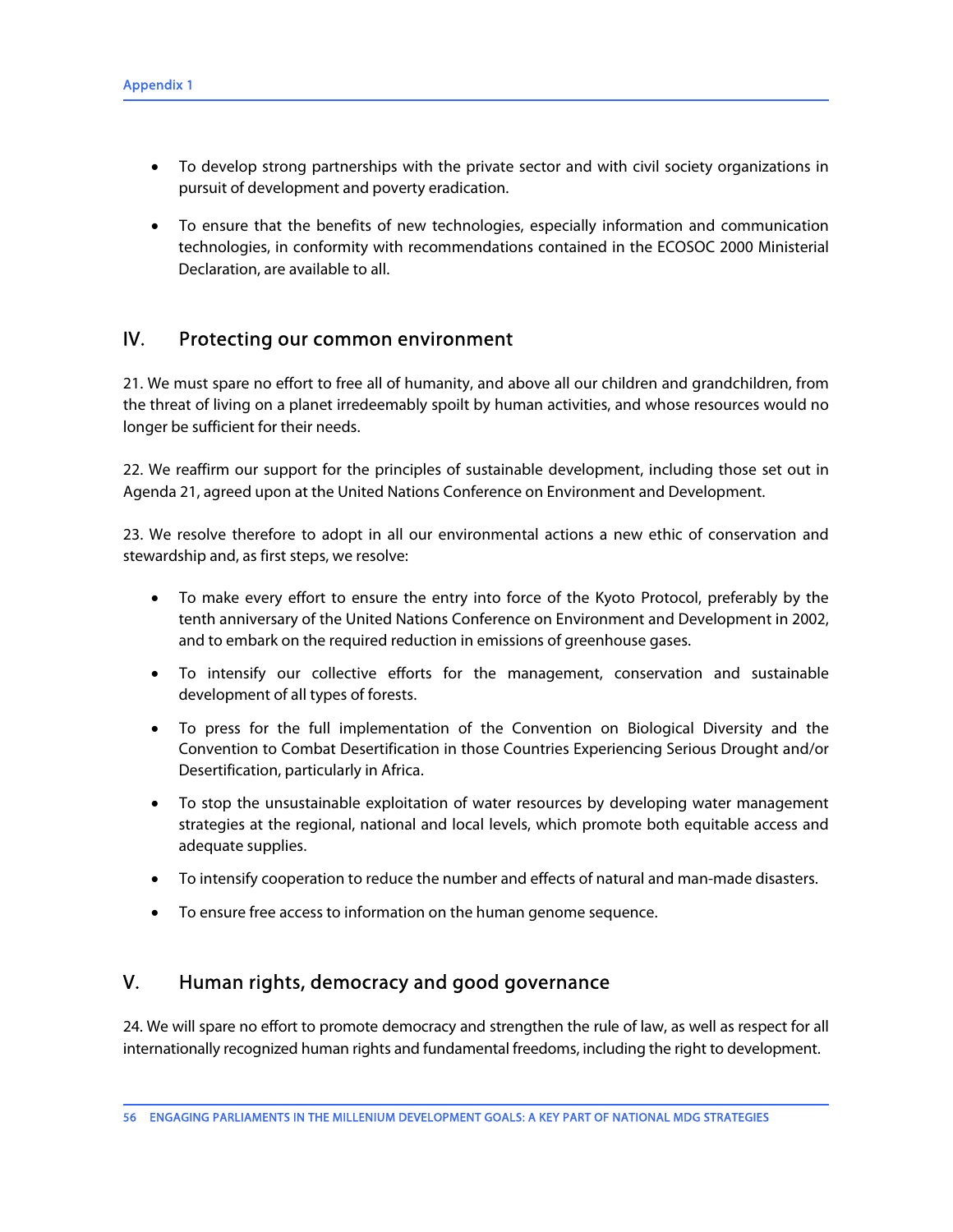25. We resolve therefore:

- To respect fully and uphold the Universal Declaration of Human Rights.
- To strive for the full protection and promotion in all our countries of civil, political, economic, social and cultural rights for all.
- To strengthen the capacity of all our countries to implement the principles and practices of democracy and respect for human rights, including minority rights.
- To combat all forms of violence against women and to implement the Convention on the Elimination of All Forms of Discrimination against Women.
- To take measures to ensure respect for and protection of the human rights of migrants, migrant workers and their families, to eliminate the increasing acts of racism and xenophobia in many societies and to promote greater harmony and tolerance in all societies.
- To work collectively for more inclusive political processes, allowing genuine participation by all citizens in all our countries.
- To ensure the freedom of the media to perform their essential role and the right of the public to have access to information.

### VI. Protecting the vulnerable

26. We will spare no effort to ensure that children and all civilian populations that suffer disproportionately the consequences of natural disasters, genocide, armed conflicts and other humanitarian emergencies are given every assistance and protection so that they can resume normal life as soon as possible.

We resolve therefore:

- To expand and strengthen the protection of civilians in complex emergencies, in conformity with international humanitarian law.
- To strengthen international cooperation, including burden sharing in, and the coordination of humanitarian assistance to, countries hosting refugees and to help all refugees and displaced persons to return voluntarily to their homes, in safety and dignity and to be smoothly reintegrated into their societies.
- To encourage the ratification and full implementation of the Convention on the Rights of the Child and its optional protocols on the involvement of children in armed conflict and on the sale of children, child prostitution and child pornography.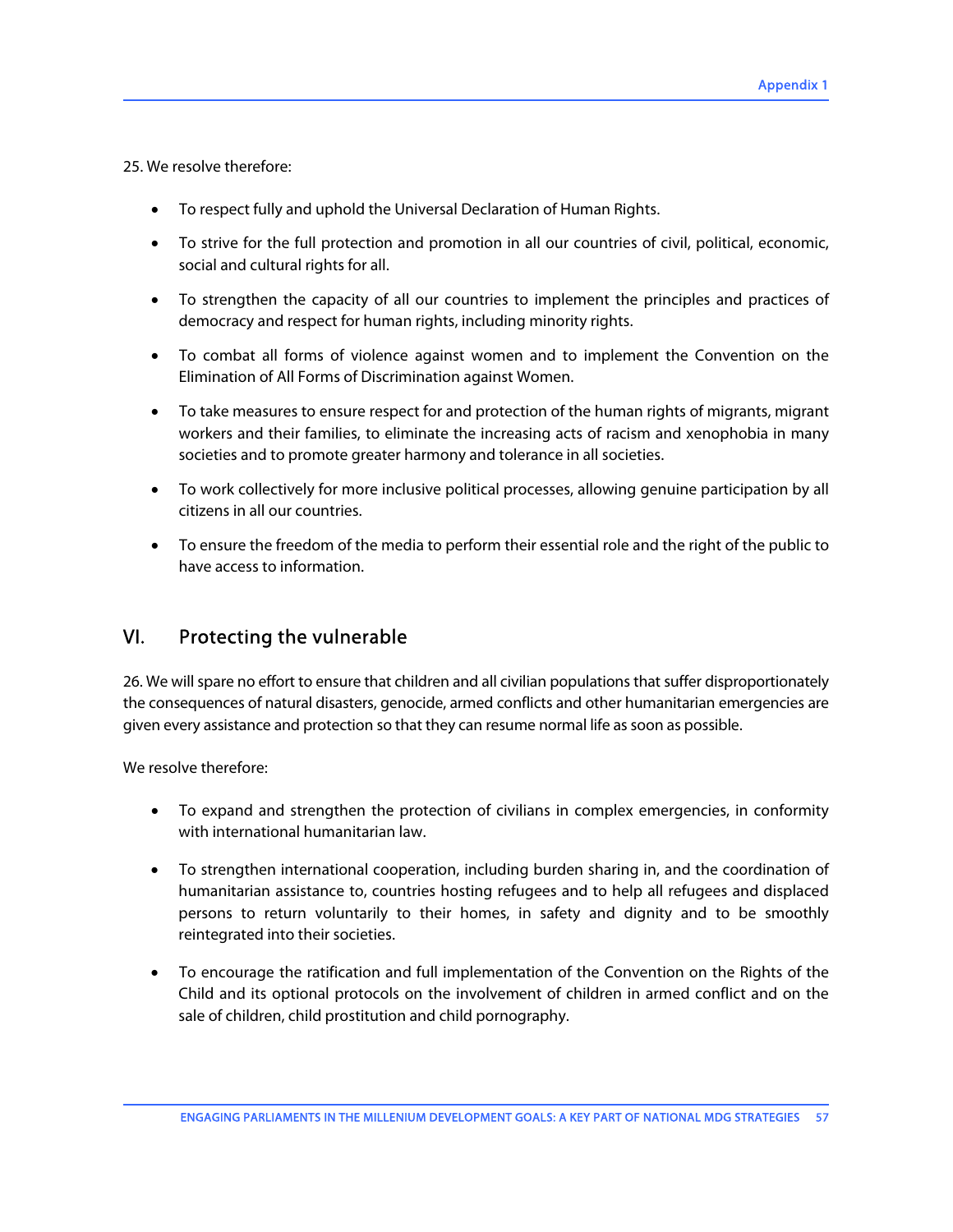### VII. Meeting the special needs of Africa

27. We will support the consolidation of democracy in Africa and assist Africans in their struggle for lasting peace, poverty eradication and sustainable development, thereby bringing Africa into the mainstream of the world economy.

28. We resolve therefore:

- To give full support to the political and institutional structures of emerging democracies in Africa.
- To encourage and sustain regional and sub-regional mechanisms for preventing conflict and promoting political stability, and to ensure a reliable flow of resources for peacekeeping operations on the continent.
- To take special measures to address the challenges of poverty eradication and sustainable development in Africa, including debt cancellation, improved market access, enhanced Official Development Assistance and increased flows of Foreign Direct Investment, as well as transfers of technology.
- To help Africa build up its capacity to tackle the spread of the HIV/AIDS pandemic and other infectious diseases.

### VIII. Strengthening the United Nations

29. We will spare no effort to make the United Nations a more effective instrument for pursuing all of these priorities: the fight for development for all the peoples of the world, the fight against poverty, ignorance and disease; the fight against injustice; the fight against violence, terror and crime; and the fight against the degradation and destruction of our common home.

30. We resolve therefore:

- To reaffirm the central position of the General Assembly as the chief deliberative, policy-making and representative organ of the United Nations, and to enable it to play that role effectively.
- To intensify our efforts to achieve a comprehensive reform of the Security Council in all its aspects.
- To strengthen further the Economic and Social Council, building on its recent achievements, to help it fulfill the role ascribed to it in the Charter.
- To strengthen the International Court of Justice, in order to ensure justice and the rule of law in international affairs.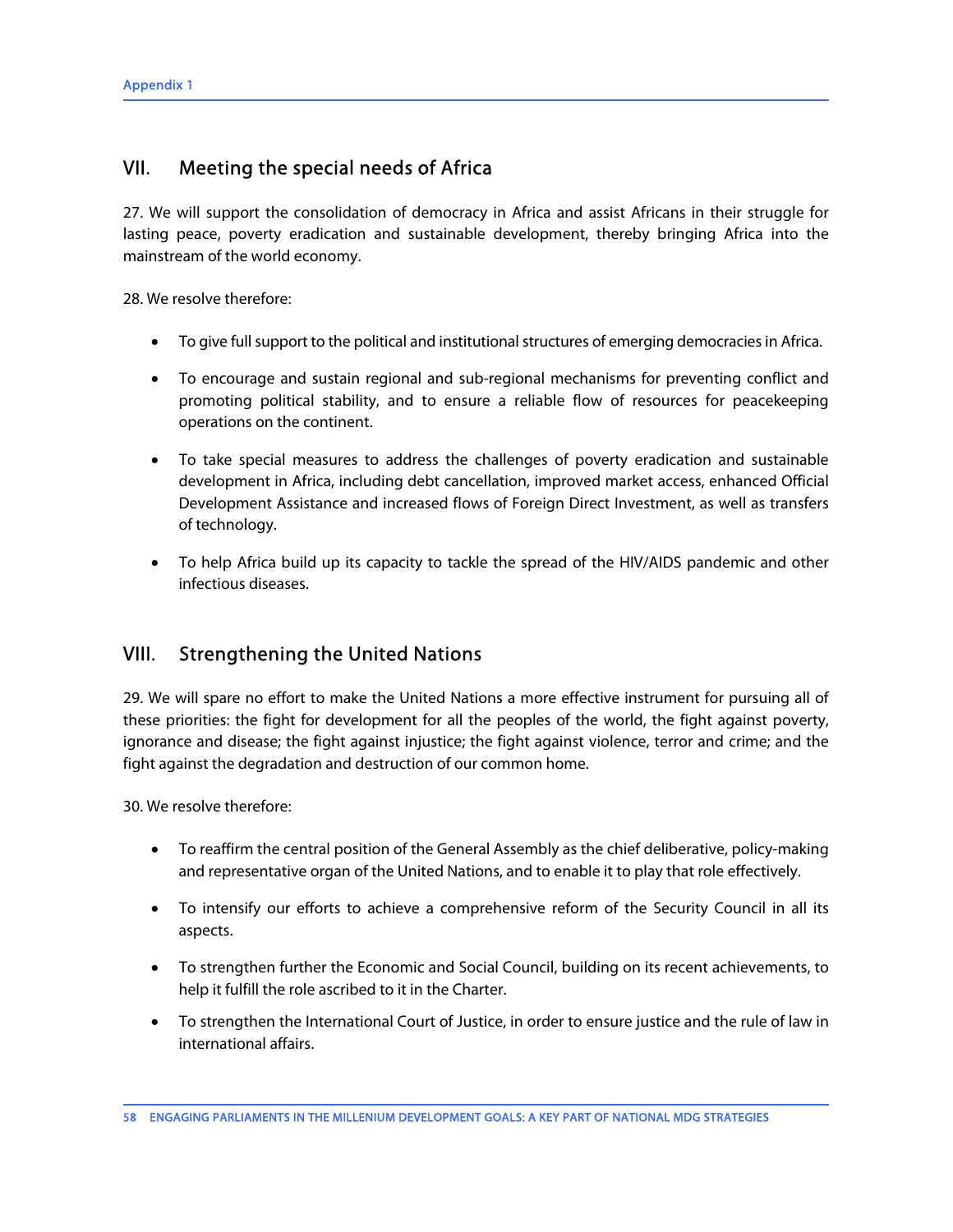- To encourage regular consultations and coordination among the principal organs of the United Nations in pursuit of their functions.
- To ensure that the Organization is provided on a timely and predictable basis with the resources it needs to carry out its mandates.
- To urge the Secretariat to make the best use of those resources, in accordance with clear rules and procedures agreed by the General Assembly, in the interests of all Member States, by adopting the best management practices and technologies available and by concentrating on those tasks that reflect the agreed priorities of Member States.
- To promote adherence to the Convention on the Safety of United Nations and Associated Personnel.
- To ensure greater policy coherence and better cooperation between the United Nations, its agencies, the Bretton Woods Institutions and the World Trade Organization, as well as other multilateral bodies, with a view to achieving a fully coordinated approach to the problems of peace and development.
- To strengthen further cooperation between the United Nations and national parliaments through their world organization, the Inter-Parliamentary Union, in various fields, including peace and security, economic and social development, international law and human rights and democracy and gender issues.
- To give greater opportunities to the private sector, non-governmental organizations and civil society, in general, to contribute to the realization of the Organization's goals and programmes.

31. We request the General Assembly to review on a regular basis the progress made in implementing the provisions of this Declaration, and ask the Secretary-General to issue periodic reports for consideration by the General Assembly and as a basis for further action.

32. We solemnly reaffirm, on this historic occasion, that the United Nations is the indispensable common house of the entire human family, through which we will seek to realize our universal aspirations for peace, cooperation and development. We therefore pledge our unstinting support for these common objectives and our determination to achieve them.

> 8th plenary meeting 8 September 2000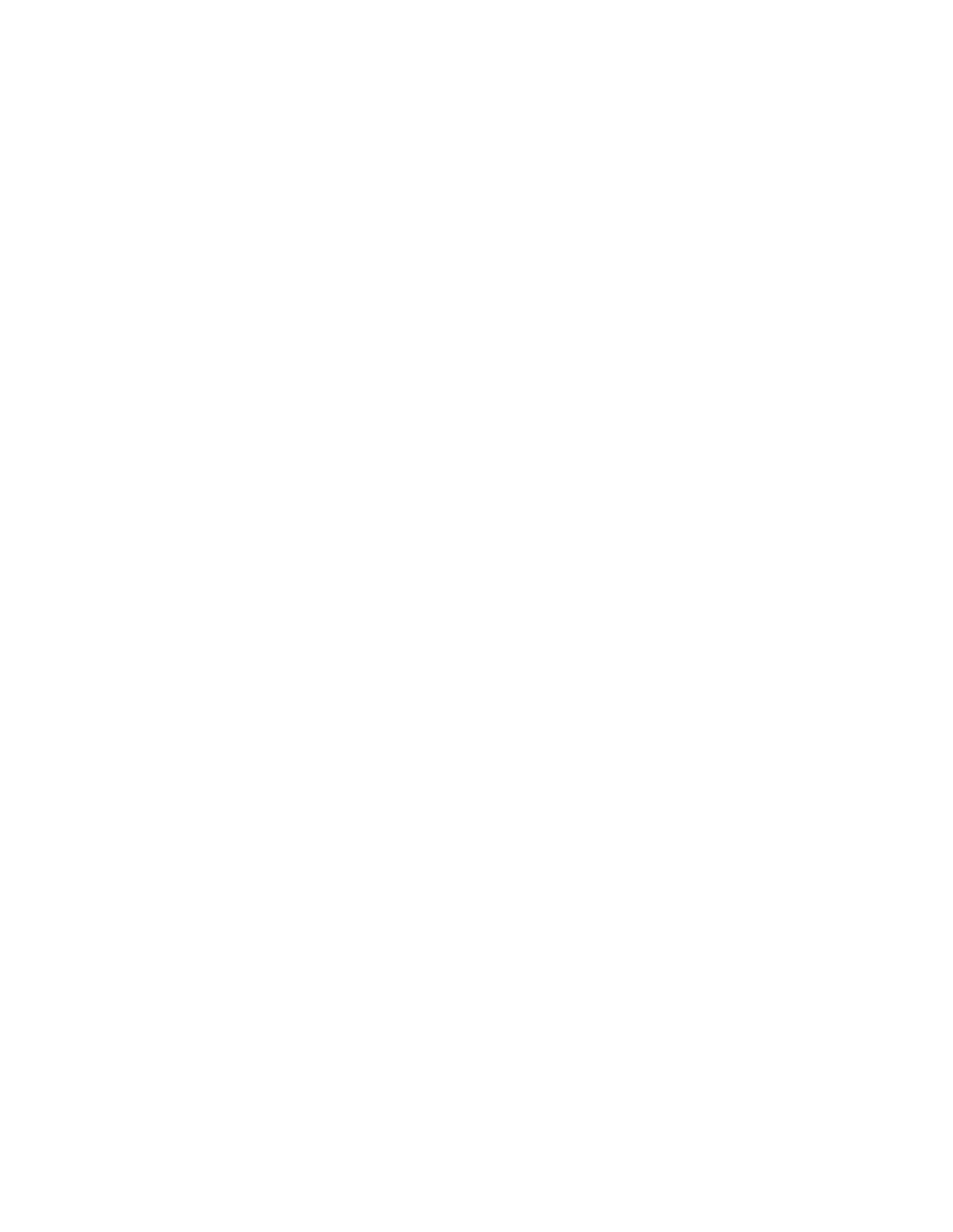# APPENDIX 2

# The role of Parliaments in establishing innovative international financing and trading mechanisms to address the problem of debt and achieve the millennium development goals

Resolution adopted unanimously by the 112th Assembly (Manila, 8 April 2005)

### The 112<sup>th</sup> Assembly of the Inter-Parliamentary Union,

Recalling the Declaration adopted on 1 September 2000 by the Presiding Officers of National Parliaments entitled The Parliamentary Vision of International Cooperation on the Eve of the Third Millennium,

Recalling also the Millennium Declaration of 8 September 2000, which sets out eight time-bound and measurable goals collectively known as the Millennium Development Goals, as criteria established jointly by the international community for the elimination of poverty, and also the Human Development Reports drawn up by the United Nations Development Programme (UNDP),

Recalling the final declarations of specialised United Nations conferences, in particular the International Conference on Financing for Development, held in Monterrey, Mexico in 2002, the World Summit on Sustainable Development, held in Johannesburg, South Africa in 2002, and the Third United Nations Conference on the Least Developed Countries, held in Brussels, Belgium in 2001,

Recalling the Declaration adopted in New York on 20 September 2004 by 120 countries at the end of the Summit for Action against Hunger and Poverty, the September 2004 report by the Technical Group on Innovative Financing Mechanisms and the final reports of the UN Millennium Project, delivered on 17 January 2005,

Recalling the resolutions of the Inter-Parliamentary Union, particularly those adopted by the 73rd Inter-Parliamentary Conference (Lomé, 1985) on the role of parliaments and their contribution towards the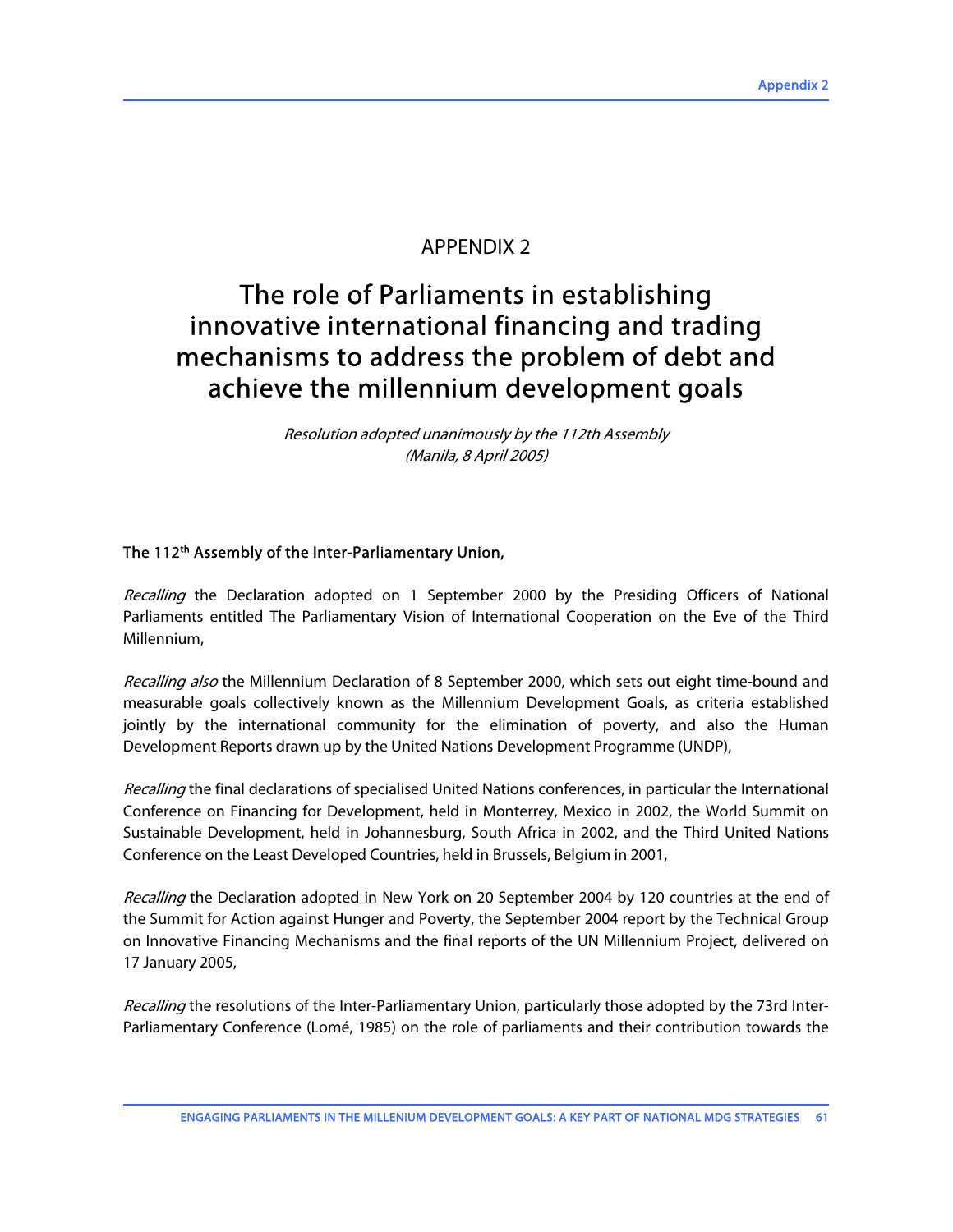elimination of poverty by eliminating the burden of international debt; the 74th Inter-Parliamentary Conference (Ottawa, 1985) on the contribution of parliaments to the search for measures and actions aimed at removing the burden of foreign debt that weighs on the developing countries; the 88th Inter-Parliamentary Conference (Stockholm, 1992) on the need for a radical solution to the problem of debt in the developing world; and the 102nd Inter-Parliamentary Conference (Berlin, 1999) on the need to revise the current global financial and economic model, as well as the Final Document of the Inter-Parliamentary Conference "North-South Dialogue for Global Prosperity" organised by the IPU in Ottawa in 1993, and the resolutions adopted by the 107th Conference (Marrakech, 2002) on the role of parliaments in developing public policy in an era of globalisation, multilateral institutions and international trade agreements, and also by the Parliamentary Meeting on the occasion of the World Summit on Sustainable Development (Johannesburg, 2002), by the 108th Inter-Parliamentary Conference (Santiago, 2003) on parliament's role in strengthening democratic institutions and human development in a fragmented world, and by the 109th Inter-Parliamentary Assembly (Geneva, 2003) on global public goods: a new challenge for parliaments,

Greatly concerned by the fact that 1.2 billion people – or one in five persons in the world – survive on less than a US dollar a day in purchasing power parity per capita, below the international poverty rate set at a dollar a day, and that in the 1990s, poverty worsened in 54 countries, including 35 African countries, leaving them poorer at the end of the decade than in 1990,

Concerned by the fact that even if the proportion of people in extreme poverty were to be halved by 2015 in comparison with 1990, it is clear that hundreds of millions of people in the developing world would continue to live in complete destitution,

Recognising that the role of parliaments in championing the eight Millennium Development Goals (MDGs) is crucial, and that the adoption of the corresponding legislation and appropriate budgetary allocations is indispensable,

*Stressing* the need for assistance and support to improve the institutional capacity of parliaments in developing countries, with a view to enabling them to exercise effectively the legislative, oversight and budgetary functions related to the MDGs,

Recognising the importance of ensuring environmental sustainability in achieving the MDGs, stressing the role of the United Nations Decade of Education for Sustainable Development and the International Decade for Action: Water for Life, starting in 2005, and *welcoming* the entry into force of the Kyoto Protocol on 16 February 2005 as a significant step forward,

Deeply concerned that in the current state of affairs, the financing of efforts to achieve the MDGs, and thus their implementation, is not ensured,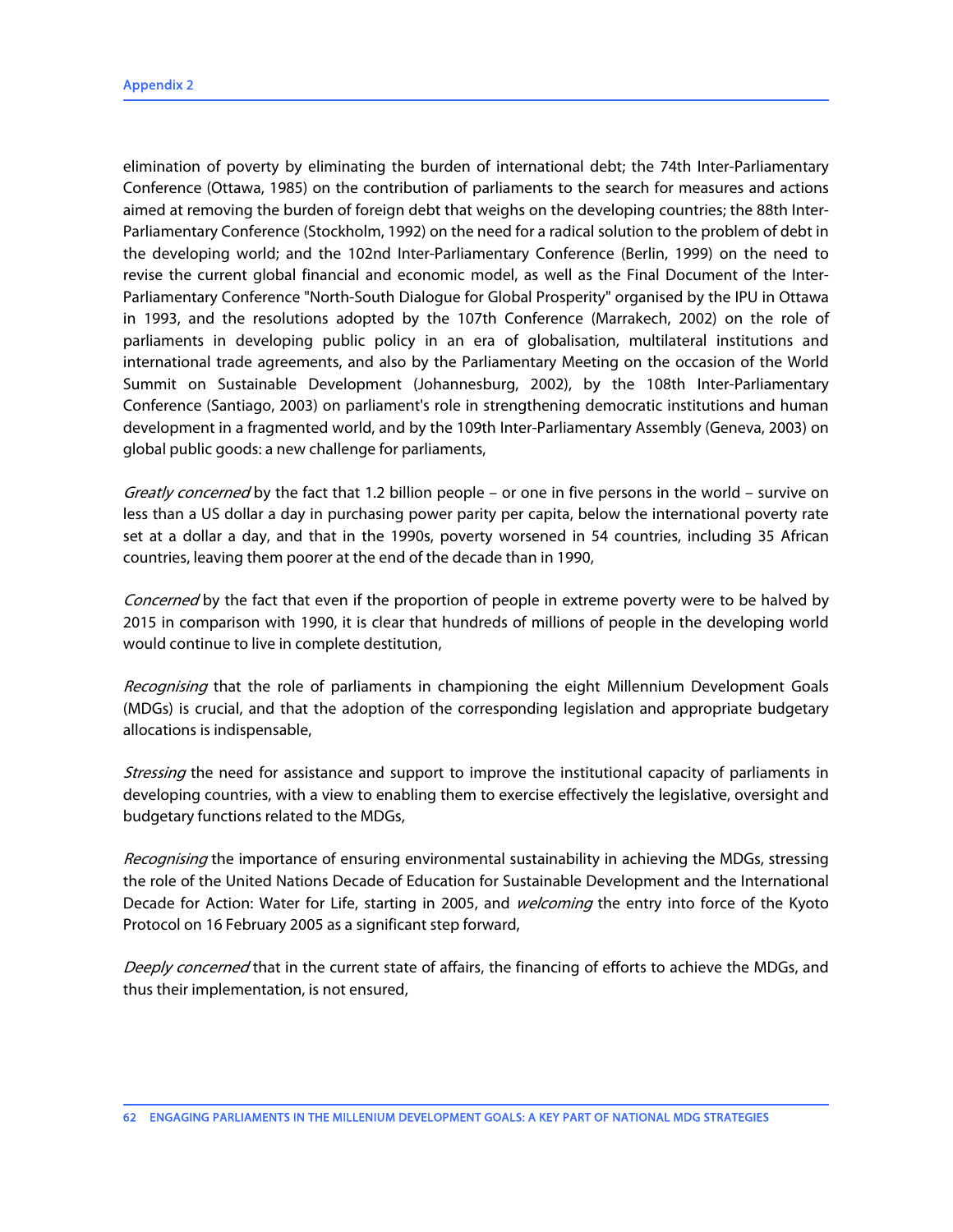Noting that economic growth, debt relief and public development assistance - the three main sources of funding for development - are in the current circumstances unable to generate the extra 50 to 100 billion dollars required annually to achieve the MDGs,

Noting that the official development assistance (ODA) commitment (provision of 0.7 per cent of gross domestic product (GDP)) is still not being met by most countries, but *noting with satisfaction* the undertakings by several countries to meet these commitments within the next decade,

Noting that despite the progress made on debt cancellation, relief and rescheduling both bilaterally, and multilaterally in the framework of the Bretton Woods institutions, the burden of the debt remains a major constraint and an obstacle to economic growth and human development,

Convinced that increased development assistance funding can only be beneficial if the receiving countries promote democracy and good governance,

Convinced that globalisation is at the same time a source of opportunities and challenges for all countries, and that it has an impact on people's everyday lives,

Noting that many developing countries are increasingly excluded from international trade and capital flows, which results in poverty,

Noting the growing importance of international trade and investment and their direct influence on the development and well-being of the nations of the entire world, and *concerned* at the fact that the current international trade and investment system is distorted in many sectors in favour of the developed countries, and poses problems for many developing countries,

Noting that awareness of the importance of trade and investment to furthering countries' development has grown since the Fourth Ministerial Meeting of the World Trade Organization (WTO), held in Doha, which sought to place the needs and interests of the developing countries at the centre of international trade negotiations and drew up the Doha Development Agenda,

Welcoming the Geneva framework agreement of July 2004, a breakthrough in the negotiations conducted by the WTO, following the failure of the Cancún meeting,

Nonetheless concerned about the many uncertainties that remain in those negotiations, in particular with regard to issues of great importance to developing countries,

Noting the striking lack of resources currently available to achieve most MDGs by 2015, and underscoring the responsibility of governments and the parliaments which provide them with oversight to respect the commitments made at the Millennium Summit in 2000,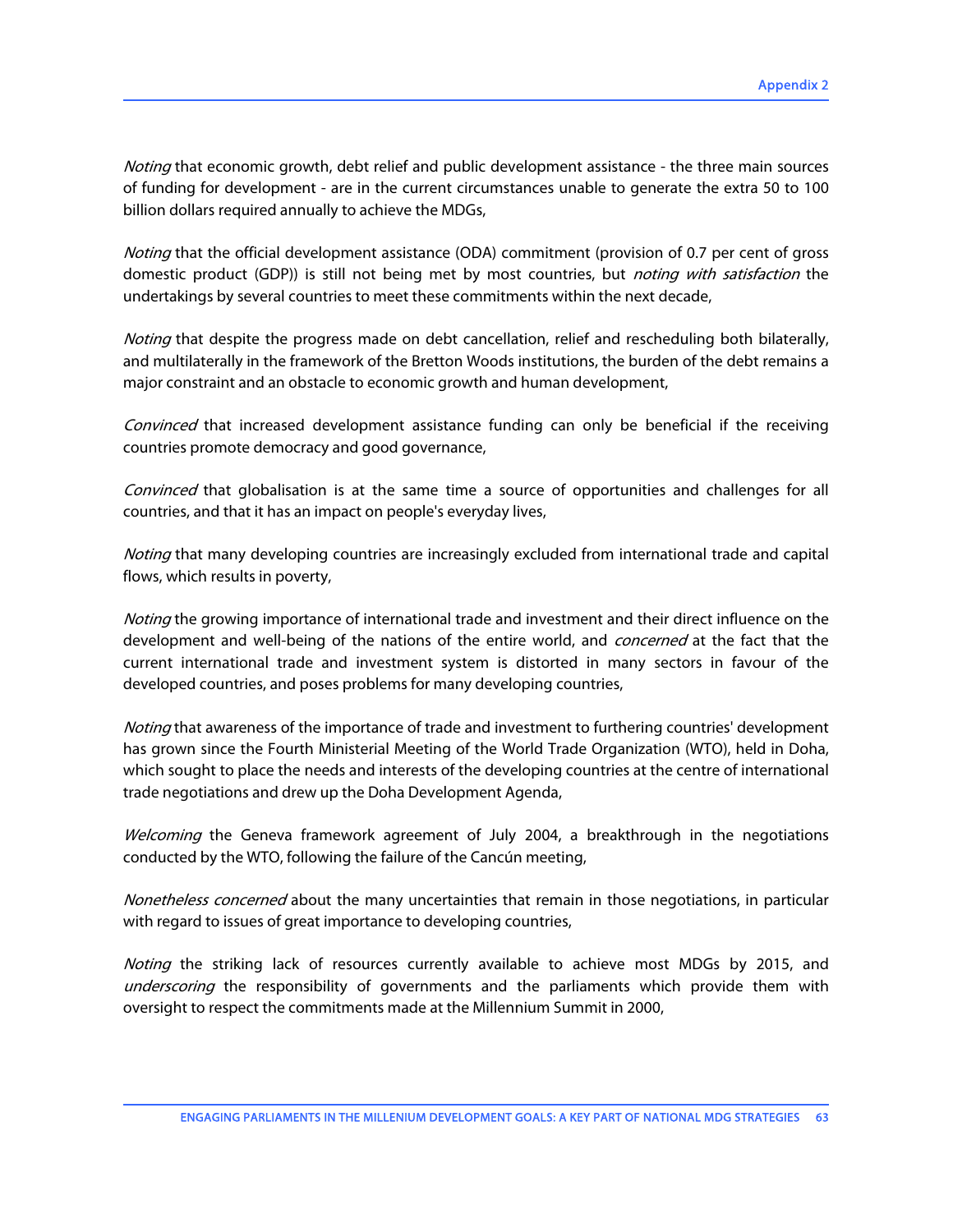Strongly believing that 2005 will be the key year for governments to act to achieve the MDGs, at such high-level meetings as the G8 summit, to be held in July, the high-level plenary meeting to review the implementation of the United Nations Millennium Declaration of the sixtieth session of the United Nations General Assembly, to be held in September, and the Sixth WTO Ministerial Conference, to be held in December,

Looking forward to the forthcoming Millennium+5 Summit, to be held in New York from 14 to 16 September 2005, and strongly wishing that the event will re-energise global partnerships for the achievement of the MDGs;

- 1. Urges the parliaments of the countries that adopted the Millennium Declaration which are Members of the IPU to support the implementation of the MDGs in their countries by allocating funds for this purpose in their national budgets;
- 2. *Encourages* the parliaments of developed countries to demand that their governments fulfill their commitments to allocate 0.7 per cent of their GDP for ODA, as set out in the Millennium Declaration and the Monterrey Consensus;
- 3. Urges the parliaments of the developing countries to make sure that their governments mobilise the resources required for development, combat corruption, continue institutional reform, adopt the economic and social policies appropriate to stimulate growth, establish national strategies which place the MDGs at the centre of their policies, and promote democracy and human rights, paying special attention to the implementation of the new World Programme for Human Rights Education, and follow the principles of good governance;
- 4. *Encourages* the parliaments of the developing countries to defend the interests of their people in WTO negotiations and to strengthen their mutual cooperation;
- 5. Urges the governments of the developed and developing countries to provide annual reports on the application and implementation of these strategies to their parliaments;
- 6. Suggests that such reports should give rise to a parliamentary debate at the national, and if possible, regional level;
- 7. Suggests that provisions should be made for the same kind of approach, involving a strategy and a report, at the regional level;
- 8. *Urges* donor countries, in particular members of the Organisation for Economic Co-operation and Development (OECD), to draw up reports on the implementation of Goal 8 of the MDGs (develop a global partnership for development), specifying the action they have taken to achieve such objectives both quantitatively and qualitatively;
- 9. Calls for efforts to enhance the effectiveness of aid at the international and regional levels, through better harmonisation of procedures and improved donor coordination;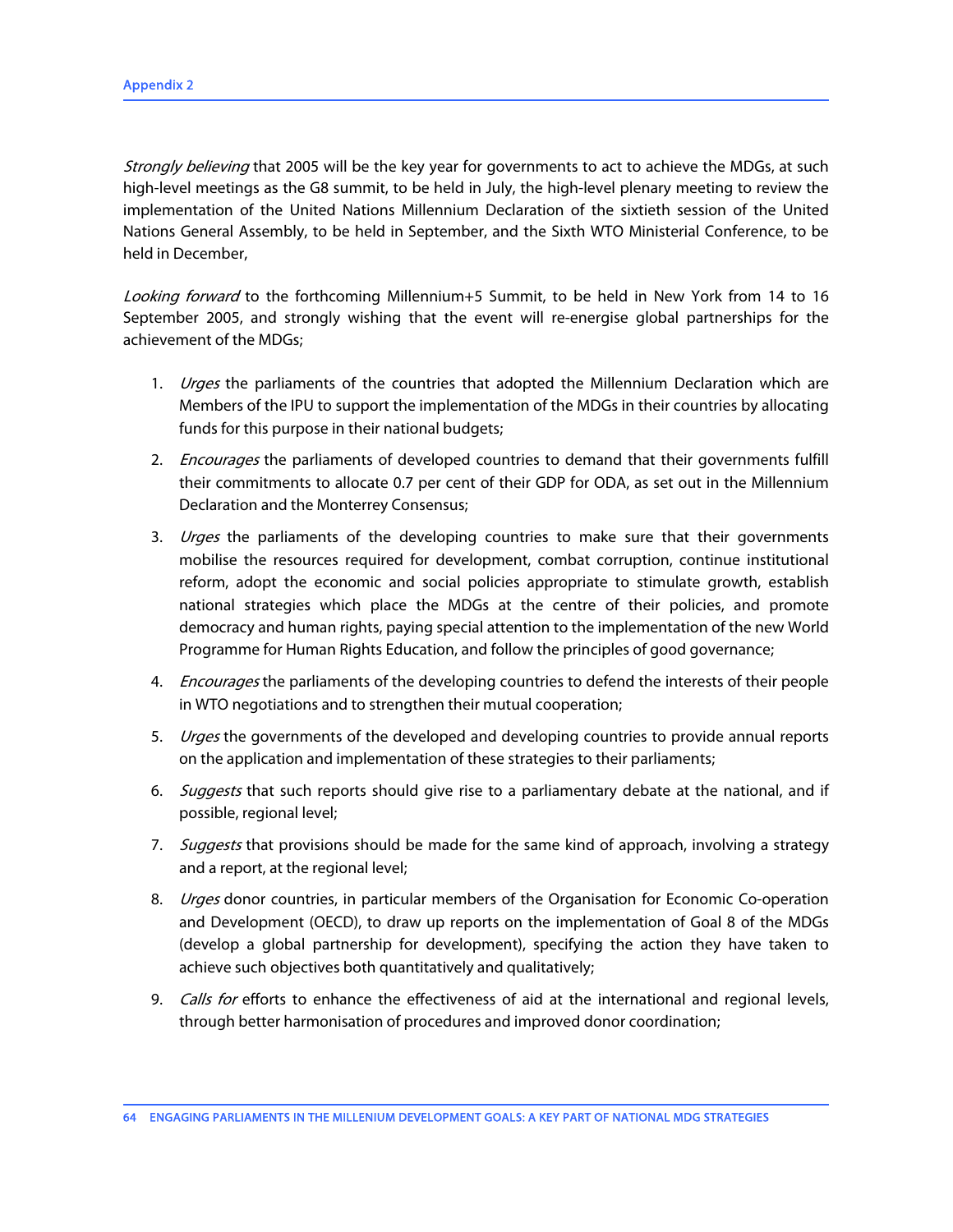- 10. Urges donor countries to pursue collaboration with United Nations organisations, international financial institutions, other donor countries, NGOs and the private sector;
- 11. *Underscores* the unbearable nature of the debt for a large number of developing countries; and calls urgently for effective debt cancellation and viable rescheduling procedures to be speeded up while measures are taken to avoid new over-indebtedness among developing countries;
- 12. Suggests that a vital link be established between debt cancellation and the earmarking of resources thus freed up for investments related to the MDGs, in particular in the fields of health, education and gender equality, as set out in each country's Poverty Reduction Strategy;
- 13. Recommends the study of other mechanisms to help countries that have serious debt crises, but that have too high a per capita income to qualify for the assistance afforded to the heavily indebted poor countries (HIPCs);
- 14. Expresses the wish that the needs of the developing countries be systematically taken into consideration in international trade negotiations under way in the framework of the WTO, in particular in respect of poverty alleviation, food security and sustainable income;
- 15. *Emphasises* the central role of parliaments as the incarnation of popular sovereignty in expressing the will of peoples in international forums;
- 16. Recommends the establishment by IPU Member Parliaments of specialised committees to follow up on international trade negotiations and on the actions of the international financial institutions, and to provide oversight of government action;
- 17. Requests governments to inform their parliaments fully of the state of relevant international negotiations and the stakes involved;
- 18. Requests the IPU, working with the WTO, to help strengthen the capacities of parliaments in this field;
- 19. Suggests that governments include parliamentarians in the delegations that they send to take part in WTO ministerial meetings;
- 20. Welcomes the adoption at United Nations Headquarters of the Declaration on Action against Hunger and Poverty by 120 countries on 20 September 2004, aimed in particular at supporting the establishment of new international financing tools for the MDGs;
- 21. Recommends that a new resource should be set up, additional to existing mechanisms, and that it should be at the same time predictable and stable;
- 22. Supports further work on proposals for international financing mechanisms as a creative and at the same time realistic way of providing additional resources for development;
- 23. Requests that the Second World Conference of Speaker of Parliaments, to be held at the United Nations in 2005, follow up on this matter.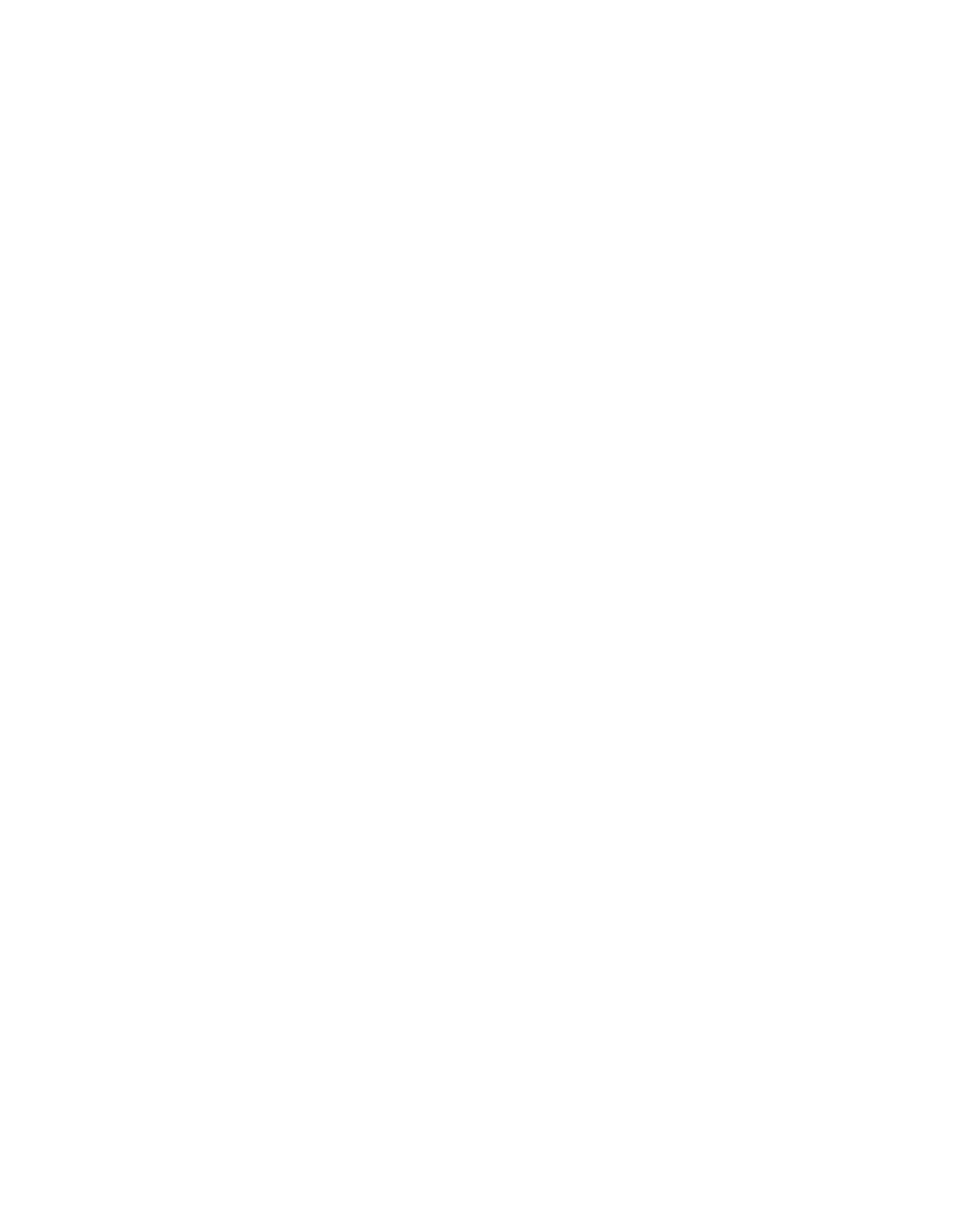## APPENDIX 3

## Toward Sustainability: Implementing **Agenda 21**

Parliamentary Declaration on the occasion of the World Summit on Sustainable Development Adopted by acclamation on the occasion of the Parliamentary Meeting organized jointly by the Inter-Parliamentary Union and the Parliament of South Africa (Johannesburg, 29-30 August 2002)

## 1. Preamble

While the rich twenty percent of the world's population consume eighty percent of the world's resources at an unsustainable rate, some three billion people must struggle to survive on less than two dollars a day, without adequate access to education and health care, food, water, sanitation and shelter, decent employment, productive technologies, clean energy sources, and ultimately a livable environment.

Poverty must be acknowledged as a serious threat to humanity. Not knowing where the next meal will come from, the fact that one's children and their children will be condemned to a life of abject poverty, starvation, illiteracy and ill health is inhumane, unjust and unacceptable.

In spite of progress on many fronts, the ten-year old *Agenda 21* remains for the most part unfulfilled: oceans are more polluted and fish stocks depleted; forests are being cut faster than they can regenerate themselves; some agricultural lands are overexploited; land degradation and desertification continue unabated; natural disasters are occurring with greater frequency and intensity; global warming and climate change threaten to undermine livelihoods, political stability, and the quality of life for entire populations. The cost, human and environmental, of all this damage is incalculable and, increasingly, irreversible.

To correct the dangerous course on which the world is now set, it is more than ever incumbent on us, the representatives of the legislative branch of government, to work together toward the common objective of sustainability - social, economic, and environmental. Setting aside our individual differences, and in the name of the people we represent, we declare our commitment to the following principles and means of action.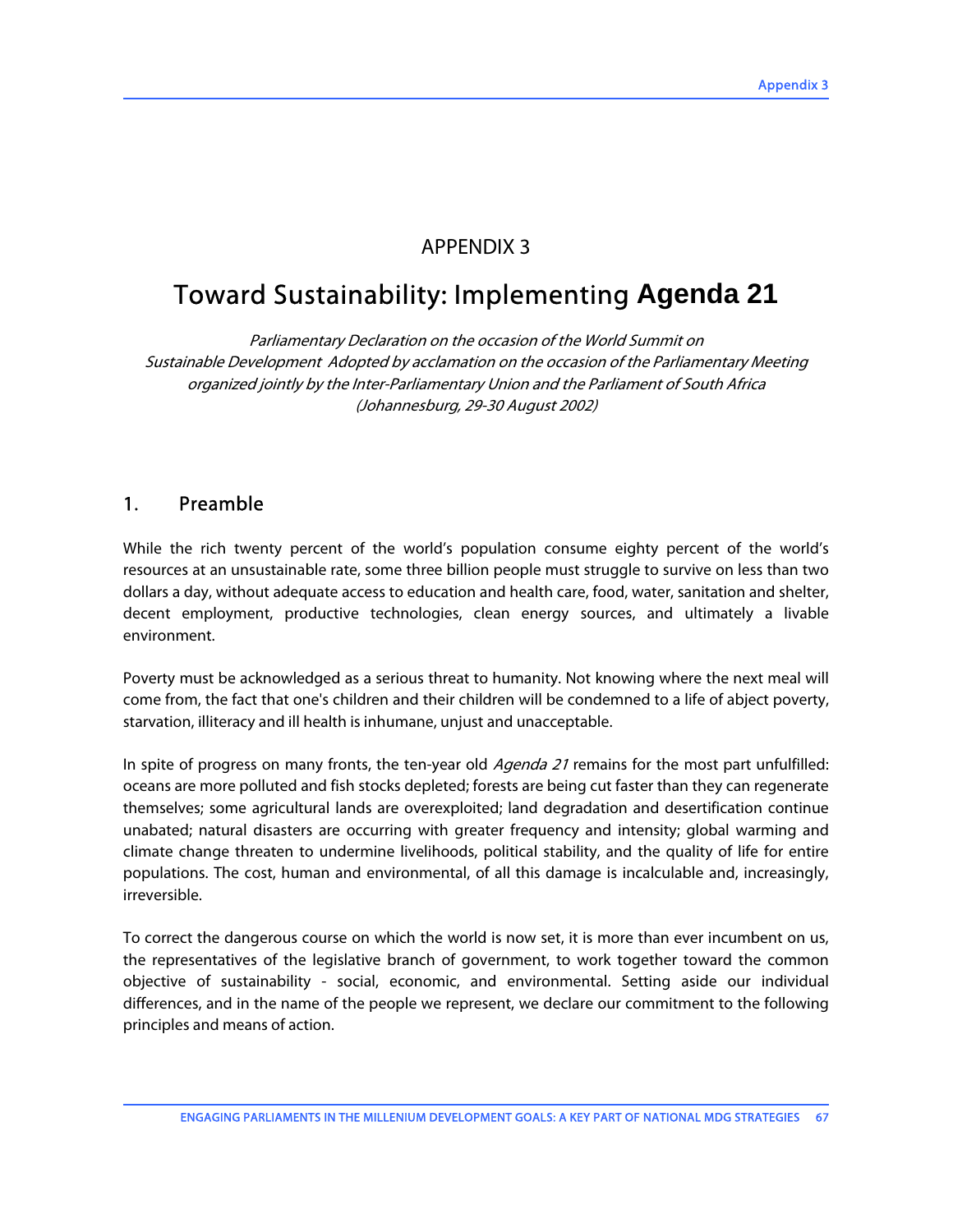### 2. Principles of Implementation

We renew our commitment to the Rio Declaration, and particularly to the principle of common but differentiated responsibilities inscribed therein. We likewise commit ourselves anew to the war on poverty, as declared at the Copenhagen Summit.

We reaffirm the need for governments, acting in partnership with civil society and the productive sector, to promote sustainability without abdicating their fundamental responsibilities to the disadvantaged and most vulnerable both within domestic jurisdictions and globally.

We consider that investing in the environment and in people is key to creating a more prosperous economy capable of providing for the needs of everyone on the planet today and in future generations.

We are committed to building a society based on the fundamental principles of solidarity, equality, nondiscrimination and tolerance, as well as respect for all human rights. We recognise the primordial importance of education in this regard.

We recognize the necessity for all public policies in the area of sustainable development to include implementation targets and deadlines in order to force effective action and provide for measurable results.

## 3. Priority Actions

Given the key role of financing in the implementation of *Agenda 21*, we endorse the spirit of the Monterrey Consensus of the United Nations as a starting point for mobilizing additional resources for the developing world. With the aim of implementing that consensus to promote sustainability, we will:

- Channel a greater portion of ODA into projects that integrate the environmental, social, and economic dimensions of development, including poverty eradication, and ensure that export credit guarantees are limited to such projects;
- Promote initiatives aiming at eliminating the debt of both poor and middle income countries, including through debt for sustainable development swaps, in order to enable them to meet the Millennium Development Goals, and as an additional measure to increasing ODA;
- Regulate investments to protect nature and bio-diversity so as to promote sustainable livelihoods in local communities and vulnerable groups, including indigenous peoples;
- Move forward with the full implementation of the Uruguay Round of Agreements to bring about a fairer trade regime, consistent with the principles of the WTO Agreements, facilitate further trade negotiations to enhance market access for developing country exports, and ensure that respect of intellectual property rights does not impede access to life-saving drugs.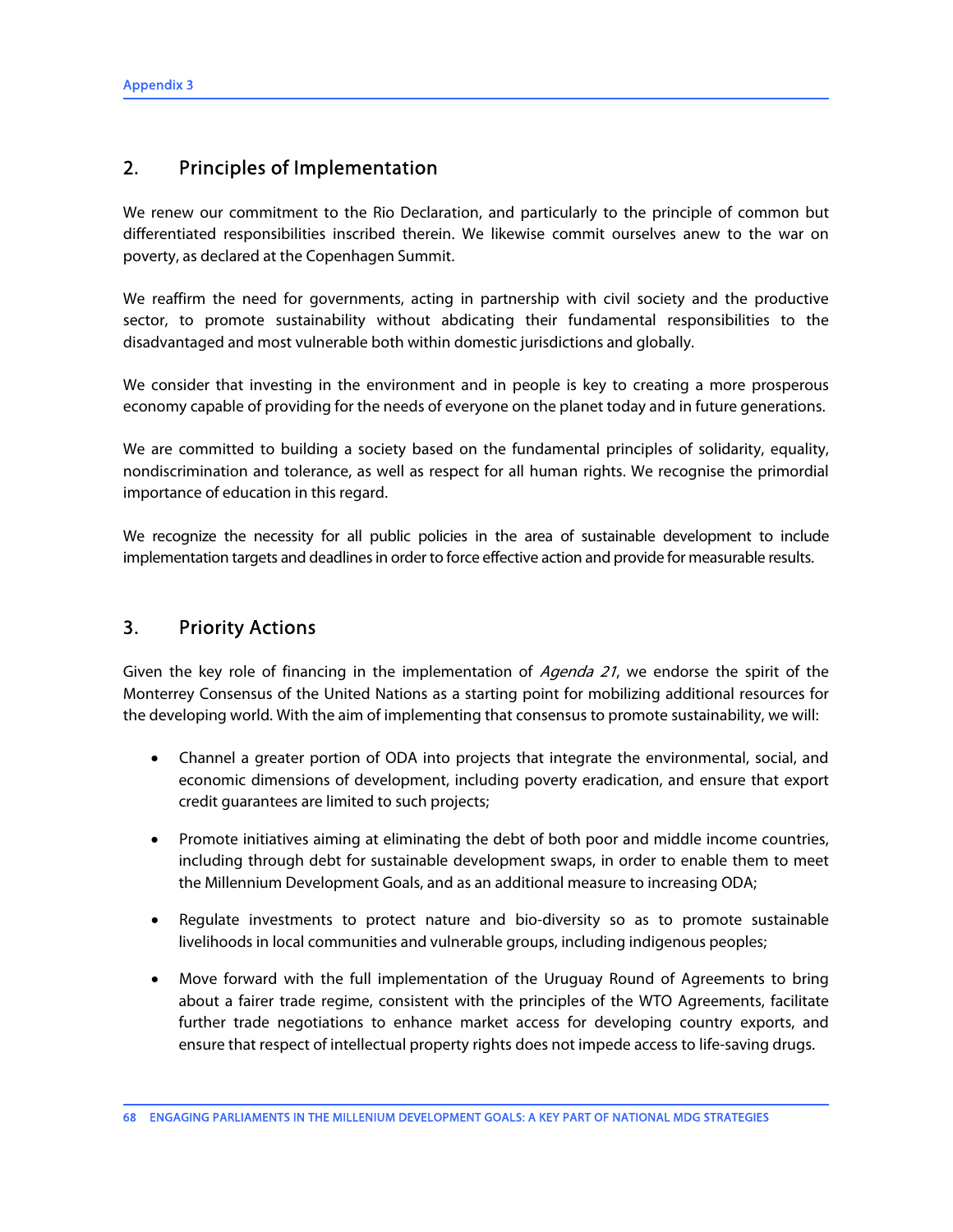Recognizing the evolution of civil society over the last ten years, we stress the importance of partnerships between government and civil society organizations, including private business entities, as a way of further implementing sustainable development in both developed and developing countries. To this effect, we will:

- Enact the necessary guidelines and legal framework to promote such partnerships and ensure transparency, fairness, and accountability, as well as add value to national and local capacities;
- Help strengthen innovative local and workplace partnerships;
- Give our support to regional partnerships such as the New Partnership for Africa's Development (NEPAD).

Noting the inter-relationship between human security and sustainable development and the fact that human security as a relative concept is perceived and experienced differently in the North and the South, we will give our greatest priority to the following human security issues in implementing the economic and social aspects of Agenda 21:

- Realizing the Millennium Development Goals by the required deadlines by, *inter alia*, giving due priority in our budgets to education for children, ensuring equal access for boys and girls, as well as life-long education, food security, access to reproductive health services, people with disabilities, safety nets for all people, and amenities such as safe water and sanitation and cleaner energy sources;
- Taking strong preventive and curative measures, based on UNAIDS guidelines and with a particular focus on young people, women and people with disabilities, to counter the HIV/AIDS pandemic, reduce its effect on human suffering and sustainable development, and meet the global targets for the year 2015;
- Similarly, taking measures to counter the increase in diseases such as malaria, TB and other epidemics that threaten the survival of communities;
- Implementing measures conducive to peace at all levels, including in the domestic sphere, and to the prevention of conflict. Reducing the worldwide annual military expenditure of \$ 900 billion so as to release more resources for sustainable development;
- Recognising cultural diversity and promoting the rights of cultural, linguistic and religious communities;
- Promoting human security as a universal interdependent concept that incorporates early prevention of conflicts and poverty eradication, gender equality, empowerment and protection, and which requires fair and equitable trade and a rights-based approach to human needs;
- Ensuring a shift away from a national state-centred security approach to one that places people at the centre of sustainable development and, to this end, consider the enforcement of second and third generation socio-economic rights on the same basis as first generation political and civil rights.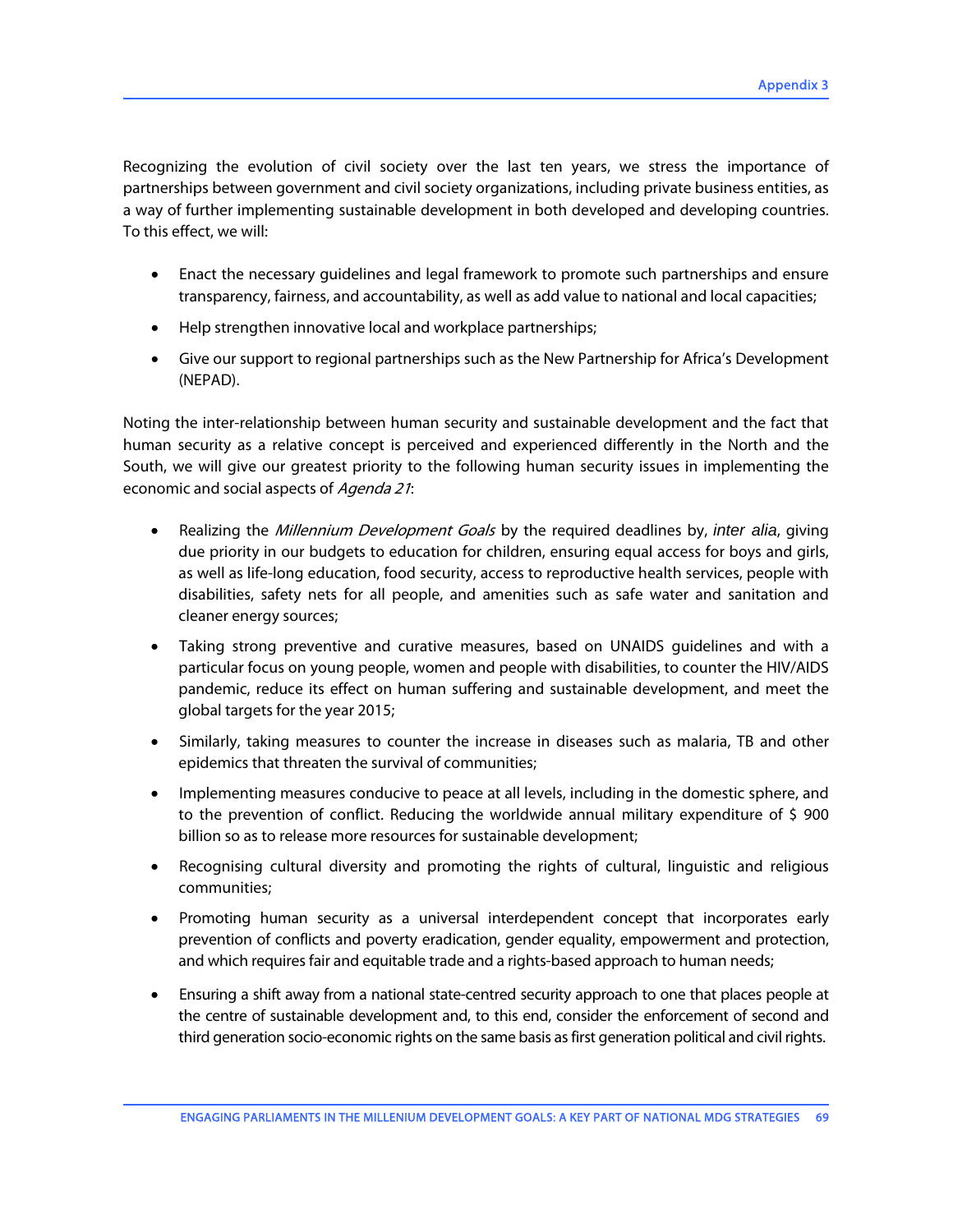As members of parliament, we consider it our foremost duty to strengthen governance by reforming its institutions, including parliaments and decision-making processes to meet the imperative of sustainable development. We recognise the unique role of parliamentarians in scrutinising, monitoring and holding national governments to account in respect of the implementation of international agreements. We will work to put into place:

- New regulatory and administrative foundations to make the integrated approach of sustainable development permeate every act of government;
- National strategies for sustainable development that include a measure of decentralisation of public and private institutions for appropriate local decisions to provide a coherent policy framework and measurable targets;
- Requirements for thorough environmental and social impact assessments based on sustainable development indicators and procedures for land and coastal planning, as well as legal frameworks to adjudicate environmental disputes;
- Systems that provide access to relevant information to people and decision makers;
- Regulations to implement new and rigorous methods of green accounting in both public and private sectors;
- Democratic institutions and processes that are accountable, allow for consultation with and input from civil society, abide by the rule of law and respect fundamental human rights and human dignity.

## 4. Our Pledge

We, the members of parliament gathered in Johannesburg on the occasion of the World Summit on Sustainable Development, pledge our continued support for Agenda 21 as the blueprint for parliamentarians working for a more prosperous, equitable, and sustainable world, and to work towards ratification of multilateral environmental agreements, including the Kyoto Protocol.

We pledge to formally review in our respective parliaments the Plan of Implementation of the World Summit on Sustainable Development and to speedily implement, through legislation, including budgetary measures, the provisions of the Plan that come under our purview.

We commit ourselves further to working through our world organization, the Inter-Parliamentary Union, for a more sustainable and equitable world, and to bringing a parliamentary dimension to the United Nations, the WTO, the Bretton Woods Institutions and all such multilateral organizations engaged in implementing the outcome of the Summit.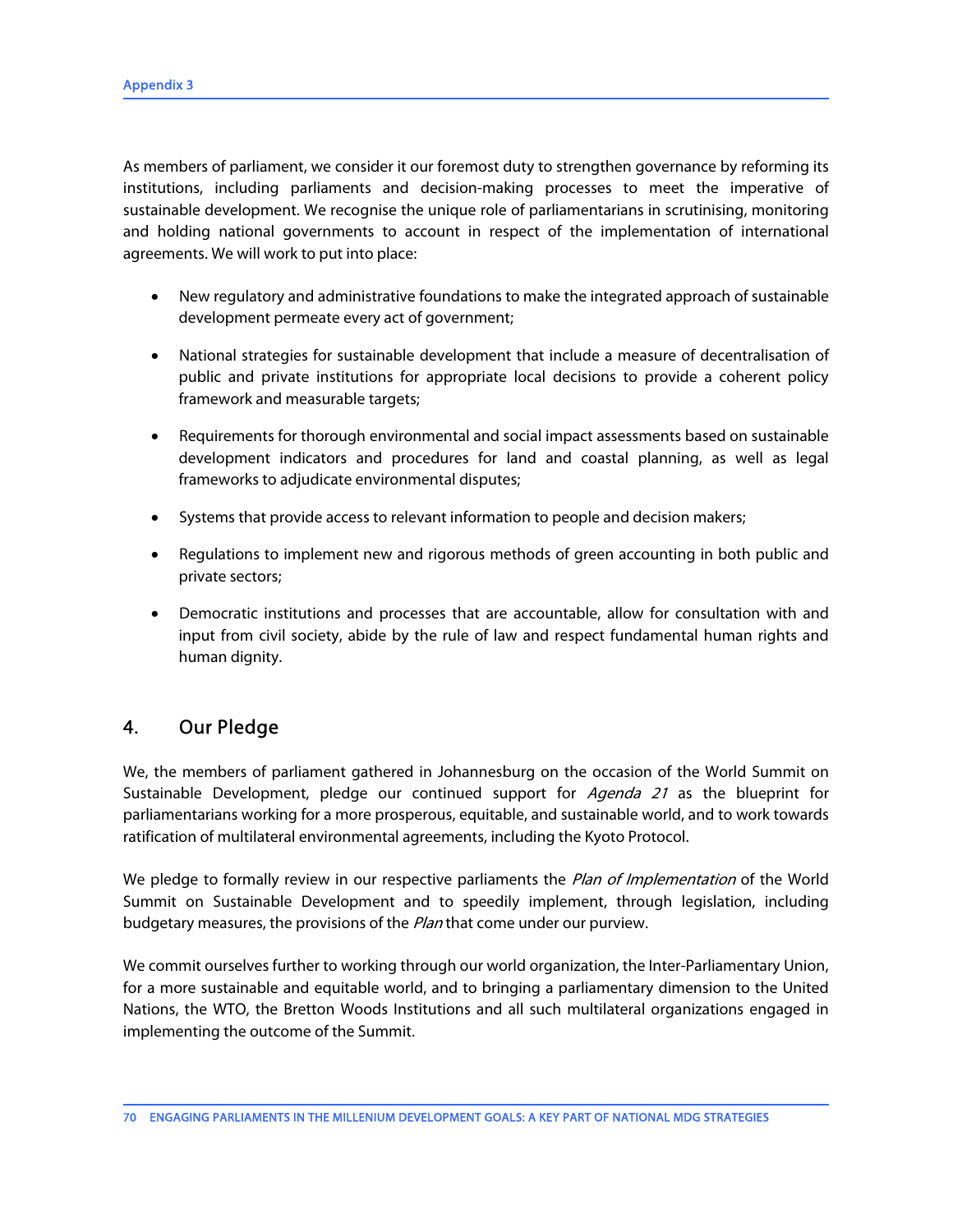## APPENDIX 4

# Financing for development and a new paradigm of economic and social development designed to eradicate poverty

Resolution adopted without a vote by the 104th Inter-Parliamentary Conference (Jakarta, 20 October 2000)

#### The 104th Inter-Parliamentary Conference,

Recognising that poverty is the result of various economic, political, social and institutional processes that interact with each other and may reinforce each other in ways that can make the poor even more destitute,

Further recognising that, more than inadequate income or human development, poverty is also vulnerability and a lack of voice, power and representation,

Conscious that, today, more than a billion people live in absolute poverty and have been marginalised within society, thus being denied the opportunity to participate in productive economic life, and that in particular the number of women living in poverty has increased,

Deploring the fact that, whereas three billion men and women live on less than two dollars a day, the official development assistance provided by the majority of rich countries has declined sharply in recent years, thereby depriving the poor countries of the means to finance their development,

Affirming that far too much money from the funds received for development aid goes into repaying debts, particularly in the case of heavily indebted poor countries (HIPCs),

Considering that the private capital flows that have grown rapidly in the past two decades are concentrated in a few developing countries, leaving most of the others largely dependent on official aid,

*Noting* that the domestic savings of the poor countries are all too often invested in unproductive expenditure and are attracted by the large capital markets of the rich countries,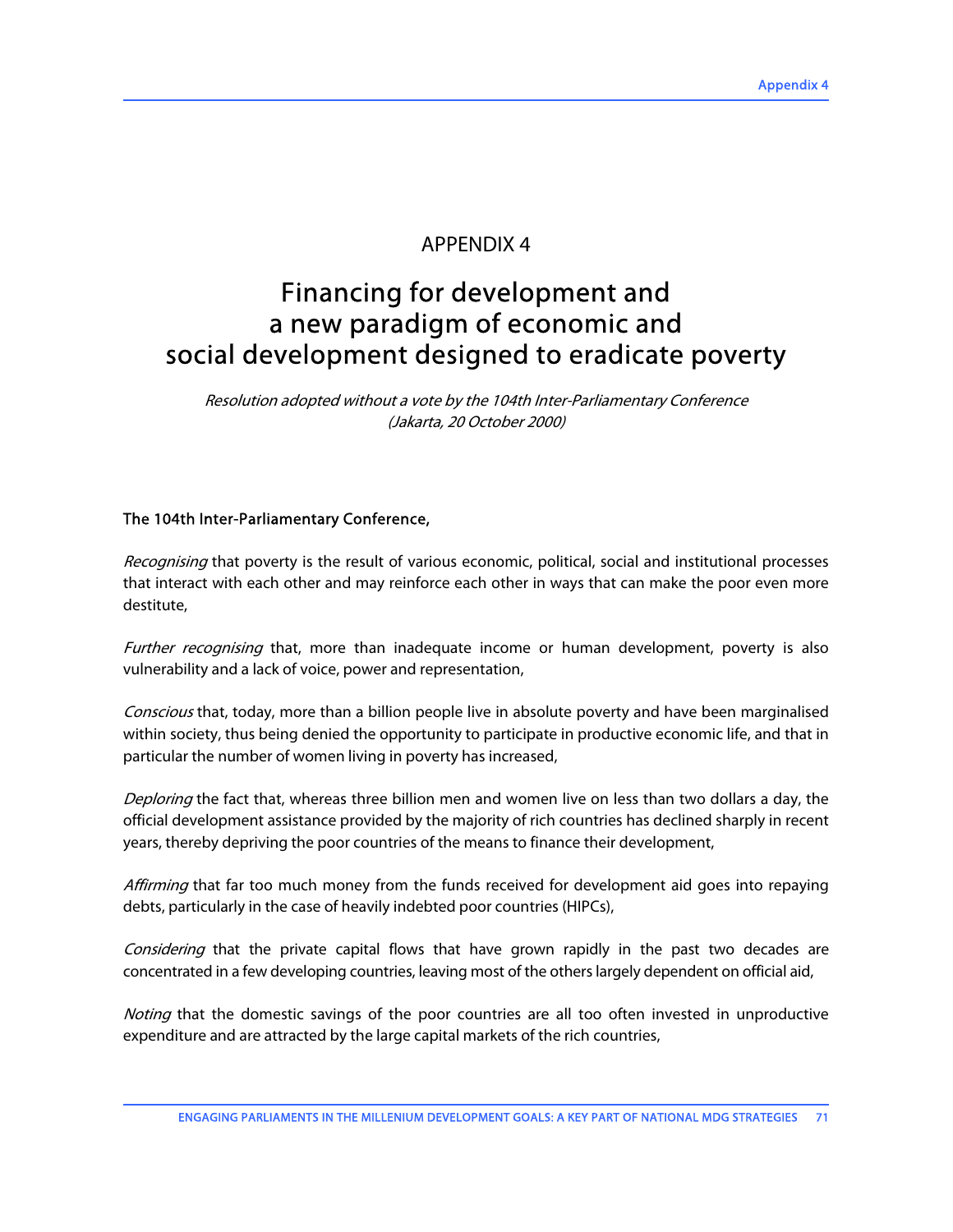Considering that trade barriers erected by industrialised countries and between developing countries severely impair the latter's economic growth and that the resulting loss of income is more than double the total amount of development assistance,

Convinced that, in some developing countries, progress is hampered by a lack of good governance,

Recalling IPU resolutions, particularly those adopted by the 73rd Inter-Parliamentary Conference (Lomé, 1985) on the role of parliaments and their contribution towards the elimination of poverty by eliminating the burden of international debt; the 74th Inter-Parliamentary Conference (Ottawa, 1985) on the contribution of parliaments to the search for measures and actions aimed at removing the burden of foreign debt that weighs on the developing countries; the 88th Inter-Parliamentary Conference (Stockholm, 1992) on the need for a radical solution to the problem of debt in the developing world; and the 102nd Inter-Parliamentary Conference (Berlin, 1999) on the need to revise the current global financial and economic model, as well as the Final Document of the Inter-Parliamentary Conference "North-South Dialogue for Global Prosperity" organised by IPU in Ottawa in 1993,

Approving the solemn commitments made by the United Nations, the World Bank and the IMF to make poverty eradication and debt alleviation for the least developed countries one of the essential priorities of their activities,

Welcoming the preparations under way for the High-Level Intergovernmental Event on Financing for Development to be held by the United Nations in 2001, and *also welcoming* all regional initiatives that seek to combat poverty and that mobilise a large number of countries with the support of international financial institutions,

Noting that the Fourth World Conference on Women defined equality between men and women as a human rights issue and as a condition for the existence of social justice,

Calls on both developed and developing countries to pursue development with a human face through economic development measures such as credit facilities for small and medium-sized enterprises, smallscale financing initiatives and household debt relief, and through initiatives in fields such as the development of health and education systems and services, the protection of human rights and environmental conservation, in the interests of human security;

Supports the introduction of such new approaches to sustainable development in the context of globalisation as would ensure economic growth, environmental protection and social development, including the creation of new jobs, while preserving the resources necessary for future generations;

Urges both developed and developing countries to promote policy dialogue on development, to aim at establishing democratic systems, good governance and high standards of transparency and to acknowledge the role of civil society and NGOs;

72 ENGAGING PARLIAMENTS IN THE MILLENIUM DEVELOPMENT GOALS: A KEY PART OF NATIONAL MDG STRATEGIES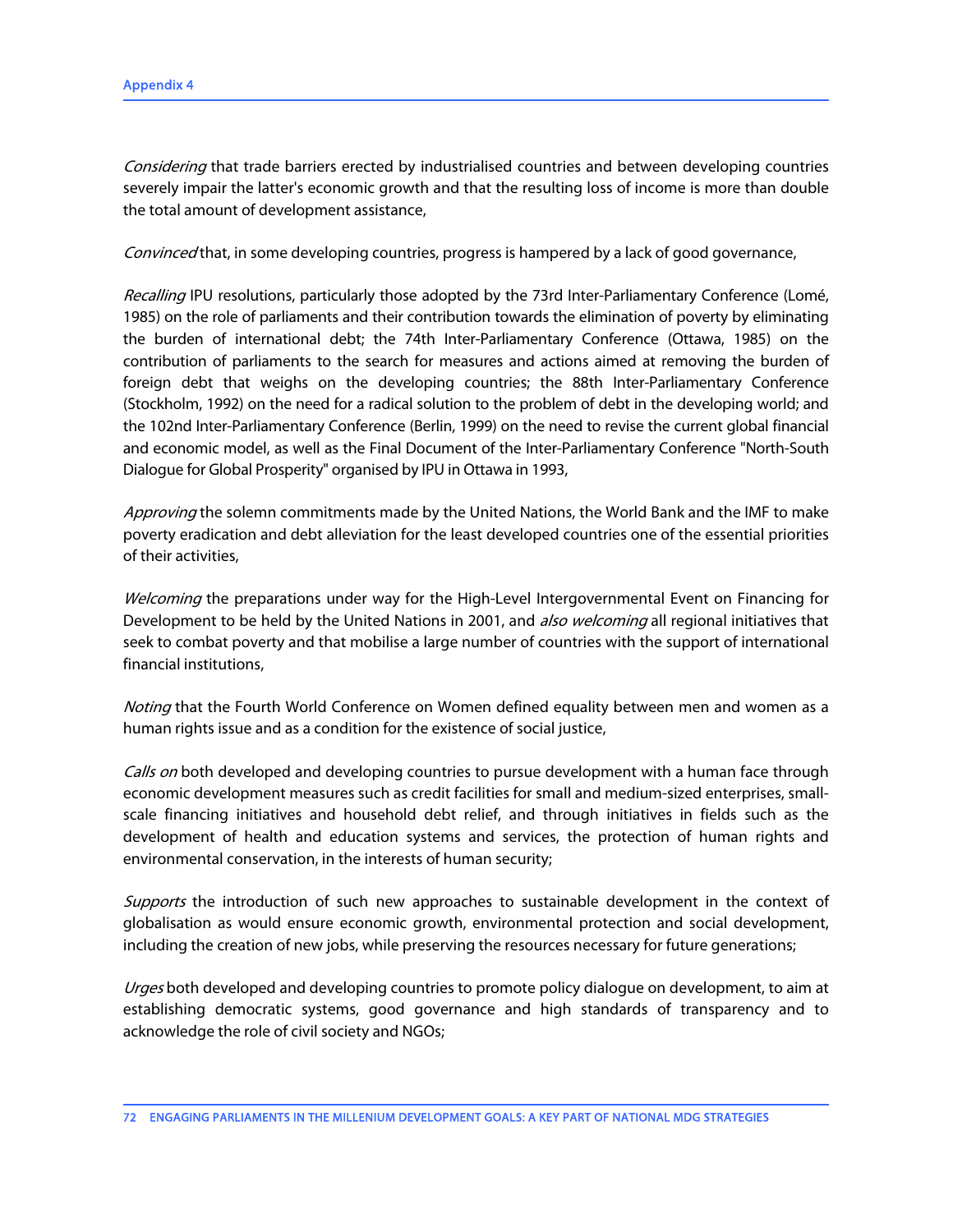Urges the developed countries to provide efficient official development assistance tailored to the conditions of developing countries and to honour the commitment they have made several times to devote 0.7 per cent of their GNP to official development assistance;

Urges the developing countries to take measures to ensure that such assistance benefits the truly needy;

*Stresses* that debt cancellation for HIPCs and debt relief for other developing countries should be granted immediately and focus almost exclusively on poverty reduction measures that take account of the predicament of women, especially in rural areas, and on the eradication of inequalities;

Endorses proposals aimed at stemming short-term capital flows which have especially dramatic consequences for production in developing countries, and in particular *supports* the idea of a tax on short-term capital flows that could be allocated to a world solidarity fund managed by the United Nations, and *requests* the Inter-Parliamentary Union to invite the international financial institutions to present a report on the technical arrangements for, and the consequences of, the establishment of such a tax at the next Inter-Parliamentary Conference in Cuba;

Urges recipient countries to develop legal and social frameworks to ensure that the funds made available are effectively used for social and economic development and for the welfare of the people;

Endorses the call made by the international community in the 20/20 Initiative for 20 per cent of donor countries' official development assistance to be used to combat poverty and 20 per cent of the recipient countries' public expenditure to be used for basic social services, such as education, health and housing;

Stresses the need to direct national efforts away from military priorities and international trade in weapons, and towards more productive and peaceful objectives, bearing national security implications in mind;

*Reaffirms* that the struggle against poverty and inequality requires the existence of an effective, democratic and transparent State which is respectful of human rights; and emphasises that this struggle must promote civil and political liberties in order to empower the poor to claim their social, economic and cultural rights, and must also combat corruption, which always hits the poor hardest;

Urges the world's parliamentarians to play a central role in the implementation of development assistance measures, both at home and in the international arena.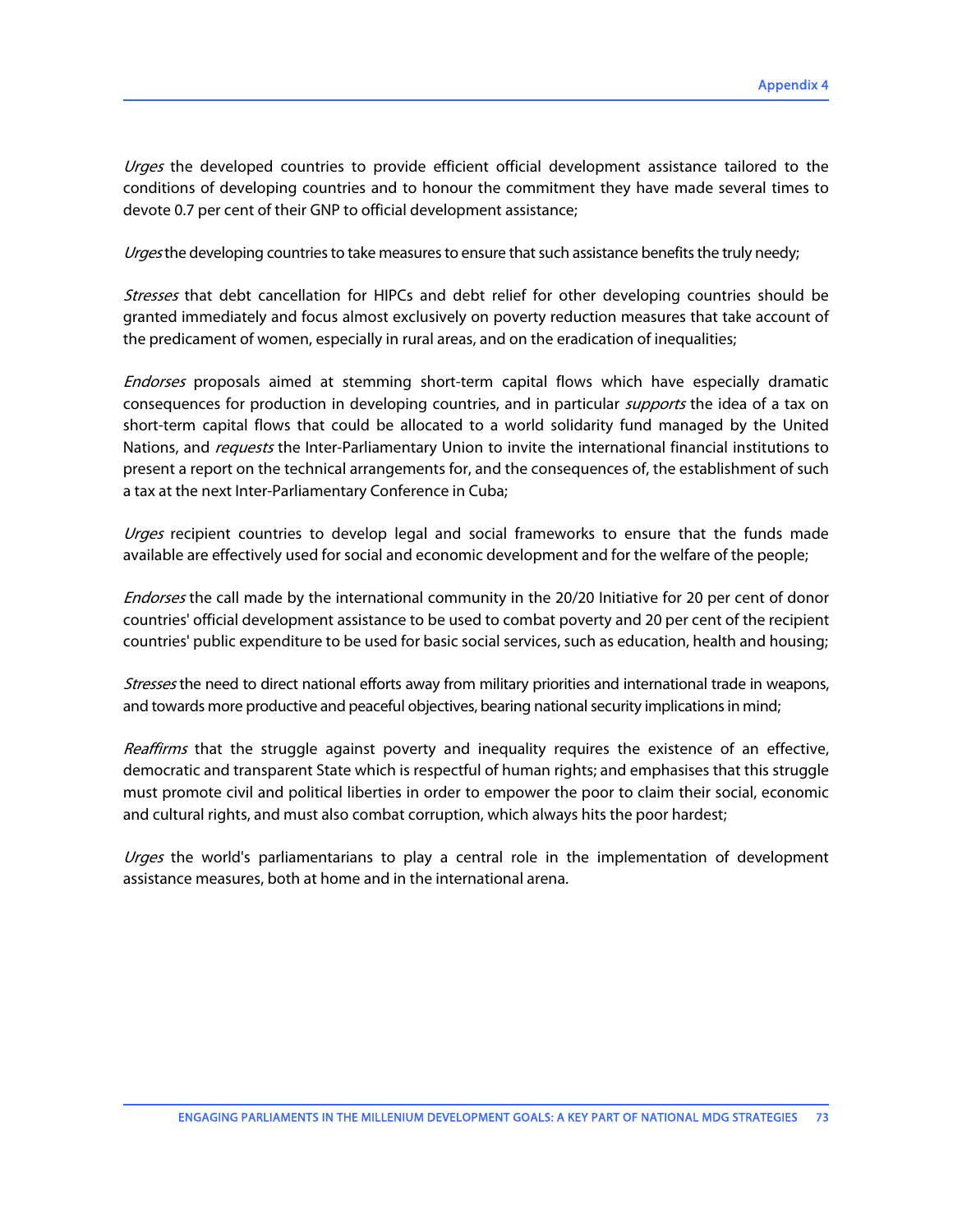## ONA - UNDP PROJECT VIE/02/007

#### EXECUTING AGENCY

#### Secretariat of the National Assembly of Viet Nam

Nguyen Si Dung, PhD Deputy Secretary-General Office of the National Assembly of Viet Nam VIE/02/007 National Project Director

#### Phung Van Hung, MSc

Deputy Director Center for Information, Library and Research Services Office of the National Assembly of Viet Nam VIE/02/007 Deputy National Project Director

#### Nguyen Van Nhan, PhD

Director (O.i.c.) Department for Deputies' Activities Office of the National Assembly VIE02007 Deputy National Project Director

## Hoang Thi Kim Yen, MEd Deputy Director

Personnel & Organization Department Office of the National Assembly VIE/02/007 Project Secretary

#### Project Staff

Pham Thi Bich Ngoc, LLM National Project Manager

Lenni Montiel, PhD UNDP Senior Technical Advisor

Truong Phan Viet Thang, MA, MBA National Communication Specialist

Nguyen Thi Thu Huong Project Accountant

Nguyen Thu Nhan, MA Administrative Assistant

#### $\overline{a}$ Project Management Unit

 Office of the National Assembly 35 Ngo Quyen Street, Hanoi, Viet Nam Phone : +84 080 46616 e-mail : pmu02007@undp.org.vn Fax : +84 080 46613

#### DONOR AGENCIES

#### UNDP Viet Nam

Jordan Ryan Resident Coordinator

Subinay Nandy Deputy Resident Representative

Jonas Lovkrona Governance Cluster Head

Shane Sheils Programme Officer

Swiss Agency for Development and Cooperation, Viet Nam

Barbara Boeni, PhD Assistant Director

Dao Minh Chau, PhD Senior Programme Officer

UK Department for International Development, Viet Nam

Than Thi Thien Huong Senior Programme Officer

Canadian International Development Agency, Viet Nam

Dean Frank Counsellor (Development) and Head of AID

Vu Thi Yen Senior Development Officer

#### Project Support Office

2nd Floor, Thien Bao Building 49a Le Van Huu Street, Hanoi, Viet Nam Phone : +84 4 943 7859 Fax : +84 4 943 7860 e-mail : pso02007@undp.org.vn

Project Website http://www.undp.org.vn/projects/vie02007